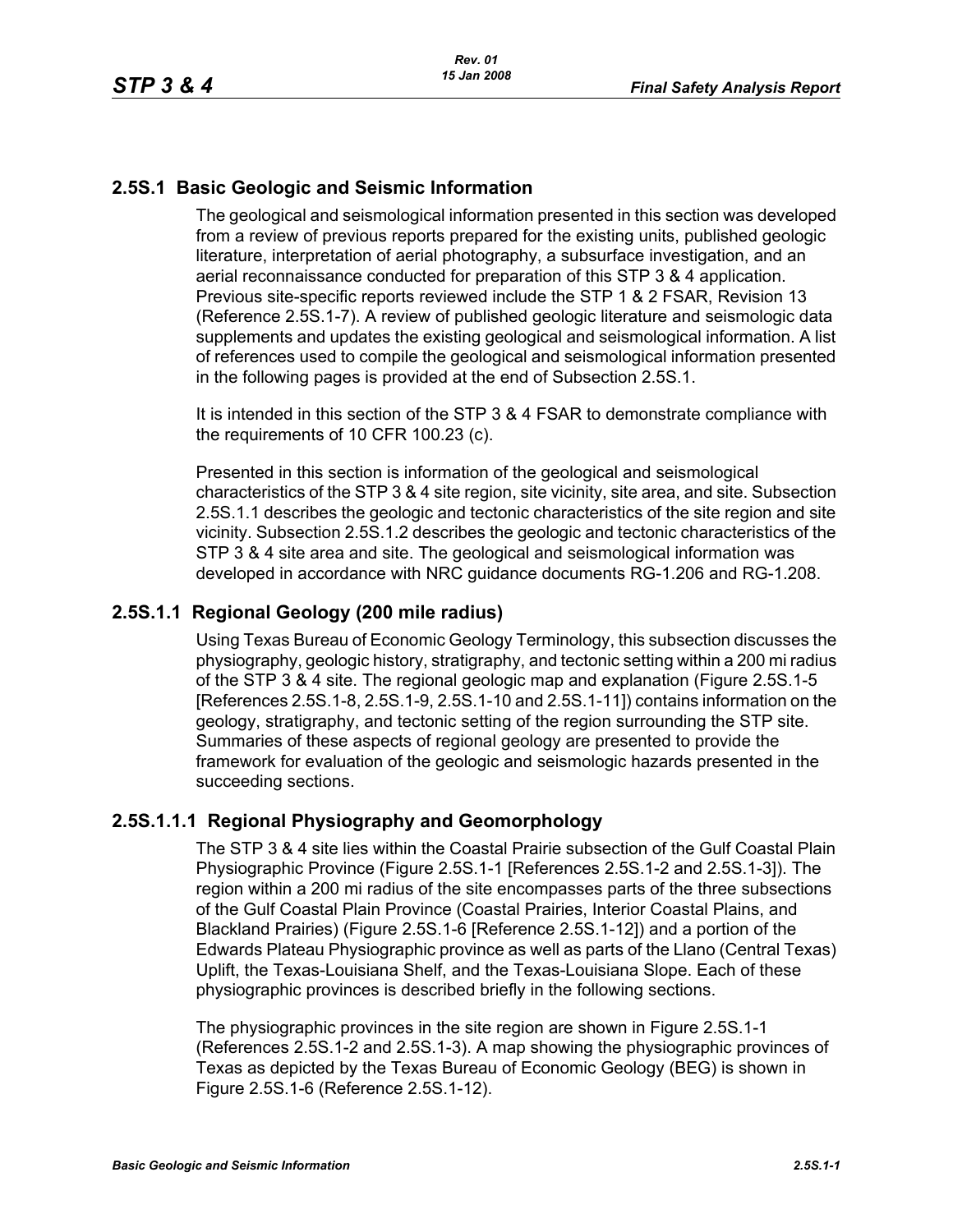# **2.5S.1.1.1.1 Gulf Coastal Plain Physiographic Province**

The Gulf Coastal Plain Physiographic Province (Figure 2.5S.1-6 [Reference 2.5S.1- 12]) extends southeast and east from the edge of the Edwards Plateau, (Figure 2.5S.1- 6 [Reference 2.5S.1-12]), 200 to 300 mi to the shore of the Gulf of Mexico. The Gulf Coastal Plain has been divided into three sub-provinces: the Coastal Prairies, the Interior Coastal Plains, and the Blackland Prairie.

The Coastal Prairie sub-province begins at the edge of the Gulf of Mexico and extends to the northwest for approximately 50-75 miles. The land surface has an almost negligible slope to the southeast. The sediments are composed of young (Pleistocene and Holocene) unconsolidated deltaic sands, silts, and clays incised by meandering streams that discharge into the Gulf of Mexico. Approximately 26,000 ft of unconsolidated Cenozoic sediments underlie the surface of this sub-province, the details of which are presented in Subsection 2.5S.1.1.3.5. The elevation ranges from sea level to approximately 300 ft, and it is approximately 30 ft MSL at the STP site.

The four periods of continental glaciation that comprise the Pleistocene are reflected by the rising and falling sea levels both along the Gulf and world-wide (eustatic) changes in sea level. Rivers draining the continental interior flowed across the Gulf Coastal Plains and built deltas as they discharged into the Gulf. The most recent of these events, the Wisconsinan Glacial Stage of the late Pleistocene, resulted in the deposition of the Beaumont Formation, which forms the present surface of the Coastal Prairie sub-province. Post-Beaumont erosion and deposition has created terraces within incised channels. These sediments comprise the undifferentiated Deweyville Terrace Deposits.

A rise in sea level beginning approximately 18,000 years ago initiated the geomorphic process of longshore drift sand deposits and deposition of those sands as barrier islands and lagoons. The barrier islands are separated from the mainland by narrow lagoons. Previous high sea level stands can be identified by a series of late Pleistocene ridges (former barrier bars) on the north side of the lagoons. Smaller rivers have discharged sediments into the lagoons nearly filling them.

The Interior Coastal Plains begin at or near the contact between Quaternary and Tertiary sediments (Figures 2.5S.1-1 [References 2.5S.1-2 and 2.5S.1-3], 2.5S.1-5 [References 2.5S.1-8, 2.5S.1-9, 2.5S.1-10, 2.5S.1-11], and 2.5S.1-6 [Reference 2.5S.1-12]) and extend to the northwest 75-150 miles. The sediments are resistant uncemented sands and clays. Down-to-the-coast normal fault systems parallel the coast. Sediments consist of thin red and brown sand and clay. Elevation ranges from 300 ft. MSL to 800 ft. MSL. Underlying the surface sediments are several thousand feet of unconsolidated Cenozoic-age sands and clays. These sediments are described in detail in Subsection 2.5S.1.1.3.5.

The Blackland Prairies (Balcones Escarpment) is the innermost of the Gulf Coastal Plains sub-provinces and consists of upper Cretaceous chalk and marls. Soils consist of fertile, deep, black clay. The surface is gently rolling and agriculturally developed. Elevations range from 450 ft. MSL to 1000 ft. MSL (Reference 2.5S.1-12).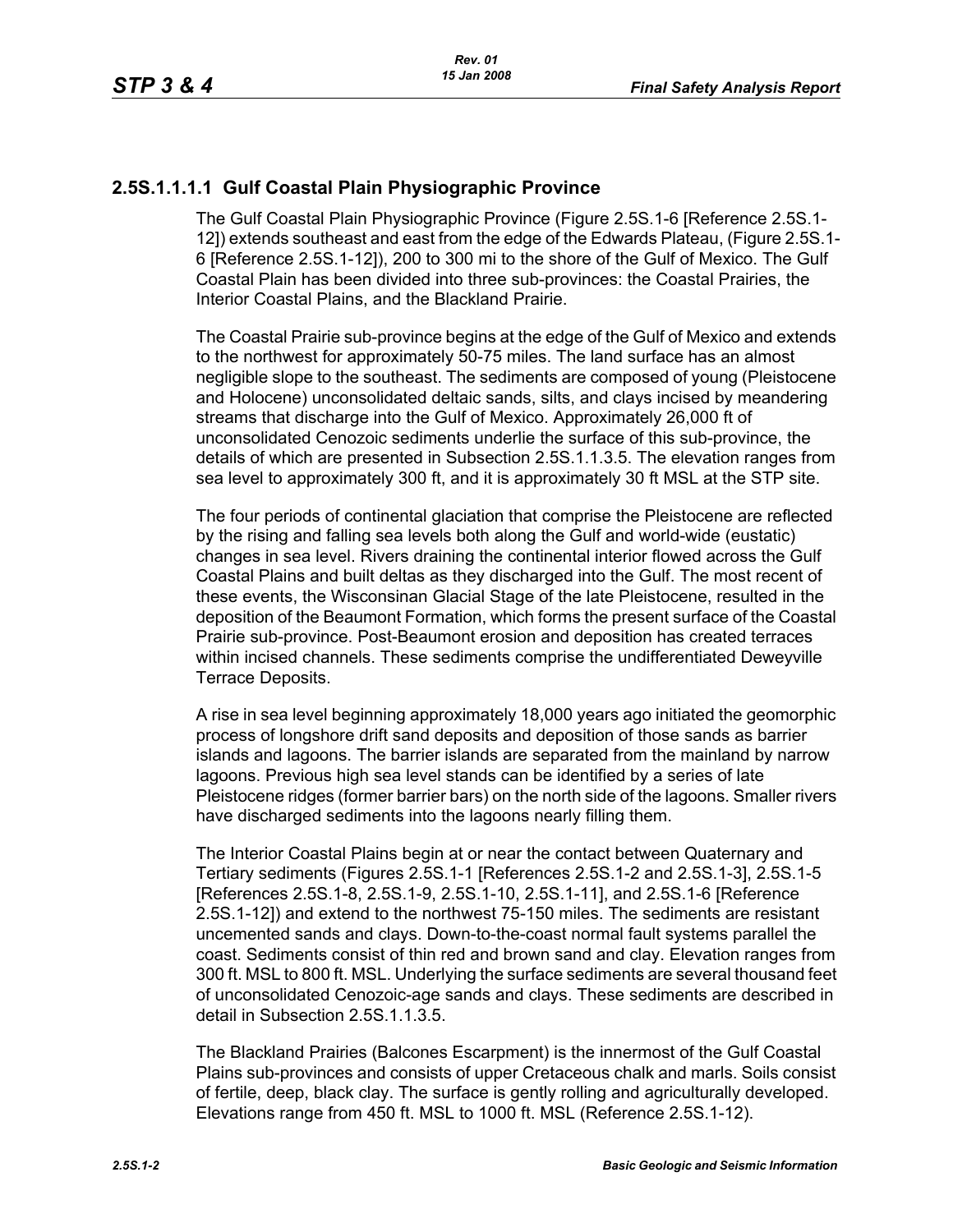## **2.5S.1.1.1.2 Edwards Plateau Physiographic Province**

The Edwards Plateau is bounded on the south and east by the Balcones Escarpment (Figure 2.5S.1-6 [Reference 2.5S.1-12]). The Balcones Escarpment traces a series of normal faults that follow the Ouachita Tectonic Front, an extension of the Appalachian Front that is present along the entire length of the Eastern seaboard of the United States. The rocks of the Edwards Plateau consist mainly of limestones and dolomites in which caverns and sinkholes are common. Hard and soft strata have created stairstep topography. Streams have eroded the surface by as much as 1800 ft. Elevations range from 450 ft. to 3000 ft. in the principal part of the province, higher in the Stockton Plateau which is the western portion of the Edwards Plateau (Reference 2.5S.1-12).

## **2.5S.1.1.1.3 Texas-Louisiana Shelf**

The continental shelf off the Texas Gulf Coast is termed the Texas-Louisiana Shelf by Coleman et al. (Reference 2.5S.1-13). It has experienced a net progradation (seaward movement) during the Tertiary and Quaternary periods. Clastic materials derived from the uplands to the north have spread across the shelf as the seas transgressed for more than 66 million years. This depositional pattern has been present in the Gulf of Mexico since the Jurassic, and the shelf has prograded approximately 186.4 mi in that time (Reference 2.5S.1-13).

The offshore Texas-Louisiana Shelf is a broad nearly featureless plain. Thin Holocene sediments cover a late Pleistocene fluvial plain. Entrenched stream channels are common, but are filled by Holocene sediments. Carbonate banks occur in places, including true algal-reefs off Galveston, Texas (Reference 2.5S.1-13).

## **2.5S.1.1.1.4 Texas-Louisiana Slope**

The continental slope known as the Texas-Louisiana Slope off the shore of Texas covers 46,332 sq. mi of knoll-and-basin sea floor (Reference 2.5S.1-13). The average gradient is less than 1° but slopes greater than 20° are found near knolls and basins. The extreme change in relief is the result of salt diapirs that have moved upward from the deeper Jurassic-age beds (Reference 2.5S.1-13). Because of rapid sedimentation, growth faults are common and tend to accentuate the shelf-edge break.

## **2.5S.1.1.2 Regional Geologic History**

The geologic and tectonic setting of the STP 3 & 4 site region is the product of a complex history of continental collisions and rifting which spanned a period of more than one billion years. Continental collision more than a billion years ago and continental rifting in the Jurassic followed by deposition of sediments in the newly formed Gulf of Mexico Basin shaped the south Texas terrain.

Major tectonic events in the site region include three compressional deformational events (orogenies) and at least two major extensional events. Direct evidence for most of these events is largely buried beneath the coastal plain sediments in the site region.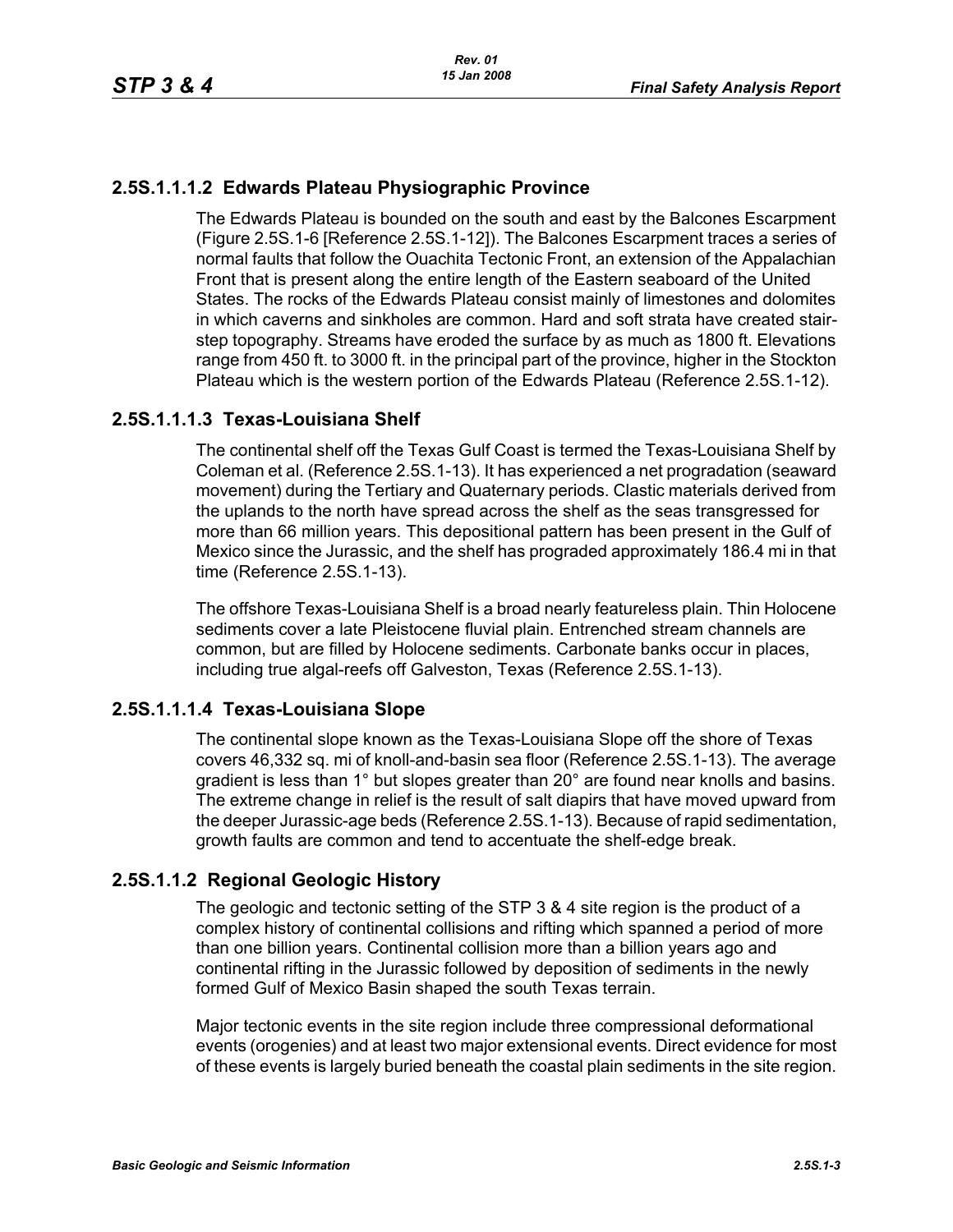# **2.5S.1.1.2.1 Grenville Orogeny**

The earliest of the orogenies recorded in the rocks of the region is the Grenville Orogeny that occurred during the Middle to Late Precambrian (Proterozoic) time, approximately one billion years ago (1000 mya) as a result of continent-to-continent impact along the edge of Laurentia, the ancestral North America. Some reconstructions show only the ancestral African continental mass impacting on the eastern edge of Laurentia, but evidence indicates that Amazonia, the ancestral South American continent, impacted Laurentia along the southern coastal area (References 2.5S.1-14 and 2.5S.1-15).

Rocks of Grenville age are poorly exposed in Texas, occurring only in the Llano Uplift in central Texas, in the Franklin Mountains, and the West Texas Uplifts in west Texas. Based on a few oil and gas borings, Renfro et al. (Reference 2.5S.1-16) indicated that large areas of the state have granitic basement related to the Llano Uplift. The basement beneath STP is believed to be continental crust material (Reference 2.5S.1- 17), which is overlain by approximately 40,000 ft. of sedimentary section.

According to Mosher (Reference 2.5S.1-14), Grenville rocks along the southern edge of Laurentia record more than 300 million years of tectonic activity, including both arccontinent and continent-continent collision.

## **2.5S.1.1.2.2 Late Proterozoic Laurentian Rifting**

Following the Grenville Orogeny, late Proterozoic crustal extension and rifting occurred, causing the separation of Laurentia and Gondwanaland, creating the ancestral African continent and the proto-Atlantic (Iapetus) Ocean. In the region of the Gulf of Mexico, shallow seas transgressed across the wide area between Alabama and Texas as the land subsided, possibly over a period of more than 200 million years. Thomas (Reference 2.5S.1-18) suggests that this period included early extension, pervasive rifting and late-stage rifting. Failed rifts (aulocagens) formed graben systems (Reelfoot Rift, South Oklahoma, and Rome Trough), located in the northeastern region of the Gulf of Mexico, indicate late crustal extension along the rift margin (Reference 2.5S.1-18) (Figure 2.5S.1-7 [Reference 2.5S.1-19]).

From the Cambrian to the Early Mississippian periods, the region between the southern Appalachians and the Marathon embayment in west Texas was covered by shallow seas whose deposits record periods of transgression and regression. The early Paleozoic Continental Margin was well inland from the present STP site. According to Thomas (Reference 2.5S.1-18), the STP site area received sediments of the pre-orogeny Ouachita facies - shale, chert, micrite, and sandstone. These sediments have an estimated total thickness of approximately 4000 ft., but no data are available to confirm that these sediments overlie Precambrian basement because this contact is estimated to be some 40,000 ft. below the surface.

# **2.5S.1.1.2.3 Ouachita Orogeny**

From the Middle Mississippian to the Permian periods, the tectonics in the southern edge of Laurentia changed from the spreading (extensional) phase to a closing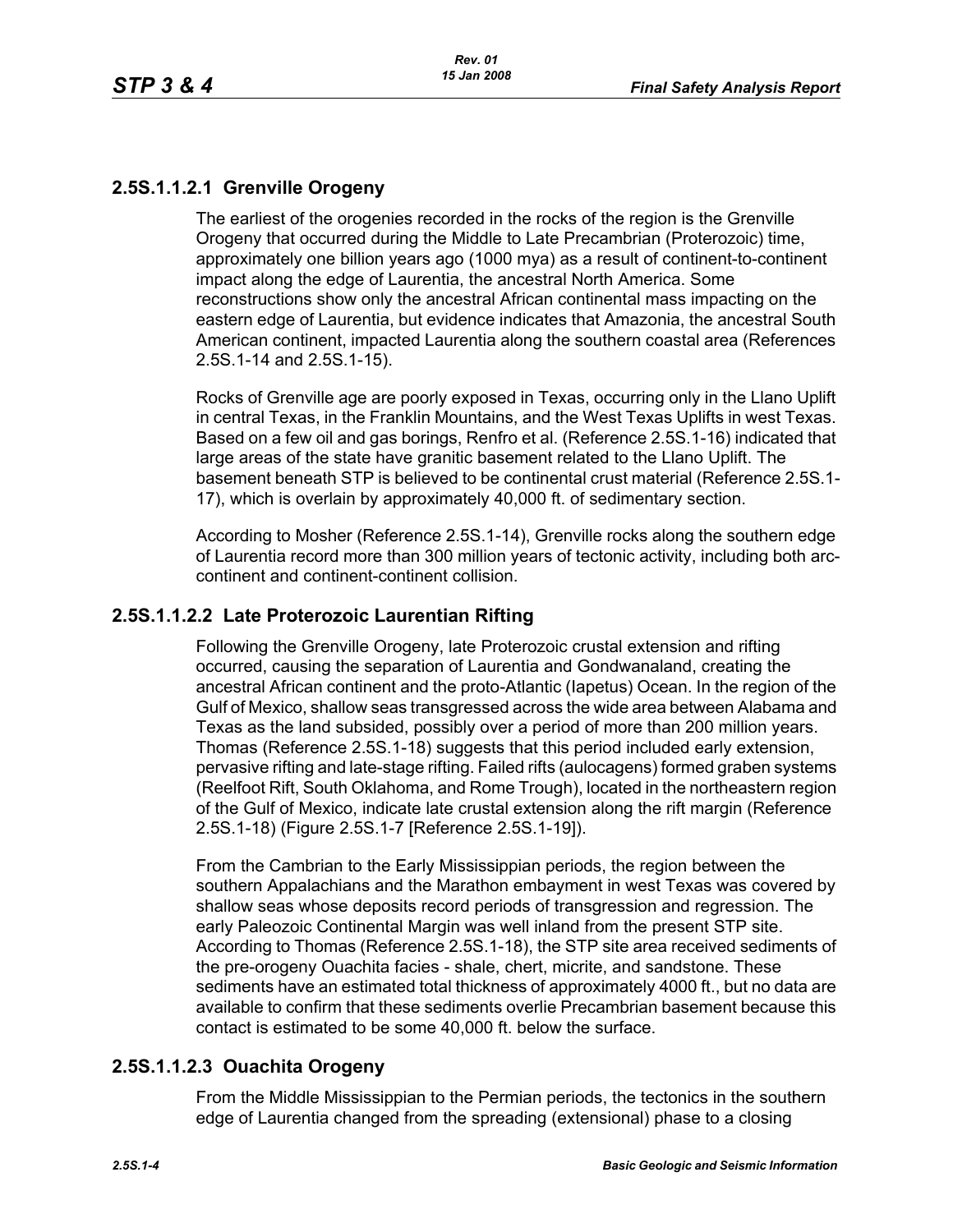(compressed) phase. This is equivalent to the Allegany Orogeny along eastern Laurentia and the Ouachita Orogeny along southern Laurentia when ancestral Africa collided with Laurentia, resulting in the closing of the proto-Atlantic (Iapetus) Ocean.

Rates of deposition were high in the pre-orogenic Ouachita trough (Reference 2.5S.1- 20). As the Ouachita orogenic belt developed, thrusting of the sediments in the forearc basin toward the north and northwest forming the Ouachita Orogen in North America. There is evidence that this tectonic event began in the Devonian because isotopic ages from metamorphic clasts in the Haymond boulder beds south of the Marathon Region indicate Devonian deformation and metamorphism (References 2.5S.1-20 and 2.5S.1-21). These boulders must have originated from a source south of the Ouachita trough, as Devonian deformation is not known to have affected rocks from the Laurentia side of the proto-Atlantic Ocean.

After late Paleozoic (Late Pennsylvanian-Permian) thrusting created the Ouachita Mountains, the closing of the proto-Atlantic Ocean and the assembly of Pangea was complete.

## **2.5S.1.1.2.4 Mesozoic Rifting (Opening of the Gulf of Mexico and the Atlantic)**

Although there was some sort of basin developed as the proto-Gulf of Mexico prior to the Cretaceous period, there was no connection to the Atlantic Ocean until the Early Cretaceous period. Jurassic-age salt deposits were derived from the evaporation of Pacific seawater that came over the Mexico-Central American region (Reference 2.5S.1-22). No Triassic rocks are known to have been deposited in the region of the present Gulf of Mexico, and the first indication of marine deposition in the present Gulf of Mexico Region are extensive salt deposits of the Middle Jurassic about the time the initial breakup of Pangea began. Salvador (Reference 2.5S.1-22) states that the salt was deposited over continental or transitional crust and that the thick salt suggests that subsidence kept pace with salt deposition.

The initial rifting and crustal extension probably began in the Late Triassic and continued into the Middle to late Jurassic periods. By the Late Jurassic, the emplacement of new oceanic crust in the Gulf of Mexico basin had ended and the new crust cooled and subsided. There still was no connection with the Atlantic Ocean because the Florida and Yucatan Platforms were above sea level during the Jurassic and probably connected to each other (Reference 2.5S.1-22). The proto-Gulf of Mexico and Atlantic Ocean had not been connected.

By the Early Cretaceous period, the Gulf of Mexico Basin was tectonically stable. The Florida Platform had been covered by a transgressing sea and the connection to the Atlantic Ocean had been made. The deposition of sediments from the North American continent had begun in the northern part of the basin brought to the Gulf by the ancestral Mississippi River.

## **2.5S.1.1.2.5 The Laramide Orogeny**

The lithology of deposits along the western and northwestern flanks of the Gulf of Mexico Basin indicates that the Laramide Orogeny began in the Late Cretaceous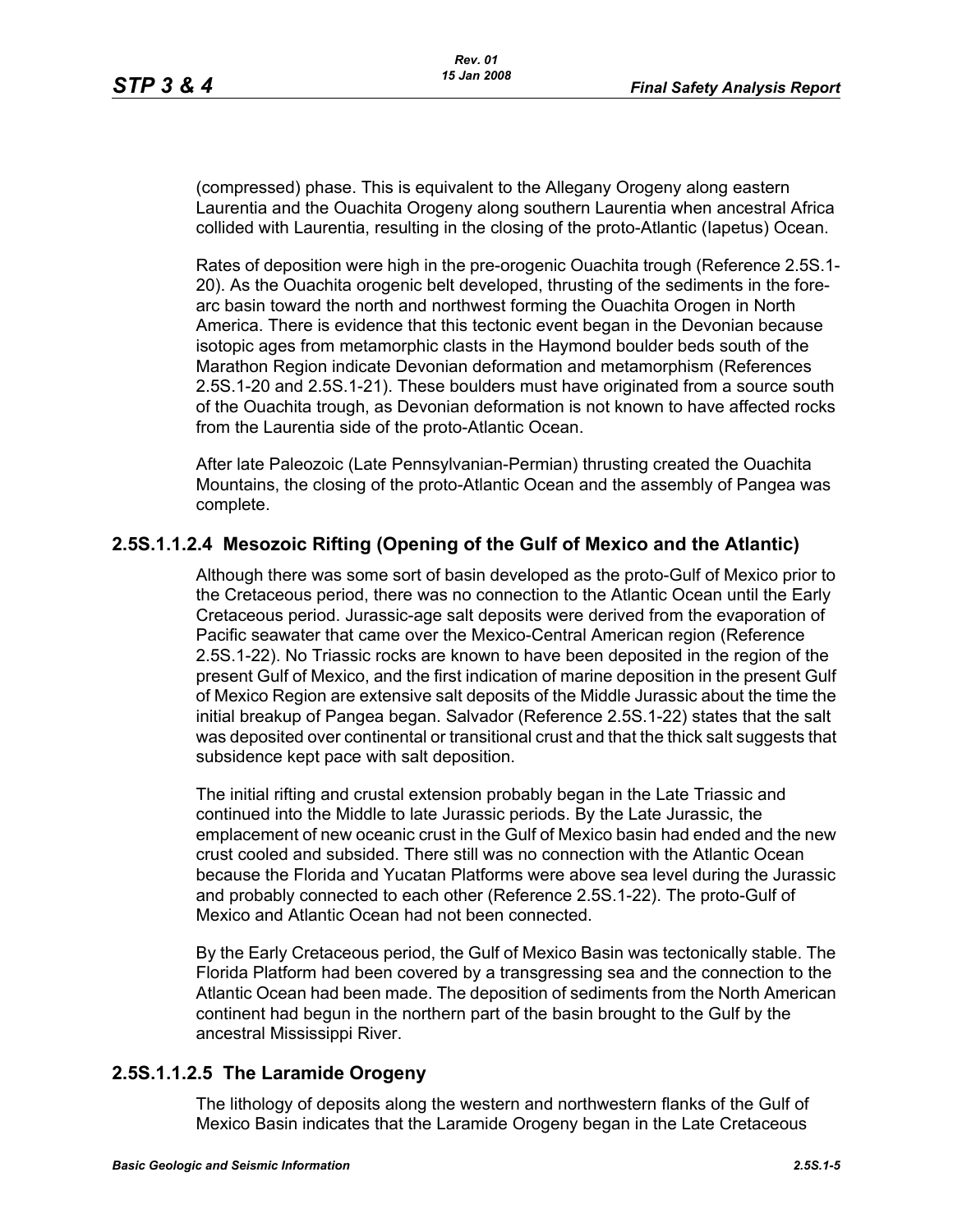period (Reference 2.5S.1-22). In addition, volcanism was occurring in the Balcones fault zone in central and south Texas and offshore Louisiana. The principal effect that the Laramide Orogeny had on the Gulf of Mexico was providing a western source of clastic sediments (the Rocky Mountains) and reducing the connection between the Pacific Ocean and the Gulf of Mexico (Reference 2.5S.1-22). Subsidence continued in the central part of the Gulf of Mexico Basin while there was uplift in the Mississippi Embayment.

# **2.5S.1.1.2.6 Cenozoic History**

Early Cenozoic (Paleocene and early Eocene) rocks and geologic structures record the final thrust faulting and folding of the Laramide Orogeny. Along with the uplift of the Cordillera came an influx of clastic sediments originating from the new terrestrial source. Subsidence of the Gulf of Mexico basin previously due to cooling of newly emplaced oceanic crust now was primarily due to loading of the crust by prograding wedges of sediments. In addition to the loading of the crust, these rapidly accumulating sediments contributed to the development of growth faults, and salt and shale diapirs in the Jurassic salt and lower Cenozoic over-pressured shales respectively (Reference 2.5S.1-22). The location of the depositional centers changed over time. The thickest accumulations during the Paleocene and early Eocene were in northeast Texas, northeast Louisiana, southeast Arkansas, and western Mississippi. During the late Eocene and early Oligocene, the depocenter moved to south Texas, then towards southwest Louisiana. The Pliocene and Pleistocene occurred depocenters west of the Mississippi delta then south of south Texas (Reference 2.5S.1-22). While volcanic materials are found in the Cenozoic sediments of the Gulf Coastal Plain, these are derived from areas in Mexico and other western areas, not within the Coastal Plain Province itself. Marine deposits record sequences of transgression (sea-level rise) and regression (fall) throughout the Cenozoic, but especially during the Pleistocene when continental glaciations held huge volumes of water as icecaps which, when melted during the interglacial periods, caused sea levels to rise world-wide.

## **2.5S.1.1.3 Regional Stratigraphy**

This subsection contains information on the regional stratigraphy within the Coastal Plain Physiographic Province. Figure 2.5S.1-8 (Reference 2.5S.1-23) contains a regional cross section illustrating the regional stratigraphy.

## **2.5S.1.1.3.1 Basement Rock**

Because the Cenozoic section below the Coastal Plain Physiographic Province is thick and the petroleum industry considers the sediments below the Triassic to be barren, few borings that penetrate the full Cenozoic section have been drilled. As a result, there is sparse data on the Pre-Cenozoic sediments overlying basement rock.

The history of investigations of the Gulf of Mexico basin contains contradictory views on the origin and crustal type present beneath the marine and non-marine sediments that are known to be present. As late as 1967, some geologists favored the concept that the basin had been formed at the end of the Precambrian period and existed then as it is today (Reference 2.5S.1-22). Recent interpretation of geophysical (seismic)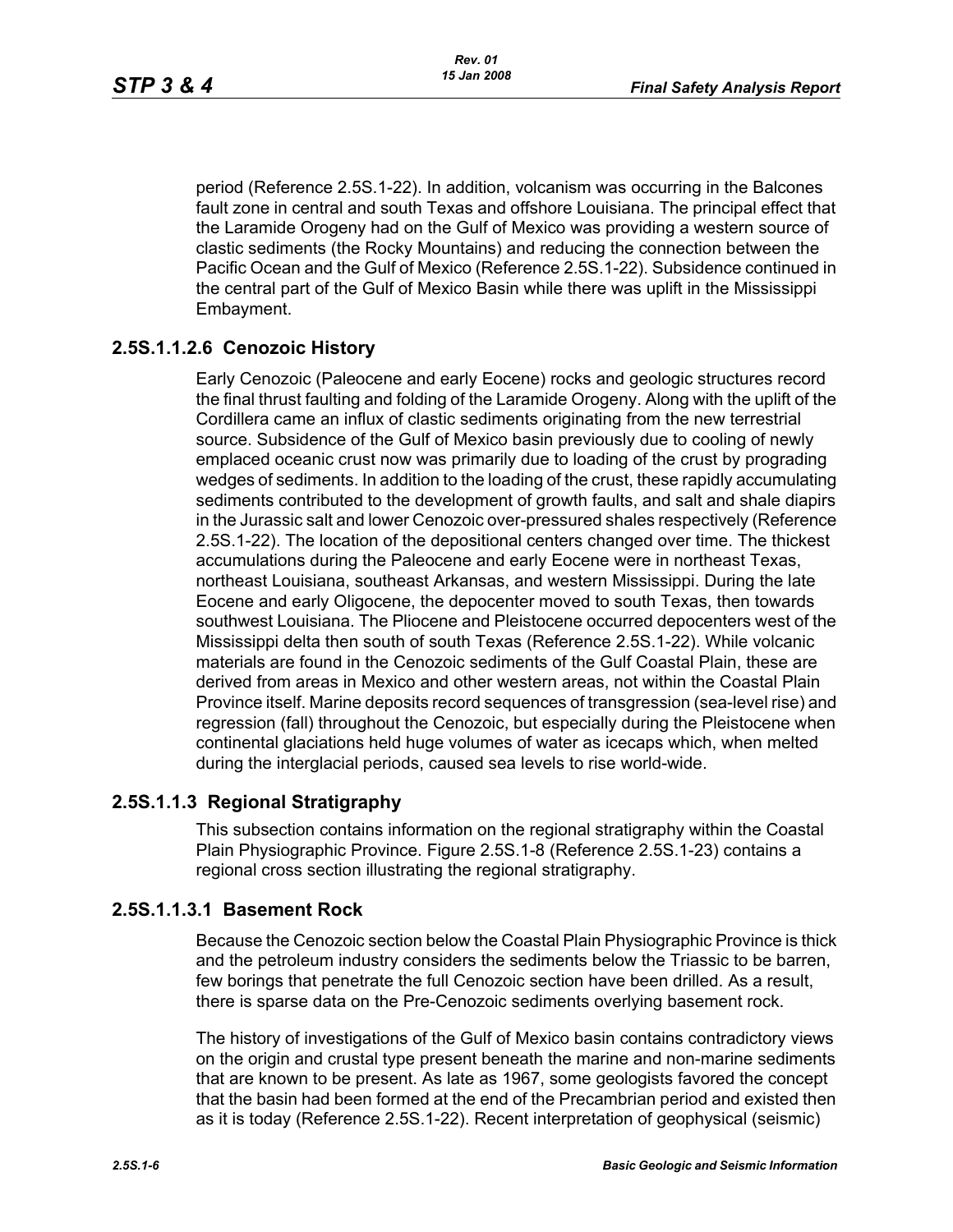survey data suggests that the crust beneath the Jurassic sediments is continental and could not be older than Middle or Late Jurassic (Reference 2.5S.1-22).

## **2.5S.1.1.3.2 Paleozoic Stratigraphic Units**

Little is known about the Paleozoic strata that are away from the structural rim of the Gulf of Mexico Basin. Un-metamorphosed Paleozoic rocks are exposed in the southern Appalachian Mountains, in the Ouachita Mountains, in the Llano Uplift, and in the Marathon Uplift of west Texas, plus two small areas on the eastern edge of the Sierra Madre Oriental in Mexico. The thick sequence of Cenozoic sediments effectively conceals the Paleozoic "basement" around the rim, and virtually no wells have penetrated below the Mesozoic in the deeper part of the basin (Reference 2.5S.1-24).

Between 45,000 ft. and 52,000 ft. of Paleozoic rocks are exposed in the Ouachita Mountains, with approximately 75% of this sequence late Mississippian through mid-Pennsylvanian. The Paleozoic section is thinner in the Marathon Uplift area, with a total of about 18,000 ft. of which about two-thirds are upper Mississippian to mid-Pennsylvanian sandstones and shales with some interbedded limestones. At the Llano Uplift, the Paleozoic section is thinner with only 3500 ft. of sandstones, shale, and limestone.

As recently as 1991, no wells in southern Texas (Reference 2.5S.1-24) had been drilled deep enough to reach Paleozoic rocks. Only two wells had been drilled on the structural rim that penetrated Ouachita facies rocks. The scarcity of wells penetrating the Paleozoic sediments in the south Texas Gulf basin makes it difficult to interpret the paucity of stratigraphic data as well as the geophysical (seismic) data.

The absence of Late Paleozoic and early Mesozoic marine sediments in the Coastal Plain (Reference 2.5S.1-24) surrounding the Gulf of Mexico suggests that this was a positive, stable area until the mid Jurassic. Rifting that accompanied the opening of the Atlantic and the Gulf of Mexico opened depositional basins for mid-Jurassic salt deposits, as noted in the discussion of Mesozoic rifting above (Subsection 2.5S.1.1.2.4).

## **2.5S.1.1.3.3 Mesozoic Stratigraphic Units**

Geologic and geophysical evidence indicates that the present Gulf of Mexico was part of Pangea, a supercontinent landmass at the beginning of the Mesozoic (Reference 2.5S.1-22). The development of the Gulf of Mexico basin occurred with the breakup of Pangea and the opening of the Atlantic Ocean. Sediments from North America began to fill the newly formed basin. The text that follows discusses the opening of the basin and the deposition of approximately 40,000 ft. of sediments above the bedrock crust. A generalized Mesozoic stratigraphic column is shown on Figure 2.5S.1-9 (Reference 2.5S.1-25).

# **2.5S.1.1.3.3.1 Triassic Stratigraphic Units**

The Triassic was a period of tectonic activity comprising rifting in the Gulf of Mexico Basin and breakup of Pangea. Redbeds of Triassic-Jurassic ages are found in the Mesozoic rift basins; however, there are no outcrops of Triassic stratigraphic units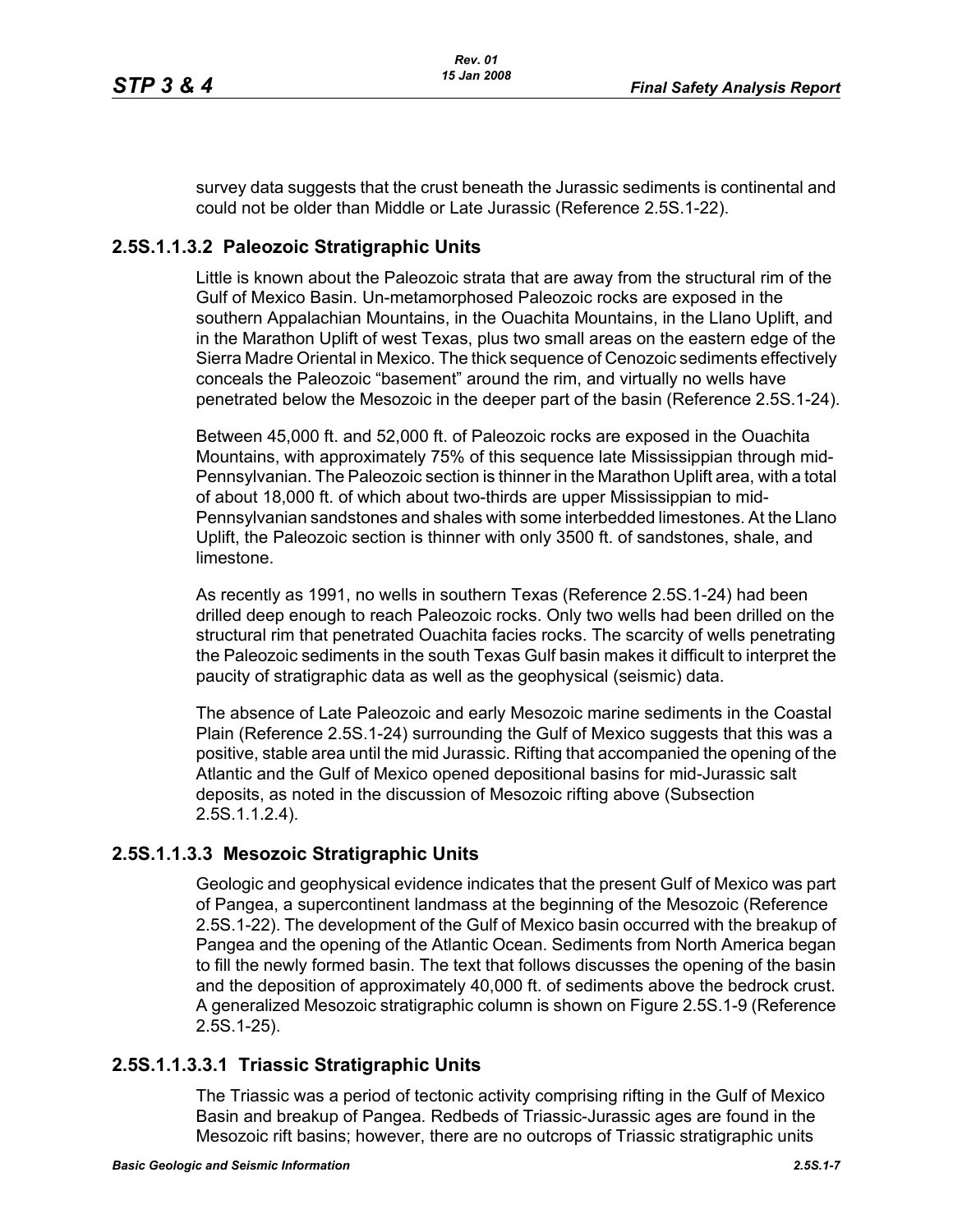within the STP region (Reference 2.5S.1-26). Redbeds have been encountered in petroleum exploration wells in the Eagle Mills Formation in northeastern Texas. This formation is predominantly composed of red, greenish, or mottled shales and siltstones, which are similar to strata present in the Newark Basin and other Triassic grabens of the Appalachian Mountains. Diabase dikes and sills also are present in the Gulf of Mexico Basin and have been dated from Early to Middle Jurassic by isotopic methods.

### **2.5S.1.1.3.3.2 Jurassic Stratigraphic Units**

The Gulf of Mexico Basin did not appear as a structural feature until the mid-Jurassic period (Reference 2.5S.1-22). Stratigraphic evidence within the region indicates that approximately 200 mya (Figure 2.5S.1-9) the mid-Jurassic Louann Salt forms the basal Jurassic unit, except for the Eagle Mills in the rift basins on the fringes of the basin. The thickness of Cenozoic sediments effectively conceals the Mesozoic strata from investigation in the STP region, although a few petroleum exploration borings have reached the mid-Jurassic salt. These few wells and seismic investigations are the source of data on the salt. The seawater that was evaporated to form the "mother" salt beds originated in the Pacific Ocean and entered the shallow Gulf of Mexico depression across the Mexico platform.

The Louann Salt is mainly coarsely crystalline halite, with anhydrite as the chief additional mineral, but making up at most 10% of the rock (Reference 2.5S.1-26). The Louann Salt is inferred to be present in the STP region, as petroleum wells do not reach depths below the Cenozoic, but there are salt domes in the region, as shown in Figures 2.5S.1-10 (Reference 2.5S.1-27),and 2.5S.1-11 (References 2.5S.1-28, 2.5S.1-29, and 2.5S.1-30). The salt thickness varies with location. The original thickness may have ranged from more than 3300 ft. in east Texas, North Louisiana, and Mississippi salt basins to as much as 13,000 ft. in the Texas-Louisiana Gulf of Mexico slope area (Reference 2.5S.1-26).

Over most of the Gulf, migration of the salt has formed diapirs. Borehole and geophysical data indicate that the base of the salt shows little deformation and unconformably overlies the underlying rocks (Reference 2.5S.1-26).

Following the deposition of the mid-Jurassic Louann Salt, the region was covered by a marine transgression (Reference 2.5S.1-26), which was continuous through the Upper Jurassic. The Middle Jurassic Norphlet Formation represents the basal coarse clastic stratum in the United States, extending from the Florida Panhandle to northeastern Mexico. It is mainly composed of sandstones and conglomerate sandstones with a thickness less than 100-200 ft. in the site region (Reference 2.5S.1-26).

The Upper Jurassic sediments generally form a transgressive and conformable sequence with each successive unit pinching out further landward. This sequence has been interpreted as coastal on-lap due to eustatic sea-level rise. The Upper Jurassic section does not crop out in the U.S. part of the Gulf of Mexico Basin (Reference 2.5S.1-26). However, the Upper Jurassic sediments outcrop in Mexico. This information is based on stratigraphic data from petroleum wells.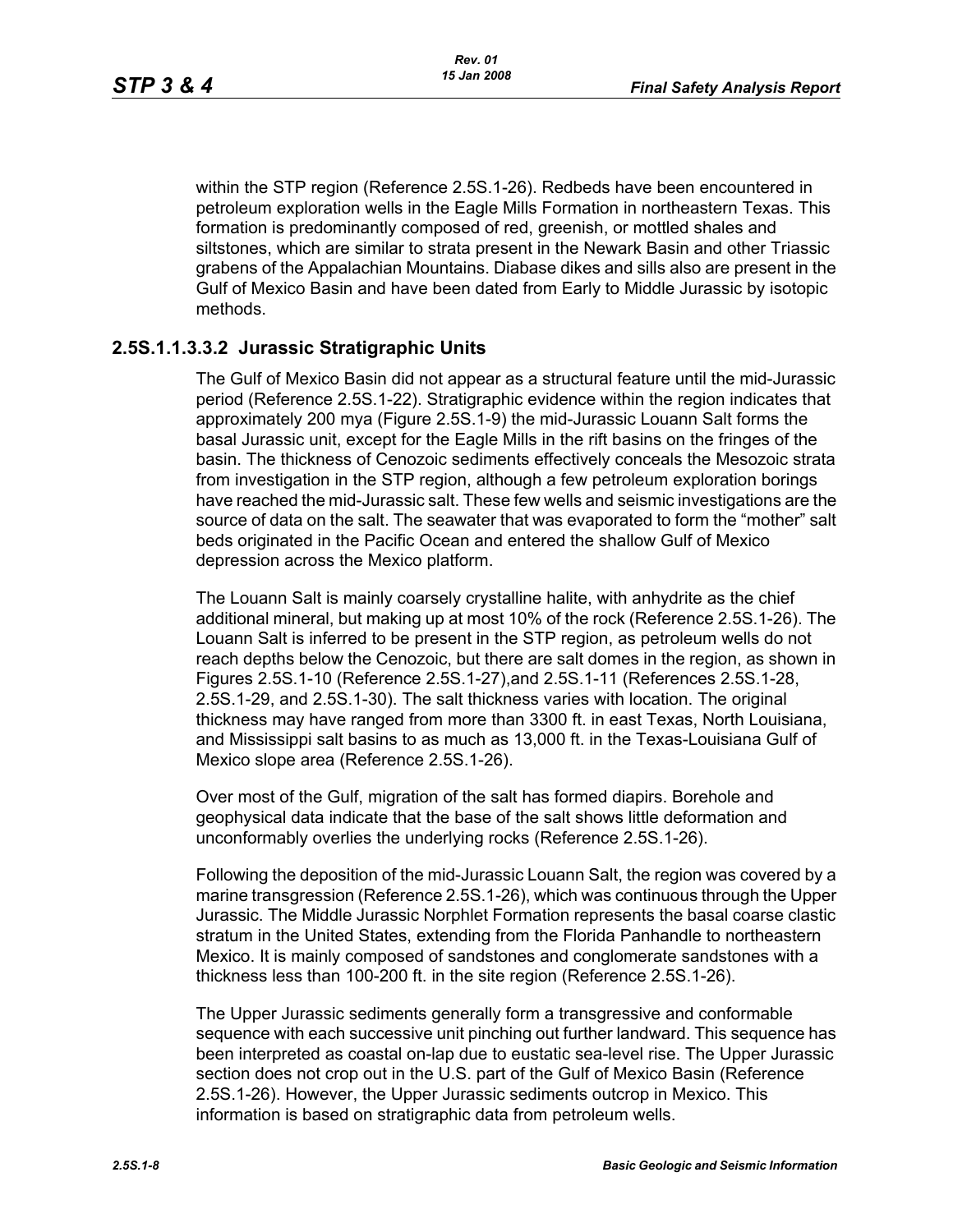In the Gulf of Mexico Basin the Upper Jurassic is predominately marine, with nonmarine fluvial and deltaic clastic sediments present in the northern and northwestern basin margins (Reference 2.5S.1-26). The ancestral Mississippi River appears to have contributed clastics to the Gulf in the Late Jurassic - perhaps 150 mya.

The Upper Jurassic sediments do not show evidence of large scale tectonics. The strata are relatively uniform in lithology and do not abruptly change in thickness. The Upper Jurassic was affected by (a) contemporaneous movement of regional tensional normal fault zones, (b) the flow of the underlying Middle Jurassic salt, (c) fluctuations of sea level, and (d) pre-existing topography (Reference 2.5S.1-26).

The Smackover Formation conformably overlies the Norphlet Formation and is composed mainly of carbonates and calcareous shales. The lower unit is a darkcolored carbonate mudstone deposited in a low energy environment while the upper unit is a high-energy oolitic carbonate which is a reservoir rock for oil and gas fields. Thickness of the Smackover Formation may reach as much as 1600 ft. in the STP site region (Reference 2.5S.1-26).

The middle stage of the Upper Jurassic, known as the Kimmeridgian, is not as defined as the lower, or Oxfordian, stage due to the vertical and lateral lithologic variability. In the U.S. Gulf Coastal Plain, the Kimmeridgian is composed of clastics, carbonates, and evaporites. The term "Buckner" has been applied to the lower evaporite section and the overlying, predominately clastic section has been called "Haynesville." The "Gilmer" Limestone identifies the limestone equivalent of the "Haynesville." Salvador (Reference 2.5S.1-26) uses the "Haynesville" terminology to describe the entire section between the Oxfordian Smackover Formation and the base of the younger Cotton Valley Group. The Buckner and Gilmer become members of the Haynesville Formation. It seems appropriate for the discussion of these units in the STP region to accept the grouping proposed by Salvador.

The Buckner is characterized by white, pink, or gray massive or nodular anhydrite in thick, massive beds with thinner interbeds of dolomite, argillaceous limestone, anhydritic limestone, and anhydritic or dolomitic mudstone (Reference 2.5S.1-26). Downdip, the Buckner Evaporites seem to grade into oolitic limestone similar to those in the Oxfordian Smackover Formation. In the STP region, the upper part of the Haynesville Formation is the carbonate Gilmer Member. The Haynesville Formation may be more than 1600 ft. thick in the STP region (Reference 2.5S.1-22).

As discussed previously, there is no evidence that the Gulf of Mexico had a connection to the Atlantic Ocean until the deposition of the Buckner Evaporate. Throughout the region, the Buckner represents low energy, hypersaline coastal lagoons overlying the high energy, shallow water marine upper portions of the Smackover Formation (Reference 2.5S.1-26). In the eastern part of the basin, the upper Haynesville Formation is composed of terrigenous clastics, but in the STP region, the influx of clastics was not as strong and the Gilmer Limestone was deposited in high energy, shallow marine conditions.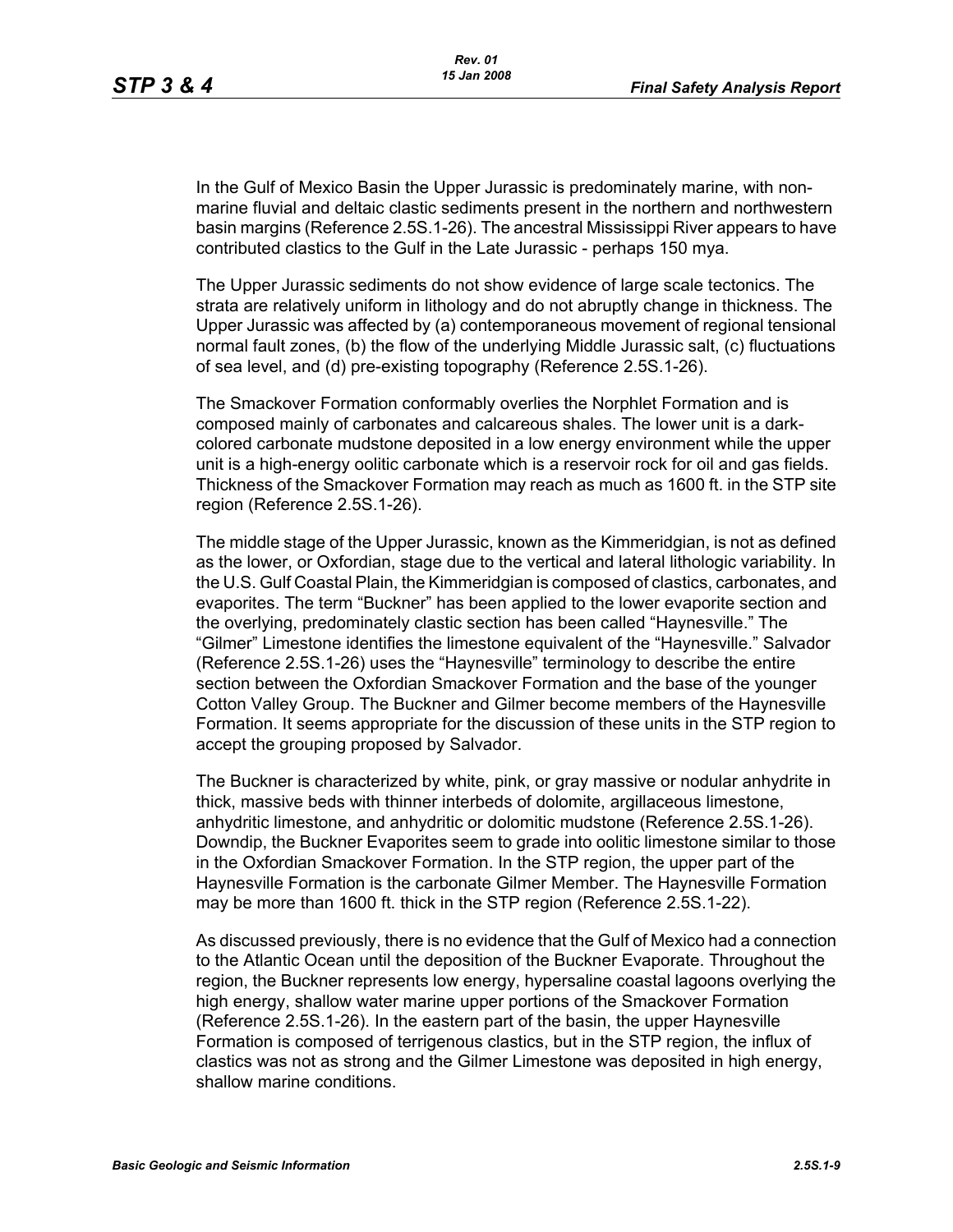The upper stage of the Upper Jurassic is called Tithonian. Along the northern part of the basin, the Tithonian consists of a thick wedge of coarse clastics, while on the western and southwestern flanks the Tithonian section is thinner and composed of fine clastics with non-clastics sediments (shales, calcareous shales, and argillaceous limestones (Reference 2.5S.1-26). In the U.S., the northern section is called the Cotton Valley Group and is further divided into Schuler Formation, a nonmarine unit in the upper Cotton Valley, and the Bossier Formation, a predominately marine shale lower unit. In the STP 3 & 4 site region, the Cotton Valley is shaly becoming increasingly sandy in a landward direction.

The Bossier Formation is composed of dark gray to black marine shales and calcareous shales with occasional thin bed of fine-grained sandstone. The Bossier Formation is time transgressive and in the deeper portions of the Gulf of Mexico Basin is time-equivalent to the upper part of the Smackover and Haynesville Formations, and most of the Cotton Valley Group (Reference 2.5S.1-26). The Schuler Formation is composed of a variety of clastics including mudstones, shales, siltstones sandstones, and conglomerates. The coarse clastics give way basin-ward to finer grained sediments that are shades of red and maroon while the coarser clastics shoreward are greenish gray to white. The maximum thickness of the Tithonian sediments in south Texas is between 1600 ft. and 2300 ft. (Reference 2.5S.1-22). The stratigraphic data indicate that the Gulf of Mexico was connected to the Atlantic Ocean during this last stage of the Upper Jurassic period.

## **2.5S.1.1.3.4 Cretaceous Stratigraphic Units**

Through most of Early Cretaceous time, the Gulf of Mexico Basin was the site of continental and marine deposition surrounded by the Appalachian and Ouachita Uplands on the north, and the Llano and Marathon Uplifts to the northwest (Reference 2.5S.1-31). There were marine connections to both the Atlantic and Pacific Oceans. The basin was tectonically stable, although growth faults occurred on the margins related to the influx of terrestrial clastics as the basin center continued to subside.

The thickness of the Lower Cretaceous section varies from 8000 to 11,000 ft. along the northern shelf, thinning to less than 6000 ft. toward the central part of the basin (Reference 2.5S.1-31). In the STP region, the Lower Cretaceous section is primarily carbonates with thin shales and calcareous shales. The upper Cotton Valley Group forms the first stage of the Lower Cretaceous section.

The second stage of the Lower Cretaceous is represented by the Trinity Group, which is composed of the Hosston, Sligo, Pearsall, Glen Rose, and Stuart City Formations. The estimated total thickness of the Trinity Group in the site region is about 2000 ft. (Reference 2.5S.1-31).

In the STP site region, the Hosston Formation unconformably overlies the Cotton Valley strata. In the east, where streams drain the southern Appalachians and the continental interior, the Hosston Formation consists of fine-to-coarse clastics. In the STP site region, the Hosston becomes finer grained and includes a large amount of chert (Reference 2.5S.1-31). Across the northern shelf, the Hosston interfingers with the argillaceous limestones of the Sligo Formation.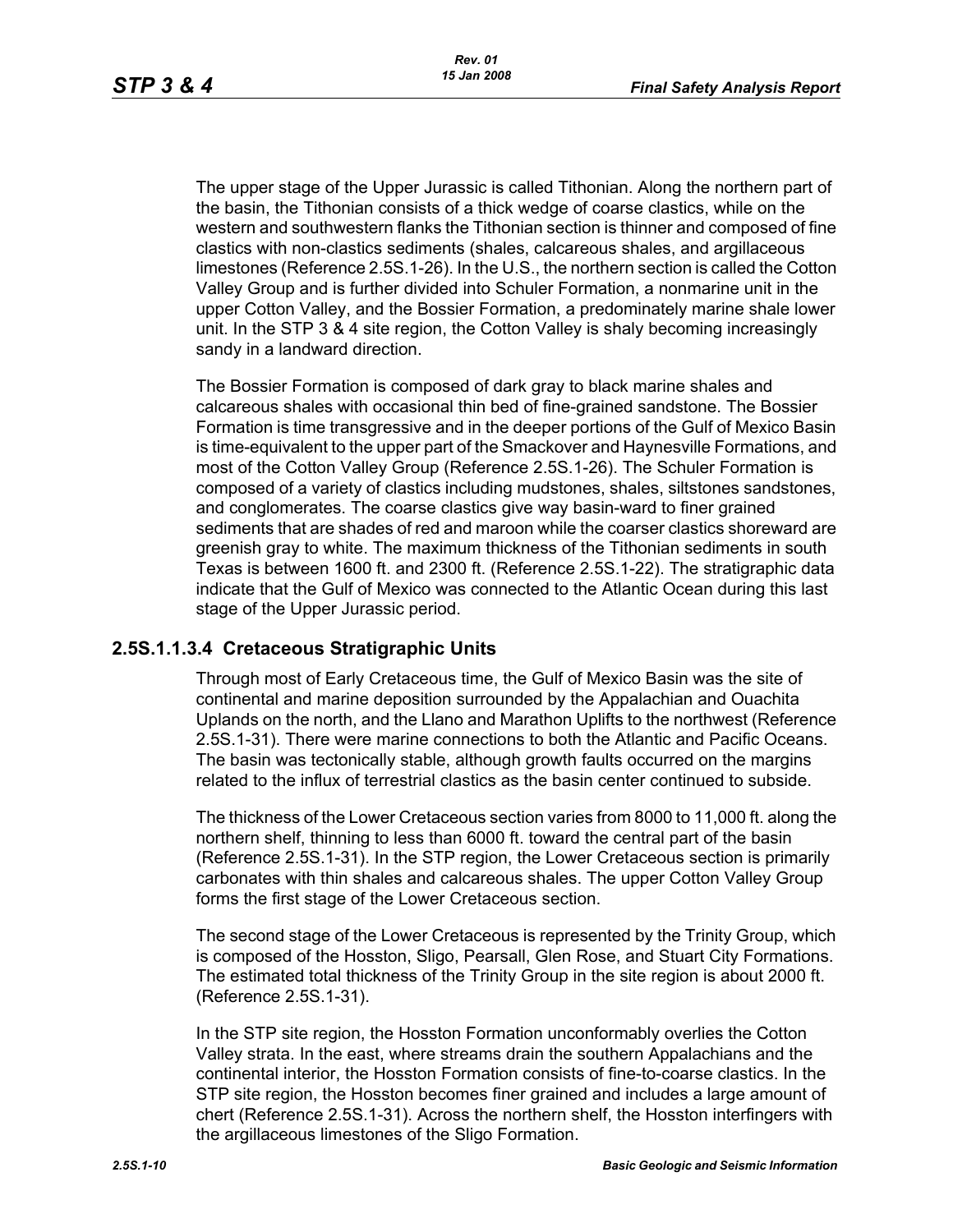The Pearsall Formation conformably overlies the Sligo Formation. The lower part of the Pearsall Formation is called the Pine Island Shale and consists of dark shale interbedded with gray, thin limestones. The James Limestone (also known as the Cow Creek in the site region) overlies the Pine Island from south Texas to Florida (Reference 2.5S.1-31). The James Limestone is a dense non-porous gray limestone interbedded with shale. Overlying the James Limestone is the Bexar Shale forming the upper member of the Pearsall Formation.

Conformably overlying the Pearsall Formation are the limestones of the Glen Rose Formation. In south Texas, these rocks are gray argillaceous dolomite with anhydrite layers. Downdip toward the basin the Glen Rose shelf carbonates interfingers with reef limestones containing rudists, corals, mollusks, and other shallow water bank fauna. This mappable lithology has been named the Stuart City Formation.

Unconformably overlying the Glen Rose Limestone are the shelf limestones of the Fredericksburg Group. In the STP site region, this group includes the Edwards Limestone, which is subdivided in the transgressive West Nueces Limestone, the overlying McKnight Evaporite, and McKnight Limestone. Downdip, the Fredericksburg Group interfingers with the Stuart City Formation, which in turn grades into the basinal micrites and shales of the Atascosa Formation (Reference 2.5S.1-31).

The deposition of Fredericksburg Group strata came to a halt as the land gradually rose and the shoreline regressed at the beginning of Washita Group deposition. The Washita Group includes from older to younger: the upper Cretaceous Georgetown, the upper Cretaceous Del Rio, and upper Cretaceous Buda Limestone. The Georgetown limestone grades basinward into the reef facies of the Stuart City Formation. The Del Rio Formation is thin calcareous shale that is covered by the onlapping Buda Limestone.

During the Lower Cretaceous, the ancestral Gulf of Mexico was connected with the Atlantic and Pacific Oceans as well as the Continental Interior Seaway. The surrounding platforms were stable and were covered with shallow seas. Clastics were brought in along the northern margin by major streams that drained the southern Appalachian Mountains. Long-shore currents flowed westward carrying these clastics away from the deltas. The maximum extent of carbonate deposition took place during the end of the Lower Cretaceous.

In the Gulf of Mexico Basin, the Upper Cretaceous was a period of generally high sea levels that supported the deposition of a continuous cover of Upper Cretaceous rocks. These rocks thicken down-dip (basinward) to a shelf edge that is postulated to follow the reef of the Early Cretaceous period (Reference 2.5S.1-22). In the northern shelf areas, clastic sediments were derived from the southern Appalachian Mountains as they had been in the early Cretaceous. However, toward the end of the period, clastics from a western source, possibly from the nascent Laramide uplift make a more pronounced contribution. The thickest Upper Cretaceous sections are found in the major embayments with as much as 5500 ft. in the Rio Grande Embayment (Figure 2.5S.1-12 [Reference 2.5S.1-32]).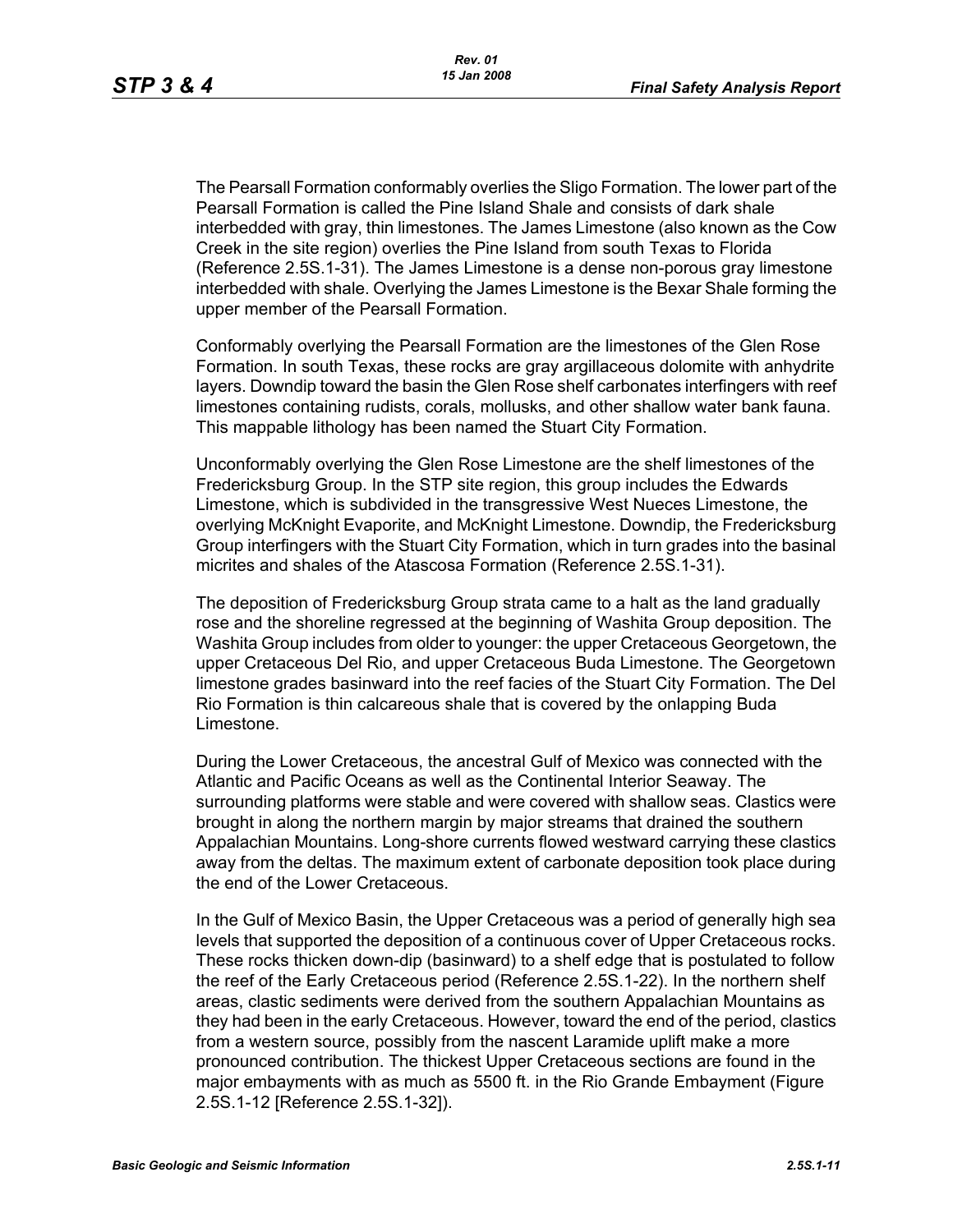The middle of the Upper Cretaceous occurs within the Washita Group, but there is no major physical discontinuity that defines this contact. The base of the "Gulfian Series" occurs at the the physical break in the mid-Cenomanian, the lowermost stage in the Upper Cretaceous (Reference 2.5S.1-33). The magnitude of the disconformity varies within the Gulf of Mexico Basin and is much less pronounced in the southern part of the basin, suggesting that section has had a different structural history than the northern part (Reference 2.5S.1-33).

The lowermost rocks of the upper Cretaceous, the Del Rio and Buda Limestones, have been discussed as part of the Wichita Group in the Lower Cretaceous.

The Woodbine Formation is the first Upper Cretaceous Unit deposited above the disconformity. In general, this unit is a fluvio-deltaic to marginal marine sequence that is highly variable and complicated. The Woodbine Formation thins south of the type area in east Texas, and the sand content decreases. The outcrop area consists of black noncalcareous shales that are the upper part of the Woodbine Formation (Reference 2.5S.1-33). The shale thins southward and pinches out on the San Marcos Arch.

The Eagle Ford Group is the fine-grained phase of terrestrial deposition that began with the coarse-grained deposits of the Woodbine in north Texas. By the time the Eagle Ford reaches the STP/San Marcos Arch Region, the strata are thin and consist of fissile, calcareous, carbonaceous black shale with interbeds of dark limestone. The Woodbine/Eagle Ford thins or is locally absent over the San Marcos Arch, and it may reach a thickness of about 225 ft. in south Texas (Reference 2.5S.1-32).

The Austin Group disconformably overlies the Eagle Ford Group of strata and reflects a change in depositional environment in many areas from clastics to limestone. In the STP 3 & 4 site region, the Austin Group (undifferentiated) consists of a lower chalk and a limestone that become calcareous shale and overlying limestone. The undifferentiated group of strata can be 980 ft. thick toward the Rio Grande Embayment, thinning over the San Marcos Arch. The thickness of this unit at the STP site region is unknown due to absence of petroleum targets below the thick Cenozoic Strata.

The Anacacho Limestone disconformably overlies the Austin Group. The Anacacho Limestone is mainly a clayey, bioclastic limestone interbedded with clay and marl and can be as much as 800 ft. thick. Downdip, the Anacacho Limestone grades into shelf mudstones of the Upson Formation. The Upson Formation can be as much as 500 ft. of fossiliferous dark to greenish gray clay (Reference 2.5S.1-33). Outcrops of the Upson Formation are limited, in part due to erosion, but it is commonly recognized in the subsurface where it is conformably overlain by the San Miguel Formation (Reference 2.5S.1-33). The San Miguel Formation consists of as much as 400 ft. (in outcrop) of fossiliferous sands and sandy limestones interbedded with gray clays. The lithology of the San Miguel Formation in the subsurface is similar and as much as 1150 ft. have been identified (Reference 2.5S.1-33). The San Miguel Formation probably was deposited in a wave-dominated deltaic system that was transitional from the underlying Upson Formation, a shallow water shelf deposit (Reference 2.5S.1-33) and transitional to the overlying Olmos Formation. All of these strata are truncated against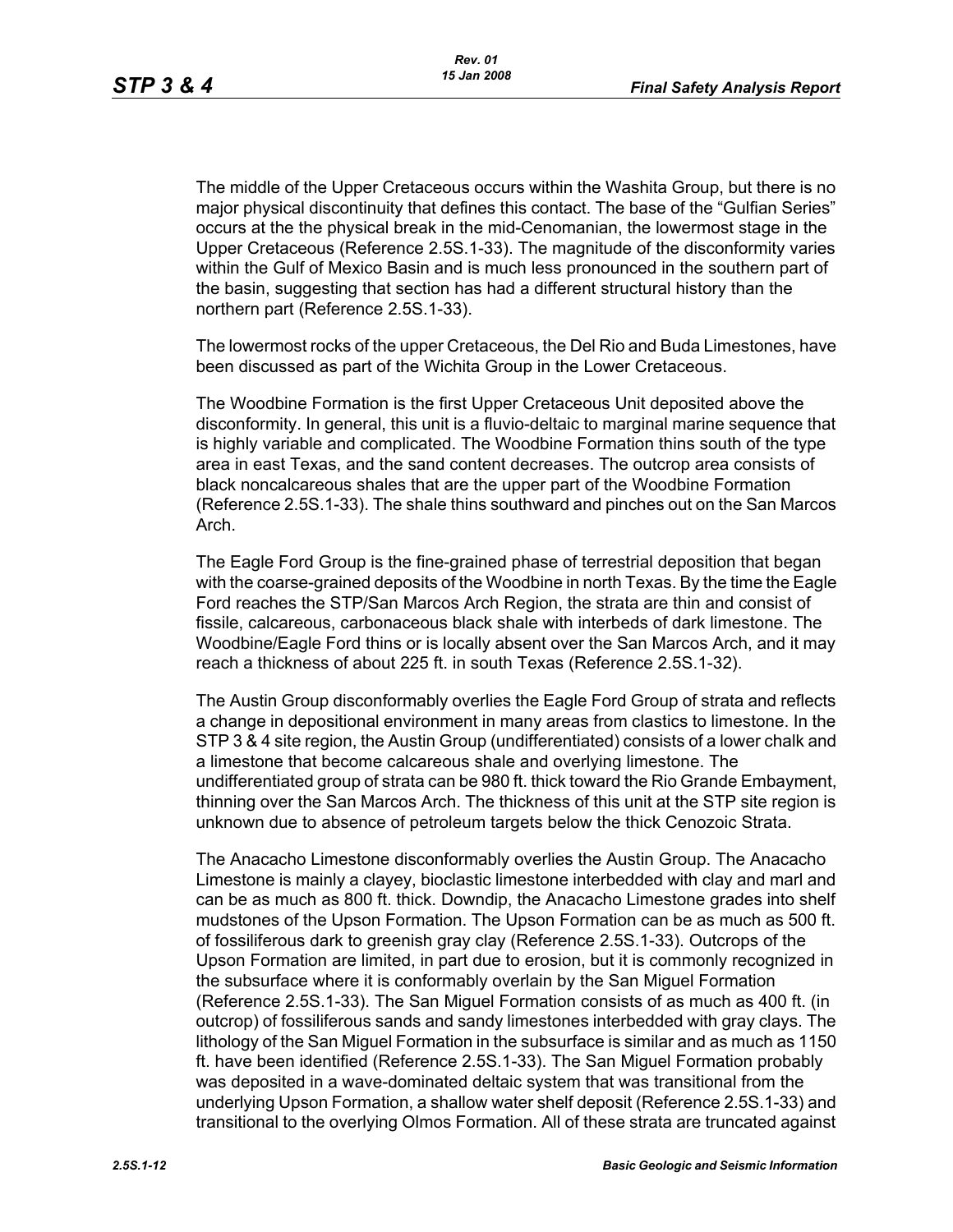the San Marcos Arch. In some areas of south Texas, there was uplift and erosion so that the San Miguel and Upson Formations are missing and the Escondido Formation (uppermost Cretaceous) disconformably overlies the Anacacho Limestone directly. This uplift may be related to the early stages of the Laramide Orogeny, which probably contributed to deposition of the clastics in the San Miguel Deltaic Complex.

The Laramide Orogeny continued to create a source for clastics in the upper Cretaceous. In the area of the San Marcos Arch, the claystone, chalky marls, and sandy strata of the east Texas Navarro Group give way to coarser clastics of the Olmos Formation. In outcrop, the Olmos Formation is mainly non-marine, irregularly bedded clays, shales and sandstones, accompanied by seams of coal, lignite, fire clay, and carbonaceous shales (Reference 2.5S.1-33). The Olmos Formation ranges between 400-500 ft. in outcrop, but thickens to more than 1300 ft. in the Rio Grande Embayment subsurface.

The Olmos Formation is transitional to the Escondido Formation, the uppermost Cretaceous unit in south Texas. The lower three-quarters of the formation consist of bioturbated mudstones interbedded with sandstones and coquina beds (Reference 2.5S.1-33). Some sandstones contain ripple marks or cross-bedding that indicates a shallow-water depositional environment. The upper quarter consists of inner-shelf deposits of sandy mudstone, siltstone and impure limestone. In outcrop, the Escondido Formation is about 800 ft. in Texas, thickening gulfward to approximately 1300 ft. (Reference 2.5S.1-33).

Along the northern Gulf of Mexico Coast, Tertiary sediments lie disconformably on upper Cretaceous strata (Reference 2.5S.1-33). Basal Paleocene units contain reworked Cretaceous fossils along with those from the Paleocene in most areas. However, in the Rio Grande Embayment and the Brazos River Sequence in Central Texas, deposition may have been continuous from the Cretaceous through the Paleocene. This is largely due to the continued uplift in the Cordillera resulting from the Laramide Orogeny (Reference 2.5S.1-33). The connection between the Gulf of Mexico and the Western Interior Seaway was probably cut in the Upper Cretaceous time frame (Reference 2.5S.1-33).

### **2.5S.1.1.3.5 Cenozoic Stratigraphic Units**

The western section of the Gulf Coastal Plain has a different Cenozoic history than the northeastern section due to the continued structural impact of the Laramide Orogeny during the Paleocene and Eocene. The large volumes of clastics that began to accumulate created an offlapping depositional style that continued throughout the Cenozoic in Texas (Reference 2.5S.1-34). Growth faults developed in the Wilcox and Yegua Sequences. Subsidence of the basin was mainly due to sedimentary loading and, in the Pleistocene, the variation of ice volumes which had a eustatic effect on sea levels. Figure 2.5S.1-13 (Reference 2.5S.1-25) contains a generalized Cenozoic stratigraphic column.

Not much is known about the stratigraphy beneath the Cenozoic in the STP area as oil exploration is generally limited to the units above the depth of 13,000 ft. Groundwater is obtained from the Coastal Lowlands Aquifer System, which has a lower bound in the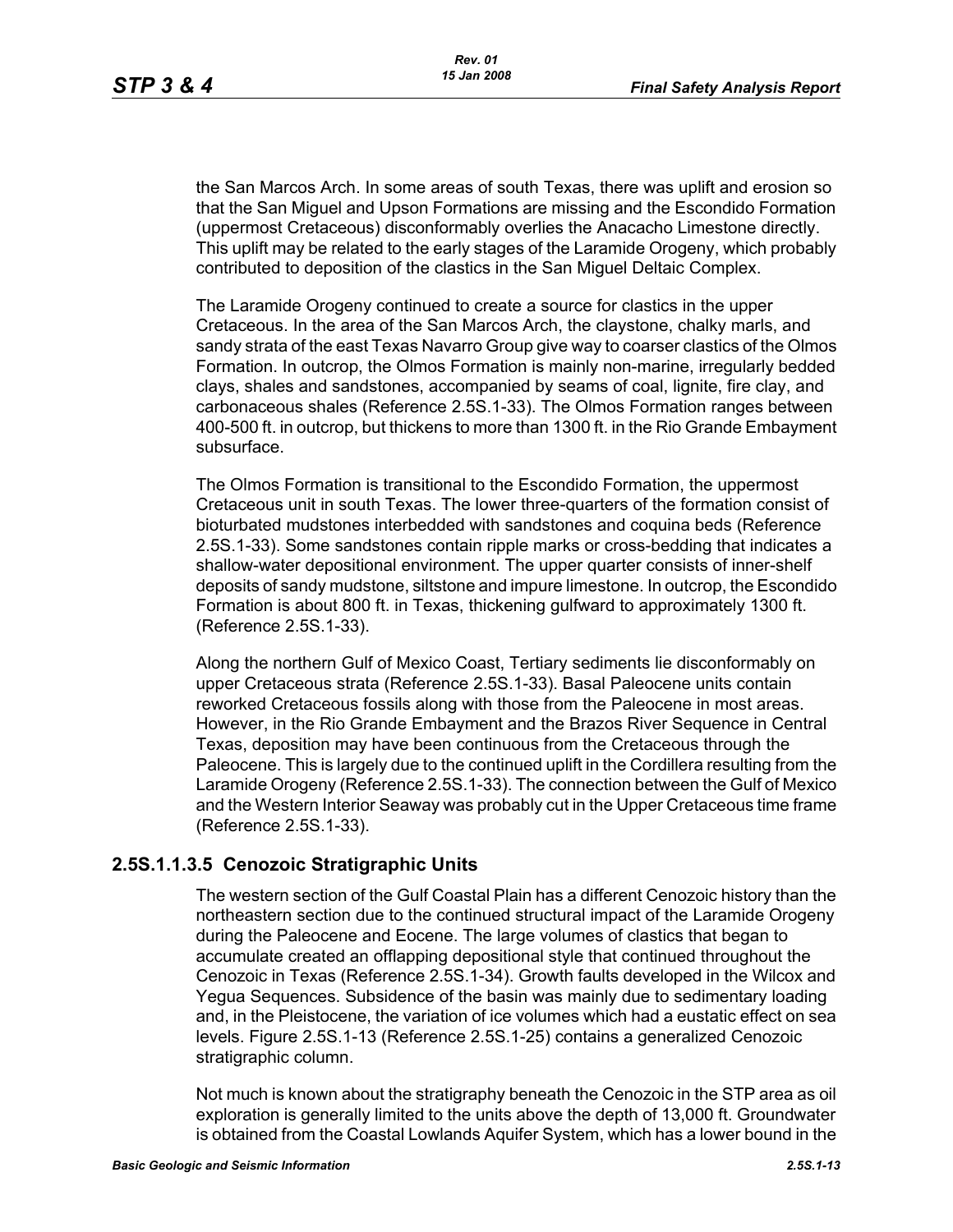Catahoula Confining System at depths of 5000-6000 ft. It is estimated that there is approximately 25,500 ft. of Mesozoic and Paleozoic sediments below the site. The Precambrian Basement is believed to be continental or oceanic crustal rocks (Reference 2.5S.1-35).

### **2.5S.1.1.3.5.1 Paleocene**

The Midway Group contains the basal Cenozoic sediments along the Gulf Coastal Plain and overlies Upper Cretaceous strata in disconformable contact. The Kinkaid Formation, the basal unit of the Midway Group, is mostly composed of limestone, calcareous sand, and sandstone and is usually less than 100 ft. thick. The Wills Point Formation is present throughout the area and represents the bulk of the Midway Group. The thickness of the Wills Point is more than 2500 ft. in southern Texas. The Wills Point Formation is mainly a dark-gray to black, micaceous clay (Reference 2.5S.1-36).

The Lower Wilcox Group reflects the first Cenozoic episode of major deltaic offlap, largely east of the modern Guadalupe River in Texas with the Rockdale Delta and the Holly Springs Deltaic System in Mississippi. These were the first systems to contribute to growth faulting and salt mobilization (Reference 2.5S.1-34) through application of Lithostatic pressure developed by the large volume of sediments deposited in the delta. In south Texas, a strandline-shelf system developed that generally covered that same area as the Cretaceous limestone platforms. The sands were reworked from the deltaic lobes and were transported southwestward along the coast. The sands grade into shelf mud toward the Gulf of Mexico.

The Wilcox Group is undifferentiated in Texas where it lacks regionally mappable units (Reference 2.5S.1-36). It has a maximum thickness of 1200 ft. in the Mississippi Embayment, becomes thousands of feet thick toward the Gulf and is estimated to be 2000 ft. thick beneath the STP site. The Wilcox Group typically consists of sandyclayey deposits; lignite is common and is characterized by coarser sandy, deltaic and nonmarine sediments.

### **2.5S.1.1.3.5.2 Eocene**

In the Early Eocene, the sediment distribution systems established in the Paleocene generally continued (Reference 2.5S.1-34). Sediments eroded from the Laramide Uplift prograded into the western Gulf basin as much as 20 miles. A broad alluvial coastal plain derived from fluvial systems flowing from the continent extended along the central and south Texas coast. The sediments constitute the Carrizo Sandstone of the Claiborne Group (Figure 2.5S.1-13 [Reference 2.5S.1-25]) and are overlain by the Reklaw Shale.

The Carrizo Sand is the basal Claiborne Unit in Texas. Deposited unconformably on the Wilcox Formation, the Carrizo Sand varies in thickness, ranging from 100 ft. to 1200 ft. in Texas and is estimated to be approximately 800 ft. thick beneath the STP site, based on oilfield logs.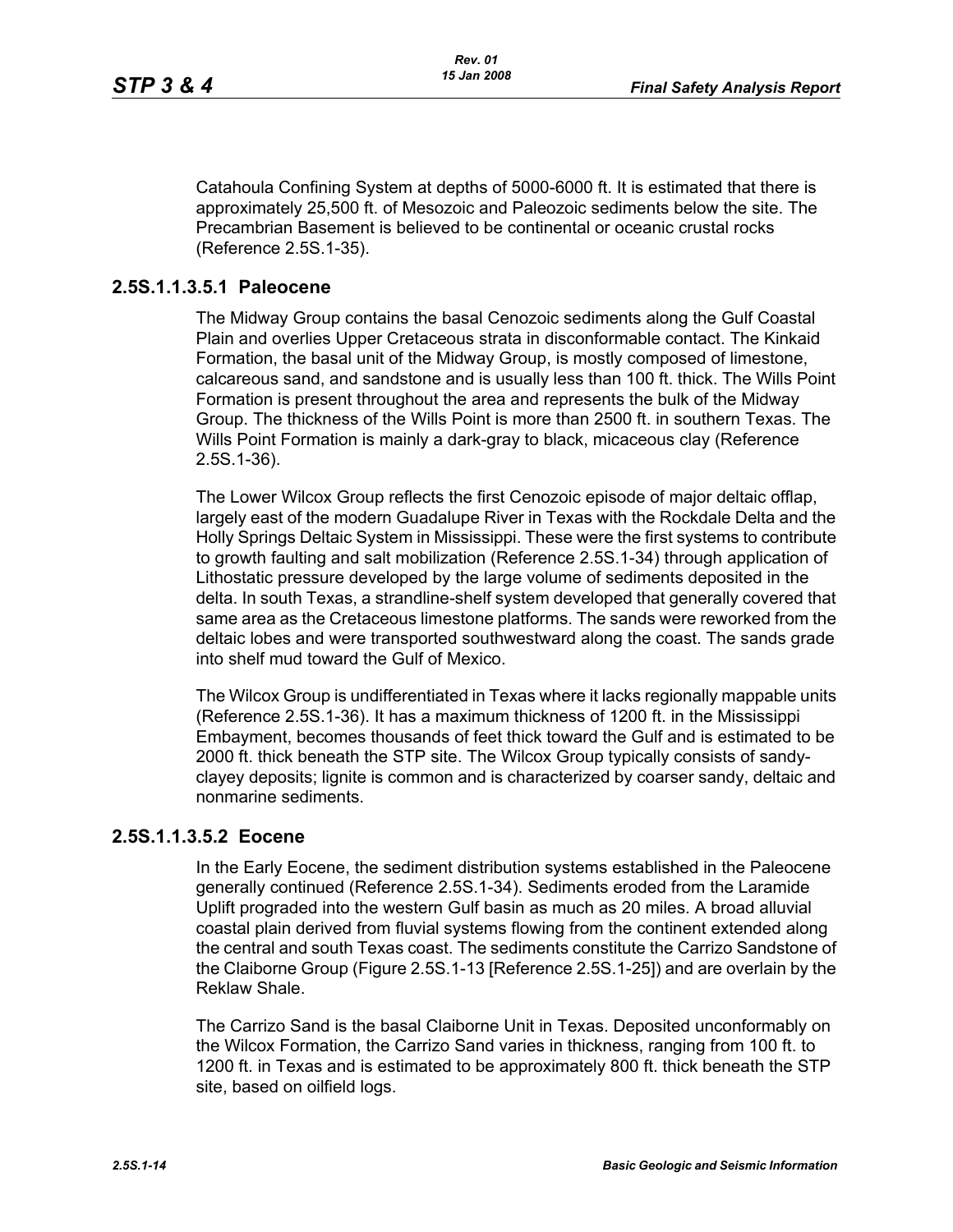The Reklaw Formation conformably overlies the Carrizo Sand and is composed largely of dark shales and sands. The lower part of the Reklaw Formation is glauconitic and partly nonmarine (Reference 2.5S.1-36).

In the Middle Eocene, the Queen City and the Sparta Sands were deposited in two depositional episodes. During the Sparta depositional period, a wave-dominated barrier island complex extended from the present coast of Mexico northward to the Houston Embayment. The outer shelf, slope, and deep basin remained sediment starved (Reference 2.5S.1-34).

The Queen City Sand is predominately light-gray to grayish-brown very fine to medium quartz sand with interbeds of dark carbonaceous shale, silt and lignite. Beneath the STP site, the Queen City Sand thickness is estimated to be approximately 100 ft. based on oilfield logs.

The Weches Formation underlies the Sparta Sand and overlies the Queen City Sand. It is predominately glauconitic and has been mined as an iron ore where leaching of the glauconite has concentrated the iron. The sands are highly crossbedded, and interbedded with dark-gray to black glauconitic clay and shale (Reference 2.5S.1-36). The Weches Formation is highly fossiliferous which distinguishes it from the units above and below.

The Sparta Sand overlies the Weches formation and is composed of very fine to medium unconsolidated quartz sand with interbeds of sandy clay and clay. Lignite is common. The Sparta Sand is about 100 ft. thick at the outcrop to more than 1000 ft. thick in the subsurface near the Mississippi Embayment Axis (Reference 2.5S.1-36). The thickness of the Sparta Sand beneath the STP site is estimated at 100 ft., based on oil field logs.

The Cook Mountain Formation overlies the Sparta Sand in what may be a gradational contact (Reference 2.5S.1-36). The formation in south Texas has a large proportion of sandy clay and sand containing disseminated glauconite. Interbedded clays are bluish gray to black and become the dominant lithologic type as the formation thickens downdip. In the site area, the Cook Mountain Formation is estimated to be 300-400 ft. thick, based on oilfield logs.

The Yegua Formation is composed of massive laminated and crossbedded, fine to medium grained sand. Sandy clay and clay, thin lignite beds and glauconitic sands are present in some places. The maximum thickness of the Yegua Formation is more than 1800 ft. Beneath the STP site the formation thickness is estimated to be 800-1000 ft. based on oil field logs.

Volcanic ash in the Yegua Sediments reflects the uplift and crustal heating in the Mexican Cordillera and western Gulf of Mexico. Areas in the western Gulf were uplifted, and the area of active deposition of mud extended eastward (Reference 2.5S.1-34). The Gulf Margin prograded as much as 15 miles during this time.

The Jackson Group was deposited during the late Eocene. Stratigraphic equivalents are present throughout the Gulf Coastal Plain. The presence of volcanic ash and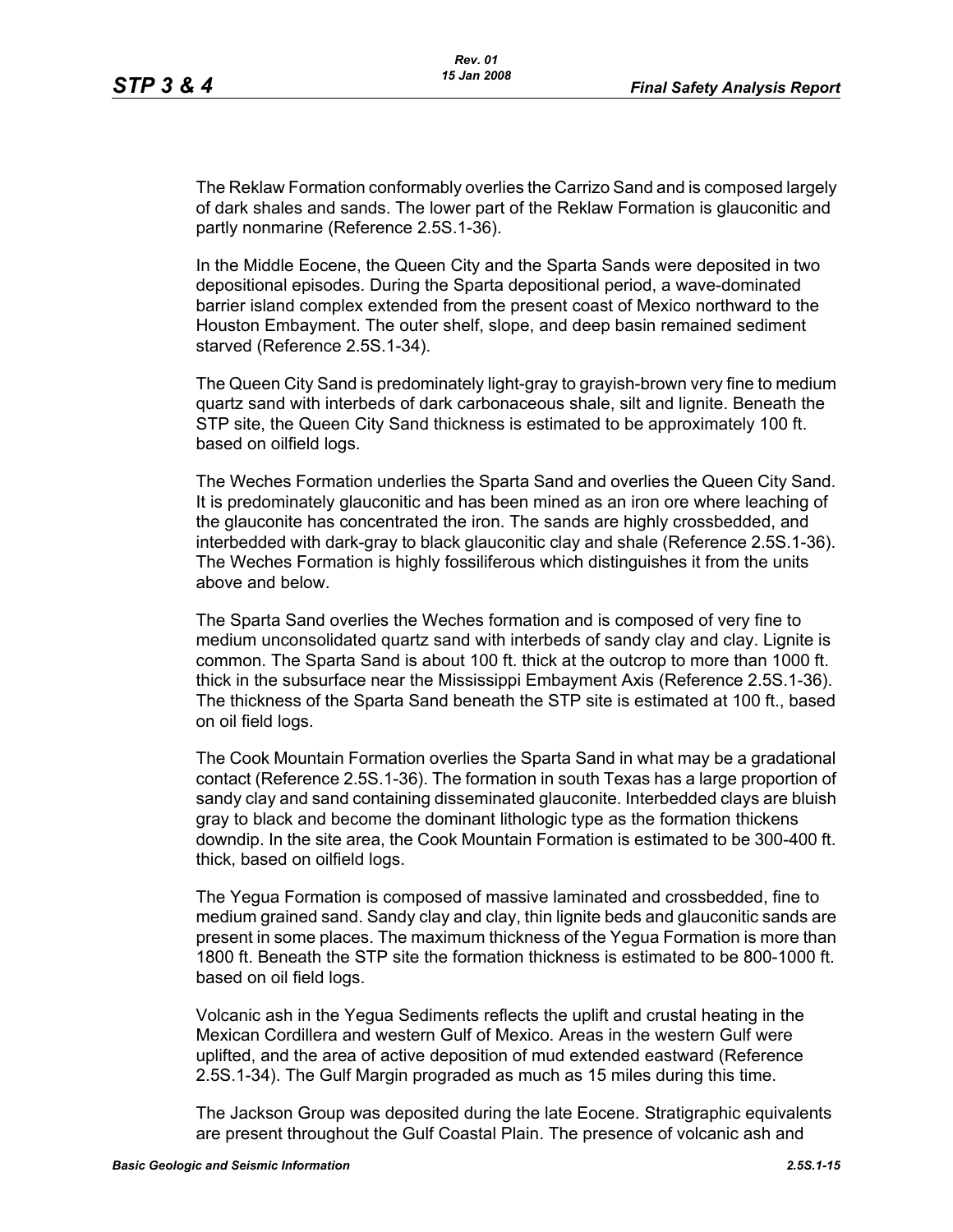coarser volcanic-derived clastics in the Jackson Group reflects volcanic activity in Mexico and southwestern United States. This group and its stratigraphic equivalents were deposited during the last major marine transgression that covered the Coastal Plain and occupied the Mississippi Embayment (Figures 2.5S.1-9 [Reference 2.5S.1- 25] and 2.5S.1-13 [Reference 2.5S.1-25]). Jackson sediments conformably overlie the Yegua Formation deposits of the underlying Claiborne Group.

The lowermost unit of the Jackson Group is the Caddell Formation. The lower part of the Caddell Formation is typically a marine deposit and is composed of gray calcareous sandstone and greenish calcareous clays. The upper part exhibits fewer marine characteristics and locally contains lignite and thin chocolate shales and interbedded sands. The lower part of the Caddell Formation commonly contains gray calcareous sands, and some glauconite. The Caddell Formation ranges from 30 ft. to 300 ft. in thickness (Reference 2.5S.1-36).

The Wellborn Sandstone, which overlies the Caddell Formation, is massive gray sandstone with interbedded marine clay units. The middle part is a highly fossiliferous marine facies consisting of sandy, marly clays. The upper part is a massive gray to white clayey sandstone. The entire Wellborn Sandstone is between 100 ft. and 300 ft. thick (Reference 2.5S.1-36).

The Manning Clay, consisting of carbonaceous, dark brown clay alternating with two beds of gray sandstone, overlies the Wellborn Sandstone. The clay is essentially nonmarine, but some marine shale beds are present locally. The thickness of the Manning Clay is between 250 ft. and 350 ft. (Reference 2.5S.1-36).

The Whitsett Formation, the uppermost unit in the Jackson Group, is mainly nonmarine crossbedded sandstone interbedded with tuffaceous shale and fine sandy tuff (Reference 2.5S.1-36). The sands are generally fine to medium grained but may be very coarse and conglomeratic in places. The Whitsett Formation is about 135 ft. thick.

### **2.5S.1.1.3.5.3 Oligocene**

During the Oligocene multiple fluvial systems developed resulting in an influx of sediments from Mexico and southwestern United States. The Norias Delta on the Rio Grande Axis merged with the Norma Delta to the south. A third system developed along the Houston Embayment while the fourth developed along the Central Mississippi Margin (Reference 2.5S.1-34). The eastern Gulf of Mexico continued to receive a minimum of clastics. Clastics consisted of the Vicksburg Group and the overlying Catahoula Sandstone (tuff).

The Vicksburg Group is composed of a variety of marine sediments, varying from sandstones and clays to marl and limestone (Reference 2.5S.1-36). The Frio Clay (not to be confused with the Frio Formation) is probably time-equivalent with the Vicksburg Group (Reference 2.5S.1-36). The Frio Clay is typically composed of massive dark, greenish-gray, red, and blue gypsiferous clay interbedded with sandy clay, sand, and sandstone.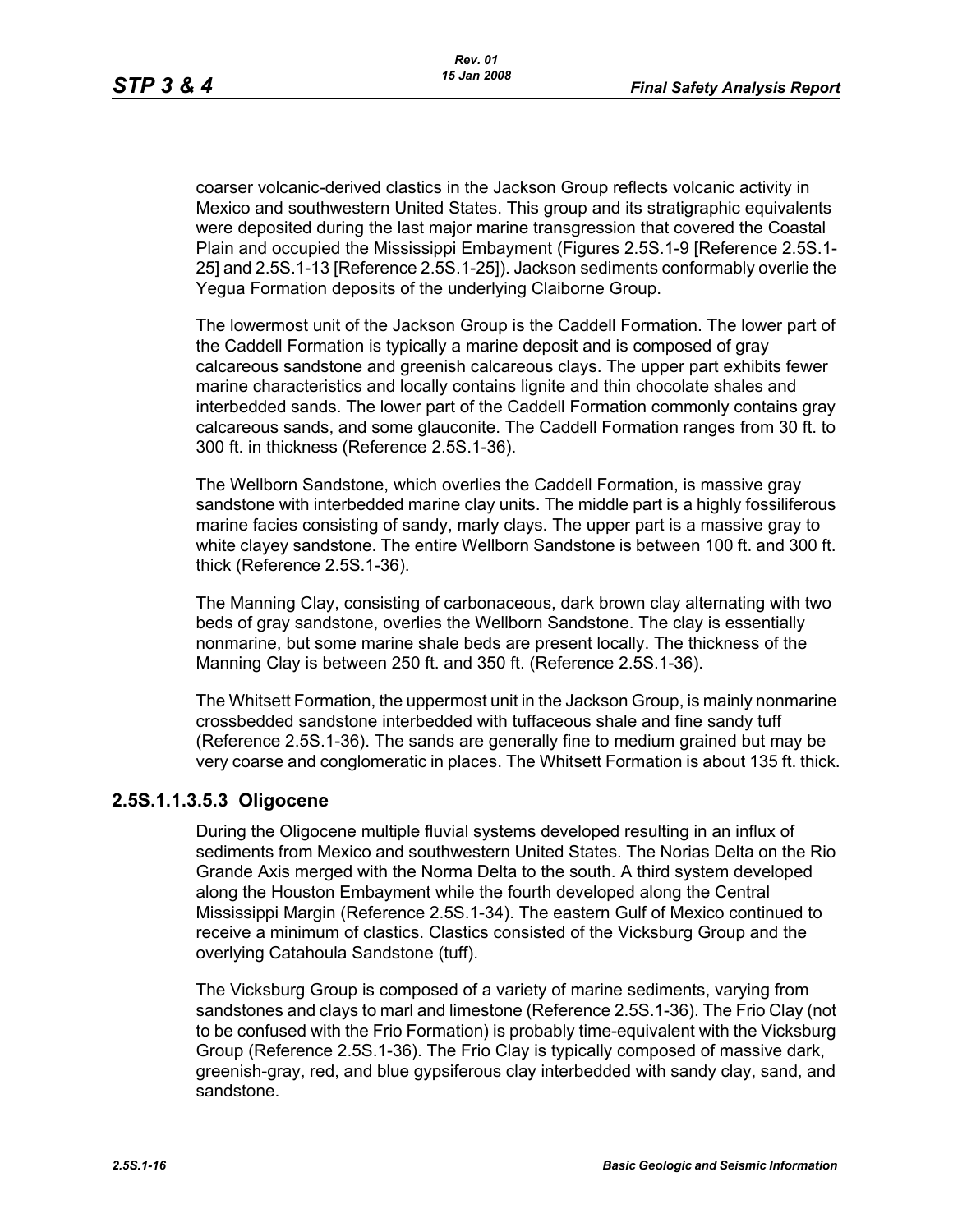The Catahoula Sandstone (or tuff) consists of three units which are identified only in the subsurface. These are, from oldest to youngest: the Frio Formation, the Anahuac Formation, and the Upper part of the Catahoula Tuff. The Catahoula Formation consists of approximately 60% volcanic material, mainly airborne ash from Mexican volcanoes and 30% sand (Reference 2.5S.1-37). The Catahoula Sandstone thickens down-dip to thousands of ft. The thickness at the site is estimated from oilfield logs to be at least 3000 ft. with the top at approximately -5350 ft. MSL. The age of the Catahoula Sandstone is uncertain, but the U.S. Geological Survey (USGS) designates the unit as both Oligocene and Miocene (Reference 2.5S.1-37).

### **2.5S.1.1.3.5.4 Miocene**

The Miocene was a fairly stable period. Uplift of the Edwards Plateau and the adjacent areas is demonstrated by the increased presence of Cretaceous limestone clastics in the Miocene fluvial deposits. The Fleming Formation overlies the Oakville Sands. In the STP 3 & 4 site area, the Fleming Formation is largely variegated yellow, green red, pink blue, purplish gray, or greenish gray clay (Reference 2.5S.1-36). The strata may be calcareous and contain thin chalky limestone as well as cross-bedded sands. The upper part of the Fleming Formation may be sandy, and it forms the lower portion of the Evangeline Aquifer (Subsection 2.4S.12). The Fleming Formation is about 200 ft. thick in outcrop and can be thousands of feet thick in the subsurface. The estimated thickness of the Fleming Formation beneath the site is 3200 ft.

The Oakville Sandstone is a sandy facies in the lower part of the Fleming Formation (Reference 2.5S.1-36) in the vicinity of the site. It is composed of non-marine, irregularly bedded clastics consisting of coarse sands and interbedded clay. The Fleming Formation and the Oakville Sandstone are similar lithologically, but the Oakville Sandstone is much sandier. The thickness of the Oakville Sandstone ranges from about 200 to about 500 ft. regionally. At the site, the thickness is estimated to be 250 ft., based on oil field geophysical logs, with the top at an estimated elevation of - 2100 ft. MSL.

During the middle Miocene epoch the Corsair Delta developed in the region of the Colorado River, an area which had not previously been a depocenter. The Corsair Delta Apron formed a sandy depositional element on the Gulf floor (Reference 2.5S.1- 34).

#### **2.5S.1.1.3.5.5 Pliocene**

By the early Pliocene, sediment supply and accumulation had shifted to the Mississippi depositional axis. Sediments were carried east and west from the delta, forming shore deposits which were thin veneers, compared with previous deposits (Reference 2.5S.1-34).

In the late Pliocene, the three central Gulf fluvial systems, the Red River, Central Mississippi and Eastern Mississippi formed a composite delta system, in which the Red River continued to dominate the sediment supply (Reference 2.5S.1-34). The fluvial systems of the western and northwestern Gulf were dormant.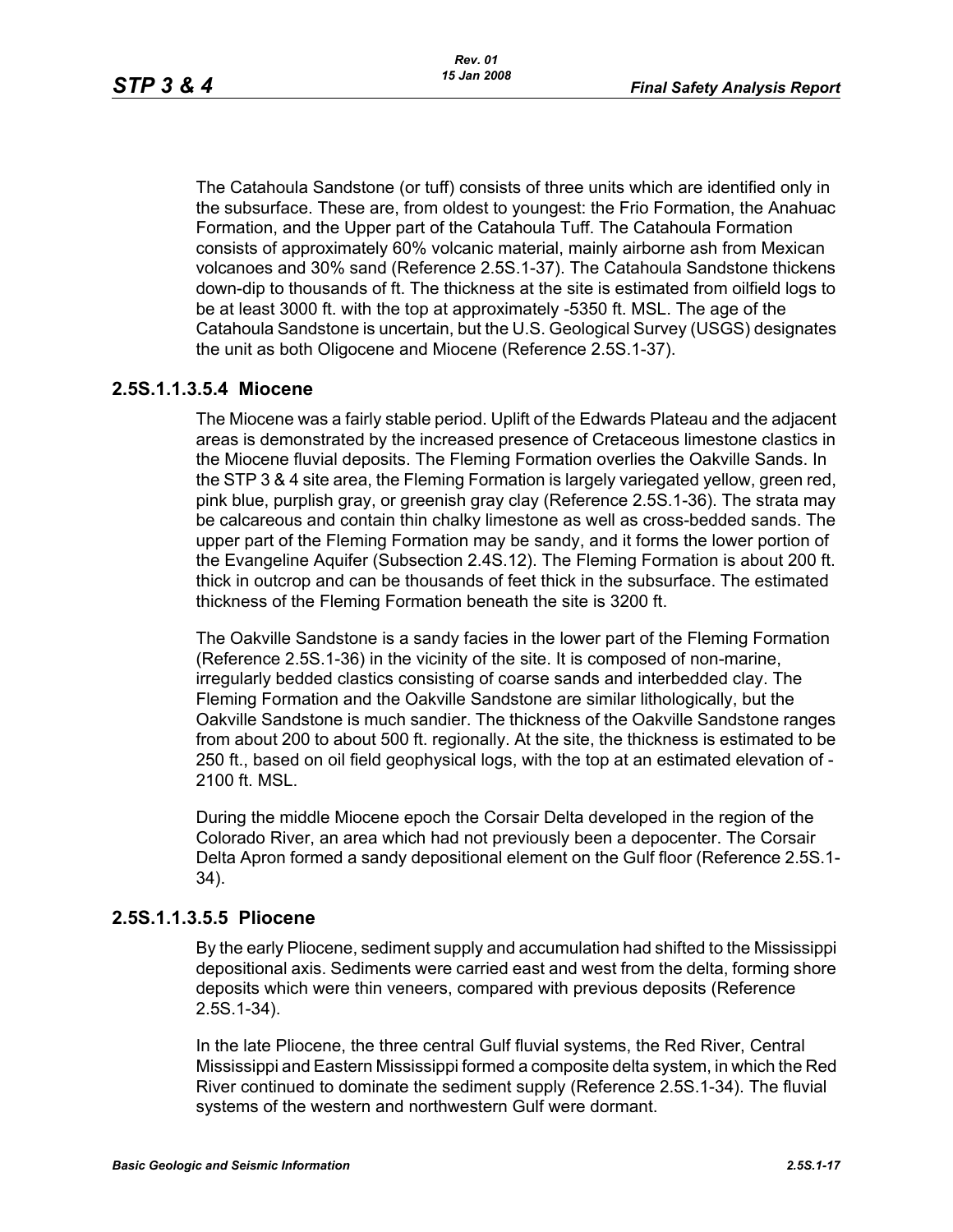The influence of the continental ice sheet during the interglacial periods occurred in the late Pliocene epoch (Reference 2.5S.1-34).

The Goliad Sand was the dominant unit deposited during the Pliocene epoch. The Goliad Sand ranges from a basal strata of coarse undivided sediments to indurated units whitish to pinkish gray, ranging in grain size from very fine to coarse. The cement is typically calcium carbonate. Clay interbeds are grayish and may be calcareous. The bedding suggests that the Goliad Sand was deposited as river-bottom sediments (Reference 2.5S.1-36). Based on oil field logs, the estimated thickness of the Goliad Sand beneath the site is 800 ft.

### **2.5S.1.1.3.5.6 Pleistocene**

The Pleistocene depositional record shows pulses of sandy outwash during glacial retreats and cyclic sea level changes. The inland Mississippi and Red River Fluvial Systems were separate inland but coalesced on the depositional coastal plain. The Rio Grande Delta was reactivated and the Colorado/Brazos Delta became minor features.

The Lissie Formation is in unconformable contact with the underlying Goliad Sand. The sediments are partially flood plain deposits and partially deltaic sands, silts, and muds. The sediments are described as reddish, orange, and gray fine-to-coarse grained, cross bedded sands with the base of the formation often indicated by caliche (Reference 2.5S.1-37).

The surface sediments at the STP site belong to the Beaumont Formation. From the Louisiana/Texas border to the Rio Grande, the Beaumont Formation is recognized as a delta that formed during the last eustatic sea level high. Sediments in the STP area are attributed to the Colorado/Brazos Fluvial Systems, which today are the largest systems in Texas (Figure 2.5S.1-14 [Reference 2.5S.1-38]). The thickness of the Beaumont varies, and it is difficult to distinguish between the underlying Lissie and the Beaumont in the subsurface because of the similarity of the sediments.

## **2.5S.1.1.4 Regional Tectonic Setting**

In 1986, the Electric Power Research Institute (EPRI) developed a seismic source model for the Central and Eastern United States (CEUS), which included the STP 3 & 4 site region (Reference 2.5S.1-39). The CEUS is a stable continental region (SCR) characterized by low rates of crustal deformation and no active plate boundary conditions. The EPRI source model included the independent interpretations of six Earth Science Teams (ESTs) and reflected the general state of knowledge of the geoscience community as of 1986. The seismic source models developed by each of the six teams were based on the tectonic setting and the occurrence, rates, and distribution of historical seismicity. The original seismic sources identified by EPRI (Reference 2.5S.1-39) are thoroughly described in the (Reference 2.5S.1-39) reports and are summarized in Subsection 2.5S.2.2.

Since 1986 additional geological, seismological, and geophysical studies have been completed in the CEUS and in the STP 3 & 4 site region. The purpose of this section is to summarize the current state of knowledge on the tectonic setting and tectonic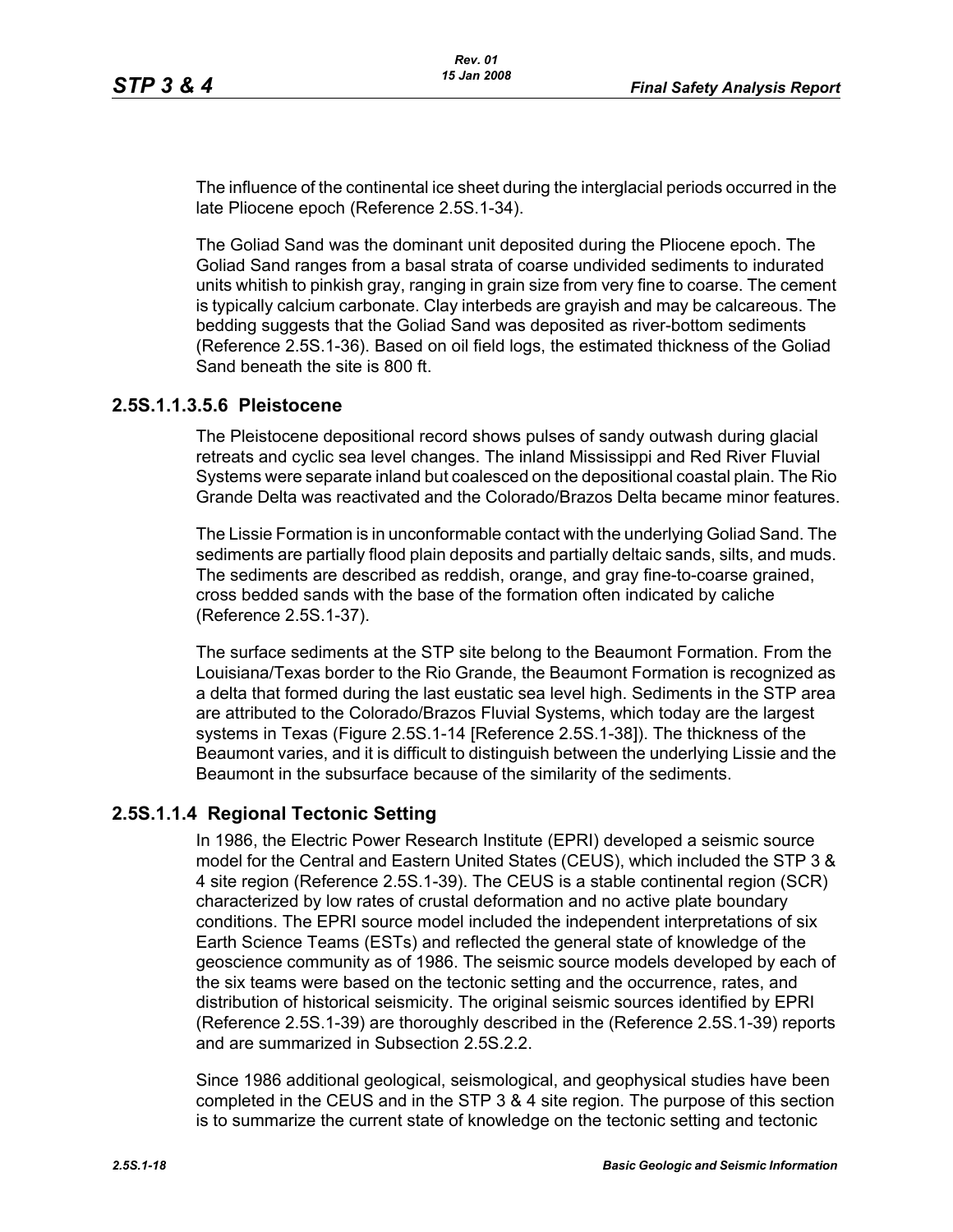structures in the site region and to highlight new information acquired since 1986 that is relevant to the assessment of seismic sources.

A global review of earthquakes in SCRs shows that areas of Mesozoic and Cenozoic extended crust is positively correlated with large SCR earthquakes. Nearly 70% of SCR earthquakes with moment magnitudes **M** ≥ 6 occurred in areas of Mesozoic and Cenozoic extended crust (Reference 2.5S.1-40). Additional evidence shows an association between Late Proterozoic rifts and modern seismicity in eastern North America (References 2.5S.1-40; 2.5S.1-41; and 2.5S.1-42). Proterozoic and Mesozoic extended crust underlies at least part of the site region (Figure 2.5S.1-15 [References 2.5S.1-43, 2.5S.1-44, and 2.5S.1-45] and Figure 2.5S.1-16 [References 2.5S.1-44, 2.5S.1-46, 2.5S.1-47, and 2.5S.1-48]). As discussed in this subsection, however, there is no positive evidence for late Cenozoic seismogenic activity or any tectonic feature or structure in the site region (References 2.5S.1-49 and 2.5S.1-50). Although research during the last two decades has modified interpretations of the tectonic evolution and processes in the Gulf Coastal Plain and Gulf of Mexico, no new structures or features have been identified in the STP site region since 1986 that show clear evidence of seismogenic potential greater than what was recognized and incorporated in the EPRI (Reference 2.5S.1-39) seismic source model.

# **2.5S.1.1.4.1 Regional Tectonic History of the STP 3 & 4 Site**

## **2.5S.1.1.4.1.1 Overview**

The STP 3 & 4 site lies within the Gulf Coastal Plain Physiographic Province (Figure 2.5S.1-1 [References 2.5S.1-2 and 2.5S.1-3]), which extends from Mexico on the west and southwest to Florida on the east. The Coastal Plain developed as part of the geologic and physiographic evolution of the Gulf of Mexico (Reference 2.5S.1-51), an ocean basin that opened in the Triassic along the trend of the Ouachita Orogenic belt (Reference 2.5S.1-20), a largely buried Paleozoic mountain chain. Exposures of the Ouachita Belt are located in the Ouachita Mountains of eastern Oklahoma and western Arkansas, and in the Marathon Mountains of western Texas. Between these widely separated exposures, the Ouachita Orogenic Belt extends continuously beneath Mesozoic and Tertiary marine sediments that fringe the northern margin of the Gulf Coastal Plain (References 2.5S.1-52, 2.5S.1-53, and 2.5S.1-20). The Ouachita Belt records orogenic events related to the opening and closing of a Paleozoic ocean basin along the southeastern margin of ancestral North America. The tectonic events associated with the formation of the Ouachita Belt have significantly influenced the structure of the crust in the STP 3 & 4 site region, and they are summarized in the following sections.

## **2.5S.1.1.4.1.2 Late Proterozoic and Paleozoic Plate Tectonic History**

The Ouachita Orogenic Belt formed in Paleozoic time along with the Appalachian Orogenic Belt, which trends northeast-southwest along the length of the eastern United States and Canada (Reference 2.5S.1-52). A comprehensive synthesis of the Appalachian Orogen can be found in Reference 2.5S.1-54. The ancestral North American continent that predated the Appalachian and Ouachita Orogenies is known as Laurentia. Exposures of Proterozoic Laurentian Basement are present in the Llano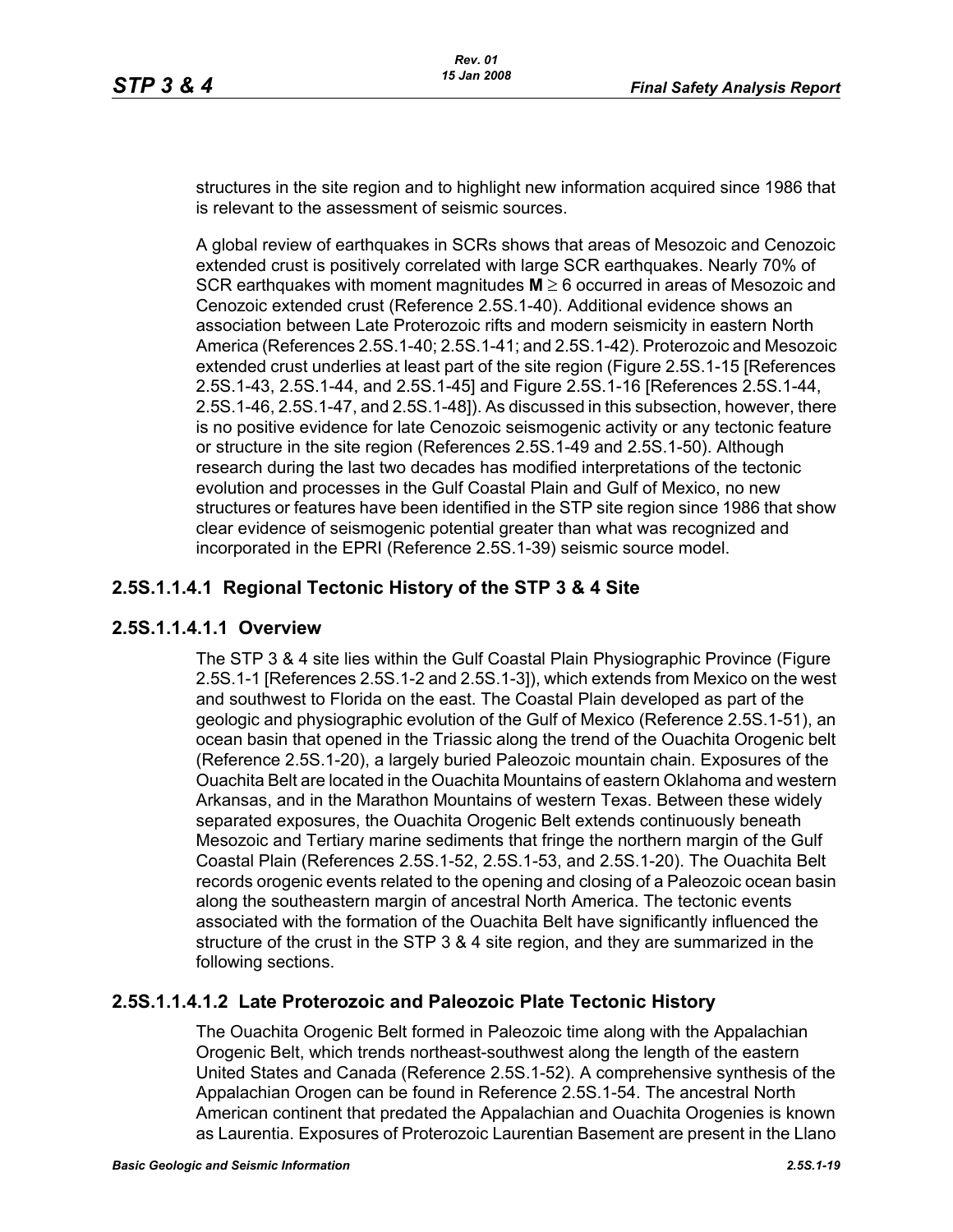Uplift at the northwest margin of the STP 3 & 4 site region (Reference 2.5S.1-55) (Figure 2.5S.1-5 [References 2.5S.1-8, 2.5S.1-9, 2.5S.1-10, and 2.5S.1-11], Figure 2.5S.1-10 [Reference 2.5S.1-27]).

In late Precambrian to Cambrian time, Laurentia broke up along a series of NNE-SSWtrending rifts that led to sea-floor spreading and development of an ocean basin known as Iapetus (References 2.5S.1-54 and 2.5S.1-20). In general, the rift system along the eastern margin of Laurentia was approximately coincident with the present Appalachian Mountain Belt (Reference 2.5S.1-54). The locus of rifting stepped abruptly westward at about the latitude of Alabama and Mississippi along a WNW-ESE-trending transform fault zone (Reference 2.5S.1-56). This transform fault zone terminated to the west at the northern end of a NNW-SSE-trending rift system that was located approximately between the Sabine Arch (Figure 2.5S.1-17) and the Fort Worth Basin (Reference 2.5S.1-57). Figure 2.5S.1-10 (Reference 2.5S.1-27) illustrates the location of the Ft. Worth Basin and the Sabine Arch. The transform fault system formed a jog in the ancestral continental margin that roughly parallels the northern rim of the present Gulf Coastal Plain (Reference 2.5S.1-20). Two failed rift basins, or aulocogens, developed along Laurentia's southern margin (Reference 2.5S.1-19). One of the aulocogens is known as the Reelfoot Rift, which trends northeast-southwest and underlies the Mississippi Embayment. The other failed rift basin is known as the Oklahoma Aulocogen, which trends west-northwest-east-southeast along the border between southern Oklahoma and northeastern Texas (References 2.5S.1-19 and 2.5S.1-20).

The rifted southern margin of Laurentia in early Paleozoic time included structures typical of passive margins, such as grabens and fault-bounded basins open to the ocean (References 2.5S.1-57 and 2.5S.1-20). As rifting ceased, shallow-water shelf environments emerged along the developing passive margin and are recorded in sequences of early to middle Paleozoic marine clastic and carbonate deposits (Reference 2.5S.1-20). Progressive subsidence of the Laurentian passive margin and Iapetus basin in Late Ordovician through Early Mississippian time is indicated by deepwater siliceous chert and shale overlying the older clastic and carbonate rocks (Reference 2.5S.1-20).

The onset of collisional tectonics and closing of the Iapetan Ocean during the Carboniferous are marked in the stratigraphic record by the abrupt appearance of coarse clastic deposits over the older deep-water deposits. The general model proposed by Viele and Thomas (Reference 2.5S.1-20) for the development of the Ouachita Belt, invokes progressive closure of the Iapetus Ocean along a subduction zone that dipped south beneath an island arc located off the southern coast of Laurentia. The collision is interpreted to be oblique, which resulted in diachronous, westward-propagating closure of the Iapetus basin (Reference 2.5S.1-57). As the ocean basin was consumed, rocks of the accretionary prism above the subduction zone were thrust northward over deposits of the Laurentian passive margin. The passive margin strata subsequently were caught up in the deformation and thrust northward as the island arc overrode the continental margin, forming the ancestral Ouachita Mountains (see Reference 2.5S.1-58 for a lithospheric-scale model of the collisional orogen east of the STP 3 & 4 site determined from a synthesis of seismic,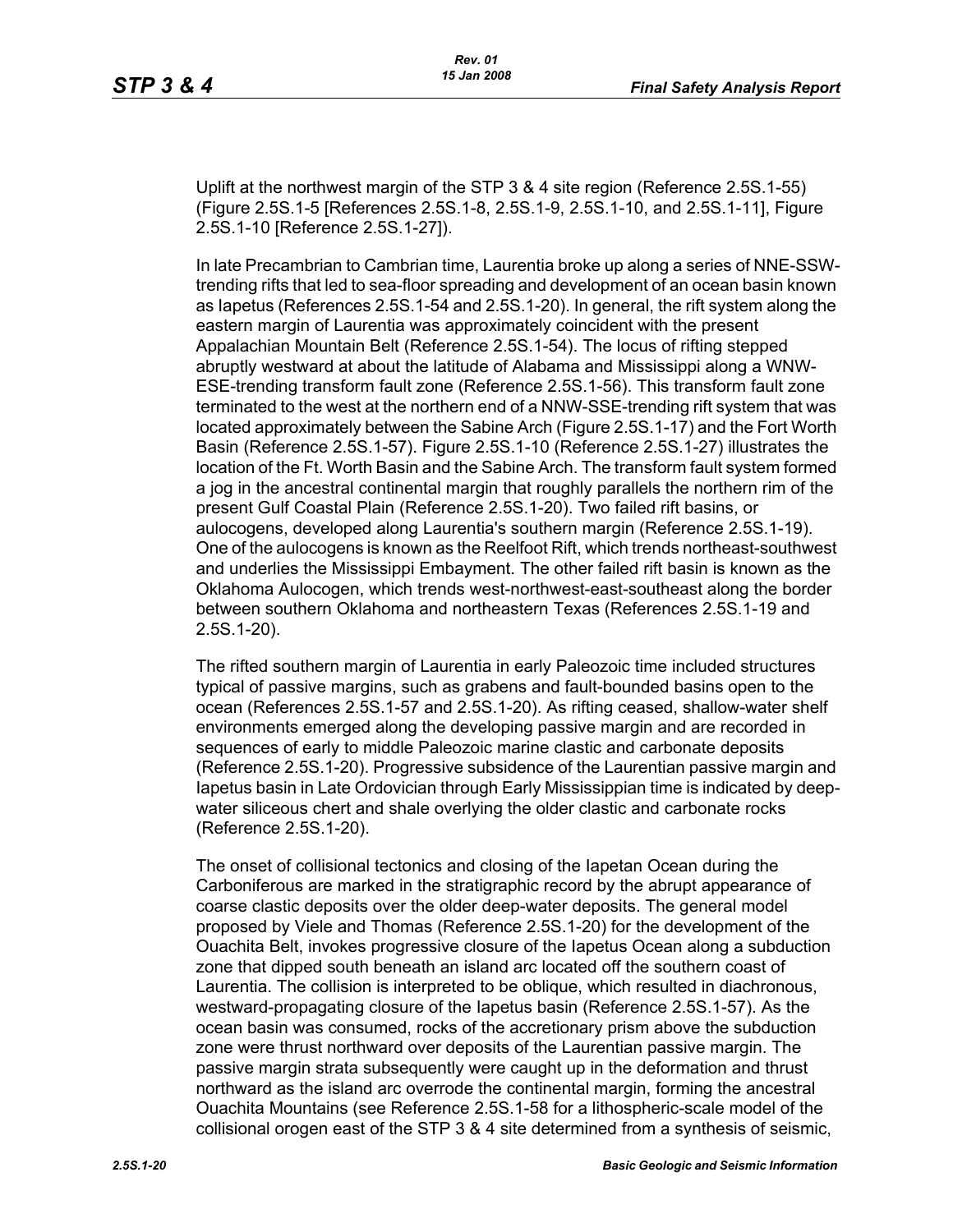borehole, and gravity data). Growth of the Ouachita Mountains loaded the Laurentian continental crust, forming a series of broad arches and basins in the foreland region north and west of the orogenic belt (References 2.5S.1-59 and 2.5S.1-60). Examples of these foreland structures that are relatively proximal to the STP 3 & 4 site include the Kerr Basin, Llano Uplift, and Fort Worth Basin (Reference 2.5S.1-61) (Figure 2.5S.1-10 [Reference 2.5S.1-27]).

### **2.5S.1.1.4.1.3 Mesozoic and Cenozoic Geology**

The development of the Ouachita Belt in late Paleozoic time marked the end of a complete Wilson Cycle, during which Laurentia was rifted, Iapetus formed, and then the ocean basin was consumed during a continent-continent collision. The opening of the modern Gulf of Mexico beginning in the Mesozoic represents the commencement of another Wilson Cycle. Formation of the Gulf of Mexico began in Late Triassic time with renewed rifting approximately along the trend of the Ouachita Belt (References 2.5S.1-22 and 2.5S.1-62). Detailed modeling of gravity data suggests that the locus of rifting and crustal extension occurred south of the main Ouachita collisional orogen, approximately beneath the present continental shelf and rise in the offshore region of the Gulf of Mexico (Reference 2.5S.1-59).

Rifting lasted from Late Triassic to Late Jurassic and caused both the extension of prerift continental crust and the formation of new oceanic crust. Sawyer et al. (Reference 2.5S.1-44) describes four classifications of crust within the STP 3 & 4 site region related to the effect of rifting on the crust (Figure 2.5S.1-15 [References 2.5S.1-43, 2.5S.1-44, and 2.5S.1-45] and Figure 2.5S.1-16 [References 2.5S.1-44, 2.5S.1-46, 2.5S.1-47, and 2.5S.1-48]): (1) extended continental crust, (2) extended thick transitional crust, (3) extended thin transitional crust, and (4) Mesozoic oceanic crust. The locations of the boundaries between these crustal classifications is debated within the literature (e.g., References 2.5S.1-63, 2.5S.1-64, 2.5S.1-65, 2.5S.1-66, 2.5S.1-44, and 2.5S.1-48), but the tectonic significance of each classification, as described below, is generally accepted.

The initial stages of rifting occurred during the Late Triassic and Early Jurassic and are thought to have occurred along preexisting crustal weaknesses and sutures from the earlier Precambrian rifting and late Paleozoic Ouachita Orogeny (Reference 2.5S.1- 44). Most rifting occurred in the Middle Jurassic and created the divisions between continental, thick transitional and thin, transitional crust (References 2.5S.1-66 and 2.5S.1-44). The thick transitional crust underwent moderate thinning with postextension crustal thicknesses ranging between 12.4 miles and 21.7 miles. This variable thinning occurred along gulf-perpendicular trends (Reference 2.5S.1-44) and is proposed by some to have influenced the formation of the gulf-perpendicular basement highs and lows that form the alternating arches and embayments of the Gulf coastal margin (e.g., Sabine Arch, Houston Embayment, San Marcos Arch, Rio Grande Embayment) (Reference 2.5S.1-67 and Figures 2.5S.1-10 [Reference 2.5S.1- 27] and 2.5S.1-17 [Reference 2.5S.1-27]).

The thin transitional crust underwent considerably more thinning with post-extension crustal thicknesses of 4.9 mi and 9.3 mi (References 2.5S.1-68 and 2.5S.1-44).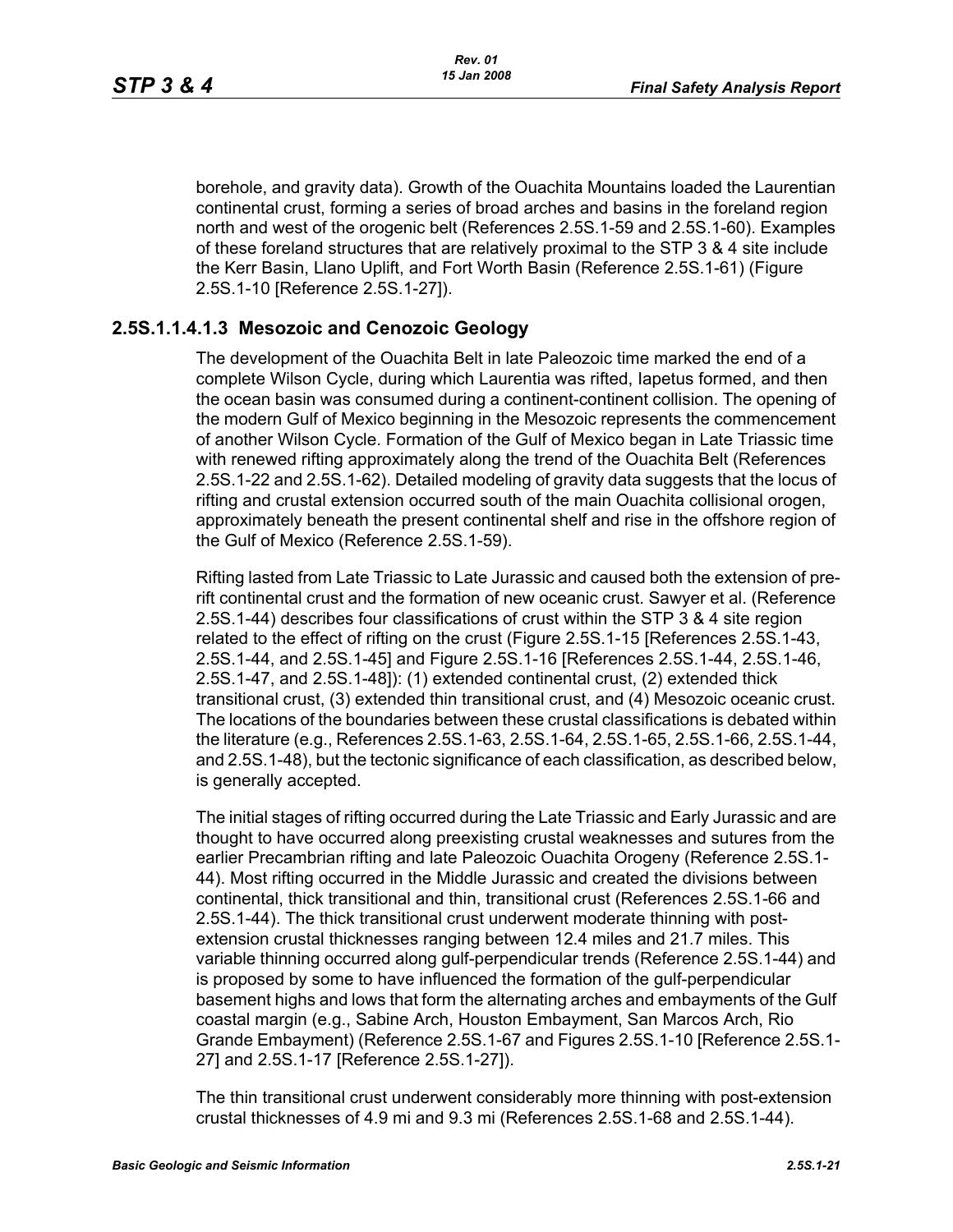Sawyer et al. (Reference 2.5S.1-44) hypothesized that the contrast in thinning is due to the thin transitional crust having originally been weaker due to locally elevated crustal temperatures. In contrast to the thick transitional crust, the major crustal thickness variations in the thin transitional crust are parallel to the Gulf margin (Figure 2.5S.1-18 [References 2.5S.1-26, 2.5S.1-43, and 2.5S.1-45]) (Reference 2.5S.1-44). Throughout the period of rifting significant accumulations of non-marine clastic rocks, volcanic rocks, and salt were deposited in fault-bounded basins (References 2.5S.1- 22, 2.5S.1-62, and 2.5S.1-44). In particular, thick deposits of Mesozoic salt accumulated in long-lived basins along the continually developing rift margin.

The oceanic crust is thought to have been formed during the Middle and Late Jurassic (References 2.5S.1-66 and 2.5S.1-44). The extent of oceanic crust within the Gulf of Mexico is limited (Figure 2.5S.1-15 [References 2.5S.1-43, 2.5S.1-44, and 2.5S.1-45] and Figure 2.5S.1-16 [References 2.5S.1-44, 2.5S.1-46, 2.5S.1-47, and 2.5S.1-48]) compared to the total relative plate motion reflecting the observation that over 50% of the relative plate motion during rifting occurred as crustal extension as opposed to sea floor spreading (Reference 2.5S.1-64). The thickness of the oceanic crust is difficult to determine in all regions due to the presence of thick, overlying sediments and salt, but there is considerable structural variation observed within the oceanic crust thought to be related to variations in spreading initiation, duration, and rate (Reference 2.5S.1- 44).

After the rapid phase of continental extension and rifting ended, a long period of tectonic quiescence ensued during which the newly passive margin subsided and thick deposits of Late Jurassic and Cretaceous marine sediments accumulated (References 2.5S.1-22 and 2.5S.1-62). Enormous volumes of terrigenous sediment were deposited along the northern and northwestern margins of the ancestral Gulf of Mexico by streams draining the interior of North America, causing flexural loading of the crust and progressive southward migration of the shoreline toward the axis of the basin (Reference 2.5S.1-33). The long-term migration of the shoreline is marked by bands of offlapping marine strata in the Gulf Coastal Plain, which are progressively younger from north to south (Figure 2.5S.1-19 [Reference 2.5S.1-38] and Figure 2.5S.1-5 [References 2.5S.1-8, 2.5S.1-9, 2.5S.1-10, and 2.5S.1-11]).

Ewing (Reference 2.5S.1-51) subdivided the Gulf of Mexico basin into two main zones that roughly parallel the geographic trend of the Coastal Plain. The Interior Zone is the more landward of the two zones, and is primarily associated with broad, relatively shallow Mesozoic embayments that locally host diapir provinces overlying Paleozoic basement. According to Ewing (Reference 2.5S.1-51), the principal structures of the Interior Zone are Mesozoic-age rift faults associated with opening of the Gulf of Mexico. South of the Interior Zone is the Coastal Zone, which is characterized by a very thick (6.2 mi to 9.3 mi) section of late Mesozoic to Cenozoic strata that bury highlyextended Paleozoic crust and Mesozoic oceanic crust (Reference 2.5S.1-51). The boundary between the Interior and Coastal Zones lies along a trend of Lower Cretaceous reefs within the Coastal Plain section (Figure 2.5S.1-10 [Reference 2.4S.1-27]). The location of this reef trend is interpreted as a hinge zone reflecting the transition between thick and thin transitional crust and the increased subsidence of the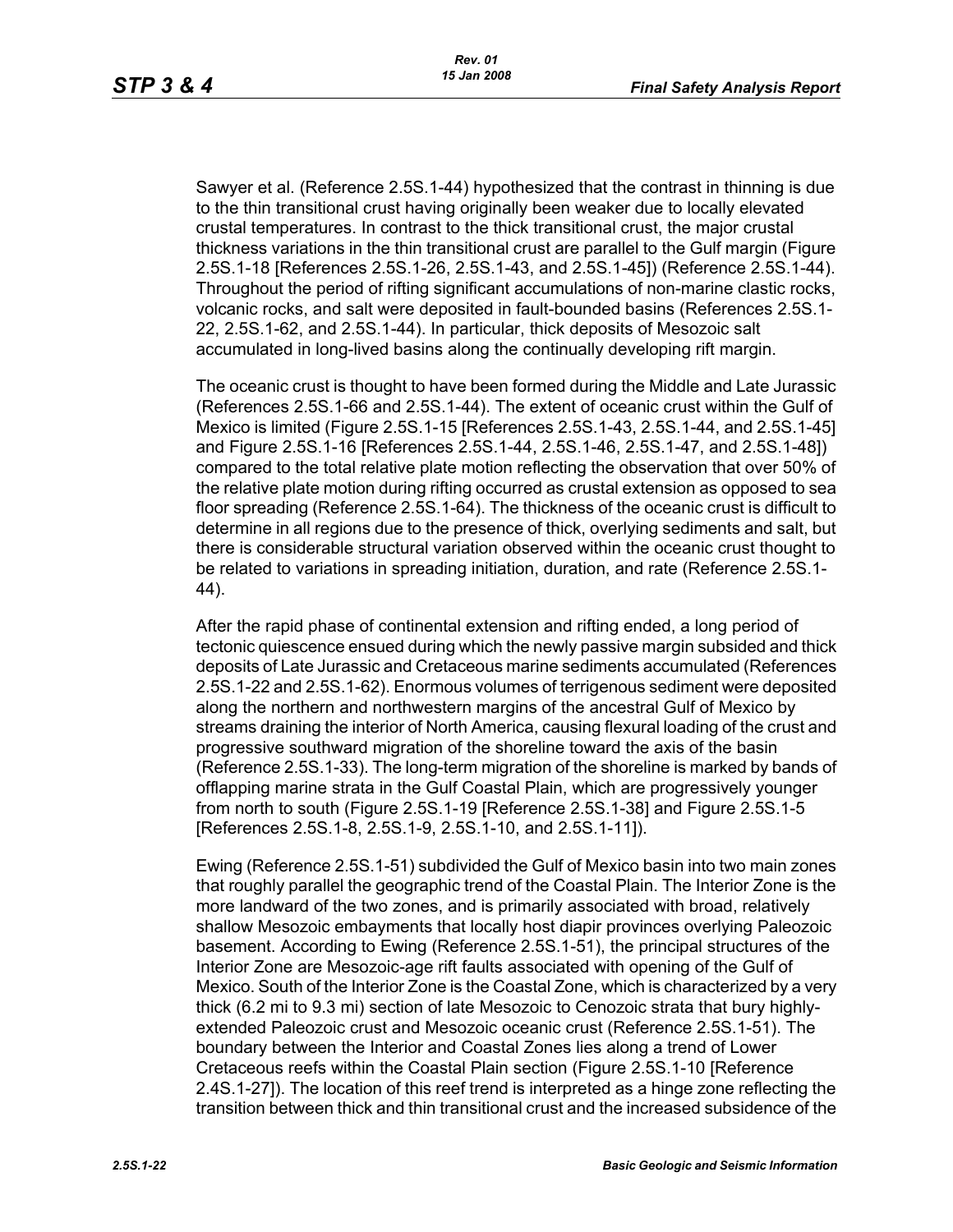thin transitional crust due to sedimentary loading in the basin to the south (References 2.5S.1-44 and 2.5S.1-51).

Strata of the Gulf Coastal Plain have been deformed by diapiric rise of salt bodies and by growth faults, which have formed in response to sedimentary compaction, subsurface migration of salt, and down-to-the-basin slumping of the Coastal Plain section (References 2.5S.1-51, 2.5S.1-22, and 2.5S.1-62). Stratigraphic relationships in the Coastal Plain section document salt-related deformation and growth fault activity beginning in Mesozoic time and continuing to the Recent. Growth faults occur almost exclusively in the Coastal Zone (according to Reference 2.5S.1-51) of the Coastal Plain, within the thickest section of Mesozoic to Cenozoic strata. Growth faults terminate against or sole into bodies of salt or detachment horizons within the Coastal Plain section (Reference 2.5S.1-69). These structures do not penetrate the crystalline basement rocks beneath the Coastal Plain strata, and thus are characterized as "Class B" structures by the USGS (Reference 2.5S.1-70); i.e., faults that "might not extend deeply enough to be a potential source of significant earthquakes" (References 2.5S.1- 49 and 2.5S.1-50).

Broad epeirogenic uplift is interpreted to have occurred in west-central Texas and New Mexico during the Miocene, coeval with development of the Rio Grande Rift and the Basin and Range Province to the west (see summary discussion in Reference 2.5S.1- 55). This uplift resulted in widespread erosion of Paleocene and Upper Cretaceous strata in central Texas, and was accompanied by down-to-the-southeast flexure of the Interior Zone along a NE-SW-trending hinge line. The relatively uplifted area northwest of the hingeline is known as the Edwards Plateau, and it is characterized by generally horizontal bedded rocks of the Cretaceous Edwards Limestone. The NE-SW-trending Balcones and Luling Fault Zones are spatially associated with the hingeline and geomorphic transition from the Edwards Plateau to the Interior Zone of the Coastal Plain (Reference 2.5S.1-55; Figure 2.5S.1-17 [Reference 2.5S.1-27]). The Balcones and Luling Fault Zones are interpreted to extend through the Coastal Plain strata and either terminate against the upper surface of the Paleozoic basement (Reference 2.5S.1-71), or continue downward into the Ouachita rocks (Reference 2.5S.1-55). Major activity on the Balcones and Luling Faults is interpreted to have occurred in late Oligocene or early Miocene time (Reference 2.5S.1-72), and possibly was driven by crustal flexure and tilting along the hingeline associated with sedimentary loading of the Gulf of Mexico.

The long-term southward migration of the Gulf shoreline continued into late Quaternary time with widespread deposition of alluvial fan-delta deposits of the Beaumont Formation during the period of high sea level associated with the late Pleistocene Sangamon interglacial (about 120 ka) (References 2.5S.1-38 and 2.5S.1-73). Subsequent retreat of Gulf shoreline during the Wisconsinan glaciation to its present location exposed the Beaumont Formation deposits at the STP 3 & 4 site to subaerial weathering and modest erosion (Reference 2.5S.1-38).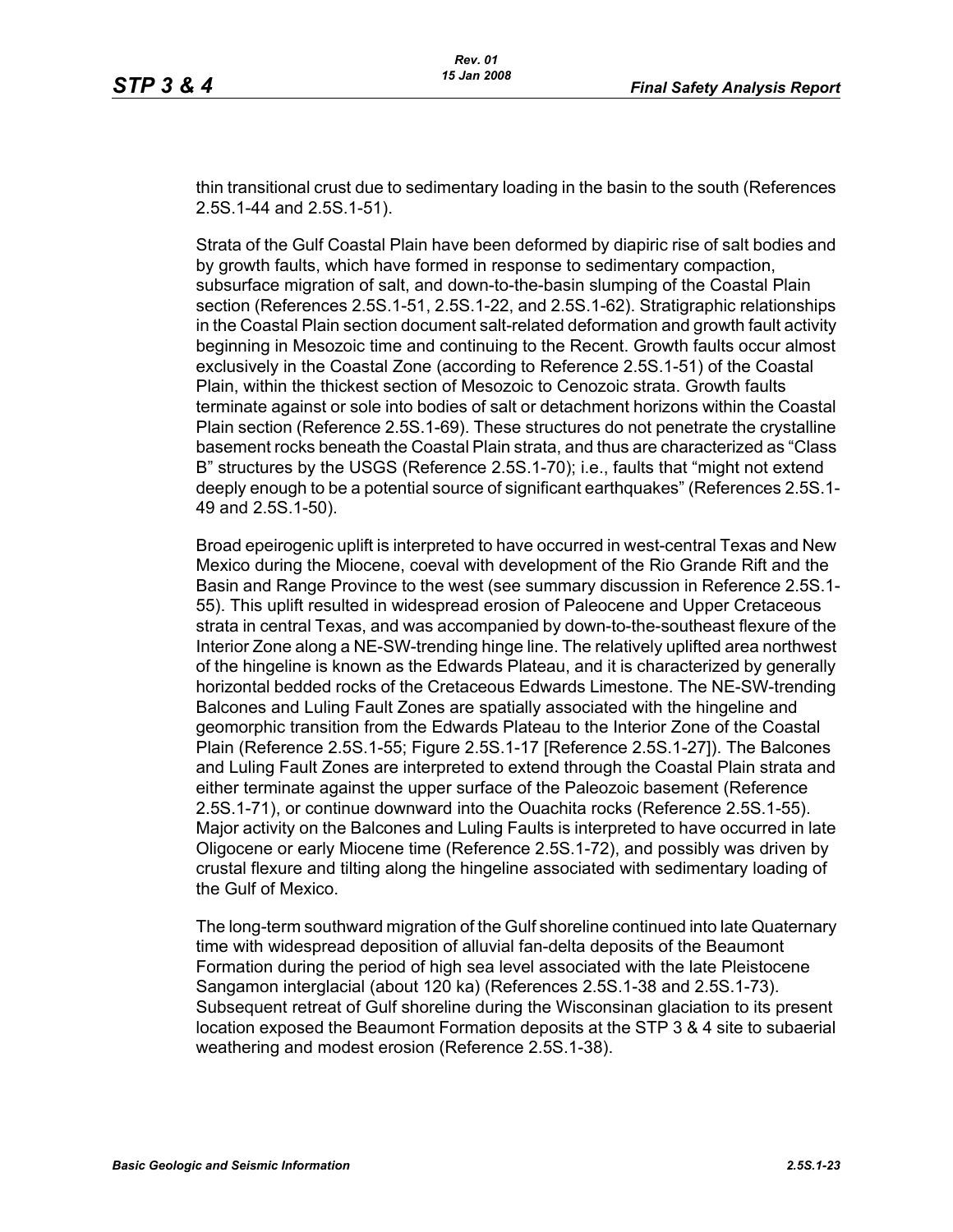## **2.5S.1.1.4.2 Tectonic Stress**

Earth science teams (ESTs) that participated in the EPRI (Reference 2.5S.1-39) evaluation of intra-plate stress found that tectonic stress in the CEUS region is primarily characterized by northeast-southwest-directed horizontal compression. In general, the ESTs concluded that the most likely source of tectonic stress in the midcontinent region was ridge-push force associated with the Mid-Atlantic Ridge, transmitted to the interior of the North American plate by the elastic strength of the lithosphere. Other potential forces acting on the North American plate were judged to be less significant in contributing to the magnitude and orientation of the maximum compressive principal stress.

In general, the ESTs focused on evaluating the state of stress in the mid-continent and Atlantic seaboard regions, for which stress indicator data were relatively abundant. Fewer stress indicator data were available for the Gulf of Mexico, Gulf Coastal Plain, and Western Great Plains, and thus these areas received less scrutiny in the EPRI studies (Reference 2.5S.1-39). Notably, the Dames & Moore, Law, and Bechtel ESTs observed that the orientation of maximum horizontal compression in the Gulf Coastal Plain and west Texas may be perturbed from the regional northeast-southwest orientation that characterizes much of the CEUS.

Since 1986, an international effort to collate and evaluate stress indicator data culminated in publication of a new World Stress Map in 1989 (References 2.5S.1-74 and 2.5S.1-75) that has been periodically updated (Reference 2.5S.1-76). Plate-scale trends in the orientations of principal stresses were assessed qualitatively based on analysis of high-quality data (Reference 2.5S.1-77), and previous delineations of regional stress provinces were refined. Statistical analyses of stress indicators confirm that the trajectory of the maximum compressive principal stress is uniform across broad continental regions at a high level of confidence (Reference 2.5S.1-78). In particular, the northeast-southwest orientation of principal stress in the CEUS inferred by the EPRI ESTs is statistically robust and is consistent with the theoretical orientation of compressive forces acting on the North American Plate from the Mid-Atlantic Ridge (Reference 2.5S.1-77).

According to the continental United States stress map of Zoback and Zoback (Reference 2.5S.1-74), the STP 3 & 4 site is located within the Gulf Coast Stress Province, which generally coincides with the belts of growth faults in the coastal regions of Texas, Louisiana, Mississippi, Alabama, and northwestern Florida. The Gulf Coast Stress Province is characterized by north-south-directed tensile stress (Reference 2.5S.1-74) and is spatially associated with down-to-the-Gulf extension and slumping of the Coastal Plain stratigraphic section. Because these strata are deforming above subhorizontal detachment faults and/or large bodies of Jurassic salt, gravitational tensile stress driving growth faulting is confined to the sedimentary section, and thus decoupled mechanically from the state of stress in the underlying crystalline basement.

The state of stress in the crystalline basement underlying the Coast Plain strata is very poorly constrained by data (Reference 2.5S.1-79) and may be affected by flexural loading of the lithosphere due to rapid and voluminous sedimentation in the Gulf of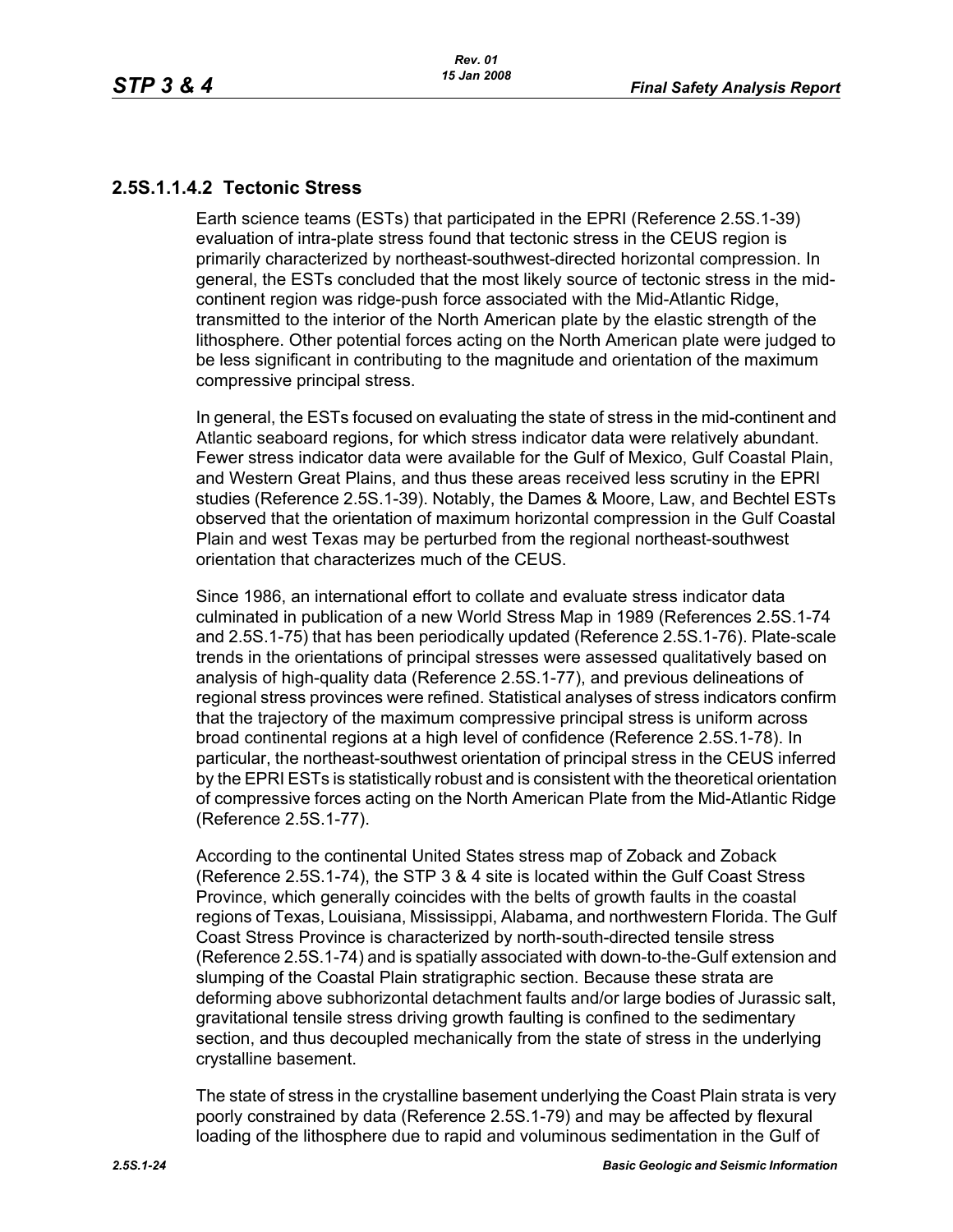Mexico during the Pleistocene. Detailed numerical modeling of flexural deformation associated with sedimentary loading in the Gulf (Reference 2.5S.1-80) suggests that large bending stresses may be present in the crust and systematically vary from northsouth tension in the Coastal Plain, to north-south compression in an approximately 60 mile-wide zone in the northern offshore region directly adjacent to the coast, to northsouth tension at distances of greater than 60 miles from the coast.

North of the Coastal Plain Stress Province, the generalized continental U.S. Stress Map of Zoback and Zoback (Reference 2.5S.1-74) shows a northwest-trending boundary between two major crustal stress provinces in central Texas:

- **The Mid-Plate Stress Province, which includes the CEUS and is characterized by** northeast-southwest horizontal compression; and
- The Southern Great Plains Stress Province, which is characterized by northeastsouthwest to NNE-SSW horizontal tension.

Zoback and Zoback (Reference 2.5S.1-74) interpret the Southern Great Plains Province to be a transition between tensile stress and active extension in the Basin and Range to the west, and compressive stress in the tectonically stable mid-continent to the east. The boundary between the Mid-Plate and Southern Great Plains Stress Provinces is shown as approximately located by Zoback and Zoback (Reference 2.5S.1-74), which reflects the paucity of stress indicator data to precisely constrain the location of the boundary. Zoback and Zoback observed that the Southern Great Plains Province "generally coincides with the major topographic gradient (about 100 miles) separating the thermally elevated western Cordillera from the mid-continent area" (Reference 2.5S.1-74). If this correlation obtains in Texas, then the boundary between the Mid-Plate and Southern Great Plains Stress Provinces probably is located near the eastern foot of the mountains in west Texas, west of the STP 3 & 4 site.

In addition to better documenting the orientation of stress, research conducted since 1986 has addressed quantitatively the relative contributions of various forces that may be acting on the North American Plate to the total stress within the plate. Numerical models by Richardson and Reding (Reference 2.5S.1-79), Lithgow-Bertelloni and Guynn (Reference 2.5S.1-81), and Humphreys and Coblentz (Reference 2.5S.1-82) of lithospheric stress have generally considered the contribution to total tectonic stress in the lithosphere from three classes of forces:

 Horizontal stresses that arise from gravitational body forces acting on lateral variations in lithospheric density. These forces commonly are called buoyancy forces. Richardson and Reding (Reference 2.5S.1-79) emphasized that what is commonly called "ridge-push" force is an example of this class of force. Rather than a line-force that acts outwardly from the axis of a spreading ridge, ridge-push arises from the pressure exerted by positively buoyant, young oceanic lithosphere near the ridge against older, cooler, denser, less buoyant lithosphere in the deeper ocean basins (Reference 2.5S.1-83). The force is an integrated effect over oceanic lithosphere ranging in age from about zero to 100 million years (Reference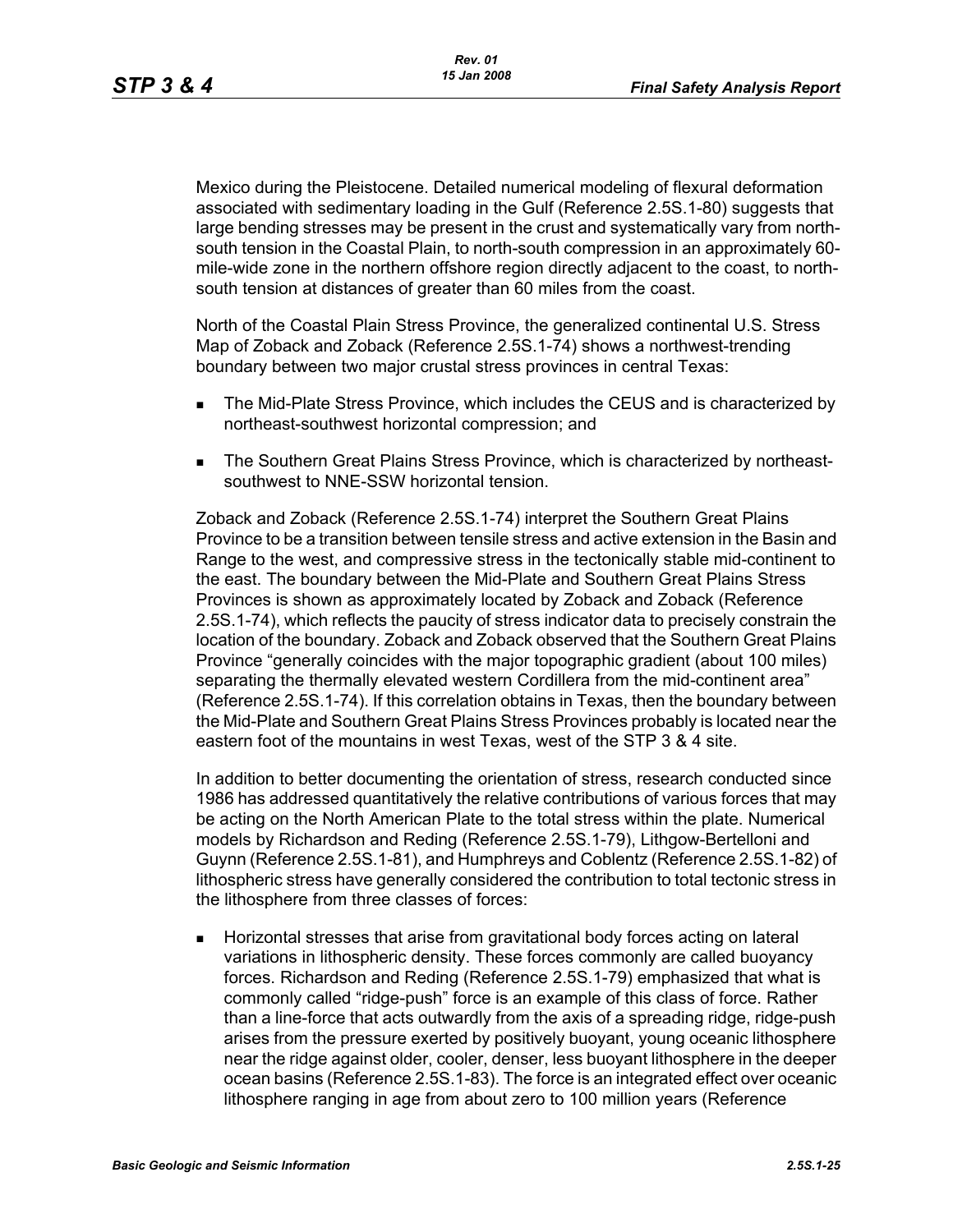2.5S.1-84). The ridge-push force is transmitted as stress to the interior of continents by the elastic strength of the lithosphere.

- Shear and compressive stresses transmitted across major plate boundaries (strike-slip faults and subduction zones).
- Shear tractions acting on the base of the lithosphere from relative flow of the underlying asthenospheric mantle.

Richardson and Reding (Reference 2.5S.1-79) concluded that the observed northeastsouthwest trend of principal stress in the Mid-Plate Stress Province of the CEUS dominantly reflects ridge-push body forces associated with the Mid-Atlantic Ridge. They estimated the magnitude of these forces to be about 7 to 10 x 10<sup>8</sup> tons/ft. (i.e., the total vertically integrated force acting on a column of lithosphere 1 ft. wide), which corresponds to average equivalent stresses of about 417 tsf to 627 tsf distributed across a 30-mile-thick elastic plate.

The tensile stress regime in the Southern Great Plains Stress Province is interpreted by Humphreys and Coblentz (Reference 2.5S.1-82) to arise from positive buoyancy forces associated with the high potential energy of the elevated Cordilleran topography to the west. Essentially, the tensile stress in the western Cordillera and, in the Southern Great Plains along its southeastern flank, is an on-land version of the ridge-push buoyancy force. The magnitude of the positive buoyancy force and resulting tensile stress decays eastward in the Southern Great Plains Province, coincident with the eastward decrease in topography and potential energy from the southern Rocky Mountains to the interior of the continent, as noted by Zoback and Zoback (Reference 2.5S.1-74).

Richardson and Reding (Reference 2.5S.1-79) found that the fit of the model stress trajectories to data was improved by adding compressive stress (about 52 to 105 tsf) acting on the San Andreas Fault and Caribbean Plate boundary structures. The fit of the model stresses to data further indicates that shear stresses acting on these plate boundary structures must also be in the range of 52 to 105 tsf. Humphreys and Coblentz (Reference 2.5S.1-82) also found that the fit of numerical stress models for the North American Plate was improved by imposing large compressive stresses on the San Andreas Fault and Caribbean Plate boundary structures.

Richardson and Reding (Reference 2.5S.1-79) noted that the general northeastsouthwest orientation of principal stress in the CEUS also could be reproduced in numerical models that assume horizontal shear tractions acting on the base of the North American Plate. Richardson and Reding (Reference 2.5S.1-79) did not favor this as a significant contributor to total stress in the mid-continent region because their model would require an order-of-magnitude increase in the horizontal compressive stress from the eastern seaboard to the Great Plains. Using numerical models, Humphreys and Coblentz (Reference 2.5S.1-82) also evaluated the contribution of shear tractions on the base of the North American lithosphere to intra-continental stress, and concluded that: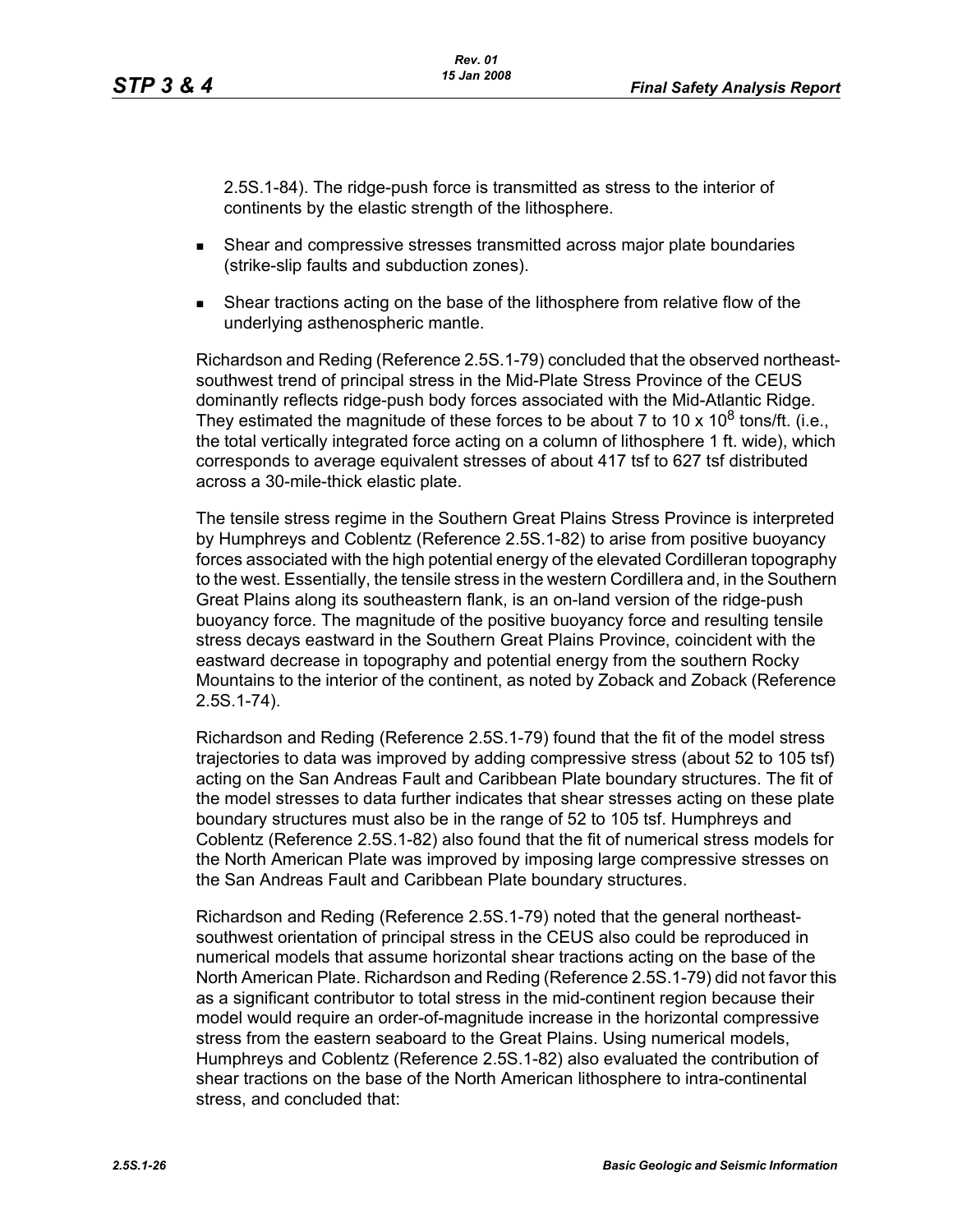- There is a viscous drag or resisting force acting on the cratonic root of North America as it moves relative to the asthenospheric mantle and that this drag supports part of the ridge-push force acting from the east and creates a stress shadow for the western United States, and
- Shear tractions on the base of North America from flow of the underlying asthenospheric mantle are a minor contribution to stress in the mid-continental lithosphere. Humphreys and Coblentz (Reference 2.5S.1-82) concluded that the dominant control on the northeast-southwest orientation of the maximum compressive principal stress in the CEUS is ridge-push force from the Atlantic basin.

To summarize, research on the state of stress in the continental United States since publication of the EPRI studies (Reference 2.5S.1-39) have confirmed observations that stress in the CEUS is characterized by relatively uniform northeast-southwest compression and that this regional trend may be perturbed in the vicinity of the STP 3 & 4 site due to the influence of buoyancy forces in the uplifted Cordillera to the west and flexure of the crust due to sedimentary loading of the Gulf of Mexico. Very little new data have been reported since the EPRI study (Reference 2.5S.1-39) to better determine the orientations and relative magnitudes of the principal stresses in the STP 3 & 4 site region. Given that the current interpretation of the orientation of principal stress is similar to that adopted in EPRI (Reference 2.5S.1-39), a new evaluation of the seismic potential of tectonic features based on a favorable or unfavorable orientation to the stress field would yield similar results. Thus, there is no significant change in the understanding of the static stress in the Gulf Coastal Plain since the publication of the EPRI source models in 1986, and there are no significant implications for existing characterizations of potential activity of tectonic structures.

## **2.5S.1.1.4.3 Regional Gravity and Magnetic Data**

The primary sources of gravity data reviewed for the STP 3 & 4 COL application are the compilation of on-land Bouguer gravity anomalies and offshore free-air gravity anomalies published by the Geological Society of America (Reference 2.5S.1-45) available through the National Geophysical Data Center (Reference 2.5S.1-43), the on-land Bouguer gravity anomalies of Lyons et al. (Reference 2.5S.1-85), the on-land Bouguer gravity anomalies of Keller (Reference 2.5S.1-86), and the offshore free-air gravity anomalies of Sandwell and Smith (Reference 2.5S.1-87) available from the Scripps Institution of Oceanography (Reference 2.5S.1-88). The gravity data of the Geologic Society of America is shown in Figure 2.5S.1-20 (References 2.5S.1-43 and 2.5S.1-45), Figure 2.5S.1-21 (References 2.5S.1-43, 2.5S.1-45, and 2.5S.1-89), Figure 2.5S.1-22, Figure 2.5S.1-15 (References 2.5S.1-43, 2.5S.1-44, and 2.5S.1-45), and Figure 2.5S.1-18 (References 2.5S.1-26, 2.5S.1-43, and 2.5S.1-45). The primary sources of magnetic data reviewed for the STP 3 & 4 COL application are by Bankey et al. (References 2.5S.1-46 and 2.5S.1-47) and Keller (Reference 2.5S.1-86). The data from Bankey et al. (References 2.5S.1-46 and 2.5S.1-47) within the STP 3 & 4 site area is shown in Figure 2.5S.1-23 (References 2.5S.1-46 and 2.5S.1-47), Figure 2.5S.1-22, and Figure 2.5S.1-16 (References 2.5S.1-44, 2.5S.1-46, 2.5S.1-47, and 2.5S.1-48). With the exception of the Sandwell and Smith (References 2.5S.1-87 and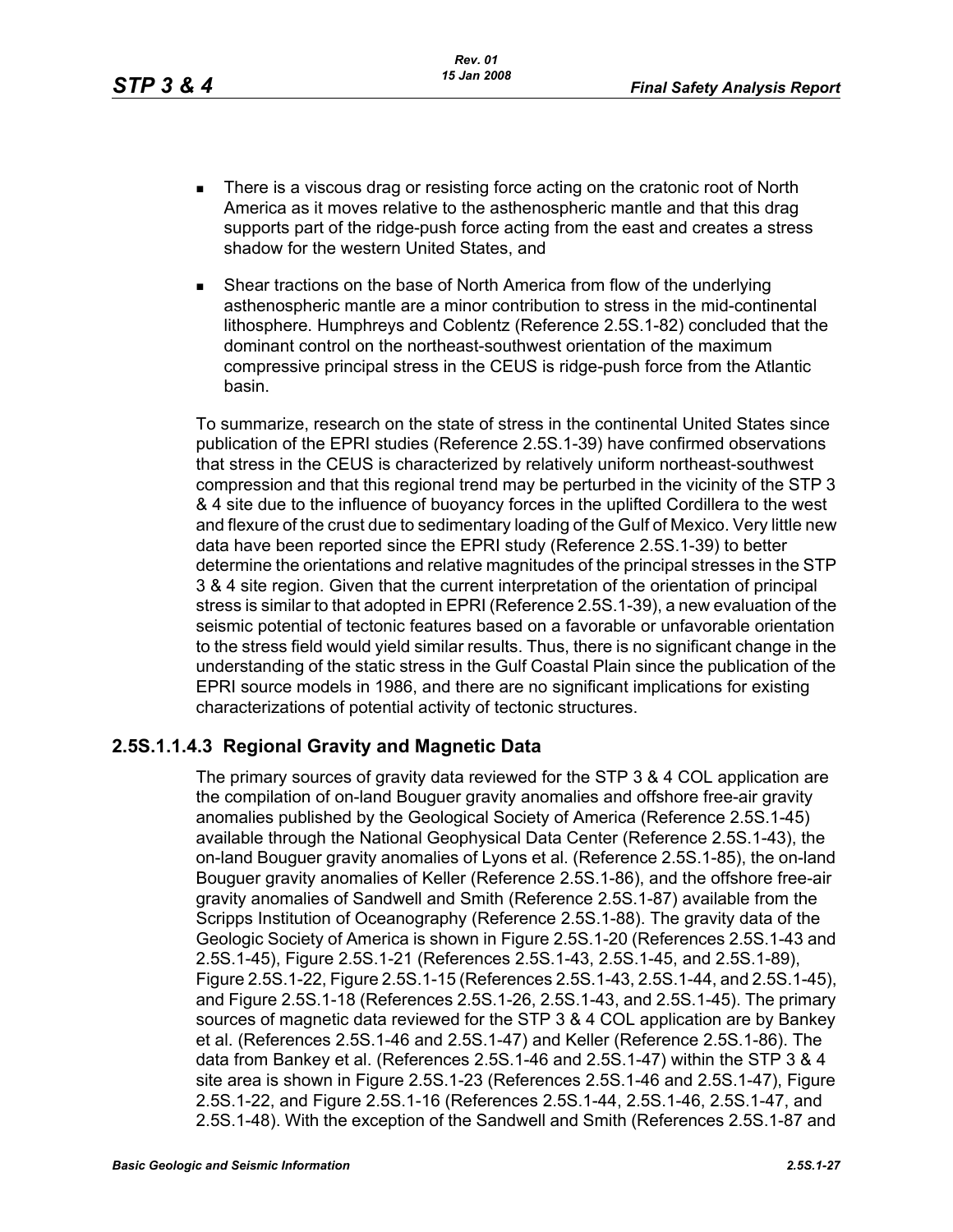2.5S.1-88) free-air gravity anomaly data, each of the magnetic and gravity anomaly datasets are primarily composed of compiled data from other sources that have been in some cases reprocessed. Details of the compilations are given within the reference for each dataset. The free-air gravity anomaly of Sandwell and Smith (References 2.5S.1-87 and 2.5S.1-88) is an original dataset derived from satellite measurements.

The grid spacing of the potential field datasets is generally less than 6 miles, making the data useful in identifying and assessing gravity and magnetic features with wavelengths on the order of tens of miles or greater. Most of these features within the site region of STP 3 & 4 are due to three major tectonic events discussed in Subsection 2.5S.1.1.4.1:

- **Late Precambrian to Cambrian rifting that lead to the break up of Laurentia and the** opening of the Iapetus ocean basin (References 2.5S.1-54 and 2.5S.1-20),
- **The Paleozoic Ouachita Orogeny that marked the close of the Iapetus basin** (Reference 2.5S.1-20), and
- Mesozoic rifting that formed the present-day Gulf of Mexico (References 2.5S.1-62 and 2.5S.1-90).

Both rifting episodes and the Ouachita Orogeny have contributed to creating a complicated modern day basement structure beneath the Gulf Coastal Plain and Gulf of Mexico expressed in the gravity and magnetic anomaly data as long-wavelength features subparallel to the modern coastline (Figure 2.5S.1-23 [References 2.5S.1-46 and 2.5S.1-47] and Figure 2.5S.1-20 [References 2.5S.1-43 and 2.5S.1-45]). As discussed in Subsection 2.5S.1.1.4.3.1 and Subsection 2.5S.1.1.4.3.2, there is some uncertainty in the interpretations of what basement features are causing any particular gravity and magnetic anomaly (e.g., References 2.5S.1-61, 2.5S.1-63, 2.5S.1-69, 2.5S.1-91, 2.5S.1-92, 2.5S.1-59, 2.5S.1-65, 2.5S.1-93, 2.5S.1-94, and 2.5S.1-95). Part of this uncertainty is due to the difficulty in collecting seismic data within the Gulf of Mexico and the gulfward regions of the Coastal Plain where thick deposits of sediments and salt make it challenging to accurately image basement structure (Reference 2.5S.1-44).

The expression of these three tectonic events within the site region as gravity and magnetic anomaly features was recognized at the time of the 1986 EPRI study (References 2.5S.1-65, 2.5S.1-96, 2.5S.1-91, 2.5S.1-97, 2.5S.1-98, 2.5S.1-99, 2.5S.1-100, and 2.5S.1-101). As such, higher quality gravity and magnetic anomaly datasets postdating the 1986 EPRI study have refined the interpretation and identification of features related to these main tectonic events (References 2.5S.1-59, 2.5S.1-63, 2.5S.1-92, 2.5S.1-93, 2.5S.1-94 2.5S.1-95, and 2.5S.1-102). However, these datasets have not generally led to the identification of new basement faults that were unidentified after the 1986 EPRI study.

## **2.5S.1.1.4.3.1 Gravity Data**

Gravity anomaly data encompassing the STP 3 & 4 site region are shown in Figure 2.5S.1-20 (References 2.5S.1-43 and 2.5S.1-45). The data are a compilation of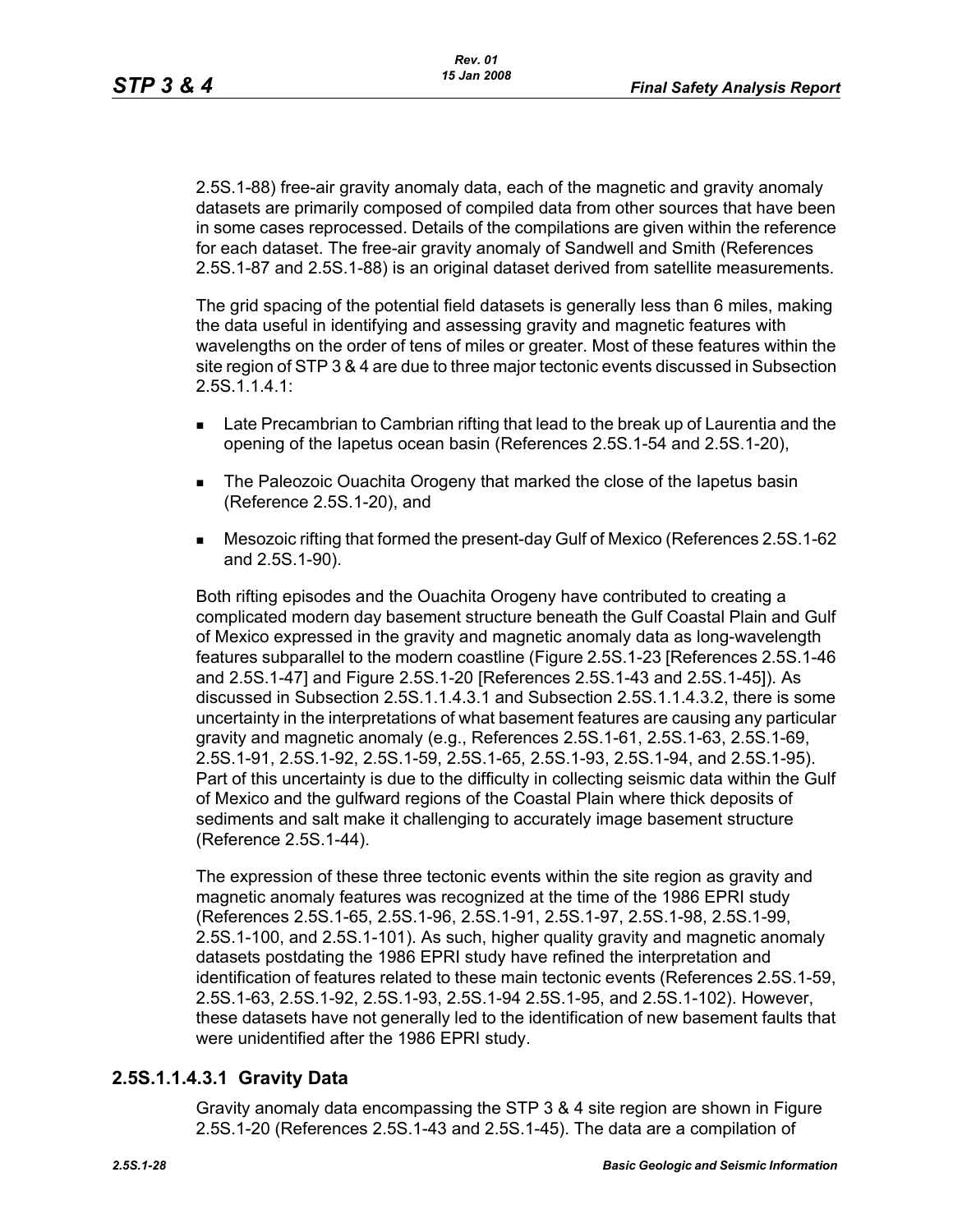on-land Bouguer gravity anomalies and offshore free-air gravity anomalies published by the Geological Society of America (Reference 2.5S.1-45) available through the National Geophysical Data Center (Reference 2.5S.1-43). A profile of the gravity anomaly along profile B to B' through STP 3 & 4 and perpendicular to the regional structural trend is shown in Figure 2.5S.1-22.

The longest wavelength variations in the on-land Bouguer gravity anomalies correlate to the thickness of the Mesozoic sediments deposited after the opening of the Gulf of Mexico discussed in Subsection 2.5S.1.1.4.4.3. Figure 2.5S.1-18 (References 2.5S.1- 26, 2.5S.1-43, and 2.5S.1-45) show this correlation with the gravity anomaly data overlain by contours of basement depth (Reference 2.5S.1-26) where basement is defined as the base of Mesozoic sediments (Reference 2.5S.1-44). As apparent in Figure 2.5S.1-18 (References 2.5S.1-26, 2.5S.1-43 and 2.5S.1-45), long-wavelength gravity lows correlate with regions of deep basement and thick sedimentary sequences as seen in the Houston Embayment and Rio Grande Embayment (Figure 2.5S.1-10 [Reference 2.5S.1-27]), and long-wavelength gravity highs correlate to regions of shallow basement and thin sedimentary sequences as in the San Marcos Arch and Sabine Arch (Figure 2.5S.1-10 [Reference 2.5S.1-27]). As discussed in Subsection 2.5S.1.1.4.1.3, these arches and embayments were probably formed due to a combination of variable crustal thinning during Jurassic rifting and east-west compression related to the Laramide Orogeny (References 2.5S.1-44 and 2.5S.1- 103). The correlation between sediment thickness and gravity is due to the lower density of the Mesozoic sediments relative to the pre-Mesozoic basement. Within the offshore region the free-air gravity anomaly correlates less with basement depth (Figure 2.5S.1-18 [References 2.5S.1-26, 2.5S.1-43 and 2.5S.1-45]) than with bathymetry (Figure 2.5S.1-21 [References 2.5S.1-43, 2.5S.1-45 and 2.5S.1-89]) due to the inability of free-air gravity anomalies to account for variable water depths.

In addition to these long-wavelength variations there are ten individual features within the gravity data, referred to as Gravity Features A through J, that are described below and shown in Figures 2.5S.1-22 and 2.5S.1-15 (References 2.5S.1-43, 2.5S.1-44, and 2.5S.1-45).

#### Gravity Feature A

Gravity Feature A refers to a prominent gravity high to the northwest of Austin and north of San Antonio. In Figure 2.5S.1-15 (References 2.5S.1-43, 2.5S.1- 44, and 2.5S.1-45), the feature appears as a roughly 50-mile wide circular region of high gravity. In Figure 2.5S.1-22, the feature appears as approximately 15 mgal gravity high on the northwest end of the profile. This feature correlates to the Llano Uplift discussed in detail in the UFSAR for STP 1 & 2 (Reference 2.5S.1-7) and here in Subsections 2.5S.1.1.2.3 and 2.5S.1.1.4.1. The high gravity anomaly of this feature is likely due to the relatively high density of the Proterozoic crystalline rocks comprising the core of the uplift (References 2.5S.1-15, 2.5S.1-104, and 2.5S.1-105).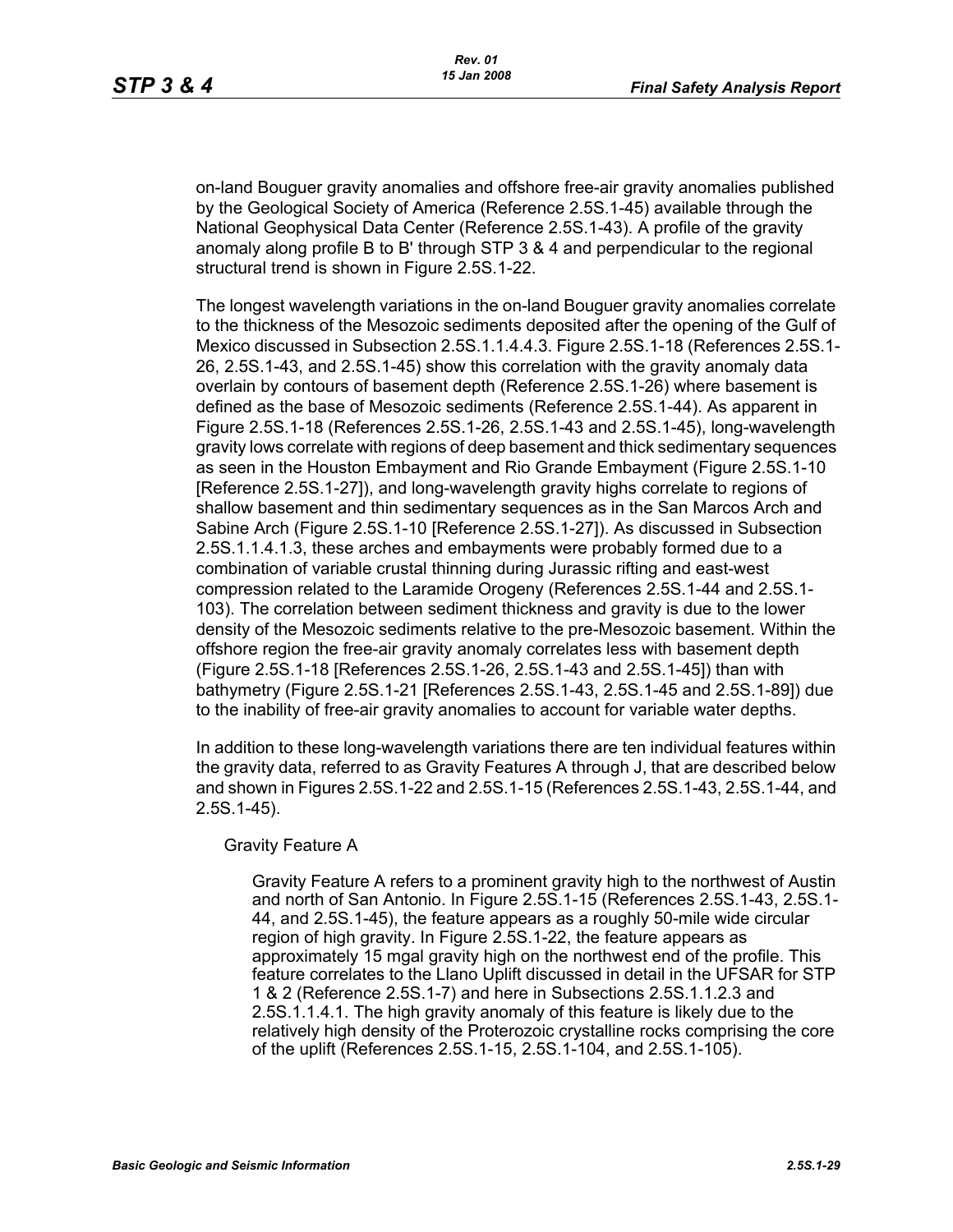#### Gravity Feature B

Gravity Feature B refers to a distinct arcuate gravity low adjacent and to the south-southeast of Gravity Feature A that passes through San Antonio, Austin, and Waco (Figure 2.5S.1-15 [References 2.5S.1-43, 2.5S.1-44 and 2.5S.1- 45]). In Figure 2.5S.1-22, Gravity Feature B is apparent as an approximately 50 mile-wide gravity low adjacent to Gravity Feature A. The negative anomaly of Gravity Feature B has been attributed to the presence of low-density sediments within foreland basins, in some cases been overridden by thrusts sheets that formed during the Ouachita Orogeny (see discussion in Subsections 2.5S.1.1.4.4.2 and 2.5S1.1.4.1.2) (References 2.5S.1-94 and 2.5S.1-99).

#### Gravity Feature C

Gravity Feature C refers to a prominent gravity high directly south and southeast of Gravity Feature B (Figure 2.5S.1-15 [References 2.5S.1-43, 2.5S.1-44, and Reference 2.5S.1-45]). In Figure 2.5S.1-22, Gravity Feature C appears as an approximately 25-mile wide gravity high adjacent to the gravity low of Gravity Feature B. The high of Gravity Feature C has been attributed to a variety of sources (Reference 2.5S.1-94), but gravity modeling studies have suggested that the dominant signal is due to a major transition in basement structure from unextended continental crust to thick transitional crust that formed during Mesozoic rifting as discussed in Subsections 2.5S.1.1.4.1.3 and 2.5S.1.1.4.4.3 (Figure 2.5S.1-15 [References 2.5S.1-43, 2.5S.1-44 and 2.5S.1-45]) (References 2.5S.1-61, 2.5S.1-94 and 2.5S.1-99). Locally the anomaly may be enhanced by the intrusion of igneous rocks associated with Mesozoic rifting (Reference 2.5S.1-99).

#### Gravity Feature D

Gravity Feature D refers to the broad regional increase in gravity extending outward from Gravity Feature C to approximately 30 miles seaward of the coastline. In Figure 2.5S.1-22, this feature is apparent as an approximately 40 mgal increase in gravity over 250 miles. This feature is commonly interpreted as representing a regional scale thinning of the crust and is apparent throughout much of the Gulf Coastal Plain (Figure 2.5S.1-18 [References 2.5S.1-26, 2.5S.1-43, and 2.5S.1-45])(References 2.5S.1-59, 2.5S.1-94, 2.5S.1-99, and 2.5S.1-58). The thinned crust has been hypothesized to be a preserved feature of the Paleozoic continental margin (see Subsections 2.5S.1.1.4.4.2 and 2.5S.1.1.4.1.2), the signature of the transition between thick transitional and thin transitional crust formed during Mesozoic rifting (see Subsection 2.5S.1.1.4.4.3 and 2.5S.1.1.4.1.3) (Figure 2.5S.1-15 [References 2.5S.1-43, 2.5S.1-44 and 2.5S.1-45]), or a combination of the two (Reference 2.5S.1-94).

### Gravity Feature E

Gravity Feature E refers to the short wavelength gravity variations overprinting the regional gravity increase of Gravity Feature D. In Figure 2.5S.1-22, the variations are apparent as 5 to 10 mgal oscillations in gravity superimposed on the regional increase. The exact cause of each variation is not well documented, but many of them are thought to be associated with horst and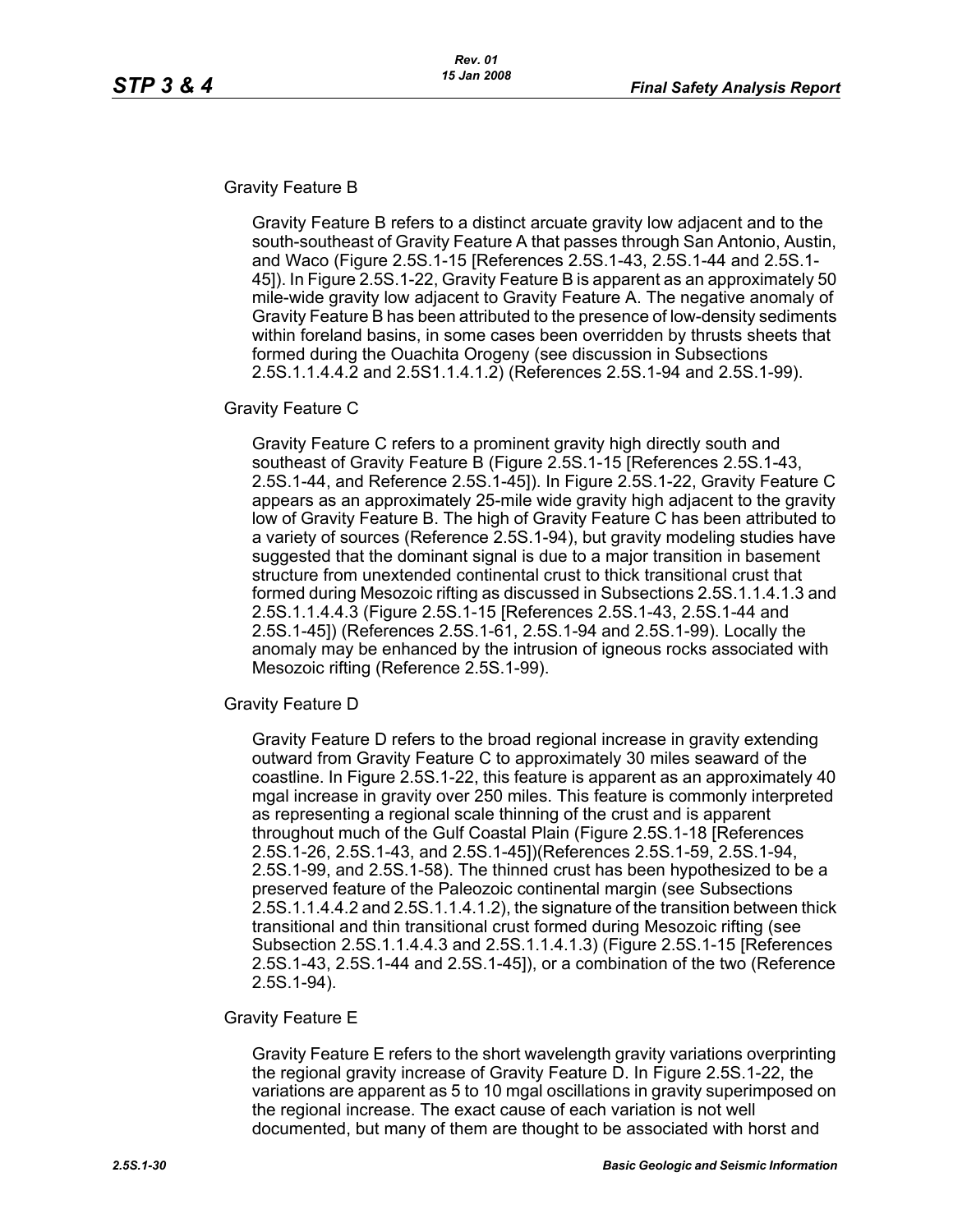graben structures formed during Mesozoic rifting (see Subsections 2.5S.1.1.4.4.3 and 2.5S.1.1.4.1.3) that preferentially thinned some regions and created local deposition centers for low-density sediments (Reference 2.5S.1- 99). Rifting related volcanism may also contribute to some of the positive gravity anomalies (Reference 2.5S.1-99).

Gravity Feature F

Gravity Feature F refers to the prominent gravity high offshore and subparallel to the coastline (Figure 2.5S.1-15 [References 2.5S.1-43, 2.5S.1-44 and 2.5S.1-45]). In Figure 2.5S.1-22, the feature is apparent as an approximately 10 mgal increase in gravity at the apex of the regional gravity increase of Feature D. Gravity Feature F is interpreted as an outer marginal basement high (Figure 2.5S.1-18 [References 2.5S.1-26, 2.5S.1-43 and 2.5S.1-45]) related to variations in crustal thickness within the thin transitional crust that formed during Mesozoic rifting (see Subsections 2.5S.1.1.4.4.3 and 2.5S.1.1.4.1.3) with the more extended crust occurring gulfward of the high (Reference 2.5S.1- 91).

#### Gravity Feature G

Gravity Feature G refers to the broad regional decrease in gravity directly gulfward of Gravity Feature F (Figure 2.5S.1-15 [References 2.5S.1-43, 2.5S.1-44, and 2.5S.1-45]). In Figure 2.5S.1-22, the feature is apparent as an approximately 70 mgal decrease in gravity. Gravity Feature F reflects the effect of the increasing water depth with distance from the coast in the Gulf of Mexico (Reference 2.5S.1-3) on the free-air gravity anomaly (Figure 2.5S.1-21 [References 2.5S.1-43, 2.5S.1-45 and 2.5S.1-89]). Bouguer gravity anomaly maps for the Gulf of Mexico that correct for the increasing water depth show a continuation of the regional gravity increase of gravity of Feature D. This increase in the Bouguer gravity anomaly most likely indicates the continued thinning of the crust and positive relief on the Moho postulated to cause Gravity Feature D (References 2.5S.1-91, 2.5S.1-65, 2.5S.1-106, and 2.5S.1-93).

Gravity Feature H

Gravity Feature H refers to the short-wavelength gravity anomalies overprinted on the regional gravity decrease of Feature G (Figure 2.5S.1-15 [References 2.5S.1-43, 2.5S.1-44 and 2.5S.1-45]). In Figure 2.5S.1-22, this feature is apparent as 5 to 10 mgal variations in gravity. The exact source of each of these variations is not well documented, but the variations are likely due to a combination variations in bathymetry, crustal thickness, and crustal composition created during Mesozoic extension and rifting (see Subsections 2.5S.1.1.4.4.3 and 2.5S.1.1.4.1.3) (References 2.5S.1-65, 2.5S.1-91, 2.5S.1- 99, and 2.5S.1-102).

#### Gravity Feature I

Gravity Feature I refers to the abrupt increase in gravity anomaly in the southeastern portion of Figure 2.5S.1-15 (References 2.5S.1-43, 2.5S.1-44, and 2.5S.1-45). In Figure 2.5S.1-22, the feature is apparent as an approximately 50 mgal increase in gravity anomaly. A spatially correlated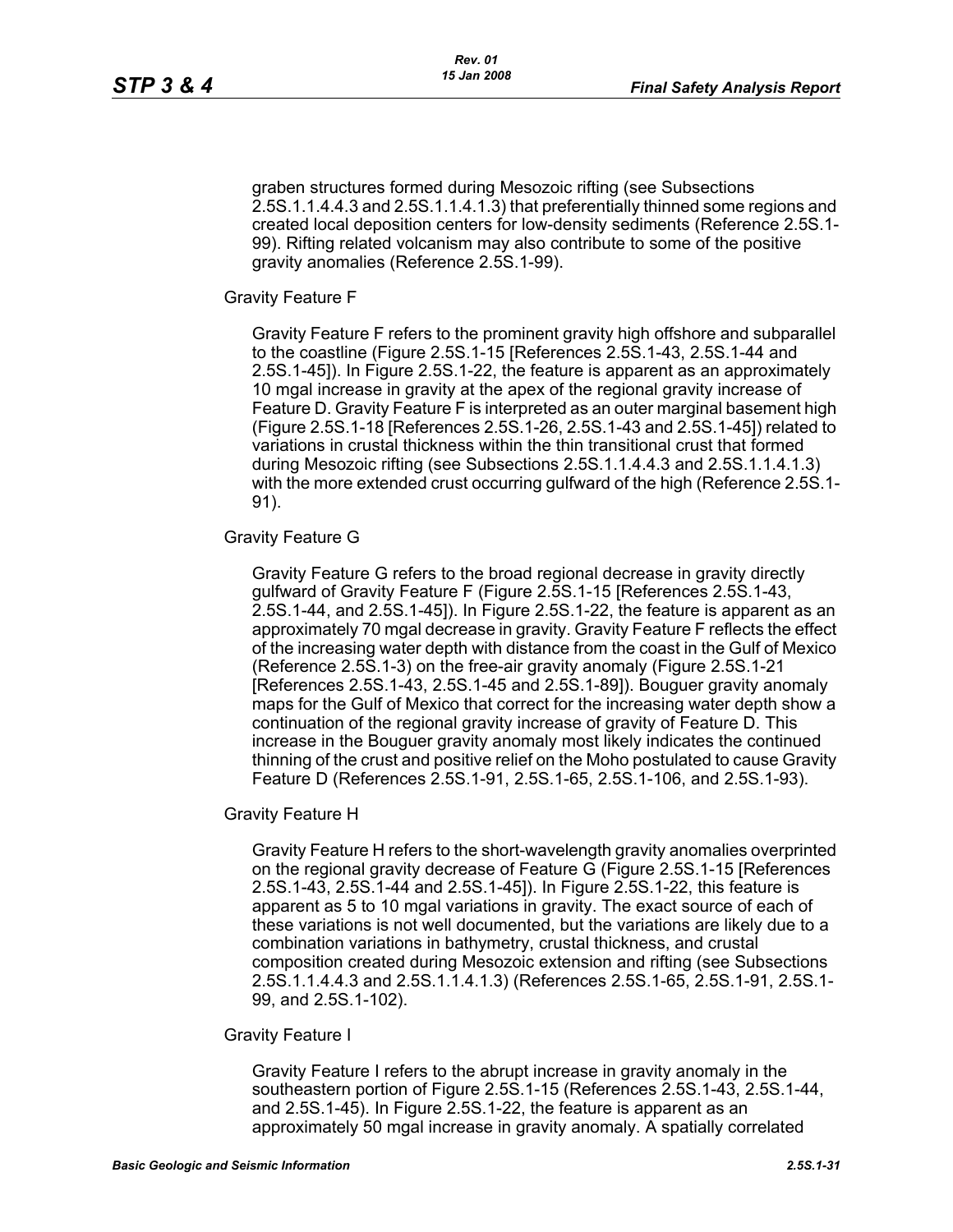bathymetric high (Reference 2.5S.1-3) likely causes a portion of the gravity increase (Figure 2.5S.1-21 [References 2.5S.1-43, 2.5S.1-45 and 2.5S.1-89]). However, a postulated basement high caused by a Late Jurassic mantle plume (i.e., "hot spot") may also influence the gravity increase of Gravity Feature I (Reference 2.5S.1-63).

Gravity Feature J

Gravity Feature J reflects the numerous, short-wavelength (on the order of miles), low-magnitude (several mgal) anomalies that are present throughout the Texas Coastal Plain as small depressions in Figure 2.5S.1-20 (References 2.5S.1-43 and 2.5S.1-45). The exact source of each of these anomalies is not well documented. However, this style of feature is frequently due to the presence of salt diapirs (e.g., Reference 2.5S.1-107), and many diapirs are associated with these features (Figure 2.5S.1-10 [Reference 2.5S.1-27] and Figure 2.5S.1-17 [Reference 2.5S.1-27]) (Reference 2.5S.1-51).

### **2.5S.1.1.4.3.2 Magnetic Data**

Magnetic anomaly data encompassing the STP 3 & 4 site region is shown in Figure 2.5S.1-23 (References 2.5S.1-46 and 2.5S.1-47). The data are from aeromagnetic surveys reported by Bankey et al. (References 2.5S.1-46 and 2.5S.1-47). A profile of the magnetic anomaly along profile B to B' through STP 3 & 4 and perpendicular to the regional structural trend is shown in Figure 2.5S.1-22. There are six major features present within the magnetic data, referred to as Magnetic Features A through F, which are described in detail below and shown in Figure 2.5S.1-16 (References 2.5S.1-44, 2.5S.1-46, 2.5S.1-47 and 2.5S.1-48).

Magnetic Feature A

Magnetic Feature A refers to the irregular pattern of distinct magnetic highs and lows in the region of the Llano Uplift (Figure 2.5S.1-16 [References 2.5S.1-44, 2.5S.1-46, 2.5S.1-47 and 2.5S.1-48] and Figure 2.5S.1-17 [Reference 2.5S.1- 27]). In Figure 2.5S.1-22, this feature is apparent as a series of approximately 175 nanotesla variations in magnetic anomaly at the northwest end of the profile. Magnetic Feature A is likely due to variations in magnetism within the Proterozoic igneous intrusions comprising the core of the Llano Uplift (see Subsections 2.5S.1.1.2.3, 2.5S.1.1.4.1.2 and 2.5S.1.1.4.4.1) (References 2.5S.1-104 and 2.5S.1-42), which correlates with the Ouachita Orogeny as discussed in Subsection 2.5S.1.1.4.1.2. Magnetic Feature A is spatially correlated with Gravity Feature A.

Magnetic Feature B

Magnetic Feature B refers to a subtle, arcuate magnetic low adjacent and to the south-southeast of Magnetic Feature A (Figure 2.5S.1-16 [References 2.5S.1- 44, 2.5S.1-46, 2.5S.1-47 and 2.5S.1-48]). In Figure 2.5S.1-22, this feature is apparent as an approximately 100 nanotesla decrease in magnetic anomaly. Magnetic Feature B is spatially associated with the same foreland basins of the Ouachita system as Gravity Feature B and is proposed to indicate the presence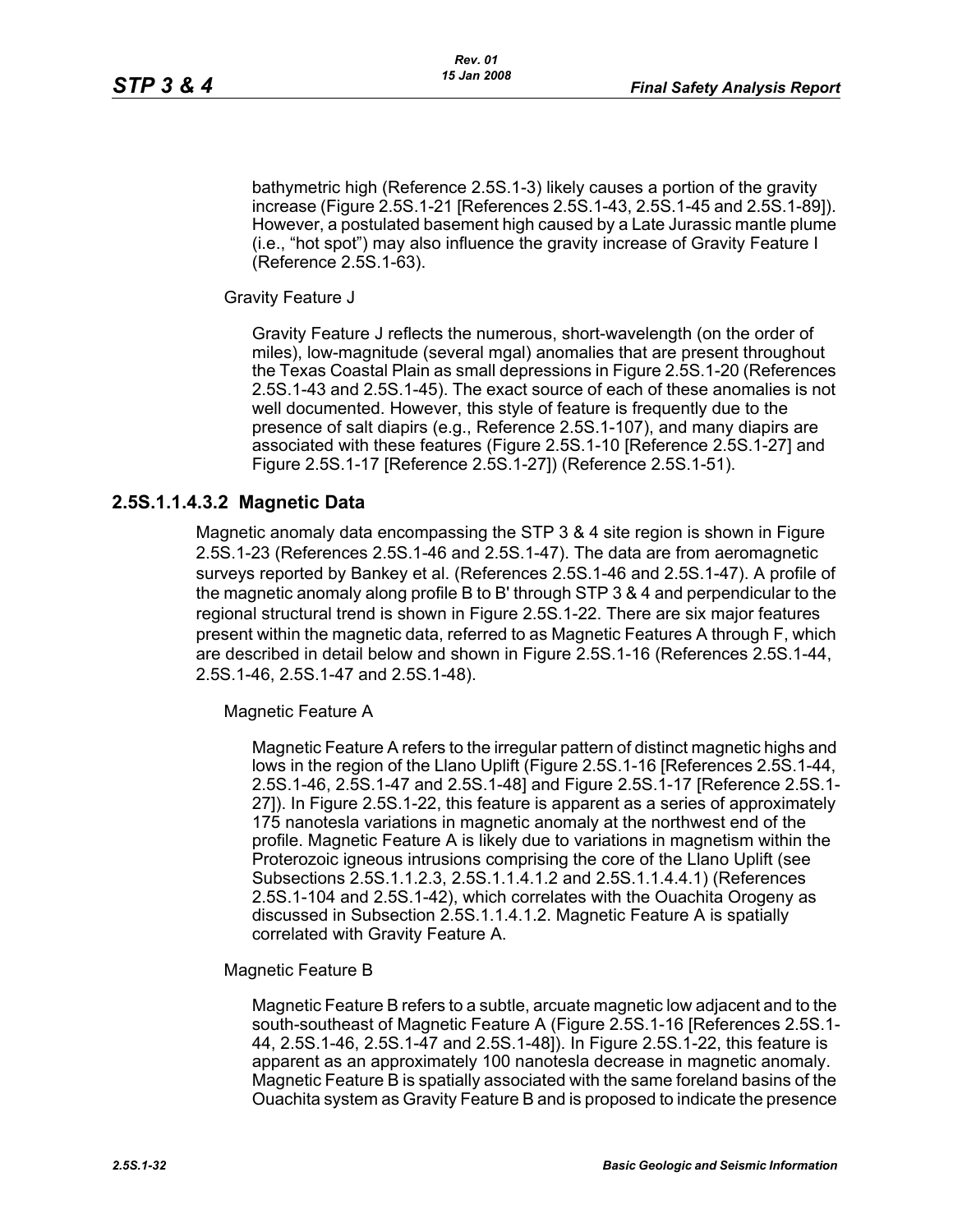of deep sedimentary basins formed during the Ouachita Orogeny (see discussion in Subsections 2.5S.1.1.4.4.2 and 2.5S.1.1.4.1.2) (References 2.5S.1-94 and 2.5S.1-99).

Magnetic Feature C

Magnetic Feature C refers to a subtle magnetic high immediately south and southeast of Magnetic Feature B trending subparallel to Magnetic Feature B (Figure 2.5S.1-16 [References 2.5S.1-44, 2.5S.1-46, 2.5S.1-47 and 2.5S.1- 48]). In Figure 2.5S.1-22, Magnetic Feature C is seen as an approximately 25 mile wide magnetic high of approximately 150 nanoteslas. This feature is spatially associated with Gravity Feature C. The more subdued nature of Magnetic Feature C relative to Gravity Feature C has been suggested to indicate that the source of the magnetic feature is at considerable depth (Reference 2.5S.1-94). As with Gravity Feature C, Magnetic Feature C is thought to represent a major transition in basement structure from unextended continental crust to thick transitional crust that formed during Mesozoic rifting as discussed in Subsections 2.5S.1.1.4.1.3 and 2.5S.1.1.4.4.3 (Figure 2.5S.1- 16 [References 2.5S.1-44, 2.5S.1-46, 2.5S.1-47 and 2.5S.1-48]) (References 2.5S.1-61, 2.5S.1-94, and 2.5S.1-99). Locally the anomaly may be enhanced by the intrusion of igneous rocks associated with Mesozoic rifting (Reference 2.5S.1-99).

Magnetic Feature D

Magnetic Feature D refers to the prominent magnetic high inland of the coastline passing through Houston (Figure 2.5S.1-16 [References 2.5S.1-44, 2.5S.1-46, 2.5S.1-47 and 2.5S.1-48]). In Figure 2.5S.1-22, this feature is apparent as an approximately 100-mile-wide magnetic high with an overall increase in magnetic anomaly of approximately 300 nanoteslas. This feature is referred to as the "Houston magnetic anomaly" and is hypothesized to reflect the presence of a mafic dike complex injected into the thin transitional crust during Mesozoic rifting, the presence of ultramafic rocks emplaced during the Ouachita Orogeny, or a combination of both (Reference 2.5S.1-91).

Magnetic Feature E

Magnetic Feature E refers to the increase in magnetic anomaly approximately 50 miles south of the coastline (Figure 2.5S.1-16 [References 2.5S.1-44, 2.5S.1-46, 2.5S.1-47, and 2.5S.1-48]). In Figure 2.5S.1-22, this feature is apparent as an abrupt, approximately 175 nanotesla increase in magnetic anomaly. This feature has been attributed to a significant contrast in magnetism within the thin transitional crust (Reference 2.5S.1-91) and is likely due to variations in the amount of rift related intrusions.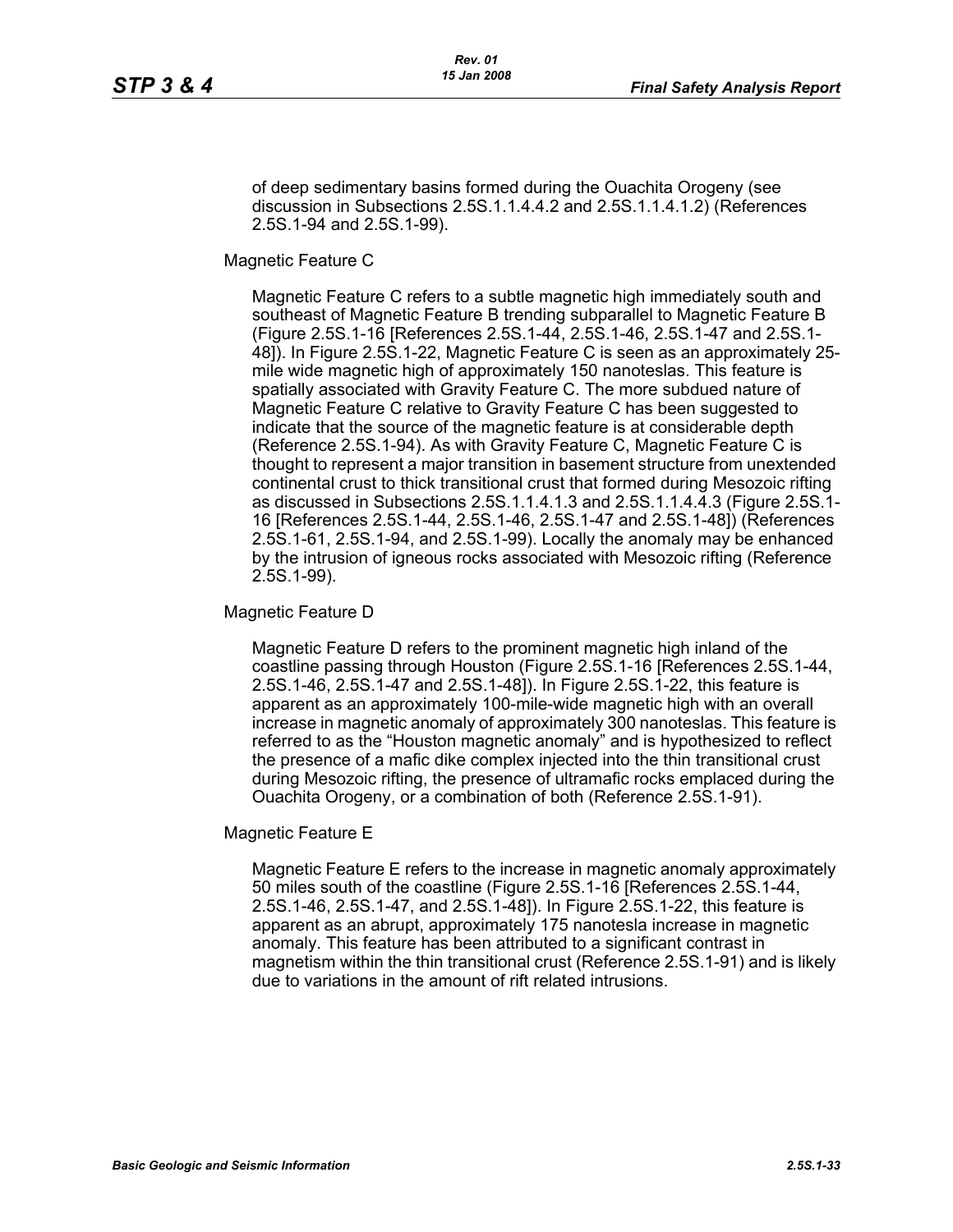Magnetic Feature F

Magnetic Feature F refers to the distinct magnetic highs located in the southeast of Figure 2.5S.1-16 (References 2.5S.1-44, 2.5S.1-46, 2.5S.1-47, and 2.5S.1-48). This feature is spatially associated with Gravity Feature I. Magnetic Feature F potentially reflects the presence of mafic rocks intruded into the crust during passage of a Late Jurassic mantle plum (Reference 2.5S.1-63).

## **2.5S.1.1.4.4 Principal Tectonic Structures**

In the sections below, specific tectonic features (Figure 2.5S.1-17 [Reference 2.5S.1- 27] and Figure 2.5S.1-10 [Reference 2.5S.1-27]) and the evidence for activity published since the EPRI (Reference 2.4S.1-39) study are discussed. No new information has been published since 1986 on any tectonic feature within the STP 3 & 4 site region that would cause a significant change in the EPRI seismic source model.

The principal tectonic structures within the STP site region are divided into five categories based on their age of formation or most recent reactivation. These categories include Late Proterozoic, Paleozoic, Mesozoic, Tertiary, and Quaternary. Late Proterozoic, Paleozoic, and Mesozoic to early Tertiary structures are related to major plate tectonic events and are mapped regionally on the basis of geological and/or geophysical data. Late Proterozoic structures include normal faults active during rifting and formation of the Iapetan passive margin. Paleozoic structures include thrust and reverse faults active during the Ouachita collisional orogeny. Mesozoic structures include normal faults and other structures active during formation of the Gulf of Mexico.

Tertiary and Quaternary structures within the STP 3 & 4 site region are related to the tectonic environment of the Gulf of Mexico passive margin. This passive margin environment is characterized by southwest-northeast-oriented horizontal principal compressive stress (see discussion in Subsection 2.5S.1.1.4.2), large-scale basinward slumping of the Coastal Plain section, and vertical crustal motions. The vertical crustal motions are associated with flexural loading of the coastal plain and offshore sedimentary basins (Reference 2.5S.1-51), and erosion and exhumation of the Great Plains.

## **2.5S.1.1.4.4.1 Late Proterozoic Tectonic Structures**

No significant Late Proterozoic structures are mapped within the 200-mile STP 3 & 4 site region. The only exposures of Proterozoic rocks in the site region are in the erosional window through Mesozoic strata across the axis of the Llano Uplift (Figure 2.5S.1-17 [Reference 2.5S.1-27] and Figure 2.5S.1-10 [Reference 2.5S.1-27]). The Proterozoic rocks in the Llano Uplift show evidence for multiple phases of penetrative ductile deformation that predate late Proterozoic rifting of Laurentia and formation of the Iapetan Margin (References 2.5S.1-104 and 2.5S.1-15). These rocks are also thought to cause the unique gravity and magnetic anomaly spatially correlated with the Llano Uplift described in Subsection 2.5S.1.1.4.3 (Figures 2.5S.1-20 [References 2.5S.1-43 and 2.5S.1-45] and 2.5S.1-22). Normal faults and fault-bounded basins associated with Late Proterozoic to Early Paleozoic rifting of Laurentia are inferred to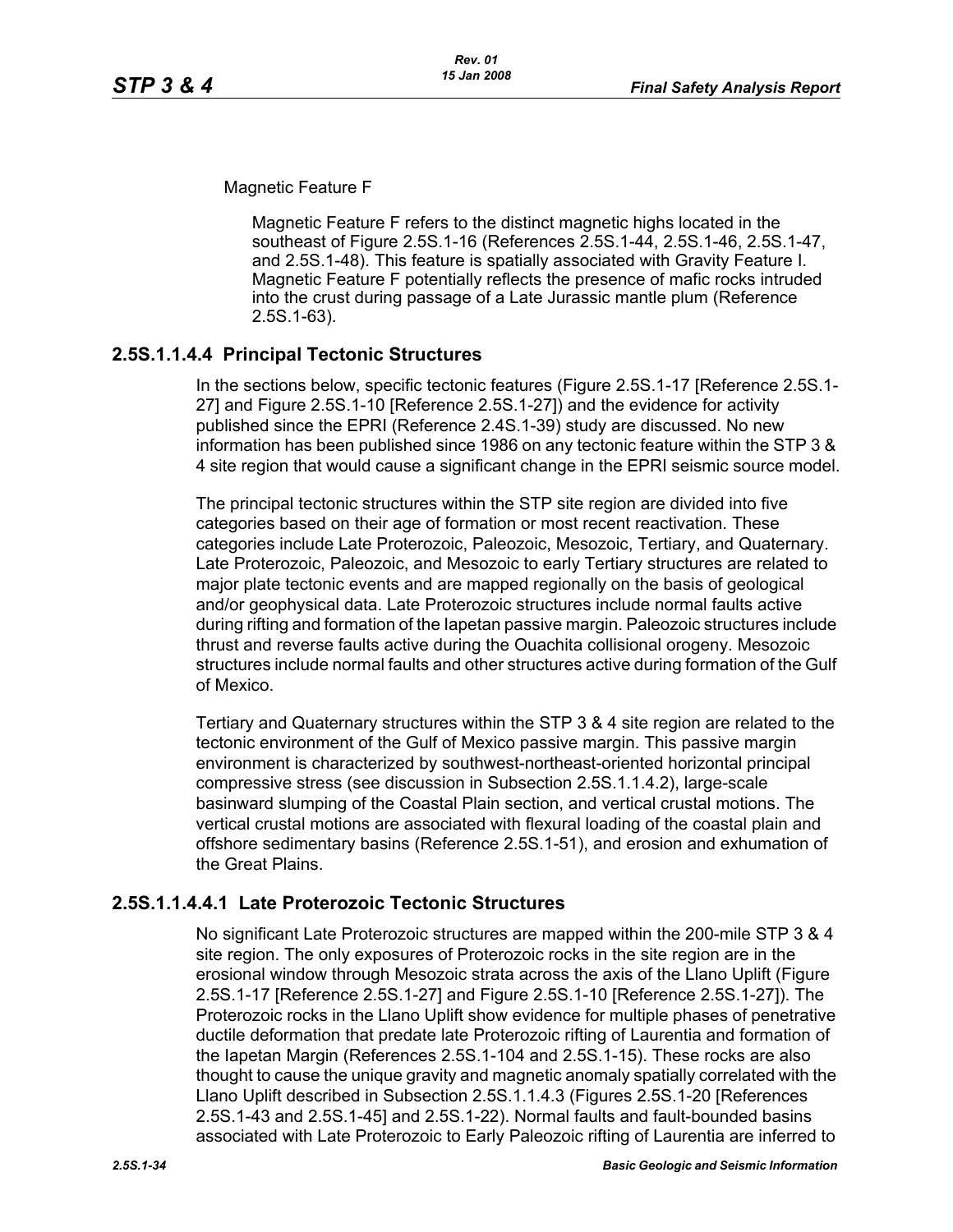lie beneath overthrust rocks of the Late Paleozoic Ouachita Orogenic Belt and Mesozoic and Tertiary Coast Plain Strata (References 2.5S.1-51 and 2.5S.1-20), but these structures are not exposed in central Texas, and they are not well documented in peer-reviewed geologic literature.

### **2.5S.1.1.4.4.2 Paleozoic Tectonic Structures**

The major Paleozoic tectonic structures in the STP site region are associated with the Late Paleozoic Ouachita Orogeny. These structures can be divided into two main groups: (1) structures of the Ouachita Orogenic Belt, and (2) basins and arches developed in the foreland of the Ouachita Orogenic Belt.

As discussed in Subsection 2.5S.1.1.4.1, the Ouachita Belt in central Texas is completely buried by Mesozoic and Tertiary strata of the Gulf Coastal Plain, and thus faults, folds, and other structures that developed during the Late Paleozoic Ouachita Orogeny are not exposed at the surface (Reference 2.5S.1-20). Based on analysis of borehole and other subsurface data from the Gulf Coastal Plain, the Ouachita Belt in central Texas is divided into a 20- to 39-mi-wide frontal zone, consisting primarily of rocks of the Paleozoic passive margin sequence that were transported northward and westward along low-angle thrust faults, and an interior metamorphic belt consisting of intensely deformed fragments of accreted granitic basement overlain by sandstone and marble, all subjected to weak to low-grade regional metamorphism (References 2.5S.1-20, 2.5S.1-57 and 2.5S.1-108). The southern boundary of the interior metamorphic belt has not been penetrated by drill holes, but is assumed to be down structural dip to the south beneath the Coastal Plain Strata (Reference 2.5S.1-108). Total minimum width of the Ouachita Belt in the subsurface of east Texas is about 50 miles (Reference 2.5S.1-20).

Like the better-exposed and better-studied Appalachian Orogenic Belt, workers have interpreted the Ouachita Belt to be underlain by a major décollement that dips south and separates the allochthonous Ouachita rocks from the autochthonous crust of the Laurentian Margin (Reference 2.5S.1-53). The autochthonous rocks below the décollement probably range from a full thickness of ancestral North American continental crust beneath the northwestern part of the Ouachita Belt, to transitional crust and oceanic crust farther to the south and southeast. The upper surface of the Ouachita rocks beneath the basal Mesozoic unconformity is a low-relief erosion surface that dips 1° or less toward the Gulf of Mexico (Reference 2.5S.1-53).

The boundary between the frontal belt and interior metamorphic belt was called the "Luling Front" by Flawn et al. (Reference 2.5S.1-109) and interpreted as an overthrust fault (i.e., the "Luling Thrust;" Reference 2.5S.1-20). Subsequent work has established that the "Luling Front" probably is not a single fault, but rather a zone of distributed thrust deformation that is up to several miles wide and locally difficult to define with precision (Reference 2.5S.1-108). Cullotta et al. (Reference 2.5S.1-71) interpreted a deep seismic reflection profile along the NNW-SSE-trending San Marcos Arch to image the Luling Thrust as a folded, south-dipping structural contact between deformed autochthonous rocks of the frontal zone and accreted rocks of the interior zone. It is important to note that the "Luling Front" or "Luling Thrust" is a structure of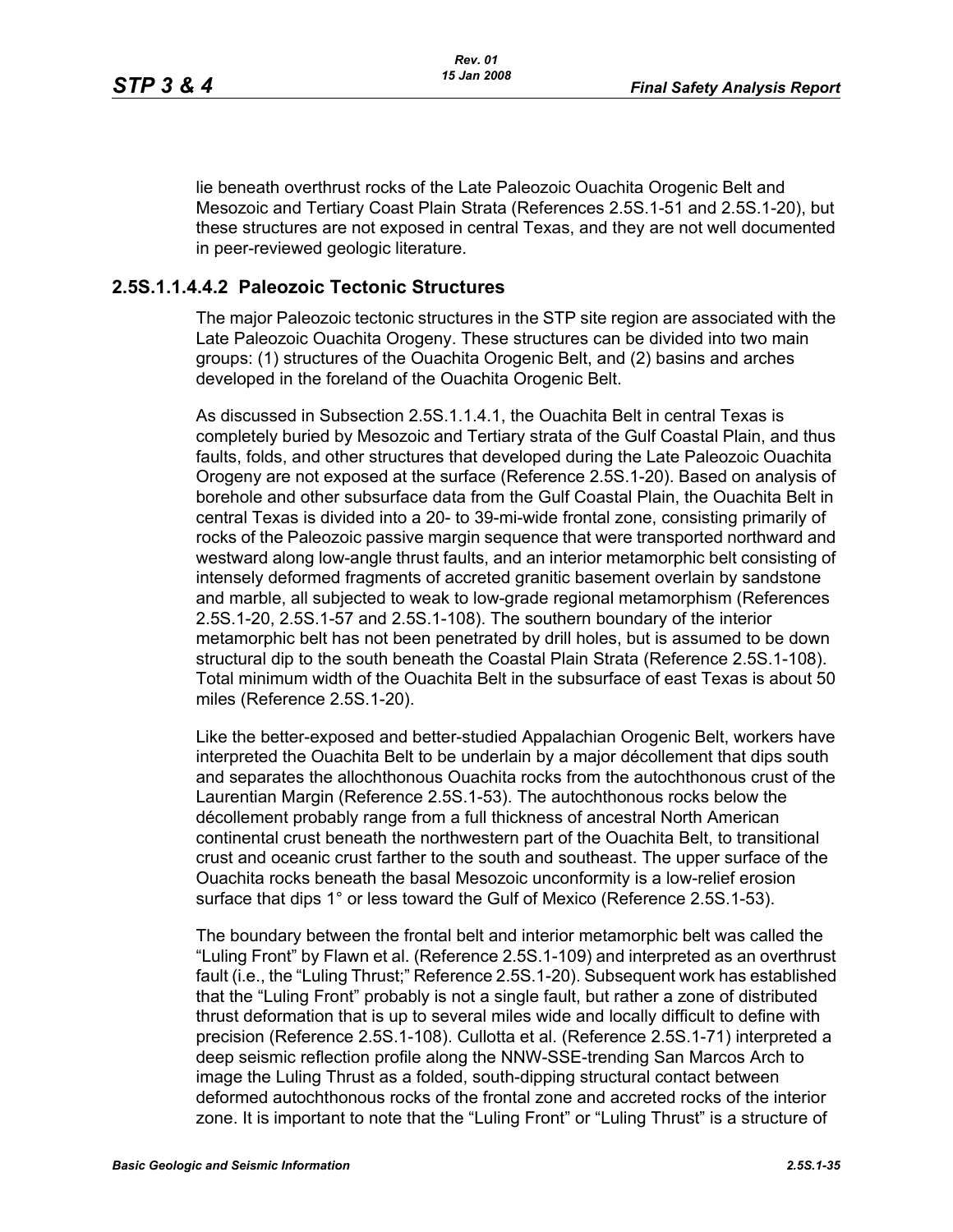the buried Ouachita Belt inferred from analysis of subsurface data. This structure is distinct from the Luling Fault Zone, which is a Tertiary fault mapped at the surface in the northern Gulf Coastal Plain in central Texas (Subsection 2.5S.1.1.4.3.4.3).

The Kerr Basin and Fort Worth Basin, located to the southwest and northeast of the Llano Uplift, respectively (Figure 2.5S.1-17 [Reference 2.5S.1-27] and Figure 2.5S.1- 10 [Reference 2.5S.1-27]), are late Paleozoic marine basins that the developed in the foreland of Ouachita Orogenic Belt. These foreland basins are buried by strata of the Coastal Plain, and are known from subsurface data gathered during oil and gas exploration (e.g., References 2.5S.1-21 and 2.5S.1-61). The basins primarily formed by flexural loading of the crust as the Ouachita Orogen developed structural and topographic relief. Data from other parts of the Ouachita foreland indicate that these basins typically subsided along down-to-the-south normal faults, which in some cases were overthrust by the frontal zone thrust sheets during the latter stages of the Ouachita Orogeny (References 2.5S.1-20 and 2.5S.1-21). The most prominent basins are apparent in regional gravity data as discussed in Subsection 2.5S.1.1.4.3.1. Although comparable late Paleozoic foreland basin faults may be present beneath the Coastal Plain section in the STP 3 & 4 site region, they are not extensively documented in the peer-reviewed literature (e.g., Reference 2.5S.1-10).

### **2.5S.1.1.4.4.3 Mesozoic Tectonic Structures**

Major Mesozoic structural features in the STP 3 & 4 site region include faults that accommodated renewed crustal rifting in the Triassic, structures associated with seafloor spreading in the young Gulf of Mexico, Jurassic basins that formed in the early stages of the opening of the Gulf of Mexico, structures related to the movement of Jurassic salt deposits, and large basement-involved uplifts and arches that are hypothesized to have developed coeval with the Late Cretaceous-early Tertiary Laramide Orogeny to the west.

The initial stages of rifting related to the breakup of Pangea occurred in the Late Triassic and accommodated relatively little of the overall extension and thinning that formed the modern Gulf of Mexico (Reference 2.5S.1-44). This stage of rifting is characterized by the formation of grabens and half-grabens filled with nonmarine sediments, commonly referred to as red beds, and rift-related volcanics (References 2.5S.1-22, 2.5S.1-90, and 2.5S.1-44). These basins ring the modern day Gulf of Mexico, but are primarily concentrated along the western Gulf in Mexico and the north to northeastern Gulf from Texas to northern Florida (References 2.5S.1-22 and 2.5S.1- 90).

The closest known red beds to STP 3 & 4 occur within the East Texas Basin (Figure 2.5S.1-10 [Reference 2.5S.1-27]), suggesting that this basin initially formed as part of the breakup of Pangea (Reference 2.5S.1-22). After the red bed deposition, the East Texas Basin accumulated thick deposits of salt in the late Middle Jurassic, followed by a large influx of clastic deposits during the Late Jurassic and Early Cretaceous (Reference 2.5S.1-51). The Jurassic salt deposits along the northeast-trending axis of the basin were mobilized beginning in Late Jurassic time to form numerous diapirs by Early Cretaceous time; these structures now comprise the East Texas Diapir Province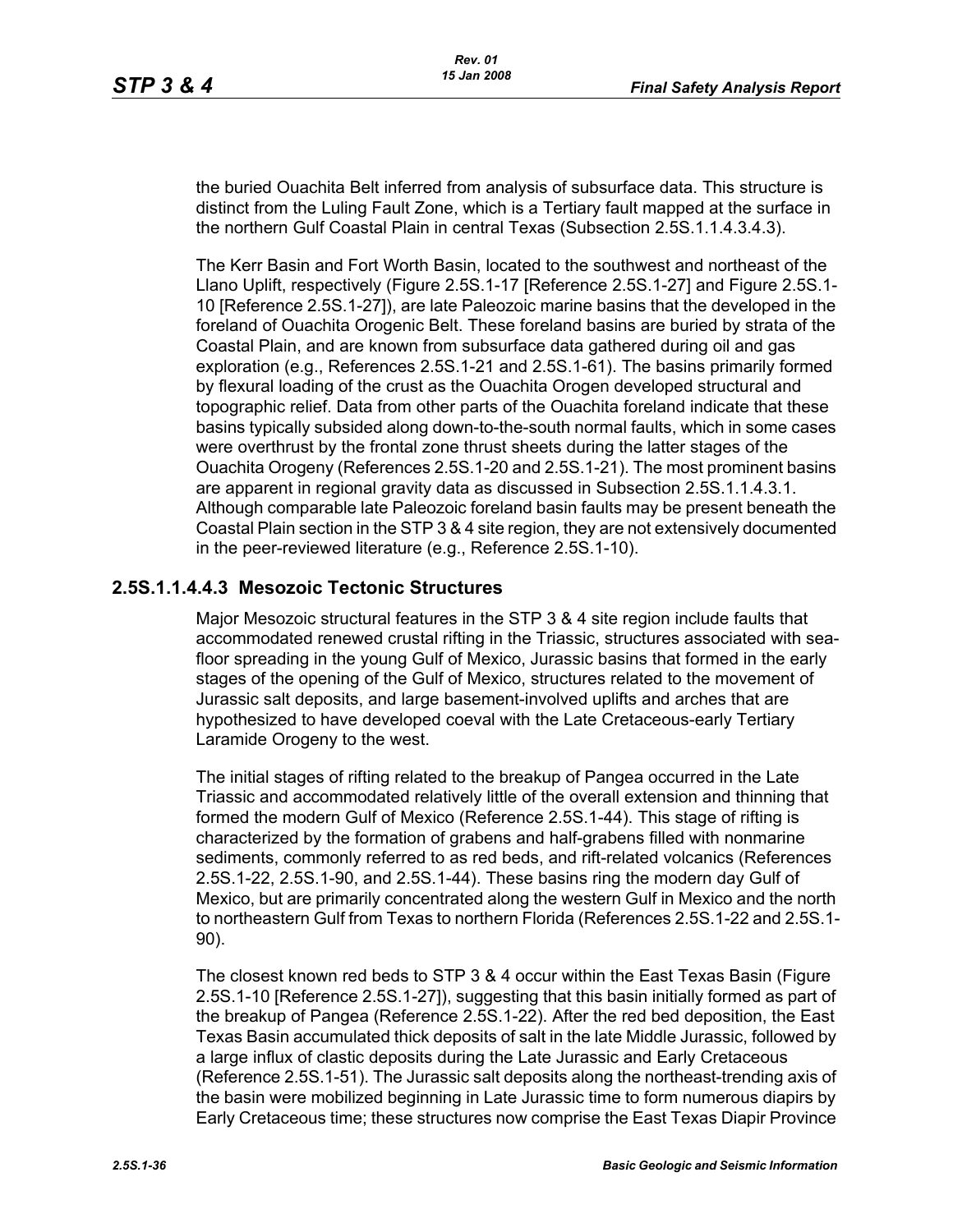(Reference 2.5S.1-51). Presently the East Texas Basin is bounded on the west and north by the Mexia-Talco Fault System, on the east by the Late Cretaceous to early Tertiary Sabine Uplift, and on the southeast by a south-facing homocline (Reference 2.5S.1-51).

As discussed in Subsection 2.5S.1.1.4.1.3, the bulk of the rifting associated with the opening of the Gulf of Mexico occurred in the Middle to Late Jurassic and was accommodated almost equally as extension of continental crust and, at a later stage, by seafloor spreading (Reference 2.5S.1-64). The extension occurred as thinning within the now thin transitional crust and to a lesser degree within the now thick transitional crust (Reference 2.5S.1-44) (Figure 2.5S.1-15 [References 2.5S.1-43, 2.5S.1-44, and 2.5S.1-45] and Figure 2.5S.1-16 [References 2.5S.1-44, 2.5S.1-46, 2.5S.1-47, and 2.5S.1-48]). Basement block bounding faults formed during the extensional episode have been interpreted within both the thick and thin transitional crust based on combinations of gravity, magnetic, and seismic data (see Subsection 2.5S.1.1.4.3 for the identification of rift structures based on gravity and magnetic data) (e.g., References 2.5S.1-9, 2.5S.1-68, 2.5S.1-94, 2.5S.1-103, 2.5S.1-111, and 2.5S.1- 112). However, the locations of these faults and their geometry are difficult to determine given the thick accumulations of younger sedimentary rocks. While the existence of any such faults within the STP site region is unknown for these reasons, no seismicity within the STP site region has been attributed to movement on these style of basement faults (References 2.5S.1-113, 2.5S.1-114 and 2.5S.1-115).

The kinematics of the Middle and Late Jurassic oceanic crust formation within the Gulf of Mexico (Figure 2.5S.1-15 [References 2.5S.1-43, 2.5S.1-44, and 2.5S.1-45] and Figure 2.5S.1-16 [References 2.5S.1-44, 2.5S.1-46, 2.5S.1-47, and 2.5S.1-48]) is poorly understood due to the relatively small extent of the oceanic crust and the thick accumulations of sedimentary rocks and salt overlying the crust (References 2.5S.1- 66 and 2.5S.1-44). Accordingly there is no consensus regarding plate reconstruction models for the opening of the Gulf of Mexico (e.g., References 2.5S.1-63, 2.5S.1-64, 2.5S.1-66, 2.5S.1-92, 2.5S.1-116, and 2.5S.1-117). Common to all models are large transform faults accommodating the variations in spreading rate.

Following from the uncertainty associated with such plate reconstruction models in general and the lack of a consensus model, the position of any such transform faults within the STP 3 & 4 site region is unknown. Because the potential location of such faults is limited to the oceanic crust, the closest such faults could approach to the site is approximately 100 miles (Figure 2.5S.1-15 [References 2.5S.1-43, 2.5S.1-44, and 2.5S.1-45] and Figure 2.5S.1-16 [References 2.5S.1-44, 2.5S.1-46, 2.4S.1-47, and 2.5S.1-48]). No seismicity within the STP site region has been attributed to these postulated structures (References 2.5S.1-113, 2.5S.1-114, and 2.5S.1-115).

Mesozoic fault systems of the Gulf of Mexico region are thought to be related to bodies of Jurassic salt at depth. These fault systems include the Mexia-Talco, Milano, Charlotte-Jourdanton, Karnes, and Mt. Enterprise-Elkhart Graben Fault Zones (Figure 2.5S.1-17 [Reference 2.5S.1-27] and Figure 2.5S.1-10 [Reference 2.5S.1-27]). In general, these faults systems lie updip of and sole into salt pinchouts or welds, and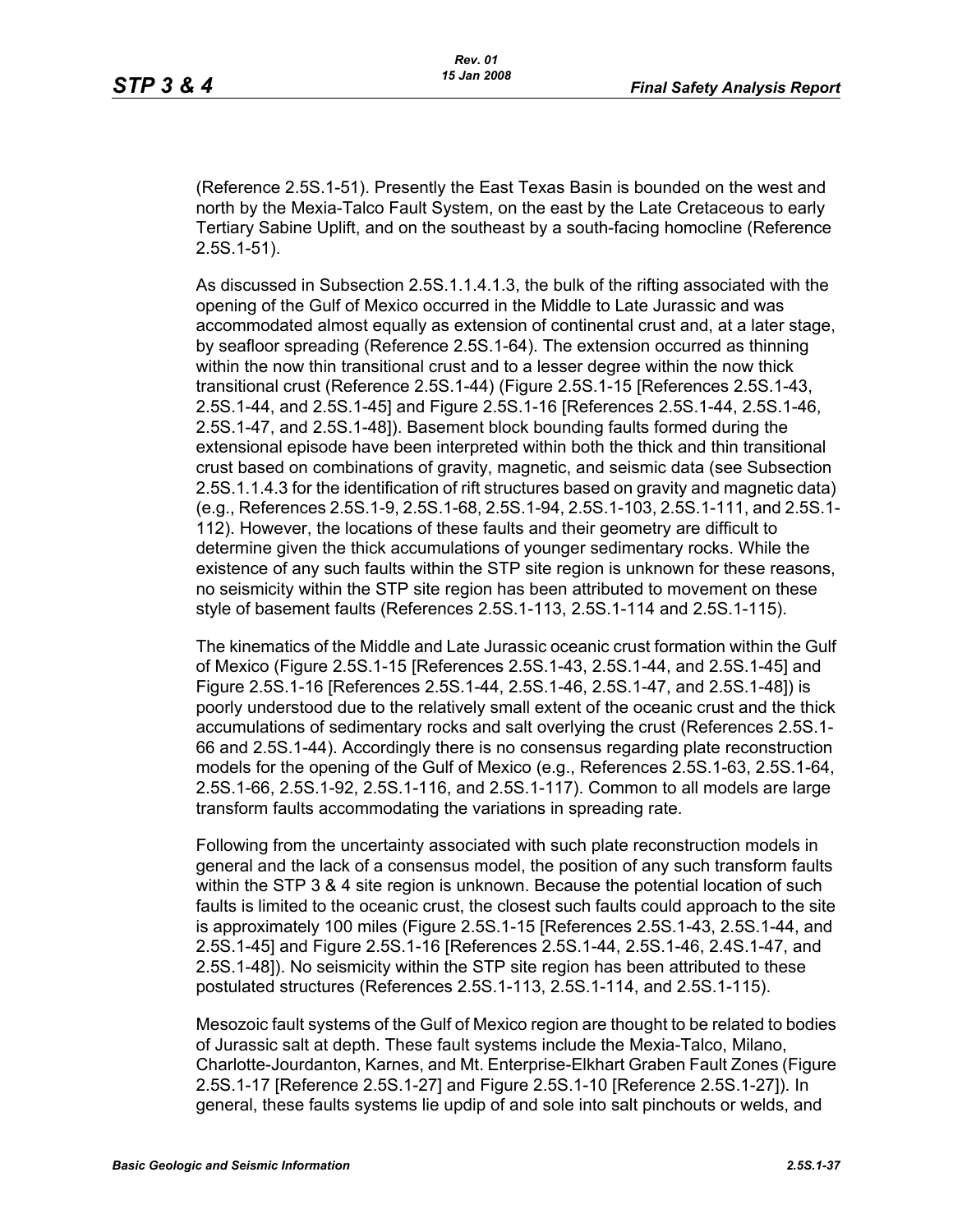motion on the faults is related to the salt migration that ultimately caused the formation of the welds and pinchouts (References 2.5S.1-69 and 2.5S.1-118).

The Mexia-Talco Fault System, which bounds the western and northern margins of the East Texas Basin, is mapped continuously from the northeastern flank of the San Marcos Arch in central Texas to the Arkansas border (Reference 2.5S.1-17) (Figure 2.5S.1-17 [Reference 2.5S.1-27] and Figure 2.5S.1-10 [Reference 2.5S.1-27]). In detail, the fault system is divided into three segments: the Talco Fault Zone in northeastern Texas, the Mexia Fault Zone in north-central Texas, and the Milano Fault Zone in central Texas. The Mexia-Talco Fault System is characterized by a series of asymmetric grabens ranging from 5 to 8 miles in width that are linked by left-stepping, down-to-basin (i.e., down-to-the-south) normal faults. Upper Jurassic and Lower Cretaceous strata systematically thicken within the grabens, indicating that movement began in the Jurassic. Stratigraphic relations also demonstrate that movement continued through the Mesozoic and into Paleocene to Eocene time (Reference 2.5S.1-17). Data cited in the UFSAR for STP 1 & 2 (Reference 2.5S.1-7) indicates movement on the Mexia-Talco Fault System also occurred in Late Oligocene or Early Miocene.

Seismic reflection and borehole data document that the Mexia-Talco Fault System is located directly updip of the pinchout of Jurassic salt in the subsurface of the East Texas Basin and that individual graben segments typically develop where salt pinchout parallels strike (References 2.5S.1-51 and 2.5S.1-119). A structural cross section across the Mexia Fault Zone by Locklin (Reference 2.5S.1-120), reproduced in Ewing (Reference 2.5S.1-17), shows the fault zone terminating downward at a depth of about 9000 ft. to 10,000 ft. at the unconformity between the Louann Salt at the base of the Mesozoic Coastal Plain section and the top of the Paleozoic Ouachita rocks. These relationships strongly suggest that activity of the Mexia-Talco Fault System is related to movement of salt and does not involve the underlying crystalline basement (Reference 2.5S.1-119).

The Charlotte-Jourdanton Fault Zone lies along the northeastern margin of the Rio Grande Embayment (Figure 2.5S.1-10 [Reference 2.5S.1-27]) and is interpreted by some as the southwestern continuation of the Mexia-Talco Fault System (see discussion in UFSAR for STP 1 & 2 [Reference 2.5S.1-7]). The Karnes Fault Zone (Figure 2.5S.1-10 [Reference 2.5S.1-27]) is included in the Charlotte-Jourdanton Fault Zone by some workers, and with the Milano Fault Zone, is interpreted to be a structural link with the Mexia-Talco Fault System (Reference 2.5S.1-51). Collectively, these structures are referred to as the Peripheral Graben System (References 2.5S.1-51 and 2.5S.1-7). Like the Mexia-Talco Fault System, the Charlotte-Jourdanton Fault Zone is comprised of a series of *en echelon*, graben-forming normal faults. Stratigraphic growth relations across faults of the Charlotte-Jourdanton Zone indicate that movement began in the Jurassic and continued into the early Tertiary. The youngest documented rocks displaced by the Charlotte-Jourdanton Fault Zone are undifferentiated strata of Paleocene-Eocene age (Reference 2.5S.1-7).

The Mt. Enterprise fault-Elkhart Graben (MEEG) fault system is a zone of normal faults that obliquely crosses the southeastern margin of the East Texas Basin, and extends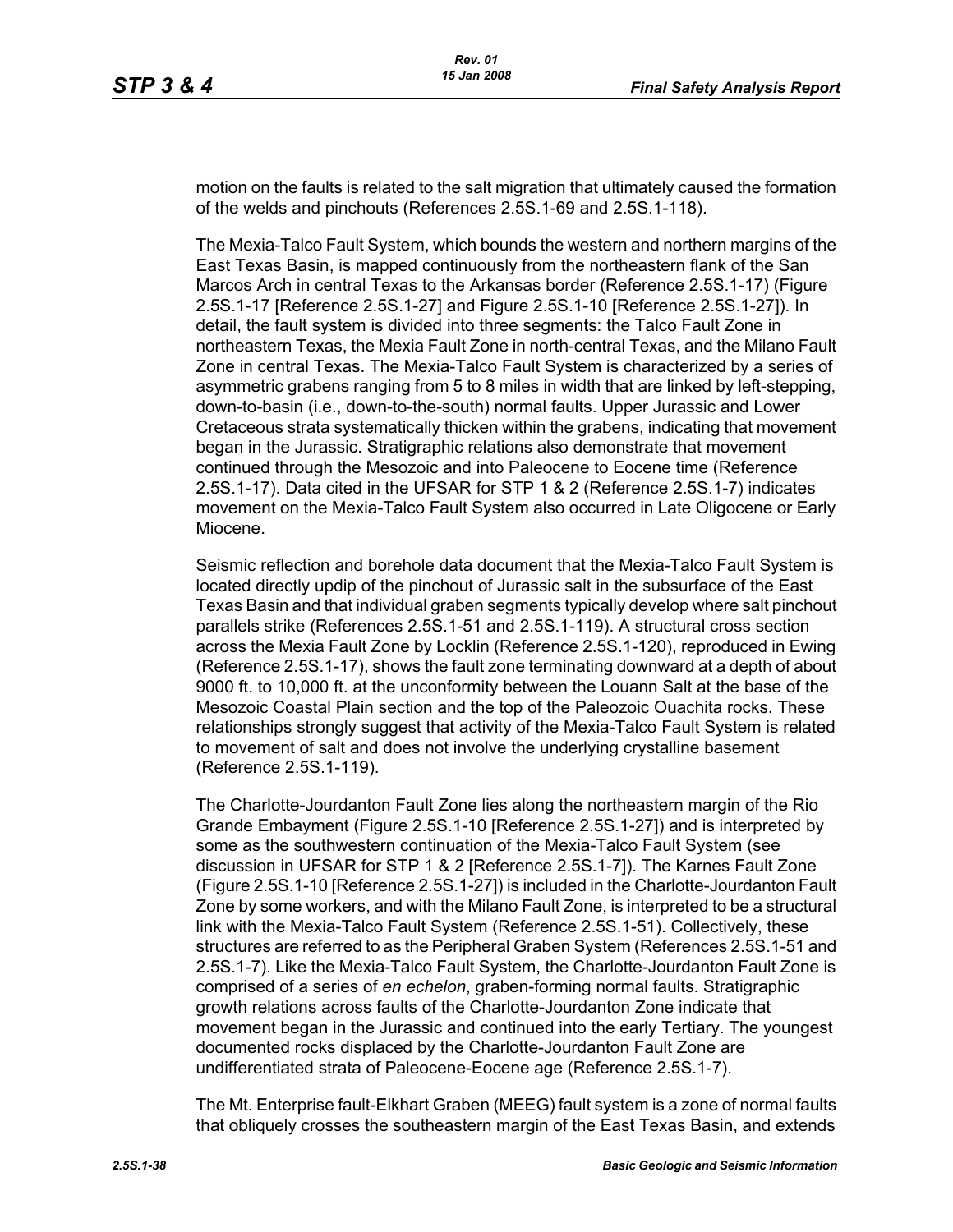eastward to the western flank of the Sabine Uplift (References 2.5S.1-51 and 2.5S.1- 119). The MEEG fault system strikes east-northeast-west-southwest and extends for a total distance of about 90 miles from south of Carthage to the Trinity River near Palestine, Texas (Figure 2.5S.1-17 [Reference 2.5S.1-27], Figure 2.5S.1-24 [References 2.5S.1-49 and 2.5S.1-121] and Figure 2.5S.1-25 [References 2.5S.1-121, 2.5S.1-122, and 2.5S.1-28]). At its closest approach, the MEEG is located about 194 miles northeast of the STP Site. Like the Mexia-Talco Fault System, the MEEG is a structurally complex series of grabens that are interpreted to root in Jurassic Louann Salt, and which were primarily active in Late Jurassic-Early Cretaceous (References 2.5S.1-51 and 2.5S.1-119). The UFSAR for STP 1 & 2 (Reference 2.5S.1-7) cites work indicating that activity on the MEEG fault system continued into the Eocene. Evidence for late Quaternary activity of the MEEG fault system is discussed in Subsection 2.5S.1.1.4.3.5.1 below.

The Gulf of Mexico Coastal Plain is partly characterized by a series of Mesozoic, gulf perpendicular, large-scale arches and basins including the Rio Grande Embayment, the San Marcos Arch, the Houston Embayment and East Texas Basin, and the Sabine Arch (Figure 2.5S.1-17 [Reference 2.5S.1-27] and Figure 2.5S.1-10 [Reference 2.5S.1-27]). The presence of these features is apparent in the regional gravity data (see Subsection 2.5S.1.1.4.3) and the depth to the base of Mesozoic sediments with greater depths associated with basins and shallower depths associated with arches (Figure 2.5S.1-18 [References 2.5S.1-26, 2.5S.1-43, and 2.5S.1-45]). The San Macros Arch, which lies between the Rio Grande Embayment and East Texas Basin, is a northwest-trending, southeast-plunging antiform with an axial trace greater than 250 miles long that crosses the northeast-southwest structural trend of the Ouachita Belt in the northwestern part of the STP 3 & 4 site region (Reference 2.5S.1-71). The Llano Uplift is the northern reach of the San Marcos Arch (Reference 2.5S.1-55). The Sabine Arch is the general term for the conglomeration of smaller north-, northeast-, and northwest-trending, doubly plunging anticlines that extend between the coast and the Sabine Uplift (Reference 2.5S.1-103). The more complicated shape of the Sabine Arch relative to the San Marcos Arch is due to the distortion of the overall arch shape due to local flexures and salt structures (Reference 2.5S.1-103).

Both the San Marcos and Sabine Arches are defined by broad, open folding of Paleozoic structures and strata, as well as Jurassic subcrop trends. Cretaceous units overlying the arches and intervening basins have gentle 0.2º-1º dips, and the structural relief between Lower Cretaceous rocks on the arches and in the basins is on the order of about 3000 ft. (Reference 2.5S.1-103). Ewing (Reference 2.5S.1-51) characterized the San Marcos Arch as a "broad area of lesser (Mesozoic) subsidence between the Rio Grande Embayment and East Texas Basin." The onset of bending for both arches occurred in the Late Cretaceous (References 2.5S.1-51 and 2.5S.1-103); subsequent growth of the arches is indicated by thinning of Late Cretaceous marine strata across the axes of the structures (References 2.5S.1-51 and 2.5S.1-103).

The formation of the series of arches and basins along the Texas Gulf Coastal Plain was likely caused by the combination of Mesozoic rifting of Pangea and the Late Cretaceous Laramide Orogeny. As discussed in Subsection 2.5S.1.1.4.1.3 and above, thinning and rifting related to extension within the modern thick-transitional crust may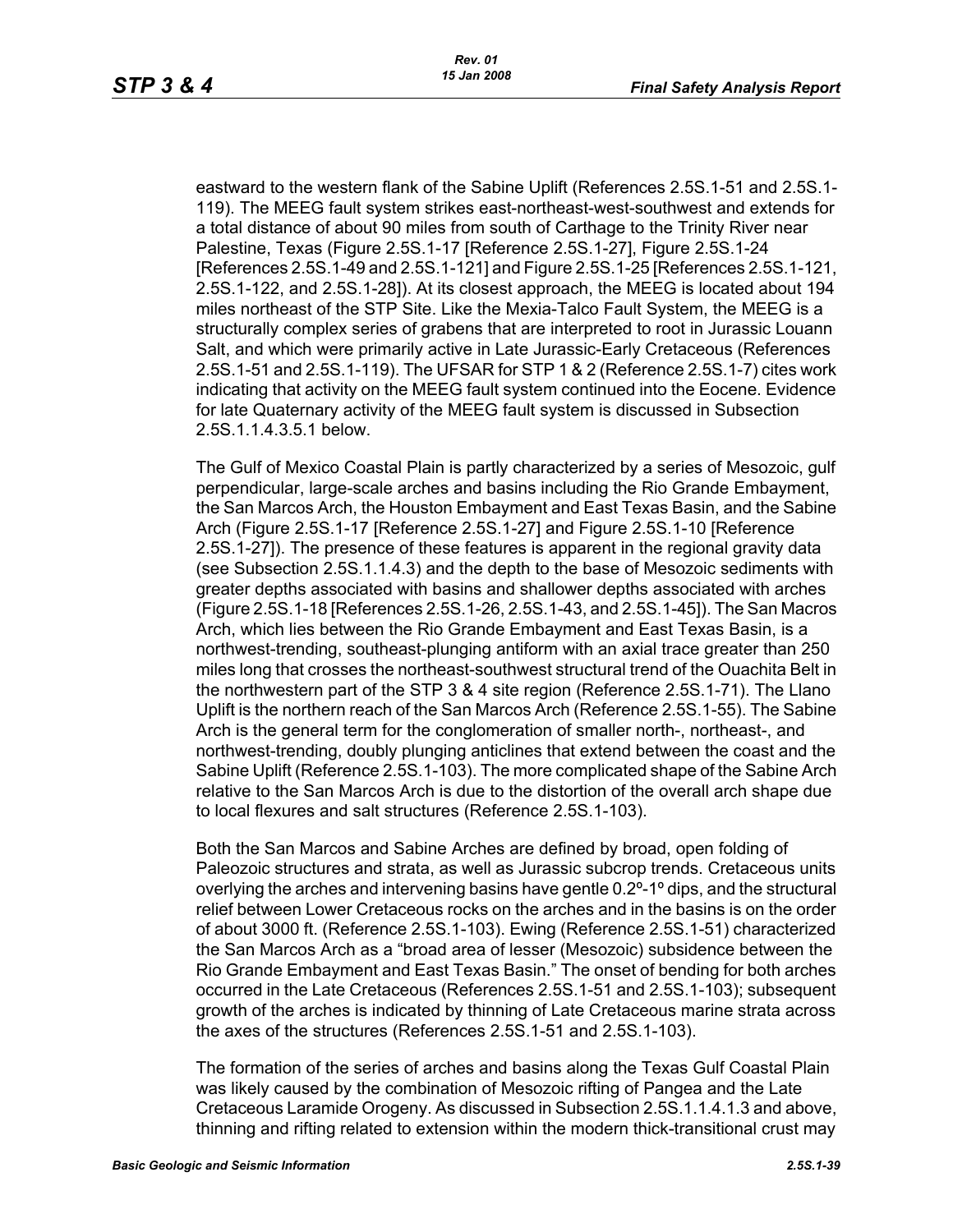have caused gulf-perpendicular trends in basement thickness that in turn allowed for variable subsidence of crustal blocks and the creation of variable amounts of accommodation space for sedimentation observed in the modern day arches and embayments (Reference 2.5S.1-44). It has been proposed that the arches are genetically related to east-west compressive stresses during the Late Cretaceous to early Tertiary Laramide Orogeny that occurred further to the west along the edge of the proto North American continent (References 2.5S.1-51, 2.5S.1-103, and 2.5S.1-123).

## **2.5S.1.1.4.4.4 Tertiary Tectonic Structures**

The Gulf Coastal Plain was tectonically quiescent throughout most of the Tertiary. Regional deformation during the Tertiary primarily is characterized by slow sedimentary loading near the coast and down-to-the-south flexure of the lithosphere, resulting in progressive southward migration of the Gulf shoreline. Sedimentary loading of deeply buried Jurassic salt, combined with basinward migration of the shelf margin, compaction of the Coastal Plain strata, and gravitational slumping toward the Gulf, all contributed to the development of diapir provinces and systems of growth faults that accommodate down-to-the-basin subsidence. Although stratigraphic relations indicate that salt migration and growth faulting began in the Cretaceous (Reference 2.5S.1-51), the evolution of these structures in the Tertiary has significantly affected patterns of deposition and geomorphic development of the Coastal Plain.

## **2.5S.1.1.4.4.4.1 Tertiary Salt Structures**

Mobilization of Jurassic salt deposits in sub-basins that formed during the Mesozoic led to the development of distinct diapir provinces in the Gulf Coastal Plain Region. Major concentrations of salt diapirs in the STP site region include the East Texas, Rio Grande, and Houston Diapir Provinces (Figure 2.5S.1-17 [Reference 2.5S.1-27] and Figure 2.5S.1-10 [Reference 2.5S.1-27]). As discussed in Subsection 2.5S.1.1.4.3.1, some of these concentrations of salt diapirs are also apparent in the regional gravity data (Figure 2.5S.1-21 [References 2.5S.1-43, 2.5S.1-45, and 2.5S.1-89]). Ewing (Reference 2.5S.1-51) noted that individual diapir provinces are characterized by distinctive spatial clustering of salt bodies, as well as distinct patterns and styles of salt movement. Major zones of diapiric salt movement in the offshore Gulf of Mexico Region include the Northwest Slope and Perdido Provinces south of the site, and the much larger Texas-Louisiana Slope Provinces to the southeast of the site. Although initial movement of salt began in the Mesozoic, deformation continued locally on structures during the Tertiary (Reference 2.5S.1-33).

The UFSAR for STP 1 & 2 (Reference 2.5S.1-7) identified three salt domes associated within the site vicinity: the Big Hill Salt Dome, approximately 10 miles from STP 3 & 4; the Hawkinsville Salt Dome, approximately 15 miles from STP 3 & 4; and the Markham Salt Dome, approximately 14 miles from STP 3 & 4 (Figure 2.5S.1-11 [References 2.5S.1-28, 2.5S.1-29 and 2.5S.1-30]). These domes are part of the salt diapirism related to the Houston Embayment. Since publication of the UFSAR for STP 1 & 2 (Reference 2.5S.1-7), no previously undiscovered, large-scale salt domes have been identified within the STP 3 & 4 site vicinity (References 2.5S.1-124 and 2.5S.1-125).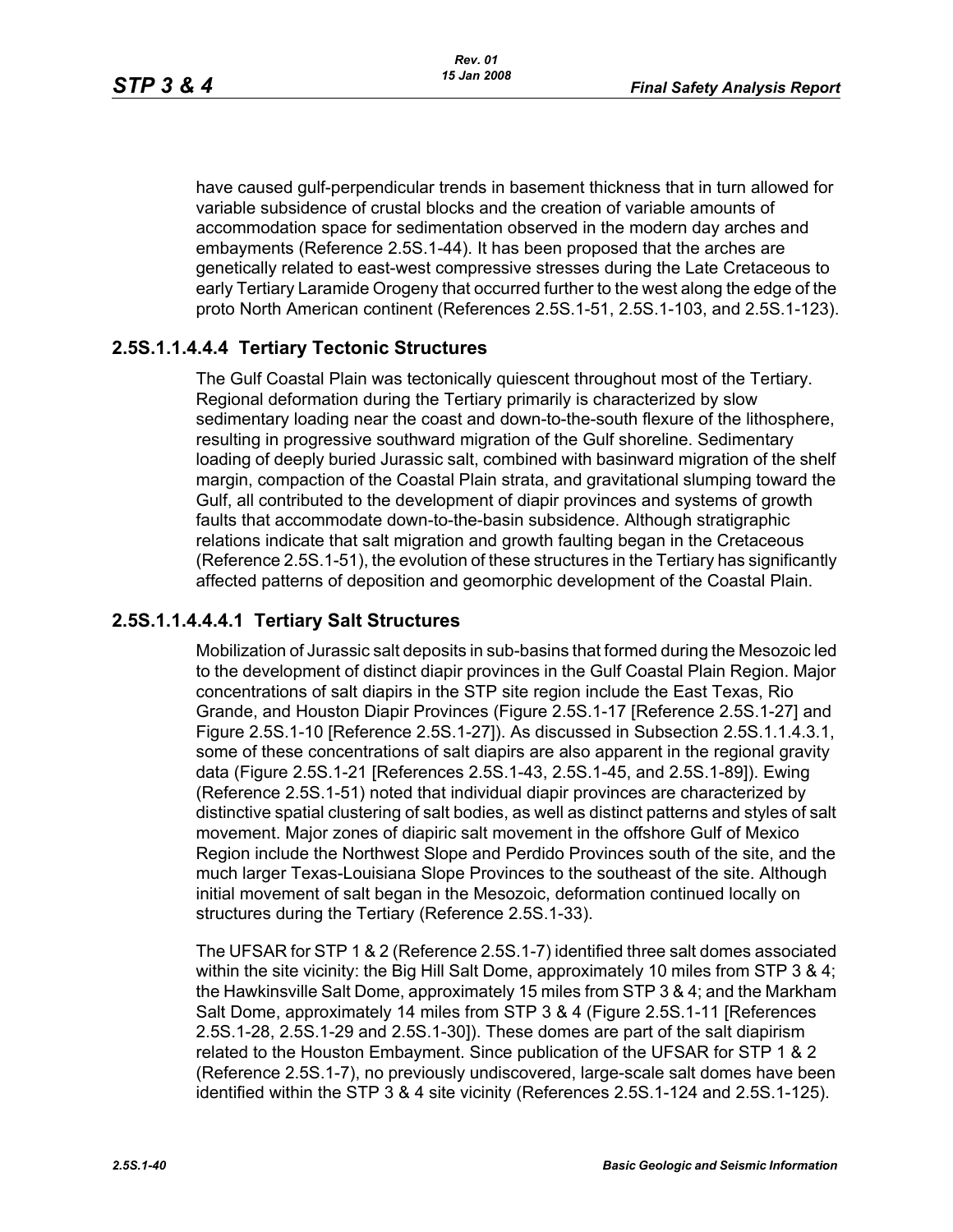# **2.5S.1.1.4.4.4.2 Tertiary Growth Faults**

Syndepositional growth faults generally parallel the trend of the Gulf Coastline and are clustered in distinct spatial groups by age and structural style (Reference 2.5S.1-69) (Figure 2.5S.1-17 [Reference 2.5S.1-27], Figure 2.5S.1-24 [References 2.5S.1-49 and 2.5S.1-121] and Figure 2.5S.1-10 [Reference 2.5S.1-27]). According to Ewing (Reference 2.5S.1-51), the locations of individual growth fault zones are related to positions of the clastic Gulf shelf margin as it progressively stepped basinward during the Late Cretaceous, Tertiary, and Quaternary. From north to south, the major growth fault systems within the STP 3 & 4 site region include the Wilcox Fault Zone, the Yegua Fault Zone, the Vicksburg Fault Zone, and the Frio Fault Zone (Figure 2.5S.1-17 [Reference 2.5S.1-27] and Figure 2.5S.1-10 [Reference 2.5S.1-27]). The next major growth fault zone to the south in the offshore region is the Corsair or Brazos Fault Zone. The common characteristic of all growth faults is that they sole into or terminate against low-angle detachment horizons within the Gulf Coastal Plain section. These detachments are variously bodies of Jurassic salt and/or shale horizons (References 2.5S.1-69 and 2.5S.1-118). Growth faults do not extend through the Coastal Plain section into the basement. Characteristics of the major growth fault zones in the STP 3 & 4 site region are summarized in greater detail below.

- **The Wilcox Fault Zone is Paleocene-Eocene in age and related to the shelf-margin** progradation marked by the deposition of the deltaic Wilcox Group strata in south Texas and Louisiana (Reference 2.5S.1-126). Interpretation of a deep seismic reflection profile along the San Marcos Arch suggests that the Wilcox Fault Zone is localized along the buried edge of a Cretaceous reef system (Reference 2.5S.1- 57), which marks the boundary between the Interior Zone and Coastal Zone of the Coastal Plain (Reference 2.5S.1-51). The Wilcox Fault Zone consists of about 5 to 10 closely spaced, moderately to steeply dipping faults that terminate against or are rooted in a detachment in highly pressured Cretaceous strata at depth (Reference 2.5S.1-51). Wilcox faults that cross the Houston Diapir Province north of STP 3 & 4 are both localized above pre-existing salt pillows, and deformed by salt diapirs (References 2.5S.1-69 and 2.5S.1-126).
- **The Yegua Fault Zone is associated with middle to late Eocene southward** progradation of the clastic shelf margin (Reference 2.5S.1-126), and is best expressed in the Houston Embayment east-northeast of the San Marcos Arch (Figure 2.5S.1-17 [Reference 2.5S.1-27] and Figure 2.5S.1-10 [Reference 2.5S.1- 27]). The Yegua Fault Zone is characterized by a series of fault-bounded blocks that are rotating domino-style against a low-angle detachment or detachments at depth, which may in part be inherited from structures of the older Wilcox System.
- The Vicksburg Fault Zone is associated with an early Oligocene deltaic progradation (Reference 2.5S.1-127). The Vicksburg Fault Zone is best developed west-southwest of the San Marcos Arch, but some growth faults of early Oligocene (Vicksburg) age are observed in southeast Texas. In contrast to the domino-style faulting of the hanging wall observed in the Yegua Fault Zone, the Vicksburg growth faults are characterized by "escalator-style glide faults," in which the hanging wall moves down as a relatively intact block and is continuously buried by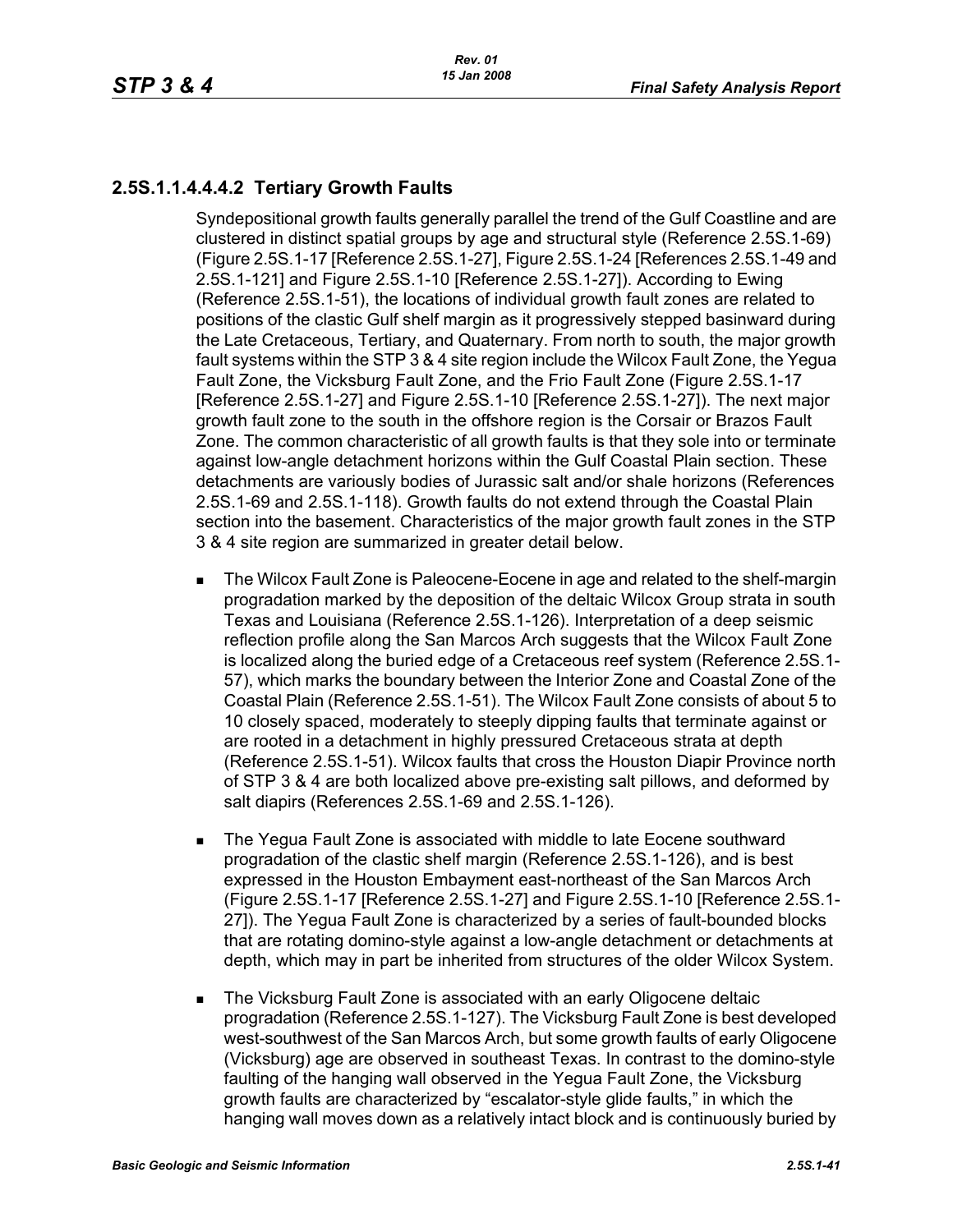large bodies of syntectonic sediment (Reference 2.5S.1-51). The detachment for the Vicksburg Fault Zone soles out into shales of the upper part of the Eocene Jackson Group (Reference 2.5S.1-127).

- $\blacksquare$  The Frio Fault Zone, which is the closest growth fault system to the STP 3 & 4 site, developed in response to late Oligocene shelf progradation in Texas and Louisiana (Reference 2.5S.1-126). The Frio Fault Zone is about 37 miles wide and characterized by moderately dipping sinuous normal faults spaced at 3 to 6 mi intervals that root in a deep detachment system (Reference 2.5S.1-126). The hanging walls of the major south-dipping normal faults contain roll-over anticlines (Reference 2.5S.1-128) and some antithetic, north-dipping normal faults (Reference 2.5S.1-51). Variations in structural style along the Frio growth fault trend are attributed to the relative influence of salt tectonism and associated structures (salt domes, salt-cored anticlines, and salt-withdrawal features), and shale tectonism (e.g., shale diapirs and ridges), and the depositional environment of the Frio-aged strata involved in the deformation (Reference 2.5S.1-126).
- The Corsair Fault Zone south of the STP 3 & 4 site formed in response to middle Miocene shelf progradation. Like the Vicksburg Fault Zone, the Corsair Fault Zone is an escalator-style glide-fault system (Reference 2.5S.1-51).

#### **2.5S.1.1.4.4.4.3 Tertiary Basement-Involved Faults**

The Balcones and Luling Fault Zones strike northeast-southwest, subparallel to the trend of the buried Ouachita Orogenic Belt, and are exposed on the San Marcos Arch southeast of the Llano Uplift (Figure 2.5S.1-17 [Reference 2.5S.1-27] and Figure 2.5S.1-10 [Reference 2.5S.1-27]). Both of these structures are discussed in detail in the UFSAR for STP 1 & 2 (Reference 2.5S.1-7). The Balcones Fault Zone is dominated by down-to-southeast normal faults with maximum displacements up to 1640 ft., and the Luling Fault Zone is dominated by down-to-the-northwest normal faults with a cumulative throw of about 1000-2000 ft. (Reference 2.5S.1-51). Together, the Balcones and Luling Fault Zones form a 730 mile-wide graben system (Reference 2.5S.1-51). Displacements on the faults diminish to the northeast and southwest with distance from the axis of the San Marcos Arch (Reference 2.5S.1-17).

Initial movement on the Balcones and Luling Fault Zones may have occurred in the Mesozoic because Late Cretaceous volcanic rocks of the Balcones Igneous Province generally are exposed along the trend of the fault zones, and in some cases volcanic centers are aligned along the faults (Reference 2.5S.1-51). Most of the displacement on the Balcones Fault Zone is thought to have occurred in the late Oligocene and early Miocene (Reference 2.5S.1-129).

The down-dip geometry of the Luling Fault Zone was imaged in a deep seismic reflection profile acquired by the Consortium for Continental Reflection Profiling (COCORP) along the axis of the San Marcos Arch. Cullotta et al. (Reference 2.5S.1- 71) interpreted the COCORP data to show the Luling Fault terminating at a depth of 0.6-1.2 miles against the unconformity between Cretaceous limestones and underlying Paleozoic rocks of the Ouachita orogenic belt. The Ouachita rocks beneath the Luling Fault Zone are associated with an antiformal pattern of reflectors that Cullotta et al.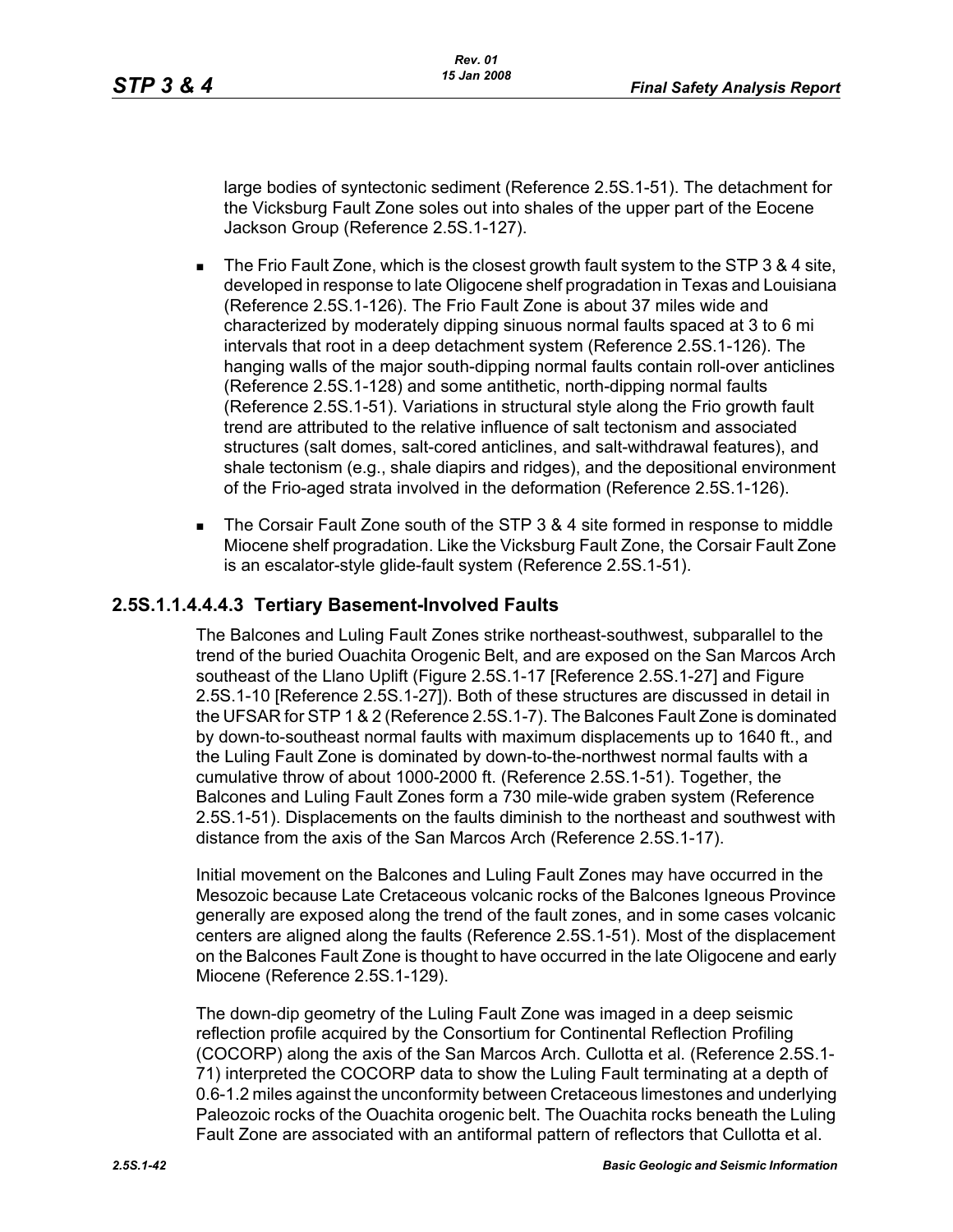(Reference 2.5S.1-71) interpret as an antiformal structural duplex of Ouachita-age thrust sheets.

Cullotta et al. (Reference 2.5S.1-71) proposed that the Tertiary Luling Fault Zone may represent localized reactivation of south-dipping Ouachita structures in response to flexure along the subsiding Gulf Margin. They speculated that the location and magnitude of flexure, and thus the Balcones and Luling Fault Zones, may be controlled in part by pre-existing structures in the Ouachita orogenic belt. Ewing (Reference 2.5S.1-130) suggested that extension represented by these faults may be the shallow expression of down-to-the-basin motion on reactivated south-dipping thrust faults in the Ouachita Belt, which may have acted as glide planes. Alternatively, the graben formed by the Balcones and Luling Fault Zones may be a "keystone graben" formed along the early Miocene hingeline that accommodated sedimentary loading and flexure of the lithosphere (Reference 2.5S.1-130).

The Balcones Fault Zone is associated with the southeast-facing Balcones Escarpment, a prominent geomorphic feature in central Texas (Reference 2.5S.1- 131). Rocks exposed on the up-thrown side of the fault zone are dominantly Lower Cretaceous carbonates, which are relatively resistant to erosion, whereas strata on the downthrown side are non-resistant Upper Cretaceous chalk and mudrocks (Reference 2.5S.1-132). The Balcones Escarpment is a fault-line scarp produced by differential erosion of these units.

#### **2.5S.1.1.4.4.5 Quaternary Tectonic Structures**

The site region is part of a tectonically stable continental margin. No capable tectonic faults were identified within the STP 3 & 4 site region during the 1986 EPRI studies (Reference 2.5S.1-39), and the UFSAR for STP 1 & 2 (Reference 2.5S.1-7) concluded that there were no capable tectonic faults within the site region. The Gulf Region in general, and site region in particular, is characterized by very low rates of background seismicity (Subsection 2.5S.2.1).

Evidence for potential Quaternary activity on the Mt. Enterprise Fault, the Balcones Fault Zones and the New Madrid Fault Zone, beyond the site region, are discussed below.

#### **2.5S.1.1.4.4.5.1 Mt. Enterprise-Elkhart Graben System**

The Mt. Enterprise-Elkhart Graben (MEEG) system is described in the UFSAR for STP 1 & 2 (Reference 2.5S.1-7), which concluded that the most recent movement was likely Eocene in age or younger. As noted in publications that predate the 1986 EPRI studies, several lines of evidence document Quaternary motion and active creep along the MEEG:

 Three faults at the western end of the MEEG fault zone in the Trinity River Valley near Palestine, Texas, displace late Quaternary (37,000 year old) deposits overlying Eocene Claiborne Strata (Reference 2.5S.1-121) (Figure 2.5S.1-25 [References 2.5S.1-121, 2.5S.1-122 and 2.5S.1-28]). Maximum normal displacement of the Eocene strata on the faults at this site is 46.5 inches, with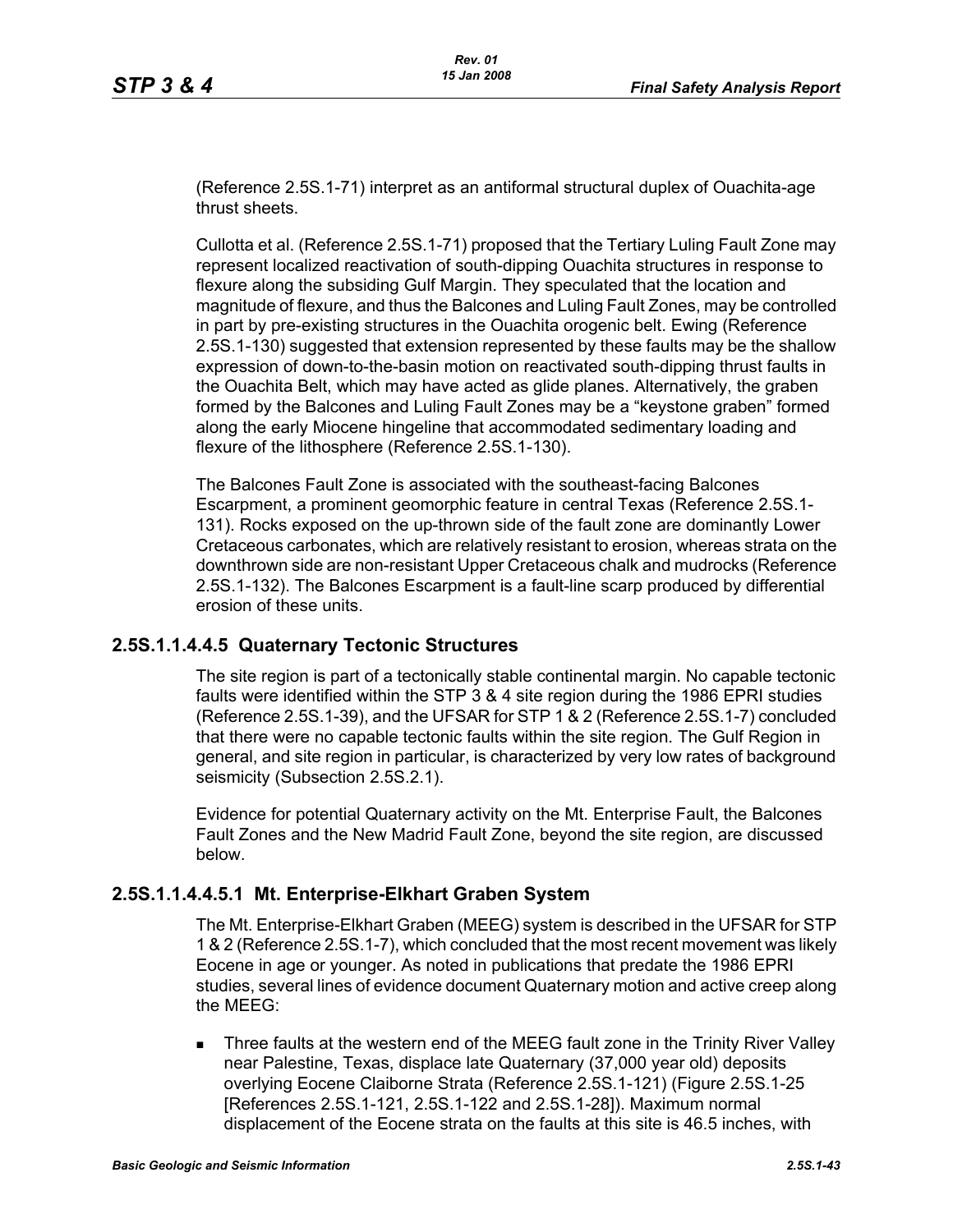maximum offset of the overlying Quaternary gravels of 26 inches. Based on an estimated age of 37 ka for the late Quaternary gravels (Reference 2.5S.1-121), the implied average, late Quaternary separation rate across the fault is about 0.0007 in/yr.

- Geodetic leveling data showing a relative movement of about 5 inches across the geographic center of the MEEG in a 30-year period between 1920 and the mid-1950s, with a down-to-the-south displacement across the southern margin of the MEEG system (Reference 2.5S.1-121) (Figure 2.5S.1-25 [References 2.5S.1-121, 2.5S.1-122, and 2.5S.1-28]). If this motion is due to slip on normal faults of the MEEG, then the average vertical separation rate is 0.17 in/yr.
- Historical and instrumentally located seismicity is spatially associated with the MEEG, including: the 1891 Rusk Earthquake (**M** 4.0, location and magnitude estimated from felt effects); four earthquakes in 1957 (**M** 3.0 to **M** 4.7, estimated from felt effects); and the 1981 Center ( $m_b$  3.0) and Jacksonville ( $m_b$  3.2) Earthquakes (References 2.5S.1-113 and 2.5S.1-115) (Figure 2.5S.1-25 [References 2.5S.1-121, 2.5S.1-122, and 2.5S.1-28]).

As discussed in Subsection 2.5S.1.1.4.3.3, seismic reflection data suggest that the MEEG is rooted in the Jurassic Louann Salt at maximum depths of 3 to 4 mi (References 2.5S.1-119 and 2.5S.1-133). This suggests that observed late Quaternary displacement and contemporary creep across the MEEG may be driven by movement of salt at depth, indicating that the fault is not accommodating tectonic deformation and thus is not an independent source of moderate to large earthquakes. Presumably, this was the evaluation of the EPRI ESTs, which had access to the pre-1986 literature on the MEEG and did not specifically characterize it as a Quaternary tectonic fault and potentially capable structure. Notwithstanding, Ewing (Reference 2.5S.1-51) commented in a post-EPRI publication that "surface strata are displaced and seismicity suggests continuing deformation" on the MEEG.

Based on a review of post-EPRI scientific literature, no new data have been published to support an interpretation that the MEEG is a capable tectonic structure. Recent reviews of suspected Quaternary tectonic features in the CEUS by Crone and Wheeler (Reference 2.5S.1-49) and Wheeler (Reference 2.5S.1-50) did not identify or discuss the MEEG as a potential tectonic fault. Based on the documented association of the MEEG with Jurassic salt deposits and the high rate of active creep measured by geodetic methods, the preferred interpretation is that Quaternary activity of the MEEG is related to salt migration at depth. The separation rate of 0.17 in/yr. implied by the geodetic data is highly anomalous for a fault located in a stable continental block; if tectonic, deformation rates and fault slip rates of about 0.15-0.2 in/yr. are more characteristic of those associated with an active plate boundary. There is broad consensus within the informed geoscience community that the Gulf Coastal Plain is part of stable North America and not part of an active plate boundary. The high geodetic deformation rates, if accurate, are most simply explained by movement of salt at depth and do not reflect whole-crustal strain. In conclusion, there is no new information on the Quaternary activity of the MEEG faults requiring a revision of the EPRI seismic source characterization of the Coastal Plain Region.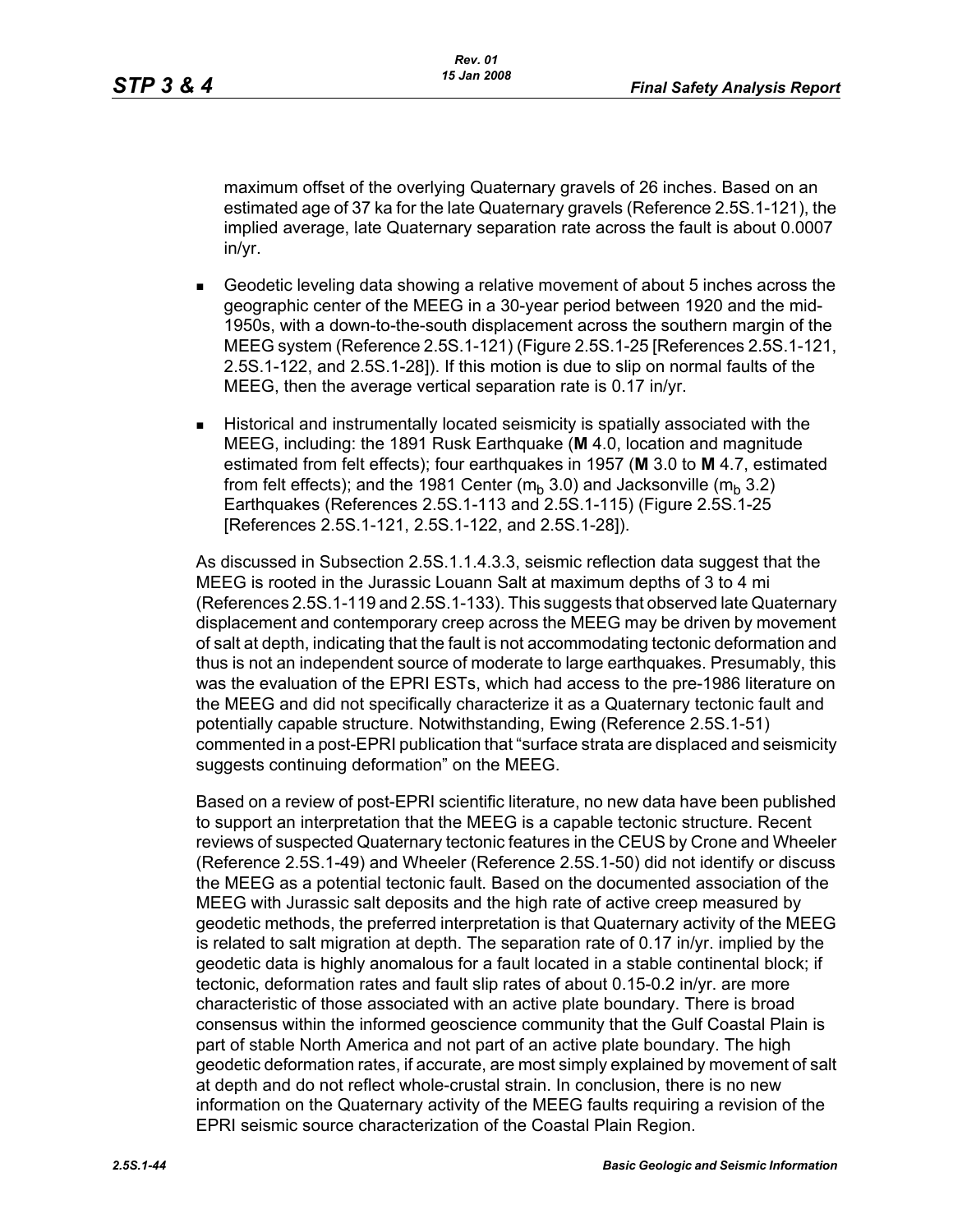# **2.5S.1.1.4.4.5.2 Balcones Fault Zone**

As discussed in Subsection 2.5S.1.1.4.3.4.3, the Balcones Fault and Luling Fault Zones comprise an approximately east-west-trending graben system located about 140 miles northwest of the site. The major displacements on the Balcones Fault are interpreted to have occurred in the late Oligocene-early Miocene (Reference 2.5S.1- 129). In a post-EPRI publication, Collins et al. (Reference 2.5S.1-134) reported that downward tapering, wedge-shaped fractures filled with weathered colluvium have been observed along individual faults of the Balcones Zone. Collins et al. (Reference 2.5S.1-134) speculated that the fractures may have formed during surface-rupturing events on the associated faults and subsequently filled with colluvial material. Based on the degree of weathering and soil profile development in the colluvium, Collins et al. (Reference 2.5S.1-134) inferred that the deposits are Pleistocene in age. If the wedges of colluvium are filling fractures that formed during surface-rupturing events on the Balcones Fault Zone, then the faults generated moderate to large earthquakes during the Quaternary. Collins et al. (Reference 2.5S.1-134) also noted, however, that strands of the Balcones Fault Zone are overlain by unfaulted Quaternary terrace deposits and that these relations suggest the fissure-fill deposits probably are not related to co-seismic faulting. Collins et al. (Reference 2.5S.1-134) concluded that detailed paleoseismic studies of the Balcones Fault Zone are needed to conclusively demonstrate activity or non-activity of the structure during the Quaternary.

Based on the review of post-EPRI literature, no data documenting Quaternary activity of the Balcones Fault Zone has been published since the EPRI (Reference 2.5S.1-39) study. The colluvial relations discussed by Collins et al. (Reference 2.5S.1-134) are equivocal evidence for late Cenozoic activity at best, and the stratigraphic relationships of unfaulted Quaternary terrace deposits overlying the Balcones Fault Zone are positive evidence for no Quaternary activity. There is no new post-EPRI information on the Balcones Fault Zone that requires a revision of the EPRI seismic source characterization of the Coastal Plain Region.

## **2.5S.1.1.4.4.5.3 New Madrid Seismic Zone**

The New Madrid Seismic Zone extends from southeastern Missouri to southwestern Tennessee and is located more than 500 miles northeast of the STP site (Figure 2.5S.1-26 [Reference 2.5S.1-135]). The New Madrid Seismic Zone lies within the Reelfoot Rift and is defined by post-Eocene to Quaternary faulting with previous older seismic activity. Given its significant distance from the site, the New Madrid Seismic Zone did not contribute to 99% of the hazard at STP 1 & 2 in the original EPRI PSHA study (Reference 2.5S.1-17). This subsection presents discussion of the New Madrid Seismic Zone, however, because several recent studies provide significant new information regarding source zone parameters.

The New Madrid Seismic Zone is approximately 125 miles long and 25 miles wide. Research conducted since 1986 has identified three distinct fault segments embedded within the seismic zone, consisting of a southern northeast-trending dextral slip fault, a middle northwest-trending reverse fault, and a northern northeast-trending dextral strike-slip fault (Reference 2.5S.1-136). In the current east-northeast to westsouthwest directed regional stress field, Precambrian and Late Cretaceous age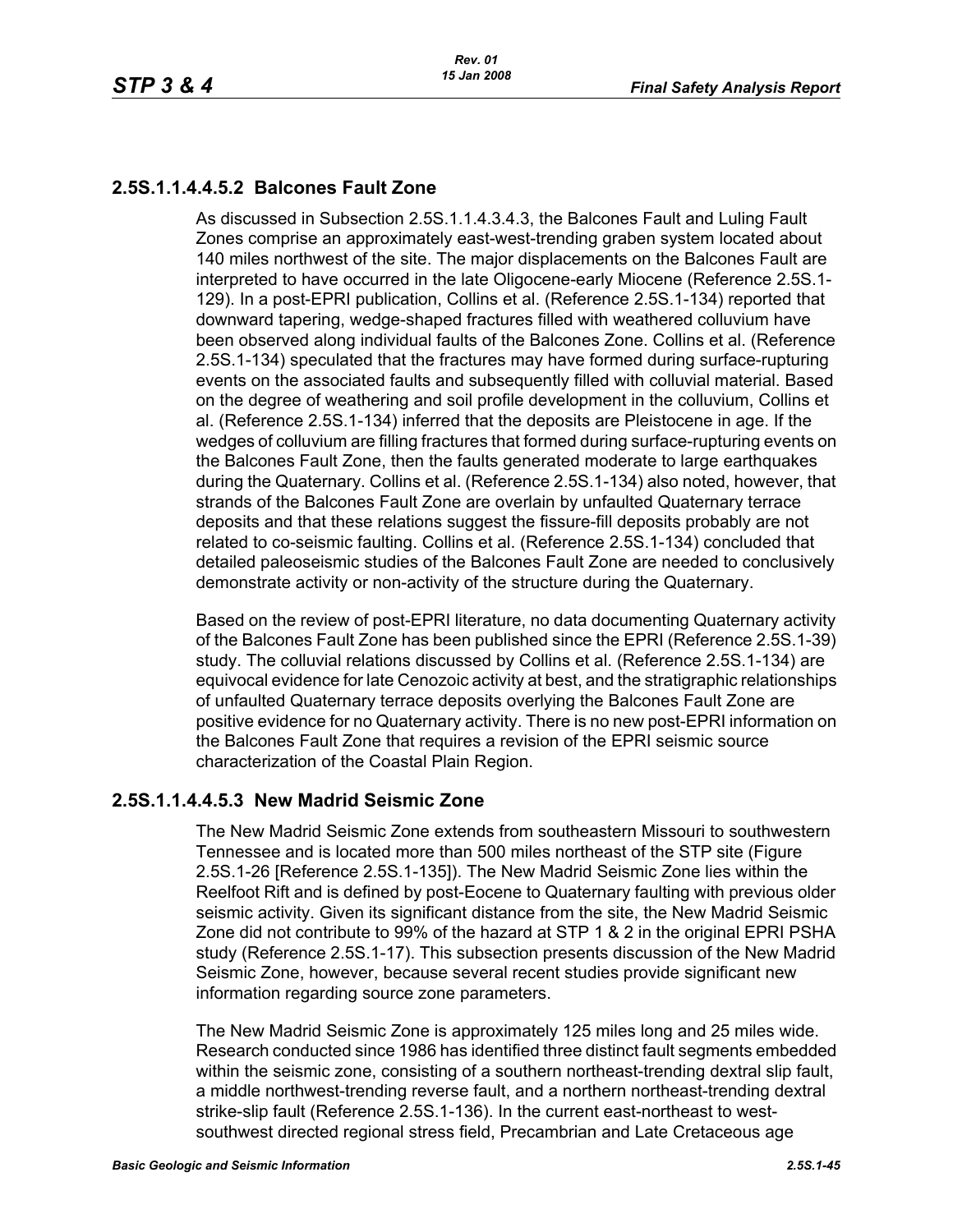extensional structures of the Reelfoot Rift appear to have been reactivated as rightlateral strike-slip and reverse faults.

The New Madrid Seismic Zone produced a series of historical, large-magnitude earthquakes between December 1811 and February 1812 (Reference 2.5S.1-137). The December 16, 1811 earthquake is associated with strike-slip fault displacement along the southern part of the New Madrid Seismic Zone. Johnston estimates a magnitude of **M** 8.1±0.31 for the December 16, 1811 event (Reference 2.5S.1-138). However, Hough et al. re-evaluated the isoseismal data for the region and conclude that the December 16 event had a magnitude of **M** 7.2 to 7.3 (Reference 2.5S.1-137). Bakun and Hopper similarly conclude this event had a magnitude of **M** 7.2 (Reference 2.5S.1-139).

The February 7, 1812 New Madrid Earthquake is associated with reverse fault displacement along the middle part of the New Madrid Seismic Zone (Reference 2.5S.1-140). This earthquake most likely occurred along the northwest-striking Reelfoot Fault that extends approximately 43 mi from northwestern Tennessee to southeastern Missouri. The Reelfoot Fault is a northeast-dipping, southwest-vergent reverse fault. The Reelfoot Fault does not extend updip to the earth's surface, but a topographic scarp as has developed above the buried tip of the fault as a result of faultpropagation folding (References 2.5S.1-141, 2.5S.1-142, and 2.5S.1-143). Johnston estimated a magnitude of **M** 8.0±0.33 for the February 7, 1812 event (Reference 2.5S.1-138). However, Hough et al. re-evaluated the isoseismal data for the region and conclude that the February 7 event had a magnitude of **M** 7.4 to 7.5 (Reference 2.5S.1- 137). More recently, Bakun and Hopper estimated a similar magnitude of **M** 7.4 (Reference 2.5S.1-139).

The January 23, 1812 earthquake is associated with strike-slip fault displacement on the East Prairie Fault along the northern part of the New Madrid Seismic Zone. Johnston estimated a magnitude of **M** 7.8±0.33 for the January 23, 1812, event (Reference 2.5S.1-138). Hough et al., however, re-evaluated the isoseismal data for the region and concluded that the January 23 event had a magnitude of **M** 7.1 (Reference 2.5S.1-137). More recently, Bakun and Hopper estimated a similar magnitude of **M** 7.1 (Reference 2.5S.1-139).

Because there is very little surface expression of faults within the New Madrid Seismic Zone, earthquake recurrence estimates are based largely on dates of paleoliquifaction and offset geological features. The most recent summaries of paleoseismologic data (References 2.5S.1-144, 2.5S.1-145, and 2.5S.1-146) suggest a mean recurrence time of 500 years, which was used in the 2002 USGS model (Reference 2.5S.1-147). This recurrence interval is half of the 1000-year recurrence interval used in the 1996 USGS hazard model (Reference 2.5S.1-148), and an order of magnitude less than the seismicity-based recurrence estimates used in the 1986 EPRI study (Reference 2.5S.1-135).

The upper-bound maximum values of  $M_{\text{max}}$  used in EPRI (1986) range from mb 7.2 to 7.9 (Reference 2.5S.1-39). Since the EPRI study, estimates of  $M_{\text{max}}$  have generally been within the range of maximum magnitudes used by the six EPRI models. The most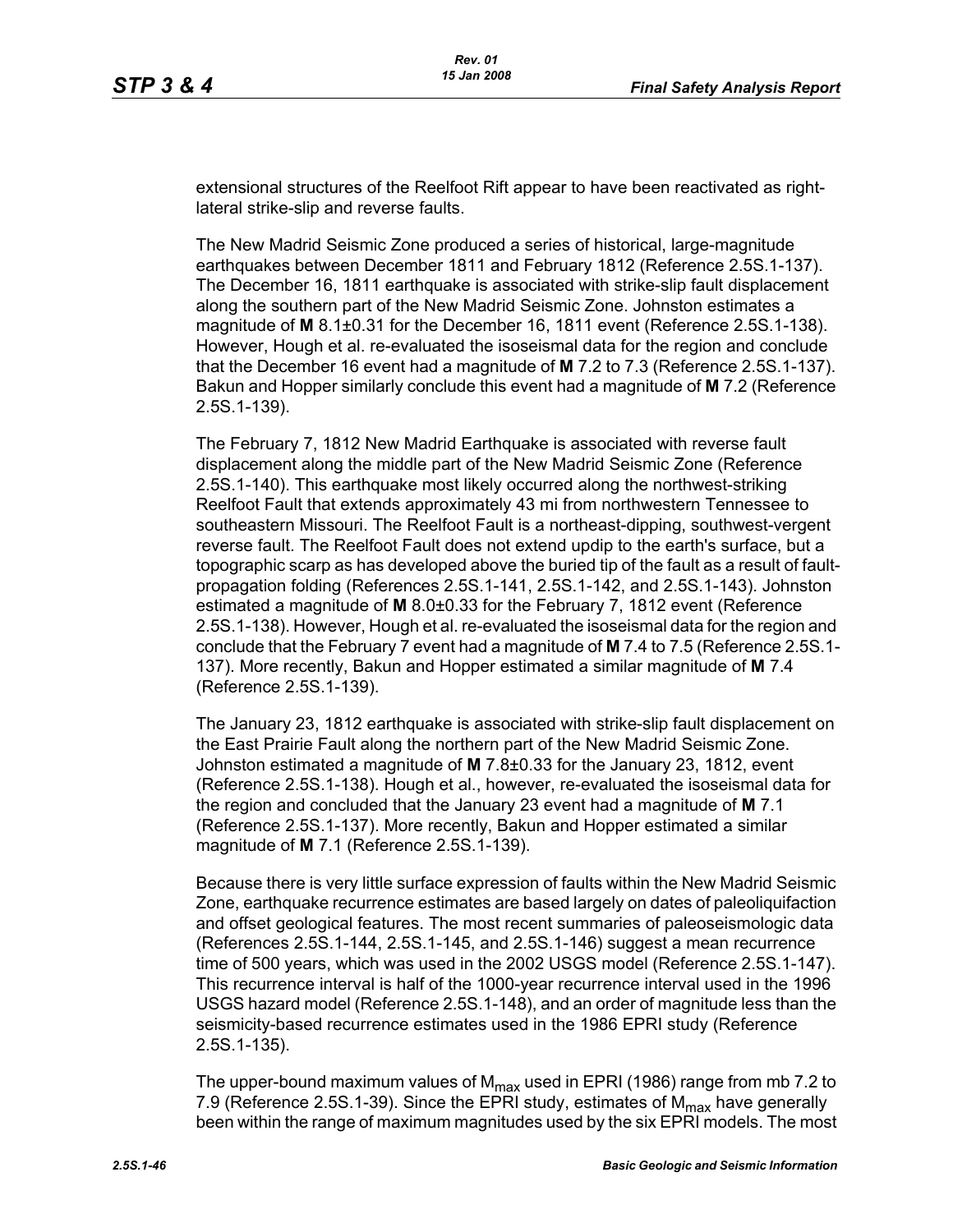significant update of source parameters in the New Madrid Seismic Zone since the 1986 EPRI study is the reduction of the recurrence interval to 500 years.

#### **2.5S.1.1.4.4.5.4 Quaternary Growth Faults**

As discussed in Subsection 2.5S.1.1.4.1.3, evidence for Quaternary activity in the form of surface deformation has been documented on some growth faults in the Texas Coastal Plain. As noted by Wheeler (Reference 2.5S.1-70):

The gulf-margin normal faults in Texas are assigned as Class B structures because their low seismicity (sic) and because they may be decoupled from underlying crust, making it unclear if they can generate significant seismic ruptures that could cause damaging ground motion.

The definition of a Class B structure, according to the USGS criteria (Reference 2.5S.1-50), is as follows:

Class B: Geologic evidence demonstrates the existence of Quaternary deformation, but either (1) the fault might not extend deeply enough to be a potential source of significant earthquakes, or (2) the currently available geologic evidence is too strong to confidently assign the feature to Class C but not strong enough to assign it to Class A.

Additionally, Wheeler (Reference 2.5S.1-50) defines Class A faults as tectonic faults with Quaternary slip, and Class C faults as having no evidence of being tectonic faults or having Quaternary slip.

The assessment of the USGS (Reference 2.5S.1-70) is consistent with the UFSAR for STP 1 & 2 (Reference 2.5S.1-7) and numerous studies published since the 1986 EPRI study (Reference 2.5S.1-39) (see discussion in Subsection 2.5S.1.1.4.3.4.2) that growth faults are confined to the Coastal Plain section and do not extend into the crystalline basement. The assessment of the USGS (Reference 2.5S.1-70) that growth faults may not generate significant seismic ruptures also is consistent with the conclusion of the UFSAR for STP 1 & 2 (Reference 2.5S.1-7) that the sediments involved in growth faulting do not have sufficient elastic strength to store strain energy that can be released in moderate to large earthquakes. The UFSAR for STP 1 & 2 (Reference 2.5S.1-7) discussed reports of microearthquake activity associated with growth faults in Brazoria County, Texas, and Percperdue, Vermillion Parish, Louisiana, but noted that no events with magnitudes larger than 1.5 have been reported.

To summarize, no new information has been published since the 1986 EPRI study (Reference 2.5S.1-39) that would require updating the characterization of growth faults in the Coastal Plain as tectonic features. The recent USGS assessment of growth faults (Reference 2.5S.1-70) supports the conclusion of the STP 3 & 4 FSAR regarding the seismic potential of growth faults. The contribution of growth faults to seismic hazard at the STEGS site is adequately captured by the EPRI source model (Reference 2.5S.1-39), as modified to reflect new information published since 1986 on background seismicity in the Gulf of Mexico (see discussion in Subsection 2.5S.2.1).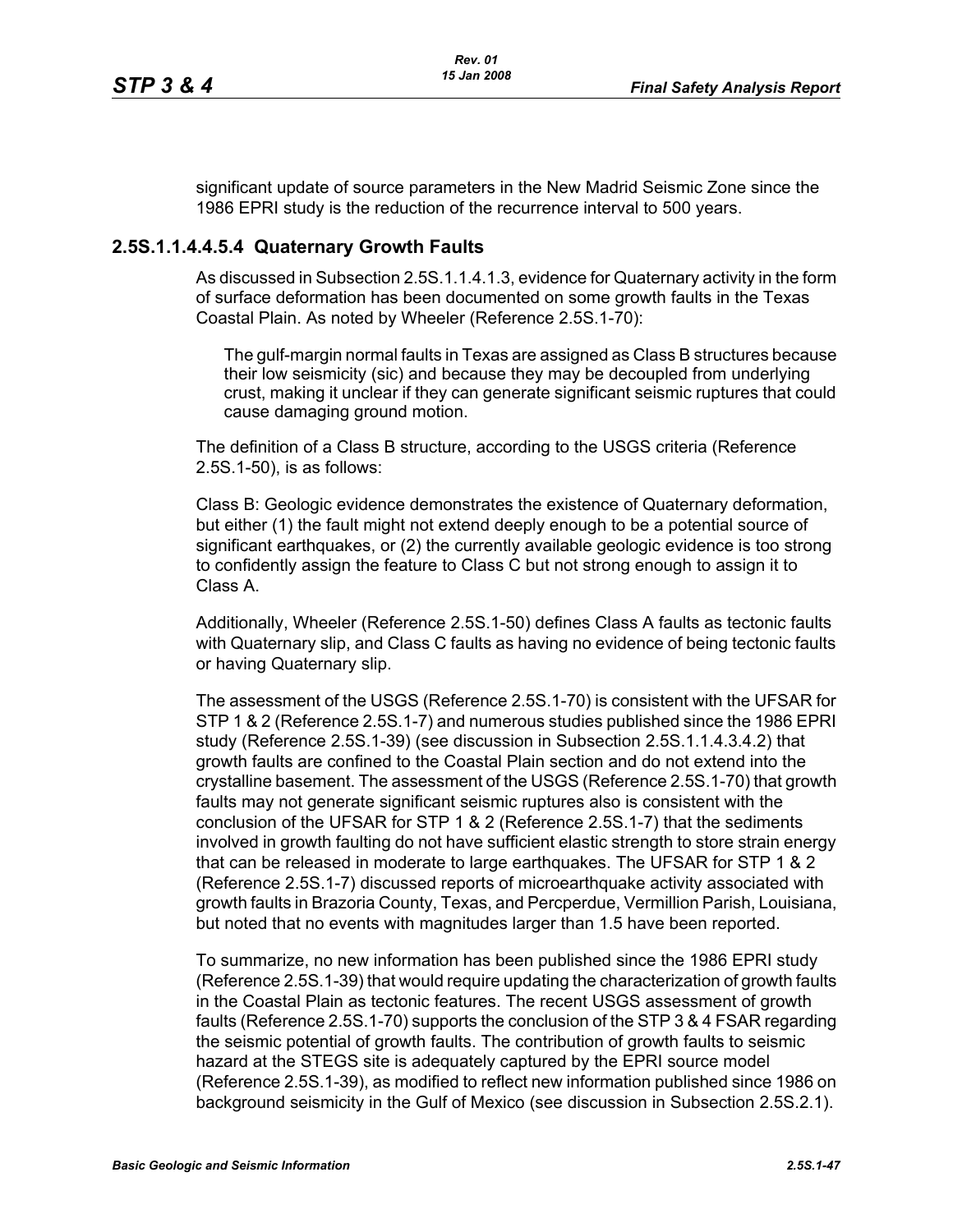# **2.5S.1.2 Site Area Geology**

#### **2.5S.1.2.1 Site Area Physiography and Geomorphology**

The STP 3 & 4 site covers an area of approximately 12,220 acres. The site is located in Matagorda County, Texas, approximately 12 miles southwest of Bay City and 10 miles north of Matagorda Bay. The site area is located within the Coastal Prairies subprovince of the Gulf Coastal Plains Physiographic Province. It is bordered by the Gulf of Mexico to the southeast and the Interior Coastal Plains to the northwest (Figure 2.5S.1-6 [Reference 2.5S.1-12]).

The site vicinity geologic map (Figure 2.5S.1-11 [References 2.5S.1-28, 2.5S.1-29, and 2.5S.1-30]) indicates that the terrain located approximately 18 miles east to northeast from the STP site is underlain by Holocene Alluvium. A Holocene alluvium unit also lies in the STP site area. This relatively narrow band of alluvium surrounds the Colorado River and correlates with recent fluvial sediment deposited on the river's floodplain (Figure 2.5S.1-14 [Reference 2.5S.1-38]). Most of what remains within the site vicinity is underlain by Beaumont Formation, which was deposited during the Late Pleistocene (Figure 2.5S.1-11 [References 2.5S.1-28, 2.5S.1-29, and 2.5S.1-30]). The Beaumont Formation is one of many featureless Pleistocene surfaces found trending parallel to the Texas Gulf Coast (Reference 2.5S.1-7). The Beaumont Formation sediments are predominantly a sequence of sands and clays deposited by ancestral Colorado River streams in a deltaic environment that existed during the last eustatic sea level high as discussed in Subsection 2.5S.1.2. The sands are indicative of channel lag deposits, while the clays represent deposition as natural levees and overbank deposits.

The site generally has less than 15 ft. of natural relief in the 4.5 miles distance from its northern to southern boundary. The northern portion of the site is at an elevation of approximately 30 ft. above MSL, while the southeastern section is at an elevation of approximately 15 ft. above MSL. The Colorado River flows along the site's southeastern boundary. There are also several unnamed drainage features within the site boundary, one of which feeds the manmade Kelly Lake. Figure 2.5S.1-27 (Reference 2.5S.1-149) shows the STP site area geologic map. The map shows the approximately 7000-acre MCR to be the predominant feature in the site area. This map shows the Holocene Alluvium Unit that borders the south to southeasterly course of the Colorado River in the site area to lie roughly 3 miles east of the site. The vast majority of sediment that lies west of these recent alluvium flood basin deposits consists of Beaumont Formation flood deposits and Beaumont Formation ridge deposits. Examination of the site geologic map (Figure 2.5S.1-28 [References 2.5S.1- 6 and 2.5S.1-149]) shows the STP site itself to lie exclusively on top of Beaumont Formation flood deposits consisting of silt and clay with a few isolated areas lying northeast and southwest of the Power Block areas consisting of construction fill at their surface.

As stated in the STP 1 & 2 UFSAR, a number of small "pimple mounds" exist at the site, many of which have been modified through agricultural activities, such as plowing and re-grading (Reference 2.5S.1-7). These pimple mounds have been postulated to result from deposition followed by subsequent erosion during past flood stages at the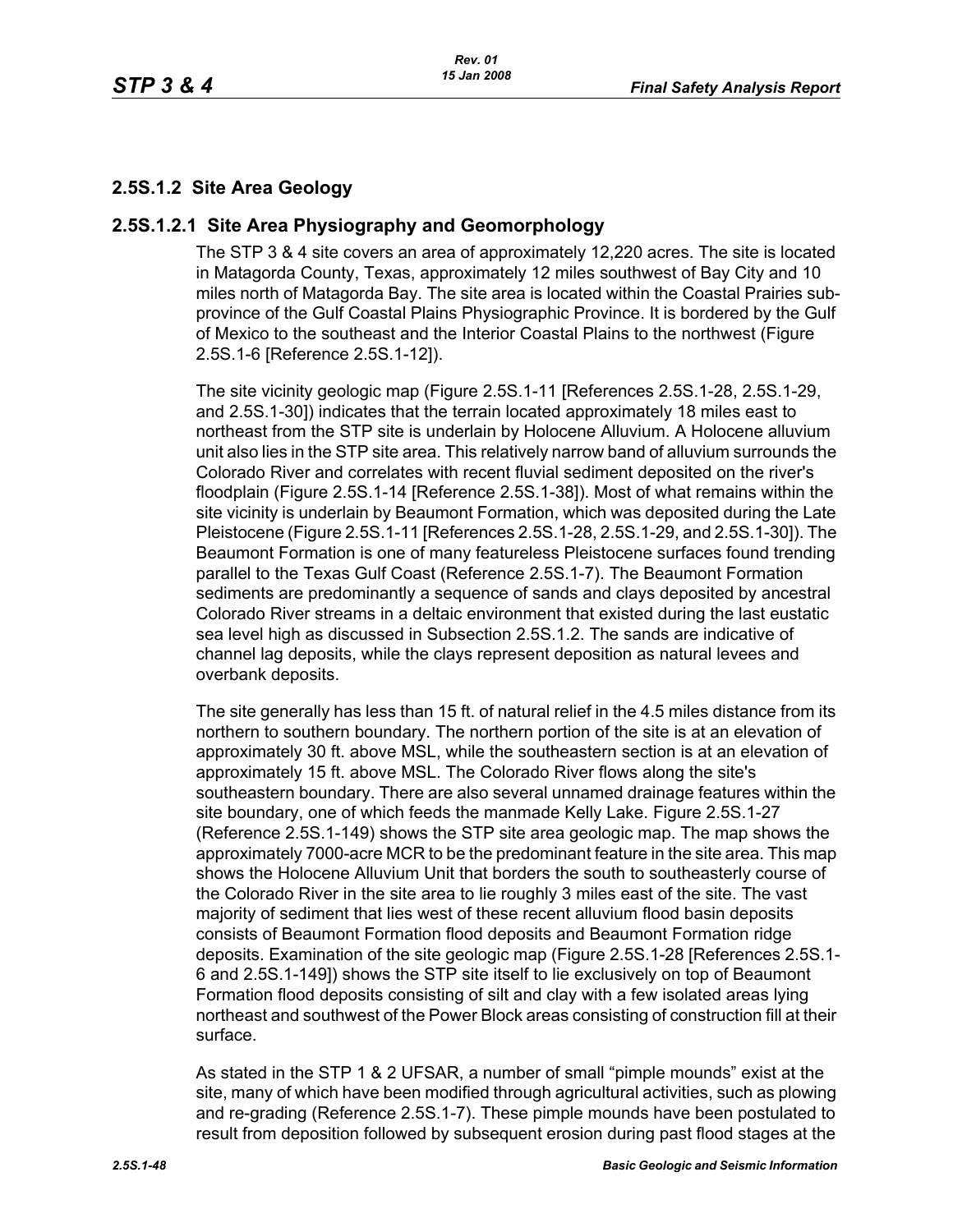site. The STP 1 & 2 UFSAR concluded that there was no physical evidence to indicate that these pimple mounds were related in any way to seismic activity (Reference 2.5S.1-7). Since that time, no new evidence has emerged to indicate a different conclusion.

### **2.5S.1.2.2 Site Area Geologic History**

Major tectonic events in the region surrounding the site include three compressional orogenies (Grenville, Ouachita, and Laramide) and a minimum of two major extensional events (Late Proterozoic Laurentian Rifting and Mesozoic Rifting). Subsection 2.5S.1.1.2 contains a detailed discussion of each of these events. The basement rock beneath the site is presently believed to be continental crustal material from the Grenville Orogeny overlain by approximately 40,000 ft. of sedimentary section.

Regional subsidence of the Gulf Coast basin occurred simultaneously with inland uplift of the Cordillera throughout the Quaternary. This newly uplifted terrestrial source provided a great influx of sediment and for the first time subsidence of the basin was primarily due to loading of the crust by prograding wedges of clastic sediment instead of cooling of new oceanic crust (Reference 2.5S.1-22). Subsection 2.5S.1.1.2.6 contains discussions of these events and their regional effects. A result of this sediment influx was the migration of the Gulf Coast depocenter toward the south to its current location approximately 70 miles southeast of Matagorda Bay (Reference 2.5S.1-7). This has led to the STP site being located on a thick wedge of clastic sediments with the formations that comprise it thickening toward the Gulf.

Four periods of glaciation followed by interglacial climatic episodes occurred during the Pleistocene that affected the geology of the site due to falling and rising sea levels along the Gulf Coast. During glacial periods, sea levels were lower causing the processes of valley cutting and widespread erosion to dominate the landscape. Interglacial periods were marked by higher sea levels along the Gulf Coast, which lead to the deposition of coalescing alluvial and deltaic plains by ancestral river systems (Reference 2.5S.1-7). The Willis, Lissie, and Beaumont Formations and the undifferentiated Deweyville terrace sediments were deposited following these interglacial episodes (Figure 2.5S.1-13 [Reference 2.5S.1-25]). As stated in Subsection 2.5S.1.2.1, the STP site is underlain by the Beaumont Formation (Figures 2.5S.1-27 [Reference 2.5S.1-149] and 2.5S.1-28 [References 2.5S.1-6 and 2.5S.1- 149]). The Beaumont Formation, which was deposited during a short interglacial in the early Wisconsinan glacial stage of the late Pleistocene, was encountered in all STP site characterization boreholes.

#### **2.5S.1.2.3 Site Area Stratigraphy**

The STP site is located on Cenozoic Coastal Plain sediments estimated to be approximately 26,000 ft. thick, which in turn rest on older sediments estimated to be approximately 14,000 ft. thick. The basement on which the sediments rest is believed to be continental crust (Reference 2.5S.1-35). Figure 2.5S.1-29 describes the strata encountered during the STP 3 & 4 subsurface investigations. Figure 2.5S.1-29 also shows a correlation between geologic/geotechnical and hydrogeologic units discussed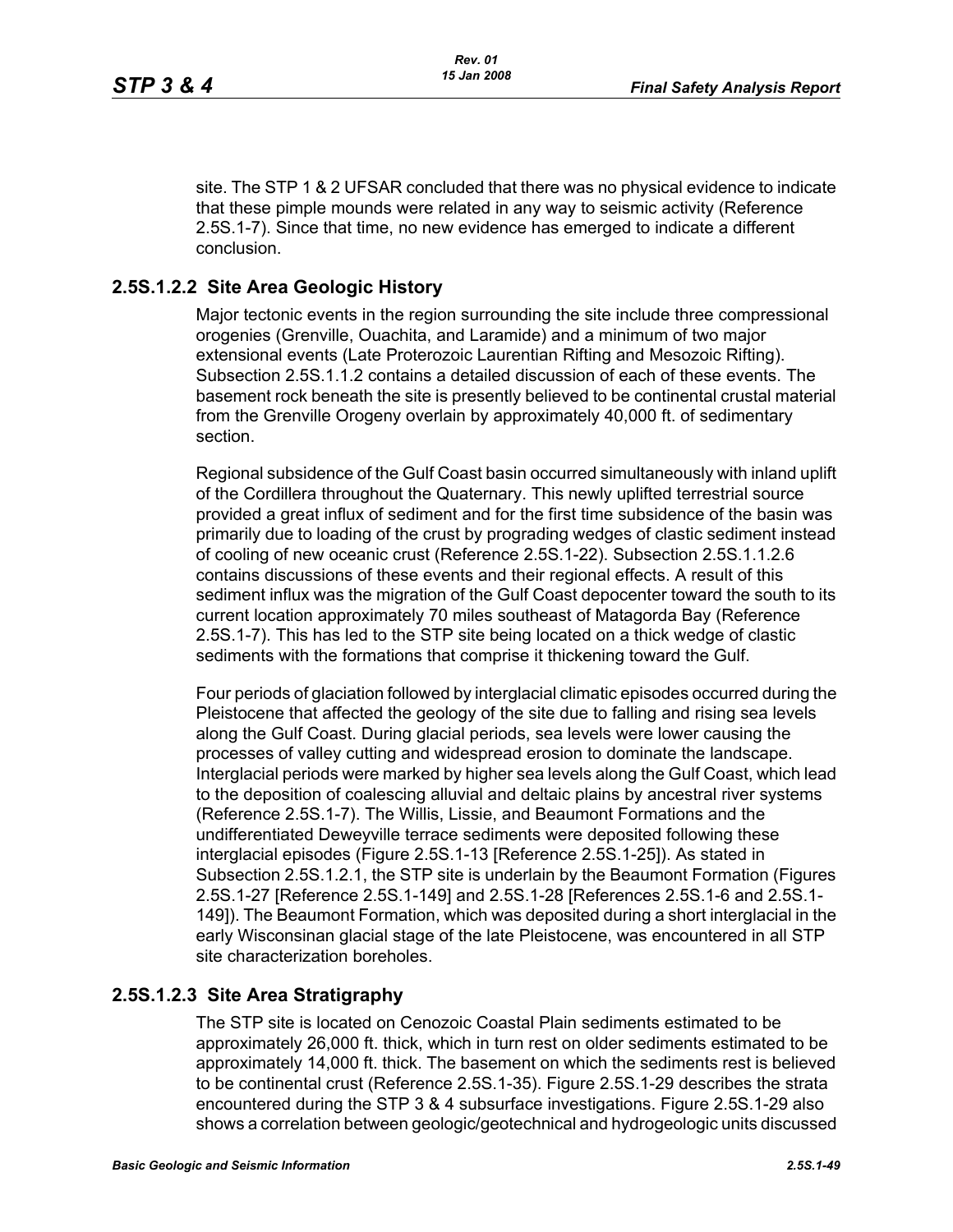in detail in FSAR Subsection 2.4S.12. These strata are described below as they occur from the ground surface down at the STP 3 & 4 site. The Beaumont Formation is the usual unit penetrated by borings drilled for the STP 3 & 4 COL; the two deeper borings (B-305 and B-405) may have penetrated into the underlying Lissie Formation. The subunits identified by letters are informal; site specific units based on the original Unit 1 & 2 site investigation and carried over for the Unit 3 & 4 investigation. Boring logs are included in Appendix 2.5-A. Figure 2.5S.1-27 (Reference 2.5S.1-149) shows the site area geologic map. Figure 2.5S.1-28 (References 2.5S.1-6 and 2.5S.1-149) shows the site geologic map.

The Texas Coastal Plain sediments are part of a thick sequence of sediments deposited in a subsiding basin. The surficial deposits at the site consist of the Pleistocene Beaumont Formation veneered by soil. The Beaumont Formation is a sequence of sand and clay deposited by ancestral Colorado River streams as a delta discharging into a sea that was at a higher elevation during that part of the Pleistocene than the present sea level. The Beaumont Formation is reported to be about 400 ft. thick beneath the site; however, because the contact between the Beaumont Formation and the underlying Lissie Formation is difficult to determine due to the similarity of the lithology of both formations, the exact thickness is unknown. The Lissie Formation and the Beaumont Formation are the two dominant subdivisions of the Pleistocene deltaic System.

For the purpose of capturing the site geology, subsurface information was collected from over 150 geotechnical borings and cone penetrometer tests (CPTs). Of these over 150 subsurface field testing locations, 119 are borings. Of the 119 borings drilled, 50 are located within the boundary of the future STP 3 Power Block (300-series borings) and 41 are located within the STP 4 Power Block (400-series borings) (Figure 2.5S.1-30). The remaining 28 borings (900-series borings) are strategically placed between and surrounding the STP 3 & 4 Power Blocks to provide subsurface stratigraphic control for the surrounding areas of the site. A more detailed discussion of the comprehensive geotechnical investigation employed to characterize the site subsurface is provided in Subsection 2.5S.4.

Site specific information regarding the stratigraphy underlying the STP 3 & 4 site is limited by the total depths of the various borings advanced during the site investigation. Of the 119 borings drilled as part of the investigations for the STP 3 & 4, two were advanced to the depth of 618 ft. below ground surface. The remaining 117 borings ranged from 30 ft. below ground surface (bgs) to 220 ft. bgs with an average of approximately 125 ft. bgs. This enabled investigators to gather detailed information about the near-surface structure and composition of sediments underlying the site as well as provide them with some information regarding subsurface materials at greater depths. The two deep borings (B-305DH/DHA and B-405DH) probably penetrated the entire Beaumont Formation beneath the site at about 400 ft. below ground surface. Information gathered from the regional investigation coupled with information gathered in deeper borings that were drilled as part of the STP 1 & 2 subsurface investigations strongly indicate that the stratigraphy found under STP 3 & 4 most likely follows the stratigraphic column presented in Figure 2.5S-13 (Reference 2.5S.1-25), which shows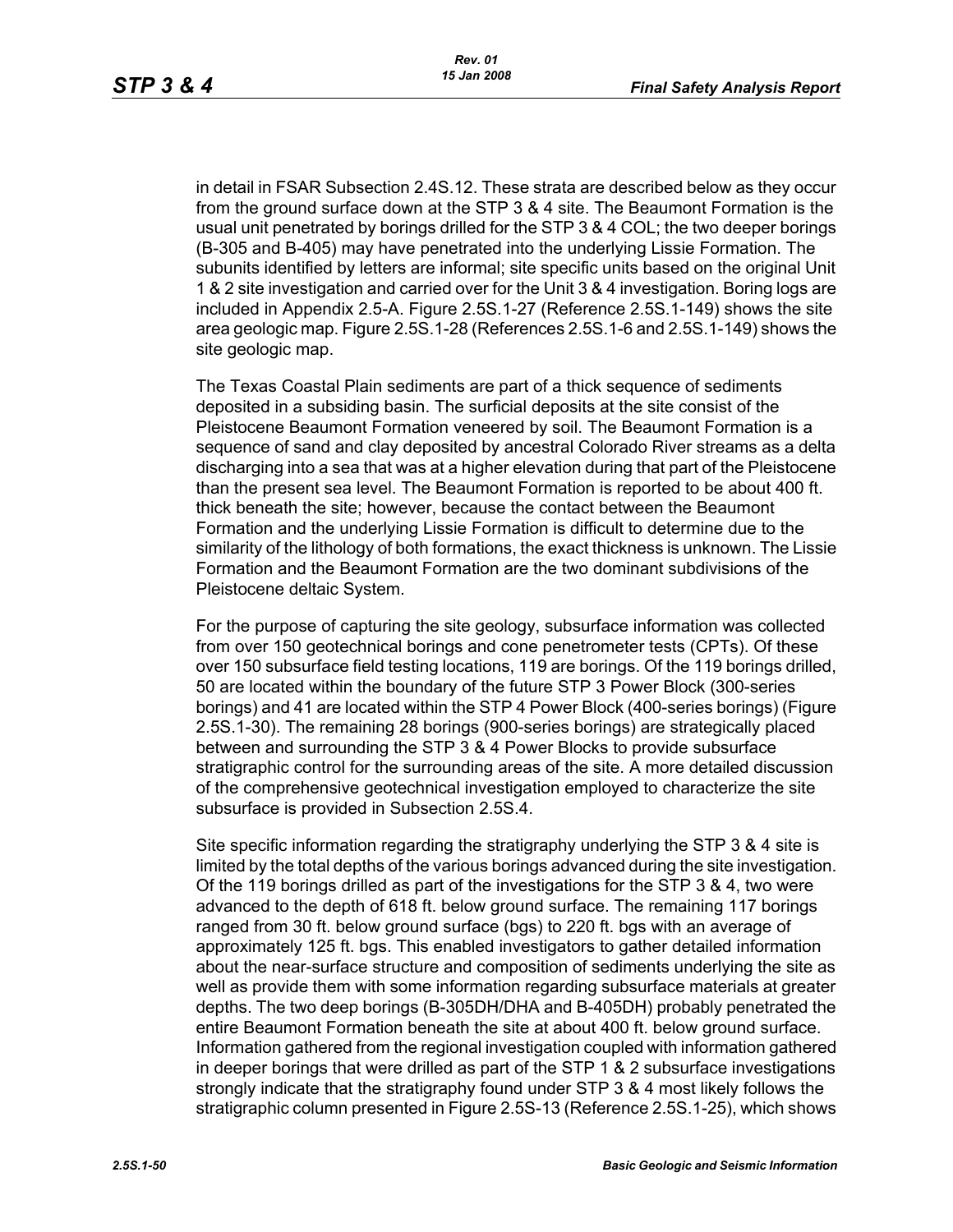the Beaumont Formation underlain by the Pleistocene Lissie Formation and Willis Formation.

A series of cross sections have been developed, using the information obtained from more than 150 geotechnical borings and CPTs and from correlations interpreted from a suite of geophysical boring logs. Figure 2.5S.1-31 shows the location and orientation of these cross sections at the site. Cross section A-A' trends southeast starting at the northeast corner of the STP 4 Power Block area and then continues across the STP 3 Power Block area (Figure 2.5S.1-32). This cross section has been extended through the STP 1 Power Block using data collected as part of the subsurface investigations for STP 1 & 2. The other two cross sections (B-B' and C-C') both trend northeast across the STP 3 & 4 Power Block areas only (Figures 2.5S.1-33 and 2.5S.1-34). The strata shown in Figures 2.5S.1-32, 2.5S.1-33 and 2.5S.1-34 are color-coded to show aquitard (dark green) and aquifers(yellow) within the Beaumont Formation.

The sediments encountered during the STP 3 & 4 investigations were divided into strata based on their material properties and were assigned designation names consistent with those used in the STP 1 & 2 UFSAR (Reference 2.5S.1-7). Structure contour maps were created for those strata that were penetrated by enough boreholes and CPTs in the STP 1 & 2 and the STP 3 & 4 investigations to provide adequate contour control. Each of the strata encountered is described and characterized below. The estimated thickness and elevations for each stratum was calculated as an average from the data collected during the STP 3 & 4 subsurface investigations only. Borings and CPTs were only used for thickness calculations of a particular stratum if they fully penetrated through the stratum. The reported thicknesses and elevations of each stratum pertain to the area inside the STP 3 & 4 Power Block area. A more detailed analysis of the strata, including additional information concerning their thickness, elevations and engineering properties in areas other than inside the Power Block area, can be found in FSAR Subsection 2.5S.4.2 and Table 2.5S.4-2.

Stratum A is typified as a yellowish red, brown, gray, and/or black clay with varying amounts of silt, sand, and/ or gravel. It is generalized as being a silty clay sediment, and it is encountered at the uppermost strata of all borings (Figures 2.5S.1-32, 2.5S.1- 33, and 2.5S.1-34). However, in 31 of the 119 borings, clayey and/or gravelly soils suspected to be artificial fill were found within the upper few feet of Stratum A. Based on evidence from the borings coupled with data from CPTs, the thickness of Stratum A varies from 8 ft. to 29 ft. within the Power Block areas with an average thickness of 18 ft. Because the top of Stratum A is generally consistent with the site ground surface elevation, it is generally fairly level, with elevations at the time of the investigations ranging from approximately El. 24 ft. MSL to El. 32 ft. MSL and an average of approximately El. 30 ft. MSL (Figure 2.5S.1-35).

Below the Stratum A sediments, Stratum B sediments were found in all but 10 of the borings (B-307, B-312, B-313, B-412, B-427, B-433, B-434, B-908, B-928, and B-929) (Figures 2.5S.1-32, 2.5S.1-33, and 2.5S.1-34). Stratum B typically consisted of yellowish red, reddish brown and brown silt, silty sand, or clay. Designated as a clayey silt layer, the thickness of Stratum B varies from 0 ft. to 16 ft., with an average thickness of 7 ft. Where present, the top of Stratum B varies from below MSL to El. 23 ft. MSL,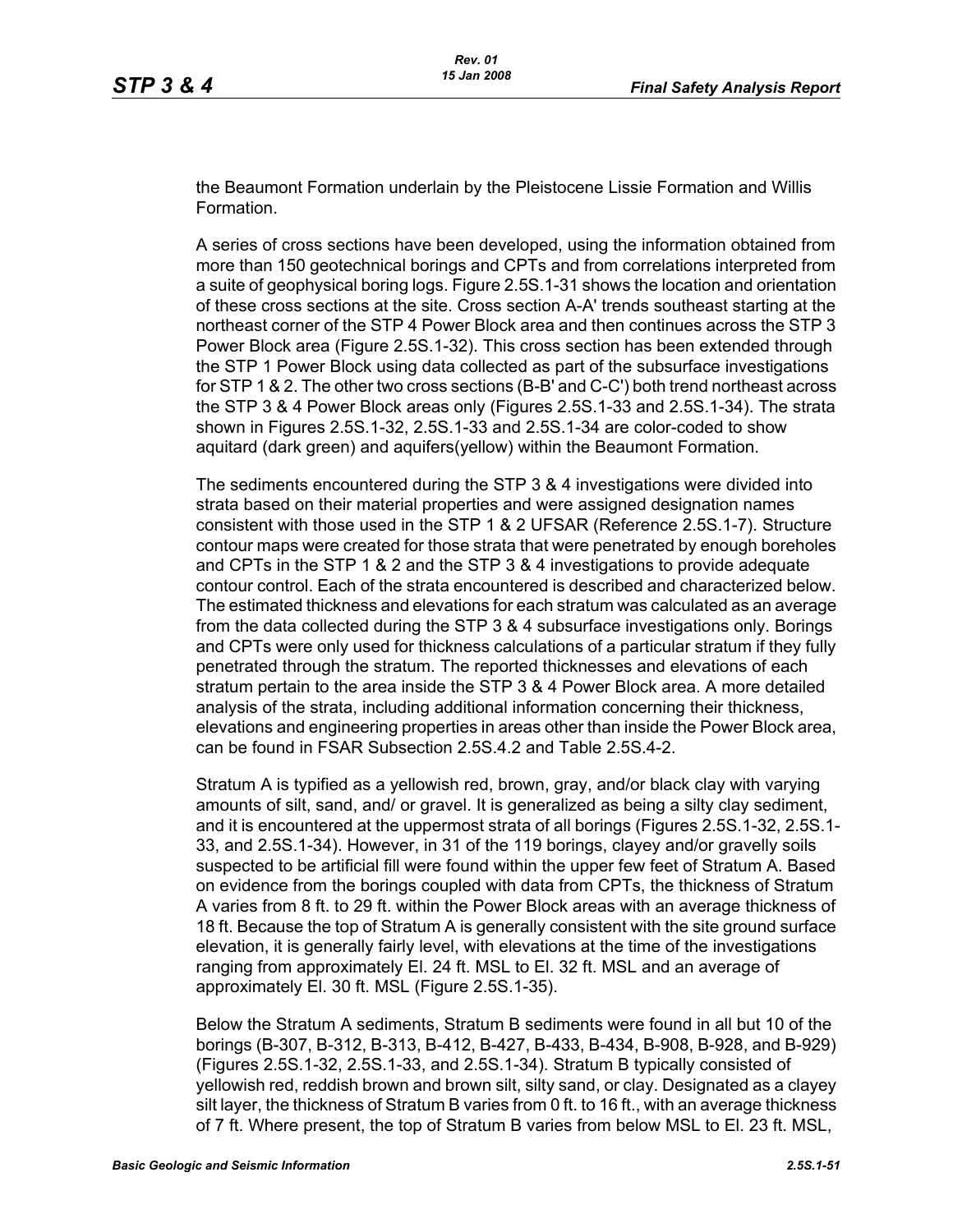with an average of El. 12 ft. MSL. As shown on the structure contour map in Figure 2.5S.1-36, the elevation of the top of Stratum B is highest in the STP 3 Power Block area. To the east and west of the STP 3 Power Block area, Stratum B gently dips before it again begins to ascend to the east of the STP 1 Power Block and to the west of the STP 4 Power Block area.

Taken together, Stratum A and Stratum B approximate the Upper Shallow Aquifer Confining Layer discussed and depicted in FSAR Subsection 2.4S.12 (Figure 2.5S.1- 29). The combined thickness of Strata A and B combine for a thickness that ranges from 10 to 30 ft.

Stratum C sediments were encountered below Stratum B in most of the borings drilled across the site (Figures 2.5S.1-32, 2.5S.1-33, and 2.5S.1-34). Generically described as silty sand, Stratum C is characterized as a yellowish brown to dark brown sand with varying amounts of silt and/or clay also being present. Inside the STP 3 & 4 Power Block area, the thickness of Stratum C varies from 3 ft. to 30 ft. with an average thickness of approximately 20 ft., and the elevation where the stratum is first encountered varied from El. 9 ft. MSL to El. -14 ft. MSL with an average of El. 5 ft. MSL. This stratum dips from the northwest portion of the site, where the STP 3 & 4 Power Block areas are located, southeast toward the STP 1 Power Block, where it flattens out at an elevation of approximately El. -10 ft. MSL (Figure 2.5S.1-37). The top of Stratum C then seems to slowly rise in elevation heading due east away from the STP 1 Power Block. Stratum C correlates closely with the Upper Shallow Aquifer described in FSAR Subsection 2.4S.12 (Figure 2.5S.1-29).

Stratum D soils were encountered below Stratum C in a majority of the site borings (Figures 2.5S.1-32, 2.5S.1-33, and 2.5S.1-34). Described as silty clay, Stratum D is typified as a greenish gray, yellowish red, or reddish brown to dark brown clay with varying amounts of silt and/or sand, occasionally containing isolated thin lenses of silty sand. The thickness of Stratum D varied from 1.5 ft. to 34 ft. with an average thickness of approximately 22 ft. Power Block elevations representing the top of this stratum range from El. -24 ft. MSL to El. -6.0 ft. MSL with an average of El. -15 ft. MSL. Figure 2.5S.1-38 shows Stratum D to be slightly dipping south to southeast at the site. Stratum D correlates closely with the Lower Shallow Aquifer Confining Layer described in FSAR Subsection 2.4S.12 (Figure 2.5S.1-29).

Stratum E was found underlying Stratum D (Figures 2.5S.1-32, 2.5S.1-33, and 2.5S.1- 34). However, Stratum E was largely absent in the vicinity of the Ultimate Heat Sink (UHS) basin west of STP 4, where it was not found in Borings B-420, B-901 through B-913, B-928, B-930, B-931, or B-933 (Figure 2.5S.1-30). Described as a gray or yellowish brown to dark brown sand, this layer also contained varying amounts of silt and/or clay. The thickness of Stratum E varied from 0 ft. to 36.5 ft. with an average thickness of 18 ft., and its top was found between El. -45 ft. MSL to El. -18 ft. MSL, with an average of El. -37 ft. MSL. The structure contour map presented in Figure 2.5S.1- 39 demonstrates Stratum E as a nearly flat lying layer in and around the STP 3 & 4 Power Block area. Stratum E correlates closely with the Lower Shallow Aquifer discussed in detail in FSAR Subsection 2.4S.12 (Figure 2.5S.1-29).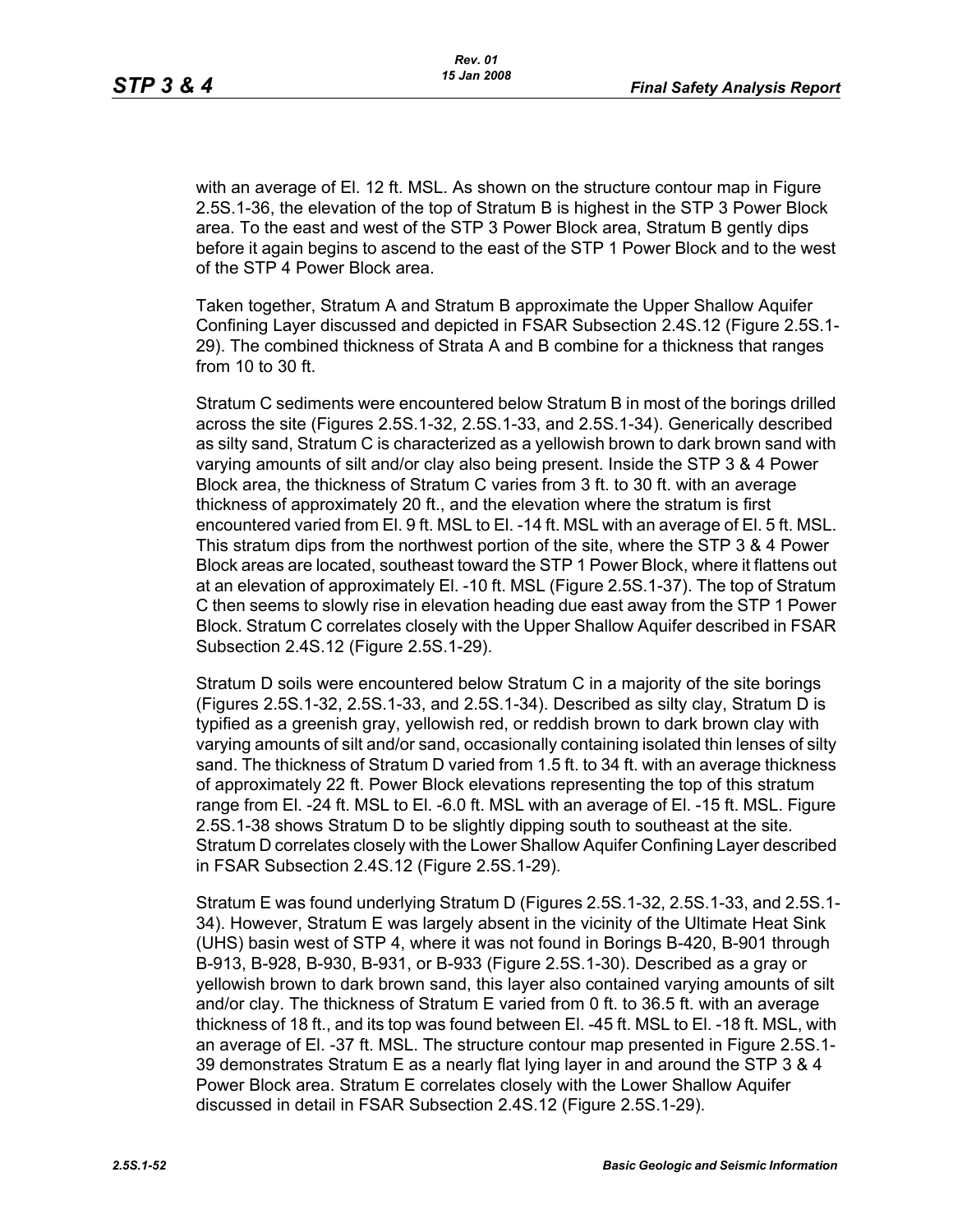Stratum F soils were encountered below Stratum E in a majority of the borings and CPTs made site-wide that terminated below Stratum E (Figures 2.5S.1-32, 2.5S.1-33, and 2.5S.1-34). However, Stratum F was absent in a number of borings in and around the central to northern part of the STP 3 Power Block area, including Borings B-308DH, B-309, B-310, B-316, B-321, B-326, B-332, B-350, and B-430. Classified as silty clay, Stratum F is more fully described as consisting of reddish brown to dark grayish brown or greenish gray clay with varying amounts of silt and/or sand. The thickness of Stratum F varies from 0 ft. to 55 ft., with an average thickness of 16 ft. Borings containing Stratum F penetrated its upper boundary at elevations ranging from El. -72 ft. MSL to El. -43 ft. MSL with an average of El. -55 ft. MSL. Figure 2.5S.1-40 shows the top of Stratum F to undulate up and down in elevation in the vicinity of the STP 3 & 4 Power Block area while remaining relatively flat at approximately El. -60 ft. MSL to the southeast in and around the STP 1 Power Block.

Stratum H was penetrated during site investigations advanced to sufficient depths below Stratum F, except in Boring B-348 (Figures 2.5S.1-32, 2.5S.1-33, and 2.5S.1- 34). Typically consisting of light yellowish brown to dark yellowish brown or grayish brown fine to medium sand with varying amounts of silt, clay, and/or gravel, Stratum H has been classified as being predominantly a silty sand. In the interior of the STP 3 & 4 Power Block area, the thickness of Stratum H varied from 0 ft. to 35.5 ft., with an average thickness of 17.5 ft. This stratum's top corresponded with elevations ranging from El. -93 ft. MSL to El. -48 ft. MSL, with an average of El. -68 ft. MSL. Stratum H is found at its highest elevations in the northernmost part of the STP 4 Power Block area (Figure 2.5S.1-41). Borings located progressively south, east, or west of this area tended to show the top of Stratum H occurring at progressively deeper elevations within and near the STP 3 & 4 Power Block area. This trend is consistent until well outside the STP 3 & 4 Power Block area to the east where the top of Stratum H seems to become relatively flat at an elevation of approximately El. -80 ft. MSL.

Stratum I was not used in the description of the subsurface conditions to avoid confusion between alphabetical designations and Roman numerals.

Stratum J soils were encountered below Stratum H in all borings drilled to sufficient depth (Figures 2.5S.1-32, 2.5S.1-33, and 2.5S.1-34). Only two borings completely penetrated through Stratum J. These two borings were B-305DH/DHA in the STP 3 Power Block area and B-405DH in the STP 4 Power Block area. Stratum J typically consisted of reddish brown to brown or greenish gray clay with interbedded sub-strata of sand and/or sandy silt and is generalized as being silty clay. The stratum has an estimated overall thickness of 92 ft. and was found at elevations ranging from El. -95 ft. MSL to El. -63 ft. MSL with an average of El. -87 ft. MSL.

When combined, Stratum F, Stratum H, and Stratum J comprise the silty clay and silt with discontinuous sand layers that separate the Lower Shallow Aquifer from the Deep Aquifer as discussed in FSAR Subsection 2.4S.12 (Figure 2.5S.1-29). Taken together, these strata have an approximate thickness of 100 to 150 ft.

Stratum K soils were encountered below Stratum J in borings B-305DH/DHA in the STP 3 Power Block area and B-405DH in the STP 4 Power Block area (Figures 2.5S.1-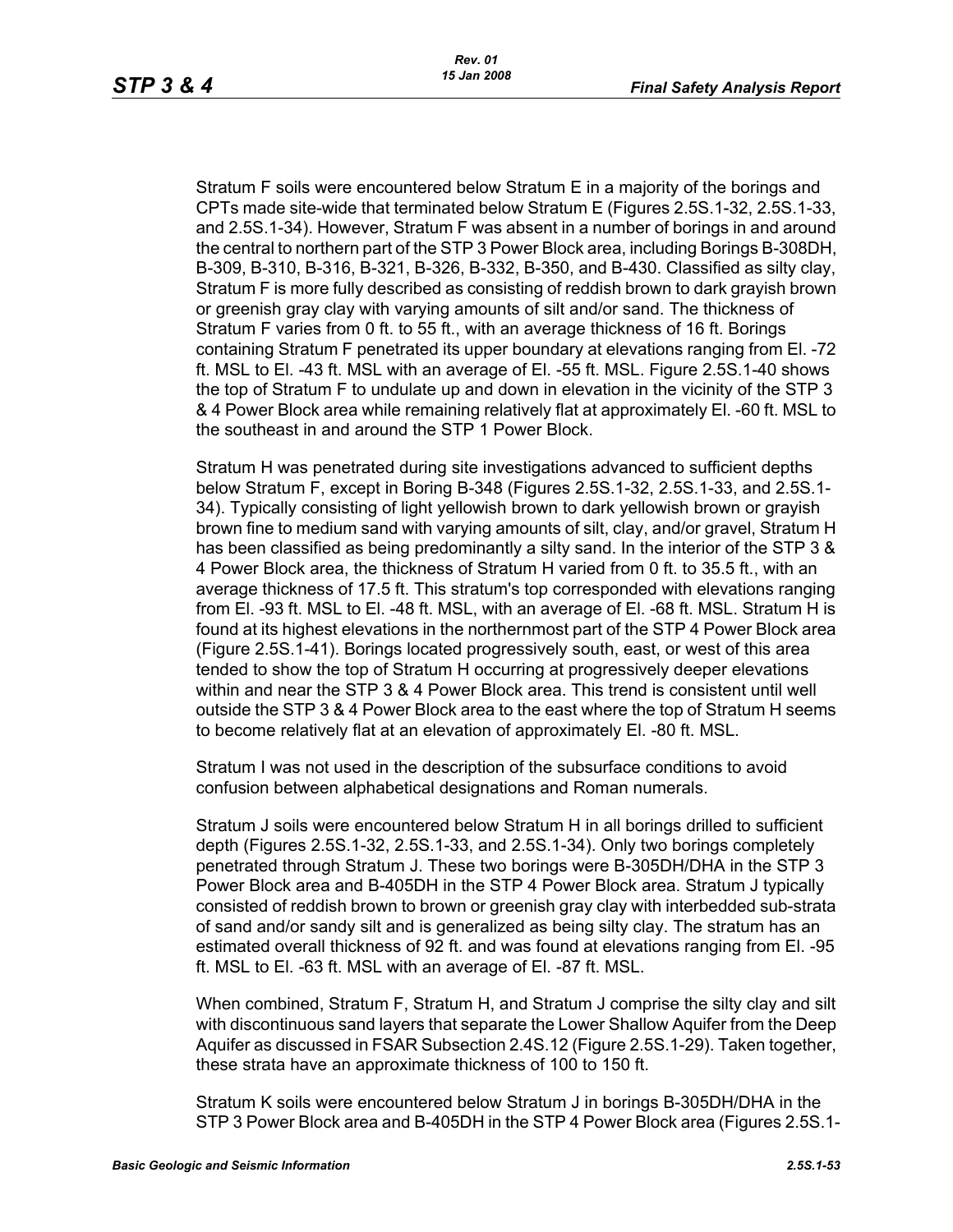32 and 2.5S.1-33). Overall characterized as a sandy silt, Stratum K typically consisted of greenish gray to gray clay with varying amounts of sand, grading to a silty sand or silt towards its base. The stratum has an estimated overall thickness of 50 ft. in the STP 3 & 4 Power Block area and was found at an average elevation of El. -174 ft. MSL.

Stratum L was found to underlie Stratum K in borings B-305DH/DHA in the STP 3 Power Block area and B-405DH in the STP 4 Power Block area (Figures 2.5S.1-32 and 2.5S.1-33). Stratum L is described as a red to brown silty clay with varying amounts of sand. Based on borings B-305DH/DHA and B-405DH, the thickness of Stratum L varied from 4.5 ft. to 5 ft., with an average thickness of 5 ft. The approximated top of Stratum L occurs at around El. -228 ft. MSL.

Stratum M soils were found to underlie Stratum K in borings B-305DH/DHA in the STP 3 Power Block area and B-405DH in the STP 4 Power Block area (Figures 2.5S.1-32 and 2.5S.1-33). Stratum M is silty sand whose thickness varied from 14.5 ft. to 15.5 ft., with an average thickness of 15 ft. The top of Stratum M occurs near El. -233 ft. MSL.

Stratum N is the lowest sediment layer encountered during the site characterization investigations performed for the STP 3 & 4 COL application (Figures 2.5S.1-32 and 2.5S.1-33). Designated as silty clay, Stratum N typically consisted of brown to greenish gray clay with varying amounts of sand and interbedded sub-strata of sand to silty sand. This stratum extended to depths greater than the maximum attained depth of 618 ft. below ground surface in borings B-305DH/DHA and B-405DH, so thickness for this stratum was not estimated. However, the top of Stratum N has been approximated to coincide with an elevation of around El. -248 ft. MSL.

The combined Stratum K, Stratum L, Stratum M, and Stratum N are interpreted to correlate with part of the Deep Aquifer discussed in FSAR Subsection 2.4S.12 (Figure 2.5S.1-29). The combined thickness of these strata is estimated to be greater than 500 ft.

## **2.5S.1.2.4 Structures Within the Site Area**

#### **2.5S.1.2.4.1 Basement Structure Beneath the Site Area**

The site area is located within the Coastal Zone of the Gulf of Mexico basin (Reference 2.5S.1-51), and is underlain by approximately 6.8 miles to 7.4 miles of Mesozoic and Cenozoic strata above the crystalline basement (References 2.5S.1-62 and 2.5S.1- 90). The basement below the STP 3 & 4 site is interpreted to be "thin transitional crust" between the tectonically thickened crust of the Paleozoic Ouachita orogenic belt to the northwest that was not significantly affected by Mesozoic rifting, and Mesozoic oceanic crust beneath the deep Gulf of Mexico basin to the southeast (Reference 2.5S.1-44). Although scientific literature published since the EPRI (Reference 2.5S.1-39) study has improved understanding of the crustal-scale structure along the buried rifted margin of the Gulf of Mexico, we conclude that there are no new data that indicate the presence of previously unknown discrete basement faults or basement structures beneath the site area.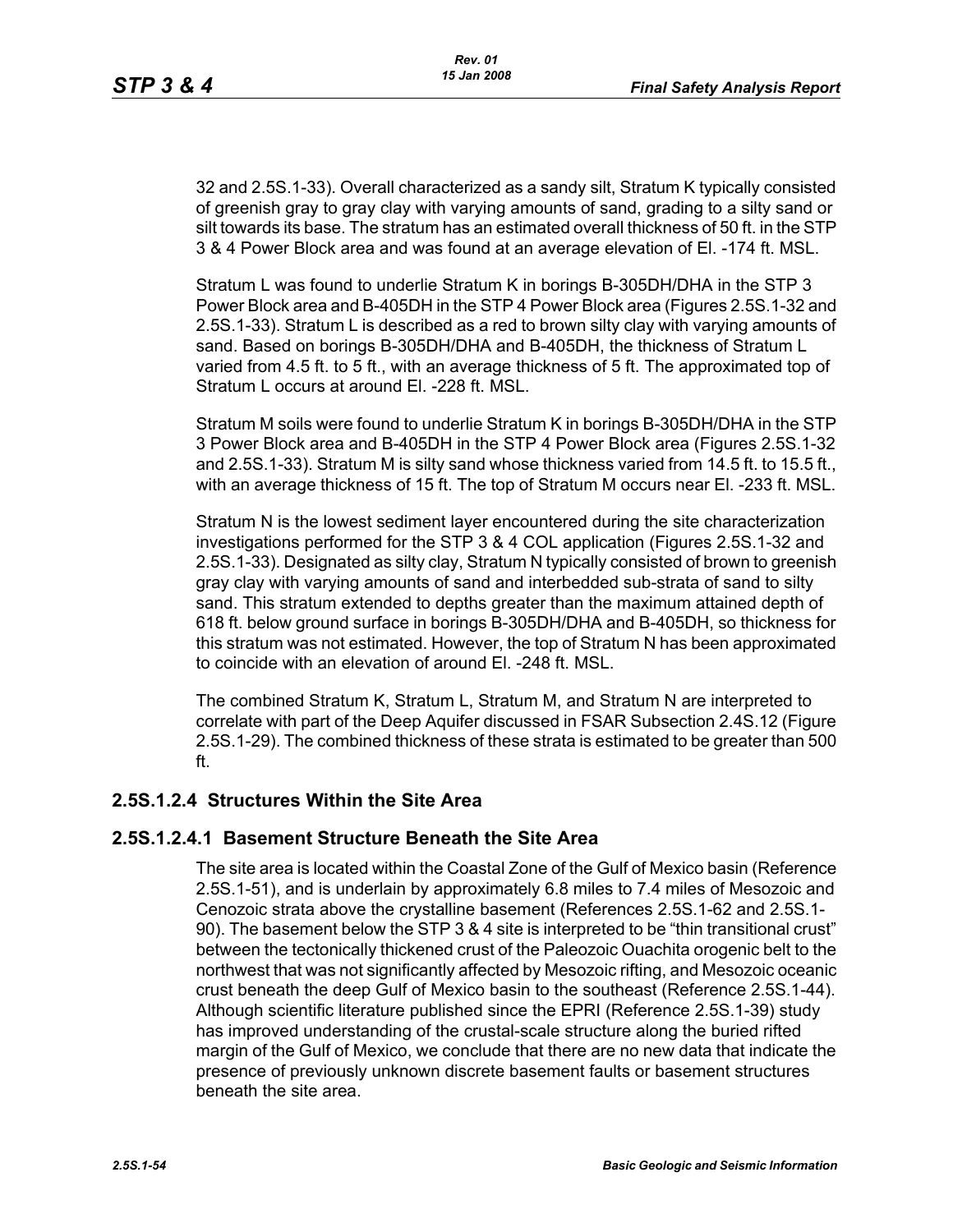## **2.5S.1.2.4.2 Growth Faults in the Site Area**

The only geologic structures within the STP site area are buried growth faults that are associated with the Frio growth fault trend (Subsection 2.5S.1.1.4.3.4.2). The following sections summarize previous investigations of these features for the UFSAR for STP 1 & 2 (Reference 2.5S.1-7), then discuss new information developed on growth faults in the site area since preparation of the UFSAR. The UFSAR concluded that no growth faults project to the surface in the footprint of the STP 3 & 4. Data collected since preparation of the UFSAR and reviewed for this study are consistent with this conclusion.

### **2.5S.1.2.4.2.1 Previous Study of Growth Faults in the Site Area for the UFSAR for STP 1 & 2**

Growth faults in the site area were extensively investigated and documented for the UFSAR for STP 1 & 2 (Reference 2.5S.1-7) via the following techniques:

- **Interpretation of high-altitude imagery and stereo aerial photography**
- **Correlation of boring data and geophysical well logs**
- **Interpretation of petroleum industry seismic reflection profiles**
- **Field investigations**

Based on analyses of these data (primarily the seismic reflection profiles), 10 growth faults were identified in the subsurface of the site area. (The following discussion summarizes work presented in the UFSAR for STP 1 & 2 [Reference 2.5S.1-7]). Structure contour maps of the growth faults were prepared from analysis of seismic reflection profiles. None of the growth faults identified in the UFSAR for STP 1 & 2 (Reference 2.5S.1-7) project to or intersect the earth's surface through the STP 3 & 4 site footprint. Seven of the 10 growth faults dip south, consistent with regional trends within the Frio Growth Fault Zone. Three of the 10 growth faults dip north and presumably are antithetic to the south-dipping faults.

The UFSAR for STP 1 & 2 (Reference 2.5S.1-7) concluded that seven of the 10 growth faults were buried below a minimum of 5000 ft. of undeformed sediments. Based on stratigraphic correlations, the UFSAR for STP 1 & 2 (Reference 2.5S.1-7) interpreted that deposits at a depth of 5000 feet are Miocene in age, and thus the seven growth faults overlain by these undeformed deposits have not been active since Miocene time or earlier.

The UFSAR for STP 1 & 2 (Reference 2.5S.1-7) concluded that three growth faults, informally named "A", "I", and "J", deform sediments above 5000 ft. depth, and thus have been active since Miocene time. Deformation associated with growth fault "J" could be traced to a minimum depth of 3900 ft. and was interpreted to die out in sediments of probable Pliocene or Miocene age. Deformation associated with growth faults "A" and "I" was interpreted to extend to maximum depths of 500 ft. and 1000 ft., respectively. The UFSAR for STP 1 & 2 (Reference 2.5S.1-7) noted that these depths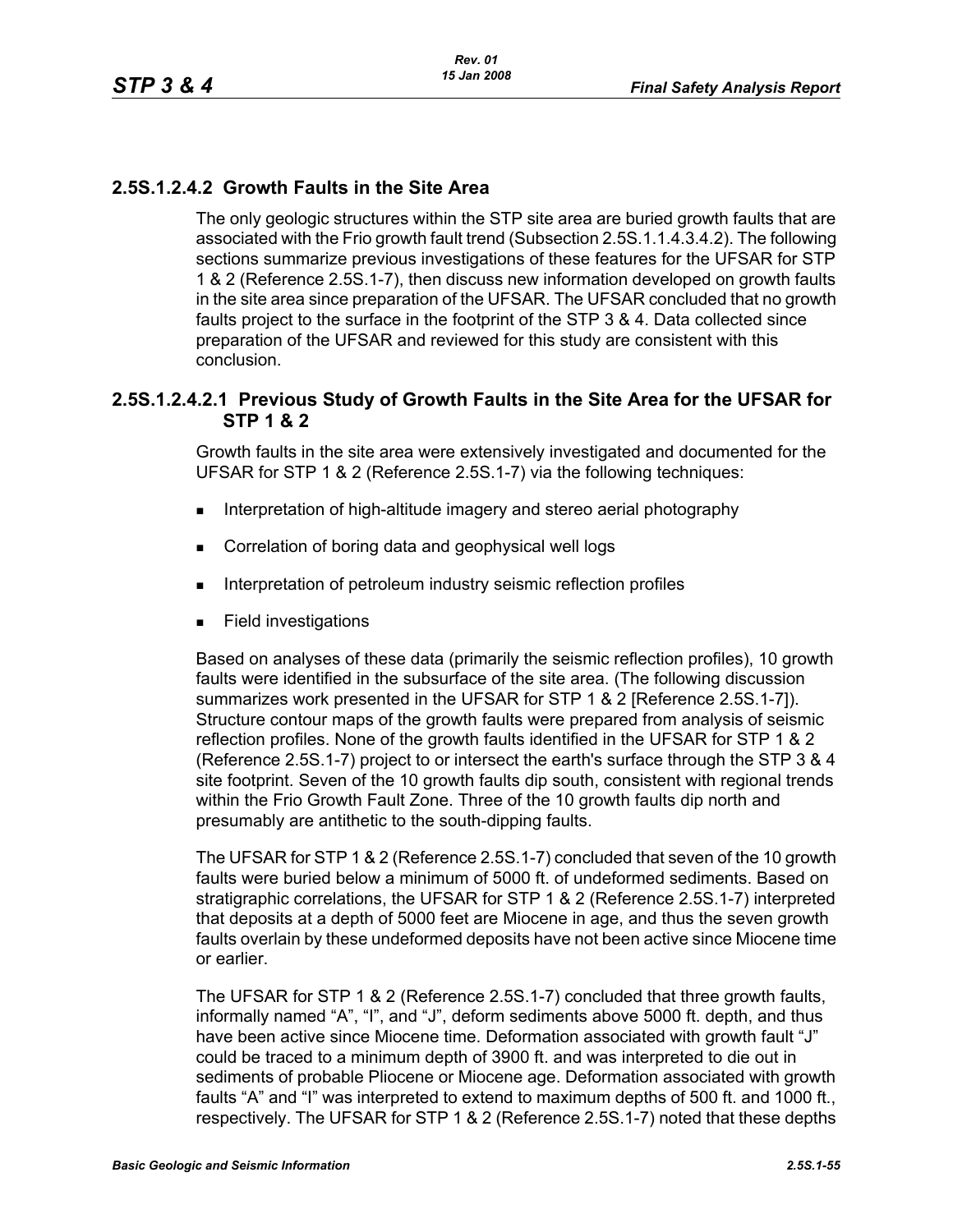were at the upper limits of resolution for the specific reflection lines across the "A" and "I" faults; thus, the "A" and "I" faults may deform shallower and thus younger strata above the minimum depth of seismic resolution. The "A" growth fault strikes westnorthwest, dips toward the south-southwest and projects to the surface approximately 2.8 miles northwest of the STP site. The "I" growth fault strikes approximately eastwest, dips south and projects to the surface in the vicinity of the southwestern corner of the cooling pond, approximately 3.8 miles south-southeast of the STP site.

The UFSAR for STP 1 & 2 (Reference 2.5S.1-7) evaluated lineaments identified from analysis of remote sensing imagery and aerial photos, and concluded that no linear features are associated with growth faults, nor are they the surface expression of growth fault activity. According to the UFSAR for STP 1 & 2 (Reference 2.5S.1-7), no topographic scarps, sag ponds, road pavement breaks, abrupt changes in ground surface elevation, or other features suggestive of fault displacement were observed during a field reconnaissance of the site area in December 1982. Based on analysis of seismic reflection data, the UFSAR for STP 1 & 2 (Reference 2.5S.1-7) inferred that that the updip surface projection of growth fault "I" is crossed by a 10-ft.- to 12-ft.-deep excavated channel that is presently occupied by relocated Little Robbins Slough. Exposures of Beaumont Formation deposits in the channel excavation were carefully examined in the field and logged, and the UFSAR for STP 1 & 2 (Reference 2.5S.1-7) concluded that a continuous sand-clay contact extends across the projection of fault "I" and is not deformed.

Based on results obtained from analysis of remote sensing imagery and borehole and geophysical subsurface data, the UFSAR for STP 1 & 2 (Reference 2.5S.1-7) concluded that there is no evidence of faults "A" or "I" at the ground surface and that the stratigraphic relations exposed in relocated Little Robbins Slough provide positive evidence for no post-Beaumont surface deformation associated with fault "I."

## **2.5S.1.2.4.2.2 Updated Information on Growth Faults in the Site Area**

## **2.5S.1.2.4.2.2.1 Current Information on Locations of Growth Faults in the Site Area**

For this study, data were collated on locations of growth faults site vicinity about STP 3 & 4 (Figure 2.5S.1-42 [References 2.5S.1-29, 2.5S.1-124, 2.5S.1-150, 2.5S.1-151, 2.5S.1-152, and 2.5S.1-153]) from seven sources. The faults documented by these sources are listed in Table 2.5S.1-1. The locations of the faults that fall within the 5 mile site area are shown in Figure 2.5S.1-43 (References 2.5S.1-7, 2.5S.1-124, and 2.5S.1-151). The data sources include the following:

- White et al. (Reference 2.5S.1-29) identified the surface trace of four growth faults on Matagorda Peninsula. These faults have the prefix "Matagorda BW" in Table 2.5S.1-1 and "BW" in Figure 2.5S.1-42 (References 2.5S.1-29, 2.5S.1-124, 2.5S.1- 150, 2.5S.1-151, 2.5S.1-152, and 2.5S.1-153).
- Geomap Company (Reference 2.5S.1-124) publishes structural contour maps of two prominent Miocene horizons that are deformed by growth faults in the site vicinity. These faults have the prefix "Matagorda GM" in Table 2.5S.1-1 and "GM" in Figure 2.5S.1-42 (References 2.5S.1-29, 2.5S.1-124, 2.5S.1-150, 2.5S.1-151,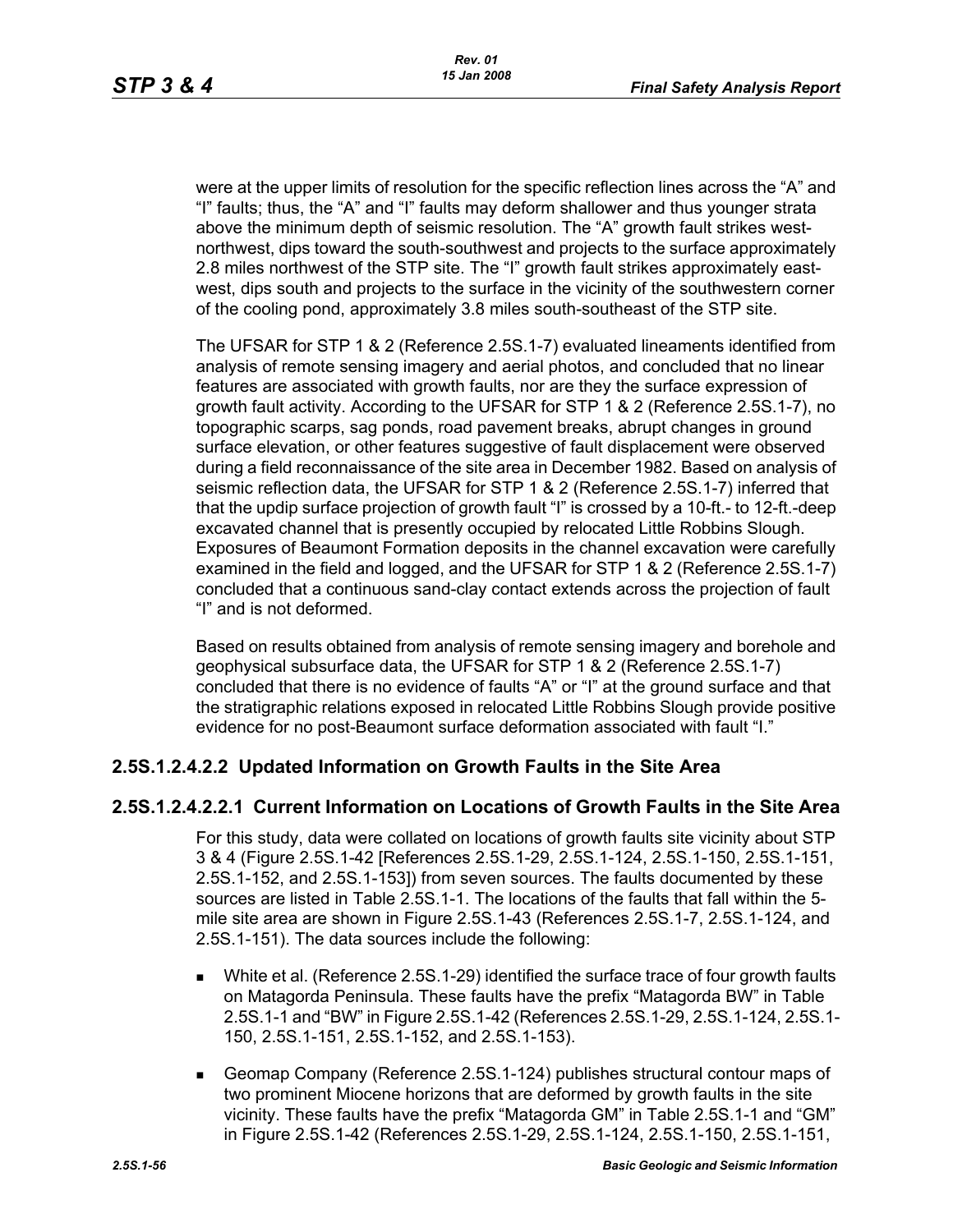2.5S.1-152, and 2.5S.1-153) and Figure 2.5S.1-43 (References 2.5S.1-7, 2.5S.1- 124, and 2.5S.1-151).

- Dodge and Posey (Reference 2.5S.1-151) identified growth faults within of a series of structural cross sections for the Texas Gulf Coast. These faults have the prefix "Matagorda DP" in Table 2.5S.1-1 and "DP" in Figure 2.5S.1-42 (References 2.5S.1-29, 2.5S.1-124, 2.5S.1-150, 2.5S.1-151, 2.5S.1-152, and 2.5S.1-153) and Figure 2.5S.1-43 (References 2.5S.1-7, 2.5S.1-124, and 2.5S.1-151).
- Galloway et al. (Reference 2.5S.1-150) identified growth faults within a series of structural cross sections of the Texas Gulf Coast. These faults have the prefix "Matagorda G" in Table 2.5S.1-1 and "G" in Figure 2.5S.1-42 (References 2.5S.1- 29, 2.5S.1-124, 2.5S.1-150, 2.5S.1-151, 2.5S.1-152, and 2.5S.1-153).
- **Morton et al. (Reference 2.5S.1-152) identified growth faults within a series of** structural cross sections offshore the Texas Gulf Coast. These faults have the prefix "Matagorda MJF" in Table 2.5S.1-1 and "MJF" in Figure 2.5S.1-42 (References 2.5S.1-29, 2.5S.1-124, 2.5S.1-150, 2.5S.1-151, 2.5S.1-152, and 2.5S.1-153).
- McGowen and Morton (Reference 2.5S.1-153) identified near surface growth faults on offshore geologic maps. These faults have the prefix "Matagorda MM" in Table 2.5S.1-1 and "MM" in Figure 2.5S.1-42 (References 2.5S.1-29, 2.5S.1-124, 2.5S.1-150, 2.5S.1-151, 2.5S.1-152, and 2.5S.1-153).
- The UFSAR for STP 1 & 2 (Reference 2.5S.1-7) identified growth faults within the site area from seismic reflection surveys. In the UFSAR for STP 1 & 2 (Reference 2.5S.1-7) these faults are referred to with single letter designations. These faults are referred to here using the prefix "Matagorda STP12" in Table 2.5S.1-1 and "STP12" in Figure 2.5S.1-43 (References 2.5S.1-7, 2.4S.1-124, and 2.5S.1-151).

Many of these data sources consist of growth fault locations observed at depth. These locations in conjunction with faults dips generated from the original sources were used to project the location of the growth faults to the surface. Given that growth faults are commonly observed to steepen updip, there is potential uncertainty in the projected growth fault locations shown in Figure 2.5S.1-42 (References 2.5S.1-29, 2.5S.1-124, 2.5S.1-150, 2.5S.1-151, 2.5S.1-152, and 2.5S.1-153) and Figure 2.5S.1-43 (References 2.5S.1-7, 2.5S.1-124, and 2.5S.1-151). Uncertainty may be as great as several miles, vary along strike of any individual fault, and vary between different faults. Details of each source are presented below.

Growth Faults of White et al. (Reference 2.5S.1-29)

White et al. (Reference 2.5S.1-29) mapped four faults on Matagorda Peninsula as part of a barrier island wetland habitat study. The faults were identified using aerial photographs from 2001. Surface expression of the visually most prominent fault, Matagorda BW2, can be seen in aerial photographs back to the 1970s as a distinct change in the vegetation related to the submergence of the downthrown side of the fault, but this vegetation change is not apparent in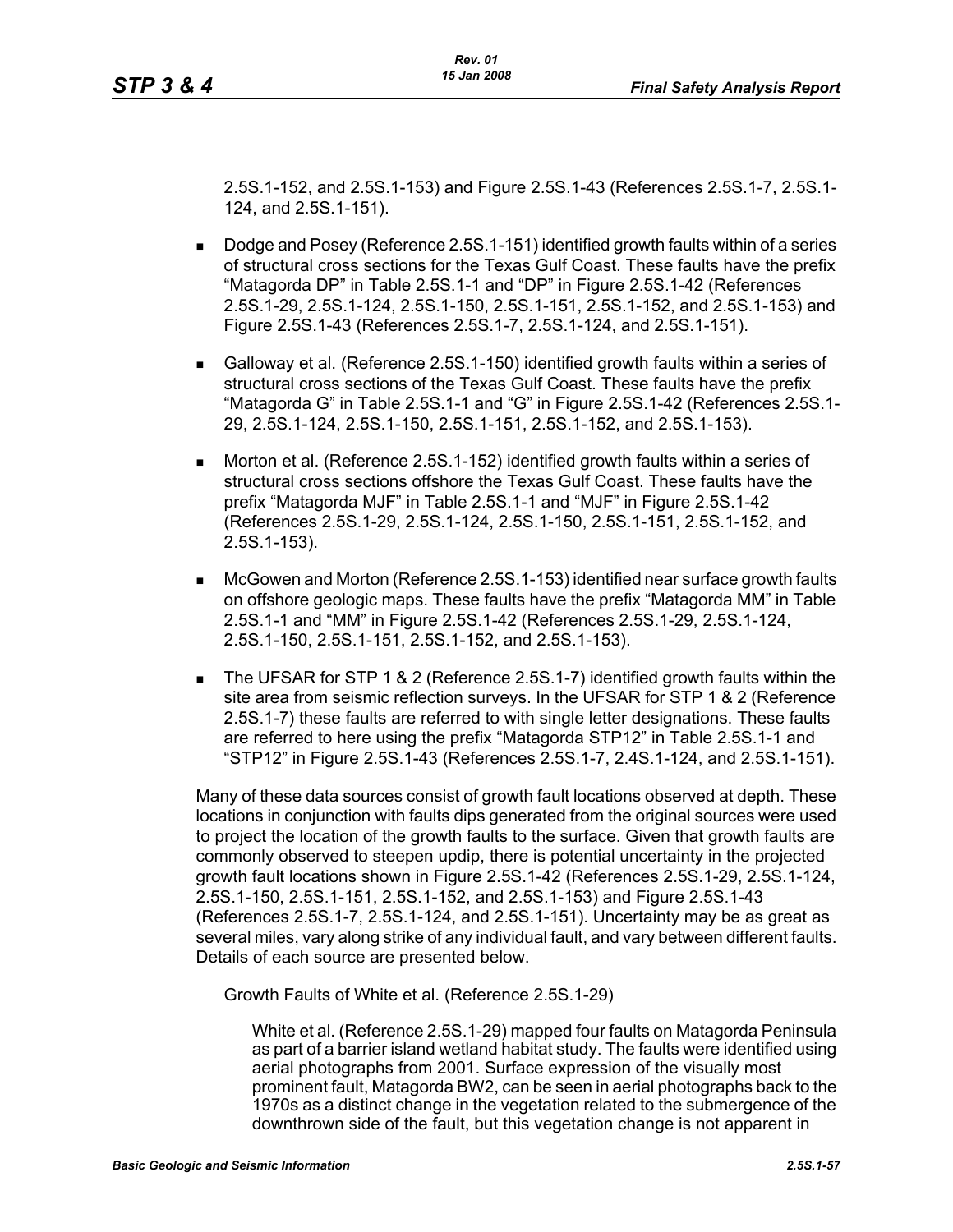photos from the 1950s. White et al. (Reference 2.5S.1-29) suggested that this temporal change in fault expression indicates that the fault has been activated within the past several decades. However, this change in temporal expression may simply indicate when fault slip occurring for an unknown period prior to the 1970s submerged the downthrown side to the point where vegetation was significantly influenced by saltwater encroachment. Figure 2.5S.1-42 (References 2.5S.1-29, 2.5S.1-124, 2.5S.1-150, 2.5S.1-151, 2.5S.1-152, and 2.5S.1-153) shows the surface traces of these growth faults as identified by White et al. (Reference 2.5S.1-29).

Growth Faults of Geomap Company (Reference 2.5S.1-124)

Geomap Company publishes proprietary structure contour maps of key stratigraphic horizons in the Gulf Coastal Plain derived from analysis of seismic reflection data and well logs. The maps show interpreted intersections of growth faults with these horizons. For this study, two sets of Geomap maps were obtained for the greater site area (Upper Texas Gulf Coast maps 328 and 329 [Reference 2.5S.1-124]). Each map set consists of two contoured horizons in the Frio formation: (1) an upper A horizon, and (2) a lower B horizon. For map 328, the A horizon is a Lower Miocene marker in part identified by the presence of *Marginulina indiomorpha*, and the B horizon is the base of the Miocene in part identified by the presence of *Textularia warreni, mississippiensis* and Lower Struma. For map 329, the A horizon is the top of the Frio and the Middle Miocene in part identified by the presence of *Amphistegina*, and the B horizon is Lower Frio in part identified by the presence of *Textularia mississippiensis* and *nodosaria*.

Figure 2.5S.1-42 (References 2.5S.1-29, 2.5S.1-124, 2.5S.1-150, 2.5S.1-151, 2.5S.1-152, and 2.5S.1-153) and Figure 2.5S.1-43 (References 2.5S.1-7, 2.4S.1-124, and 2.5S.1-151) show the approximate surface projections of the growth faults as determined for the STP 3 & 4 COL. Surface projections were made by using the depths of the faults within the two horizons mapped by Geomap to determine a dip for short (several miles long at most) growth fault segments and projecting those segments to the surface in a direction perpendicular to the fault strike using that dip.

Growth Faults of Dodge and Posey (Reference 2.5S.1-151)

Dodge and Posey (Reference 2.5S.1-151) published a series of structural cross sections of Texas Gulf Coast Tertiary strata. The purpose of these sections is to illustrate the gross regional sandstone and shale distribution, but they also indicate the presence of growth faults. The cross sections were constructed through the compilation of proprietary and publicly available data. Within the cross sections, numerous growth faults are identified by offsets in stratigraphic markers. The resolution of the sections is such that growth fault offset cannot be resolved above the Frio Formation. For the cross sections within the site vicinity, the top of the Frio occurs at depths of approximately 6000-7000 feet (Reference 2.5S.1-151).

Figure 2.5S.1-42 (References 2.5S.1-29, 2.5S.1-124, 2.5S.1-150, 2.5S.1-151, 2.5S.1-152, and 2.5S.1-153) and Figure 2.5S.1-43 (References 2.5S.1-7, 2.4S.1-124, and 2.5S.1-151) show the approximate surface projections of the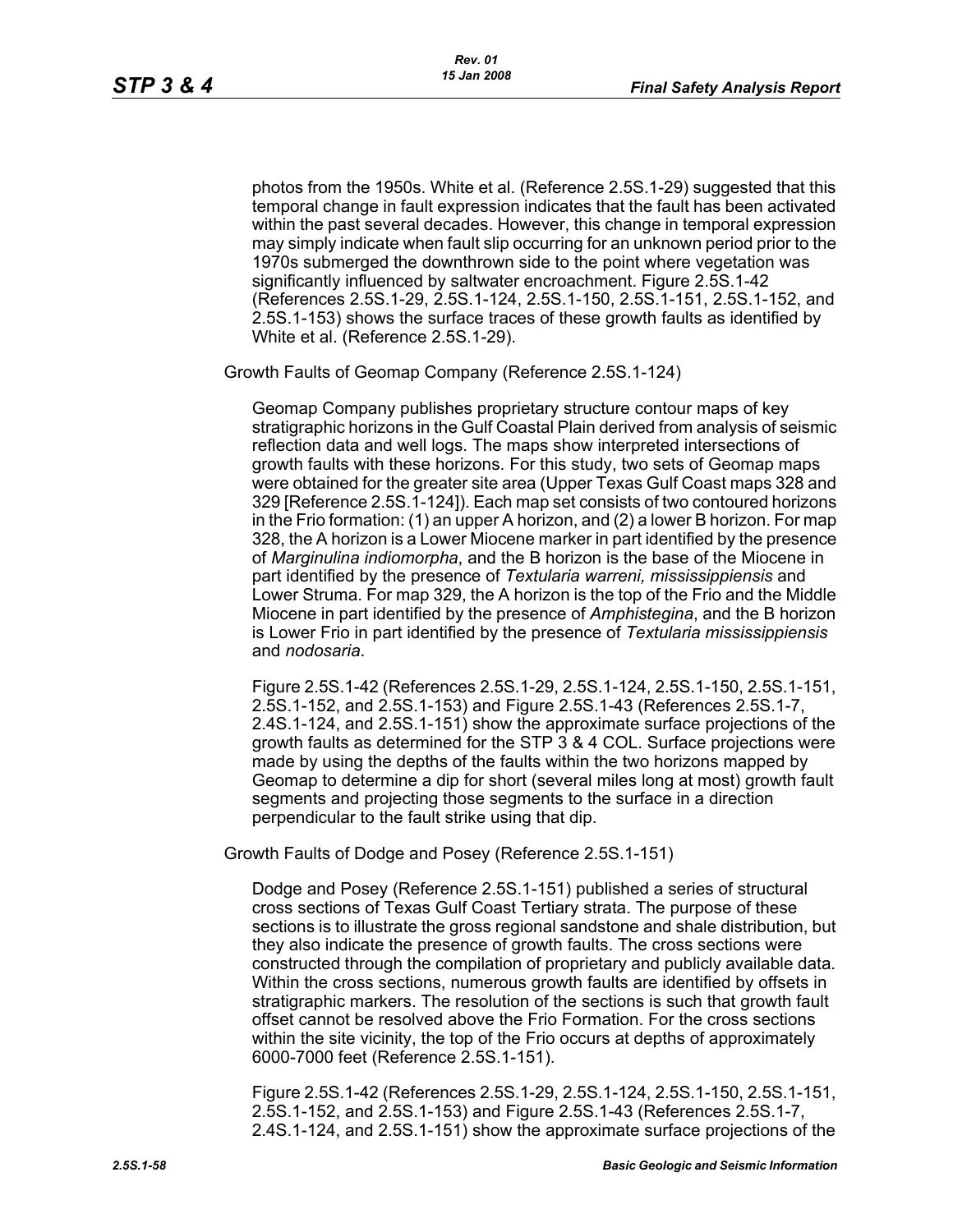growth faults as determined for the STP 3 & 4 COL. Surface projections were made by graphically extending the faults in cross section to the surface assuming a constant fault dip.

Growth Faults of Galloway et al. (Reference 2.5S.1-151)

Galloway et al. (Reference 2.5S.1-150) published a series of cross sections through the Paleogene section of the Texas Gulf Coastal Plain section. The primary purpose of these cross sections is to locate regional unconformities, condensed sections, and significant stratigraphic units; Galloway et al. (Reference 2.5S.1-150) also identified and interpreted growth faults. The sections are, in part, an update to the work of Dodge and Posey (Reference 2.5S.1-151). The cross sections were primarily constructed using correlations between well logs. The resolution of the sections is such that offset of horizons due to growth faulting cannot be resolved above the Frio-Lower Miocene boundary. For the cross sections within the site vicinity, this boundary is at depths on the order of 6000-8000 ft. (Reference 2.5S.1-150).

Figure 2.5S.1-42 (References 2.5S.1-29, 2.5S.1-124, 2.5S.1-150, 2.5S.1-151, 2.5S.1-152, and 2.5S.1-153) shows the approximate surface projections of the Galloway et al. (Reference 2.5S.1-150) growth faults as determined for the STP 3 & 4 COL. Surface projections were made by graphically extending the faults in cross section to the surface assuming a constant fault dip.

Growth Faults of Morton et al. (Reference 2.5S.1-152)

Morton et al. (Reference 2.5S.1-152) published a series of cross sections for near- and offshore regions of the Texas Gulf Coast. The purpose of these cross sections is to depict the offshore structural and stratigraphic framework of the Oligocene and Miocene sections. Growth faults are also identified within the cross sections. The cross sections were primarily constructed using commercially available, proprietary, and published well logs in addition to limited public and proprietary seismic profiles. The shallowest horizon identified in the cross sections is the top of the Miocene, which occurs at depths on the order of 1,000-2,000 ft. within the site vicinity (Reference 2.5S.1-152). Offsets of marker horizons above the top of the Miocene by growth faulting are not shown in the cross sections, but some growth faults are shown to extend above this horizon.

Figure 2.5S.1-42 (References 2.5S.1-29, 2.5S.1-124, 2.5S.1-150, 2.5S.1-151, 2.5S.1-152 and 2.5S.1-153) shows the approximate surface projections of the Morton et al. (Reference 2.5S.1-152) growth faults as determined for the STP 3 & 4 COL. Surface projections were made by graphically extending the fault in cross section to the surface assuming a constant fault dip.

Growth Faults of McGowen and Morton (Reference 2.5S.1-153)

McGowen and Morton (Reference 2.5S.1-153) published a series of maps of the offshore regions of Texas. The maps are meant to characterize the geology and active geologic processes of the offshore region. As part of the maps, surface traces of potentially active growth faults were identified from shipborne, acoustic geophysical surveys. McGowen and Morton (Reference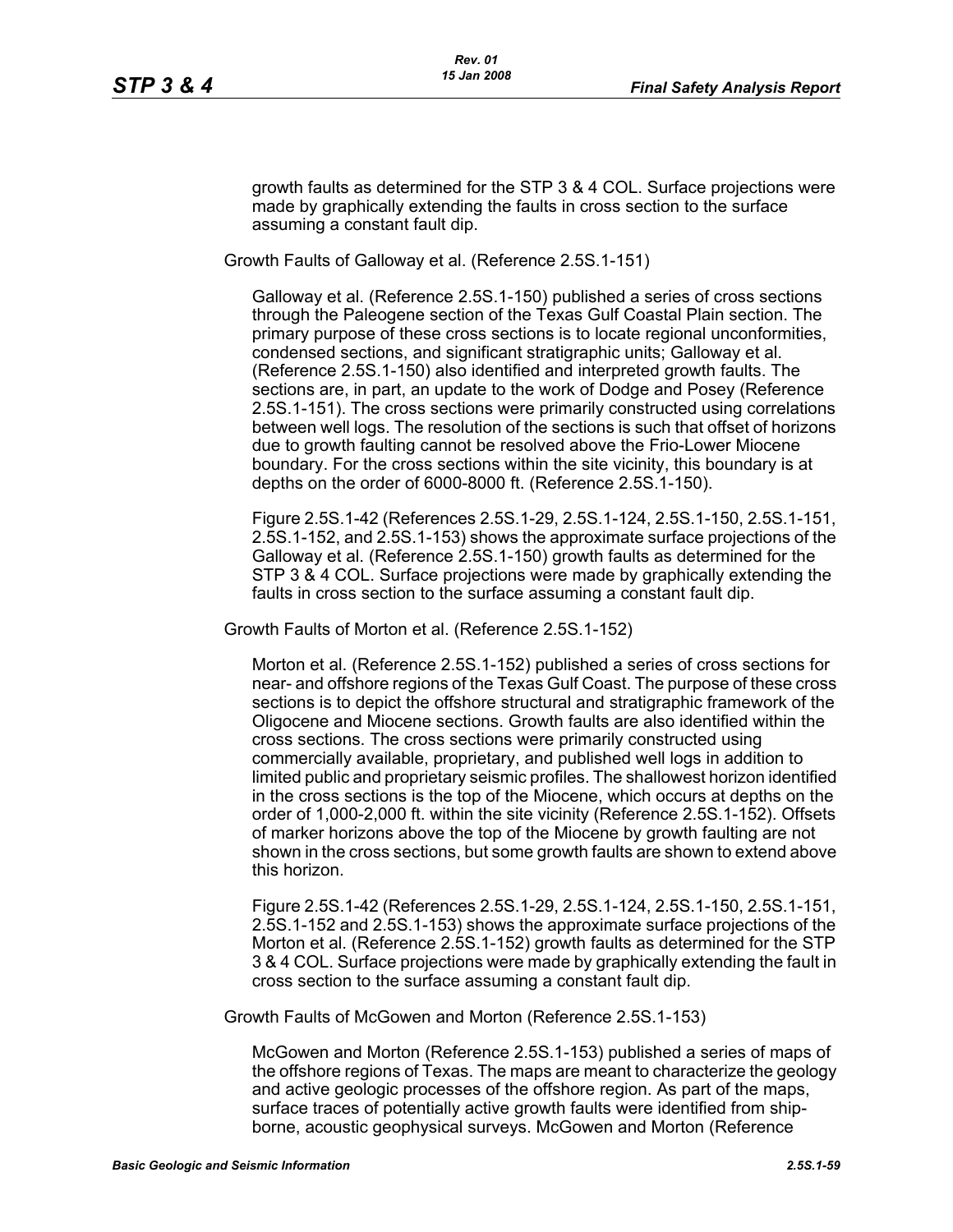2.5S.1-153) classified potentially active growth faults as those having stratigraphic offsets within 50 feet of the seafloor surface. The surface traces of these faults are shown in Figure 2.5S.1-42 (References 2.5S.1-29, 2.5S.1-124, 2.5S.1-150, 2.5S.1-151, 2.5S.1-152, and 2.S5.1-153).

Growth Faults of UFSAR for STP 1 & 2 (Reference 2.5S.1-7)

As part of the UFSAR for STP 1 & 2 (Reference 2.5S.1-7), new seismic reflection surveys were conducted and existing seismic reflection data were reviewed to identify growth faults within the site area. In the UFSAR for STP 1 & 2 (Reference 2.5S.1-7) ten growth faults were identified at depth based on offset reflectors. Figure 2.5S.1-43 (References 2.5S.1-7, 2.5S.1-124, and 2.5S.1-151) shows the approximate surface projections of eight of these growth faults as determined for the STP 3 & 4 COL. Surface projections were made by graphically extending the fault in cross section to the surface assuming a constant fault dip. Two of the faults identified in the UFSAR for STP 1 & 2 (Reference 2.5S.1-7) were not projected due to their limited extent within the seismic sections.

#### **2.5S.1.2.4.2.2.2 Current Information on Activity of Growth Faults in the Site Area**

New air photo analyses were conducted for the STP 3 & 4 COL, as well as aerial and field reconnaissance to assess the surface expression or lack of surface expression associated with the growth faults described in Subsection 2.5S.1.2.4.1.2.2.1 (Figure 2.5S.1-44). Particular focus was given to growth faults Matagorda STP12 A and I because they were previously determined in the UFSAR for STP 1 & 2 (Reference 2.5S.1-7) to deform Miocene-Pliocene age (or younger) strata. This analysis included examination of stereo pairs of various sets of black and white, and color aerial photographs taken before, during, and after construction of STPEGS STP 1 & 2 to identify tonal lineaments and potentially anomalous geomorphic features. These features include closed depressions, vegetation lineaments, linear drainages, and subtle south-facing topographic breaks, some of which are spatially associated with growth faults Matagorda STP12 A and I (Figure 2.5S.1-45 [References 2.5S.1-7, 2.5S.1-124 and 2.5S.1-151]). In general, lineaments identified along growth fault Matagorda STP12 I are more pronounced and obvious than other lineaments mapped in the 5-mile site area radius.

Aerial reconnaissance in a small, fixed-wing aircraft was conducted in February 2007 to further assess lineaments and geomorphic features identified on air photos, as well as growth faults identified by previous workers (Figure 2.5S.1-44). The latter included a series of geomorphically well-defined growth faults along the Matagorda Peninsula mapped by White et al. (Reference 2.5S.1-29), well outside the site area (Figures 2.5S.1-44 and 2.5S.1-45 [References 2.5S.1-7, 2.5S.1-124 and 2.5S.1-151]). The growth faults on Matagorda peninsula mapped by White et al. (Reference 2.5S.1-29) were discernable from the air as distinct vegetation lineaments and south-facing topographic breaks in the upper surface of the late Pleistocene Beaumont Formation. No other lineation or projected growth fault was observed during the aerial reconnaissance to have a distinct topographic break.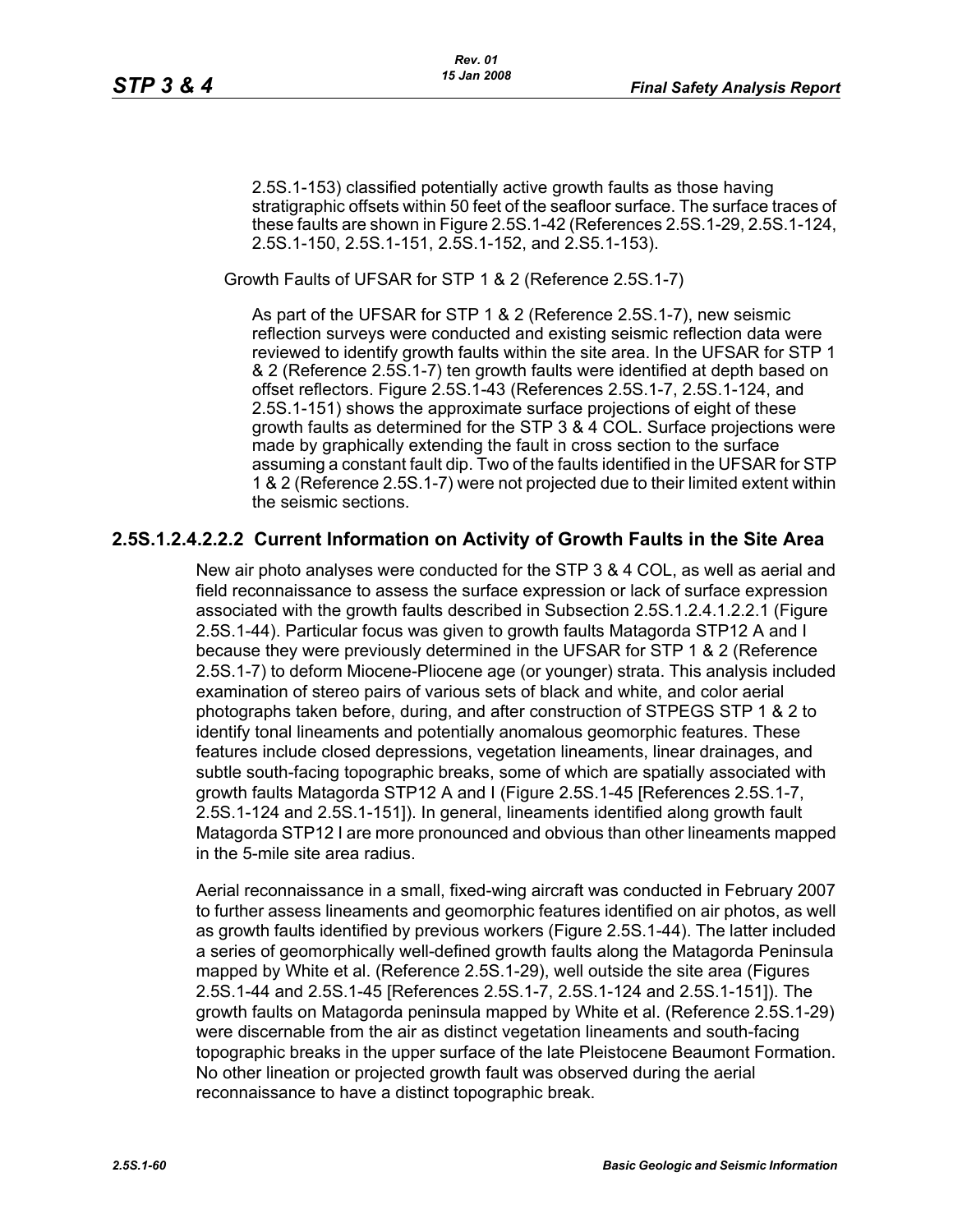Field reconnaissance was conducted within the site vicinity in February 2007 to evaluate lineaments, geomorphic features interpreted in the aerial photography and observed during aerial reconnaissance, as well as the locations of growth fault surface projections (Figure 2.5S.1-45 [References 2.5S.1-7, 2.5S.1-124 and 2.5S.1-151]). The post-Beaumont Formation growth faults mapped on Matagorda Peninsula by White et al. (Reference 2.5S.1-29) are characterized by a subtle, discontinuous south-facing topographic break along which changes in vegetation are aligned. South-facing topographic breaks also were observed along parts of growth fault Matagorda GMO west of the STPEGS STP 1 & 2 MCR and near the surface projection of growth fault Matagorda STP12I. The spatial coincidence of these topographic breaks with the two growth faults as well as photolineaments and linear geomorphic features identified from interpretation of aerial photography suggests that the surface projections of growth fault Matagorda STP12I and GMO are from the same growth fault at depth. No scarps, topographic breaks, or other apparent offset of the surface of the Beaumont Formation was observed in association with any other mapped lineaments or growth faults within the 5-mile site area during aerial or field reconnaissance.

Four topographic profiles were surveyed across south-facing topographic breaks spatially associated with growth fault Matagorda STPI and GMO west of the STP MCR to characterize the potentially geomorphic expression of the growth fault. Locations of the profiles are shown in Figure 2.5S.1-45 (References 2.5S.1-7, 2.5S.1-124, and 2.5S.1-151), and the topographic profiles from the surveys are shown in Figure 2.5S.1- 46. The surveys specifically document the magnitude and geometry of relief on the surface of the late Pleistocene Beaumont Formation. Profiles STP L2 and STP L3 are located outside the site area, and profiles STP L1 and STP L4 are located within the 5 mile site area radius (Figure 2.5S.1-45 [References 2.5S.1-7, 2.5S.1-124 and 2.5S.1- 151]). The surveys of profiles STP L2 and STP L3 were conducted along graded surfaces adjacent to roads, and the surveys of profiles STP L1 and STP L4 were conducted through cultivated fields. To varying degrees all of the surveys reflect some cultural modification of the land surface. The profiles are presented in Figure 2.5S.1- 46 and are discussed individually as follows:

#### Profile STP L1

This 1125-ft.-long profile was measured through a cultivated field just inside the site area. The short-wavelength, low-amplitude variability along the profile (i.e., changes in elevation of less than a foot over horizontal distances of tens of feet) is attributed to cultivation of the land surface (Figure 2.5S.1-46). The profile spans an approximately 4-ft.-high, south-facing break in the slope in the upper surface of the Beaumont Formation. The land surface both above (north of) and below (south of) the slope break is subhorizontal, which suggests that the slope break may be a discrete down-to-the-south displacement of an originally subhorizontal to very gently south-dipping surface. The gradient of the break in slope along the surveyed profile is relatively uniform across a horizontal distance of about 480 ft. to 500 ft. (i.e., approximately 4 ft./490 ft.), representing a 0.8% slope or an increase of about 0.5° in the southward dip of the land surface toward the Gulf of Mexico. The surface projection of growth fault Matagorda GMO coincides with the topographic break.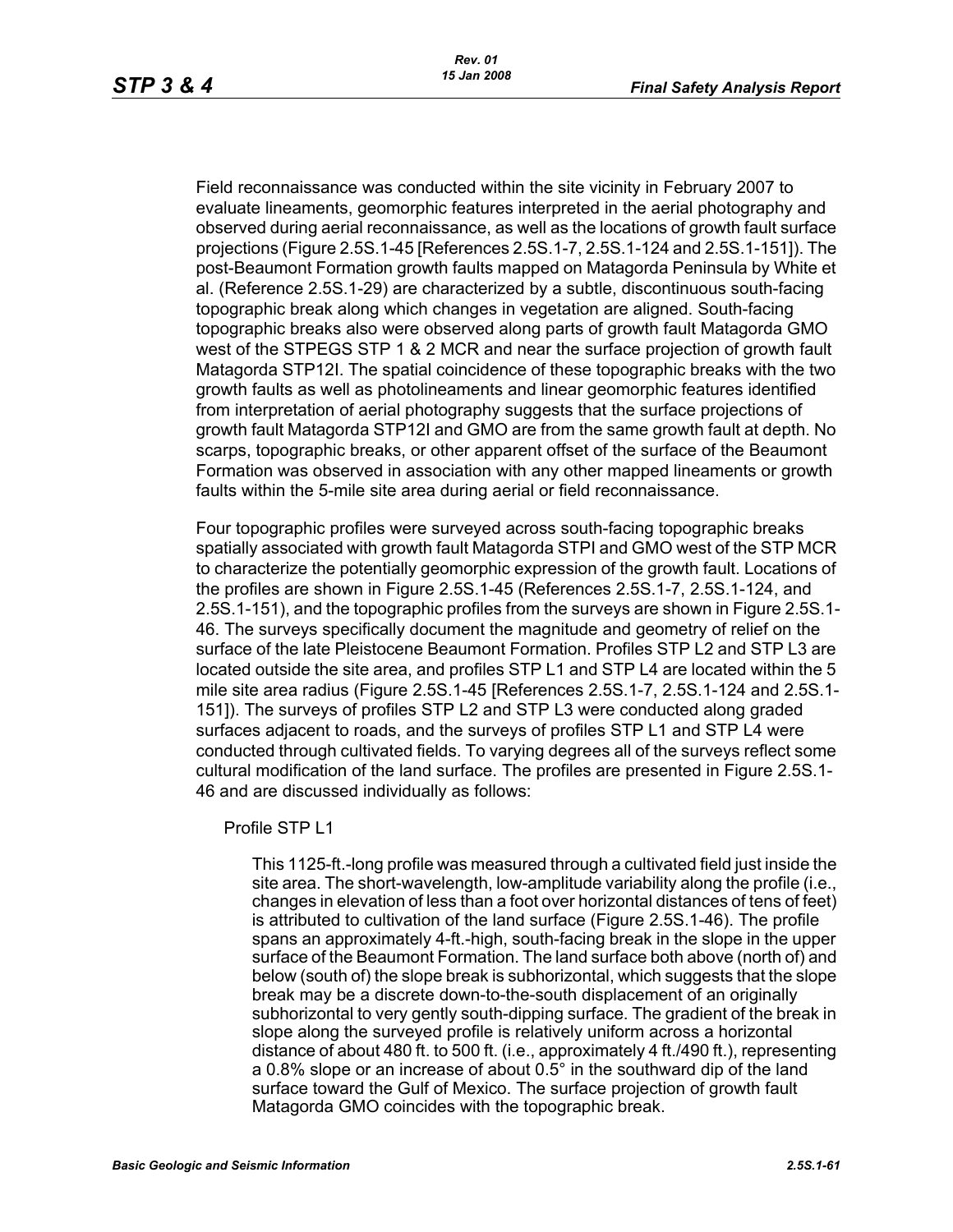#### Profile STP L2

This approximately 2000-ft.-long profile was measured along the side of the north-south-trending paved County Road 1095, approximately 6 miles west of STP 3 & 4 (Figure 2.5S.1-45 [References 2.5S.1-7, 2.5S.1-124 and 2.5S.1- 151]). Profile STP L2 is smoother and exhibits less short-wavelength variability than STP L1 due to grading and modification of the land surface associated with road construction (Figure 2.5S.1-46). The profile spans an approximately 6.5-ft.-high, south-facing break in the slope in the upper surface of the Beaumont Formation over a horizontal distance of approximately 875 ft. The average gradient of the south-facing slope break along the surveyed profile is about 0.7°, (6.5 ft./875 ft.), representing an increase of about 0.4° in the southward dip of the land surface toward the Gulf of Mexico. The profile documents a steepening of the slope break at a horizontal distance of about 500 ft., which is associated with a patch in the road surface. Based on conversations with Mark Woolridge of the Texas Department of Transportation, the patch repaired road damage caused by a drilling rig (Reference 2.5S.1- 154). The profile crosses a small bridge over an irrigation canal just north of the slope break. The land surface is sub-horizontal between distances of about 1000 ft. and 1400 ft., then slopes toward the north, opposite the regional southward gradient toward the Gulf of Mexico. It is unknown to what extent the land surface was modified to create the drainage canal, and thus the true vertical height of the slope break is uncertain. The surface projection of growth fault Matagorda GMO coincides with the topographic break.

Profile STP L3

This profile is slightly over 600 ft. long and was measured along the side of the east-west-trending paved County Road 1095, approximately 7 miles west of STP 3 & 4 (Figure 2.5S.1-45 [References 2.5S.1-7, 2.5S.1-124 and 2.5S.1- 151]). The smoothness and lack of short-wavelength irregularity reflects grading and preparation of the land surface for road construction (Figure 2.5S.1-46). The profile spans an approximately 1-ft.-high, south-southeast facing break in the slope in the upper surface of the Beaumont Formation. Given the east-west orientation of the road, the profile is oblique to the trend of the slope break. The land surfaces above (northwest) and below (southeast) the slope break have similar gradients and are subhorizontal or gently sloping toward the southeast, which suggests that the slope break may represent down-to-the-south deformation of a surface that was originally graded to the Gulf of Mexico. The break in slope is relatively uniform across a horizontal distance of about 180 ft. between horizontal distances of about 250 ft. to 330 ft. The gradient of the slope break along the profile (i.e., approximately 1 ft./180 ft.), represents a 0.6% slope, or an increase of about 0.3° in the southward dip of the land surface toward the Gulf of Mexico. The surface projection of growth fault Matagorda GMO is approximately 13 ft. west of the west end of profile.

#### Profile STP I 4

This approximately 2000-ft.-long profile was measured adjacent to a northsouth-trending dirt road along the western side of the STPEGS STP 1 & 2 cooling water reservoir (Figure 2.4S.1-45 [References 2.5S.1-7, 2.5S.1-124, and 2.5S.1-151]). The profile traversed two cultivated fields separated by a dirt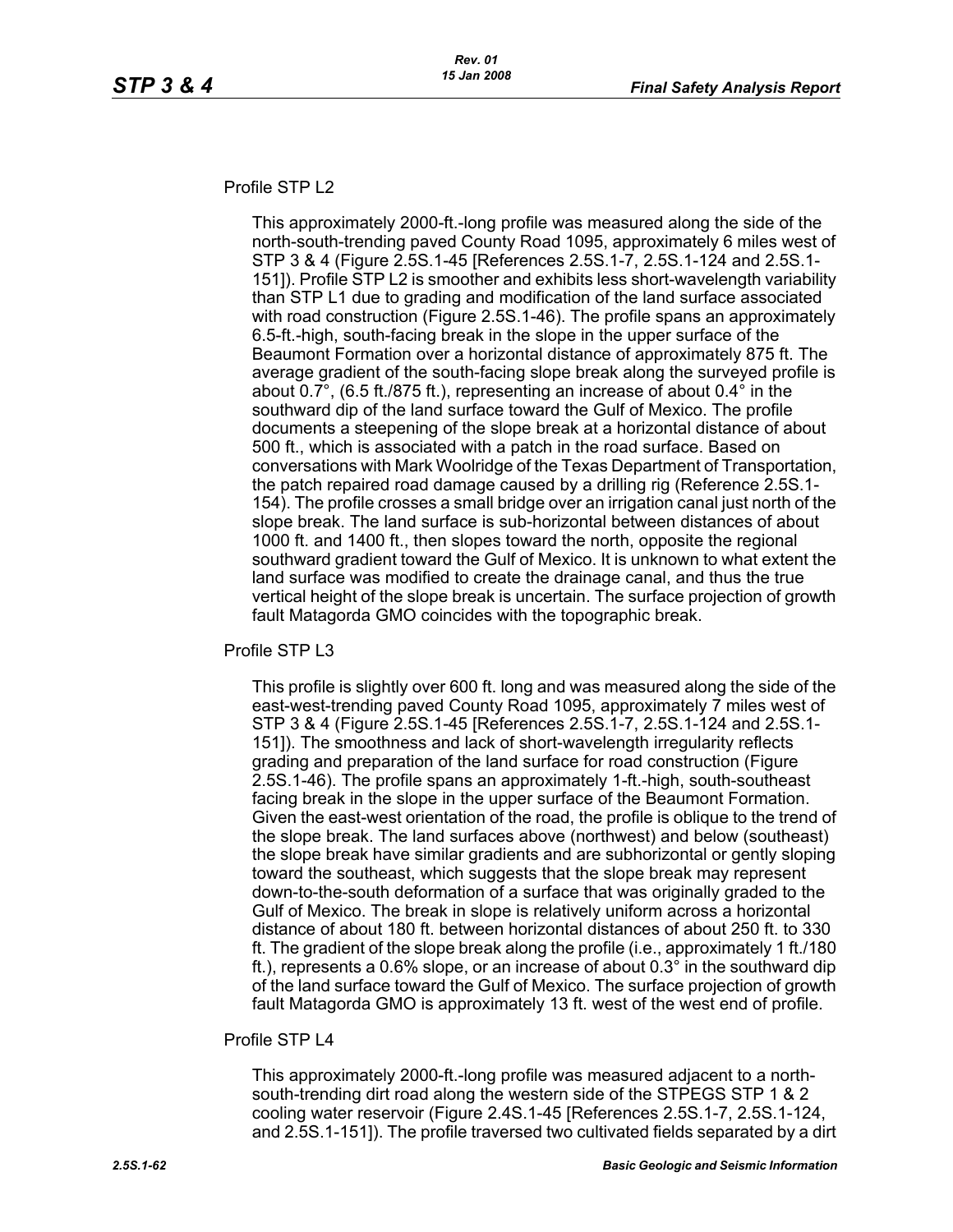road. Profile STP L4 exhibits short-wavelength irregularity similar to that of profile STP L1, which is characteristic of the relatively natural, un-graded land surface compared to that of profiles STP L2 and STP L3 as well as local surface irregularities due to agricultural activities (Figure 2.5S.1-46). There is an abrupt, up-to-the-north increase in land surface elevation of about 2 ft. between horizontal distances of 0 ft. and 500 ft. No anomalous, laterally continuous slope break was observed associated with the up-to-the-north increase in land surface elevation between horizontal distances of 0 ft. and 500 ft. This topographic break most likely reflects the difference in elevation between the two fields and local grading associated with the dirt road between the fields. North of horizontal distance 500 ft., the land surface decreases southward about 0.75 ft. over a horizontal distance of about 1500 ft. Due to the irregularity of the land surface, it is not possible to unequivocally identify a discrete southfacing slope break in the section of the profile between horizontal distances 500 ft. and 2000 ft. Given that the maximum relief on any slope break within this reach is 0.75 ft., there is no south-facing slope break comparable in magnitude (1.5 ft. to about 5 ft.) to those documented in profiles STP L1, STP L2 and STP L3. The average slope between horizontal distances 500 ft. and 2000 ft. along profile STP L4 is 0.05%, or a gradient of 0.03° toward the south. This is an order of magnitude lower than the gradients of the relatively well-defined south-facing slope breaks in profiles STP L1, STP L2, and STP L3. There is no topographic break associated with the surface projection of growth fault Matagorda GMO of STP12I.

Based on the survey results, there is *prima facie* evidence for localized down-to-thesouth flexure of the land surface above the buried tip of growth fault Matagorda GMO and STP12I along profiles STP L1, STP L2, and STP L3. If the south-facing slope breaks are genetically related to displacement on the fault at depth, then the surface deformation is characterized by broad monoclinal tilting or flexure that is approximately uniform over horizontal distances ranging from about 180 ft. to 500 ft. Evidence for discrete surface fault rupture was not observed, resulting in a well-defined fault scarp as is commonly observed along active normal faults in the western United States. Monoclinal tilting observed along profiles STP L1, STP L2, and STP L3is tentatively attributed to fault-propagation folding of the ground surface above the buried tip of growth fault Matagorda GMO and STP12I at depth.

In contrast, profile STP L4 does not exhibit clear evidence for a discrete, well-defined, down-to-the-south break in topography similar to that of profiles STP L1, STP L2, and STP L3. Although it is possible that the slope break at the south end of profile STP L4 is related to movement on growth fault Matagorda GMO and STP12I, it is not part of a spatially extensive and noticeable geomorphic feature. The topographic break between 0 and 500 ft. is attributed to a combination of non-growth-fault related natural variation and cultural modification of the land surface. This interpretation is consistent with the results of explorations described the UFSAR for STP 1 & 2 (Reference 2.5S.1- 7), which documented exposures of laterally continuous, undeformed Beaumont Formation strata in shallow excavated exposures along the western margin of the cooling water reservoir.

As shown on Figure 2.5S.1-45 (References 2.5S.1-7, 2.5S.1-124 and 2.5S.1-151), growth fault Matagorda GMO projects beneath the southwestern corner of the cooling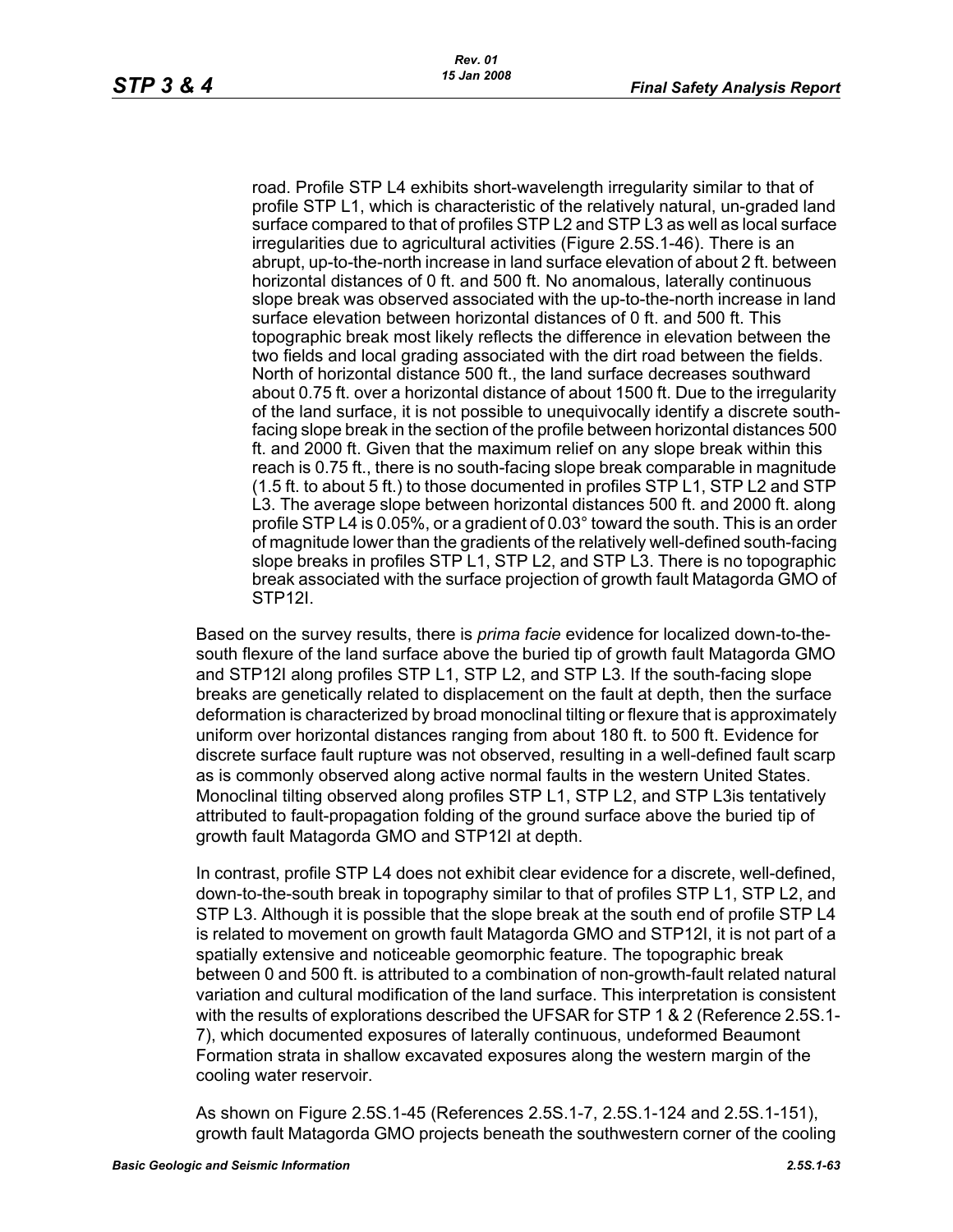water reservoir and is inferred to obliquely cross the southern dike of the reservoir. Given the spatial association between growth fault Matagorda GMO and slope breaks west of the cooling reservoir, the area south of the reservoir was investigated for similar features (Figure 2.5S.1-44). No laterally continuous topographic breaks within this region were observed. An east-west cross section of correlated borehole data was prepared along the southern margin of the reservoir, and was assessed to determine whether there is discernable southwest-side-down offset of textural facies in the Beaumont Formation across the updip projection of growth fault Matagorda GMO (cross section C-C' in Figure 2.5S.1-45 [References 2.5S.1-7, 2.5S.1-124 and 2.5S.1- 151] and Figure 2.5S.1-47 [Reference 2.5S.1-155]). The data is from McClelland Engineers (Reference 2.5S.1-155) and was used in the UFSAR for STP 1 & 2 (Reference 2.5S.1-7). The textural facies identified in the boreholes include lenses of sand and clay, which are typical and characteristic of the late Pleistocene Beaumont Formation (Reference 2.5S.1-38). The correlated data show lateral variation and interfingering of the sand and clay facies in the vicinity of the updip projection of the growth fault, but no positive evidence for systematic displacement or offset. Given the extremely low relief across the slope breaks that is tentatively associated with growth fault Matagorda GMO and STP12I to the west (i.e., about 1.5 ft. to 5 ft.), it is possible that comparable displacements at depth would not be discernable if present in cross section C-C'.

#### **2.5S.1.2.4.3 Summary**

New subsurface data compiled for the STP 3 & 4 COL (Figure 2.5S.1-42 [References 2.5S.1-29, 2.5S.1-124, 2.5S.1-150, 2.5S.1-151, 2.5S.1-152 and 2.5S.1-153] and Figure 2.5S.1-43 [References 2.5S.1-7, 2.5S.1-124 and 2.5S.1-151]) do not significantly change the state of knowledge regarding the locations of growth faults in the STP 3 & 4 site area. The most detailed subsurface mapping of growth faults in the site area remains the work documented in the UFSAR for STP 1 & 2 (Reference 2.5S.1-7). The mapping and data listed in Table 2.5S.1-1 are taken from studies that are more regional in scope and thus less detailed at the scale of the site area.

Among the growth faults in the site area not recognized in the UFSAR for STP 1 & 2, fault GMP (Reference 2.5S.1-124), which trends north-northeast and is located beneath the southern part of the cooling reservoir, is the structure with the closest surface projection to STP 3 & 4 (approximately 1.4 mile) (Figure 2.5S.1-43 [References 2.5S.1-7, 2.5S.1-124, and 2.5S.1-151]). There was no observed surface expression of this growth fault to suggest that it has been active since the deposition of the late Pleistocene Beaumont formation.

Comparison of the map of growth fault projections presented here (Figure 2.5S.1-43 [References 2.5S.1-7, 2.5S.1-124, and 2.5S.1-151]) with mapping in the UFSAR for STP 1 & 2 (Reference 2.5S.1-7) indicates that growth faults Matagorda STP12A and STP12I (discussed in Subsection 2.5S.1.2.4.1.2.1) are probably correlative with growth faults Matagorda GMA and GMO, respectively, from the Geomap (Reference 2.5S.1-124) database. If this correlation is correct, then the more regionally extensive Geomap mapping indicates that growth faults Matagorda STP12A and STP12I extend for many kilometers beyond the limits of the site area and are characterized by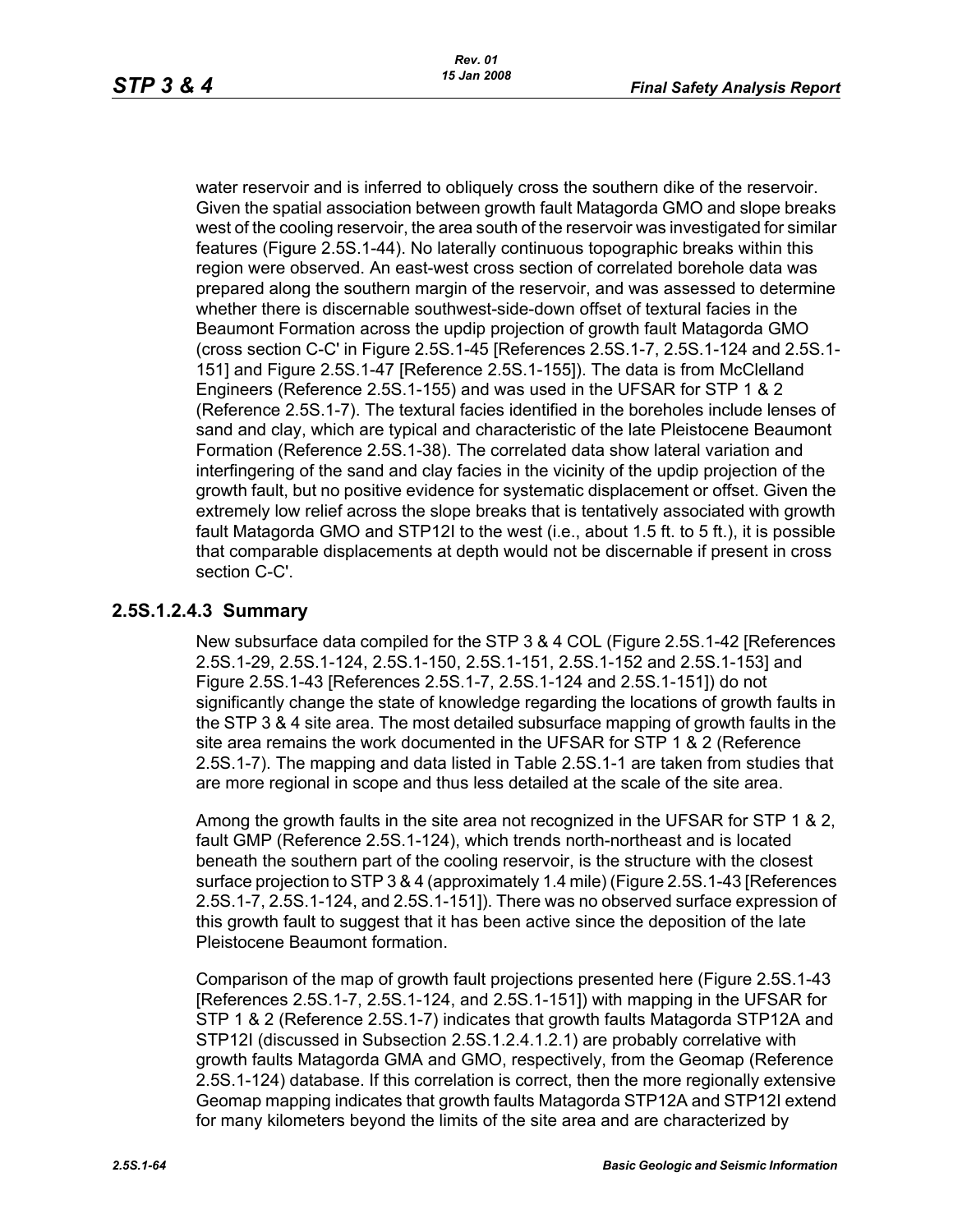regionally arcuate traces (Figure 2.5S.1-42 [References 2.5S.1-29, 2.5S.1-124, 2.5S.1-150, 2.5S.1-151, 2.5S.1-152, and 2.5S.1-153]).

The UFSAR for STP 1 & 2 (Reference 2.5S.1-7) also identified several approximately west-southwest-striking growth faults at the latitude of the STP 3 & 4 site footprint at depths ranging from 6000 ft. to 11,000 ft. (i.e., growth faults Matagorda STP12D, STP12E and STP12H). One or more of these structures may be correlative with growth faults Matagorda GMI and GMK (Reference 2.5S.1-124), which strike into the site area from the west (Figure 2.5S.1-42 [References 2.5S.1-29, 2.5S.1-124, 2.5S.1-150, 2.5S.1-151, 2.5S.1-152, and 2.5S.1-153]) and are mapped to within about 4 miles or less of STP 3 & 4 (Figure 2.5S.1-43 [References 2.5S.1-7, 2.5S.1-124, and 2.5S.1- 151]). Direct comparison of the UFSAR for STP 1 & 2 (Reference 2.5S.1-7) mapping with the Geomap (Reference 2.5S.1-124) projections in Figure 2.5S.1-43 (References 2.5S.1-7, 2.5S.1-124, and 2.5S.1-151) is problematic. The growth fault locations from the two studies were developed from different datasets using different techniques (see Subsection 2.5S.1.2.4.1.2.2.1).

New topographic profiles and other data acquired for this study provide *prima facie* evidence for very low relief deformation of the upper surface of the Beaumont Formation above growth fault Matagorda GMO and STP12I both outside and just within the site area. The deformation is expressed as south-facing monoclinal flexures with about 1.5 ft. to 6 ft. of total relief over horizontal distances ranging from about 180 ft. to 500 ft. Topographic profile STP L4 surveyed adjacent to the western margin of the cooling water reservoir documents either no deformation above the updip projection of growth fault Matagorda GMO and STP12I, or that any deformation is below the limit of resolution due to the variability in land surface elevation along profile STP L4. These results are consistent with the conclusion of the UFSAR for STP 1 & 2 (Reference 2.5S.1-7), which reported no deformation of laterally continuous stratigraphic contacts along the southwestern margin of the cooling water reservoir above the projection of growth fault Matagorda STP12I.

## **2.5S.1.2.4.3.1 Conclusions**

Compilation of data on growth faults at the scale of the site vicinity and site area for this study demonstrates that no new information has been developed to alter the conclusion of the UFSAR for STP 1 & 2 (Reference 2.5S.1-7) that no growth faults project to the surface through the STP site (Figure 2.5S.1-43 [References 2.5S.1-7, 2.5S.1-124 and 2.5S.1-151]).

There is *prima facie* evidence for localized, low relief tilting of the upper surface of the Beaumont Formation above growth fault Matagorda GMO and STP12I, just within the 5 mile site area radius. The deformation is characterized by south-down monoclinal flexure of the land surface, and is distributed across horizontal distances of 180 ft. to 500 ft. Data acquired for this study clearly document the absence of discrete surface rupture above growth fault Matagorda GMO and STP12I. Topographic profiles surveyed at intervals over a distance of several miles document significant variability in the magnitude and width of the zone of tilting, suggesting that activity is not uniform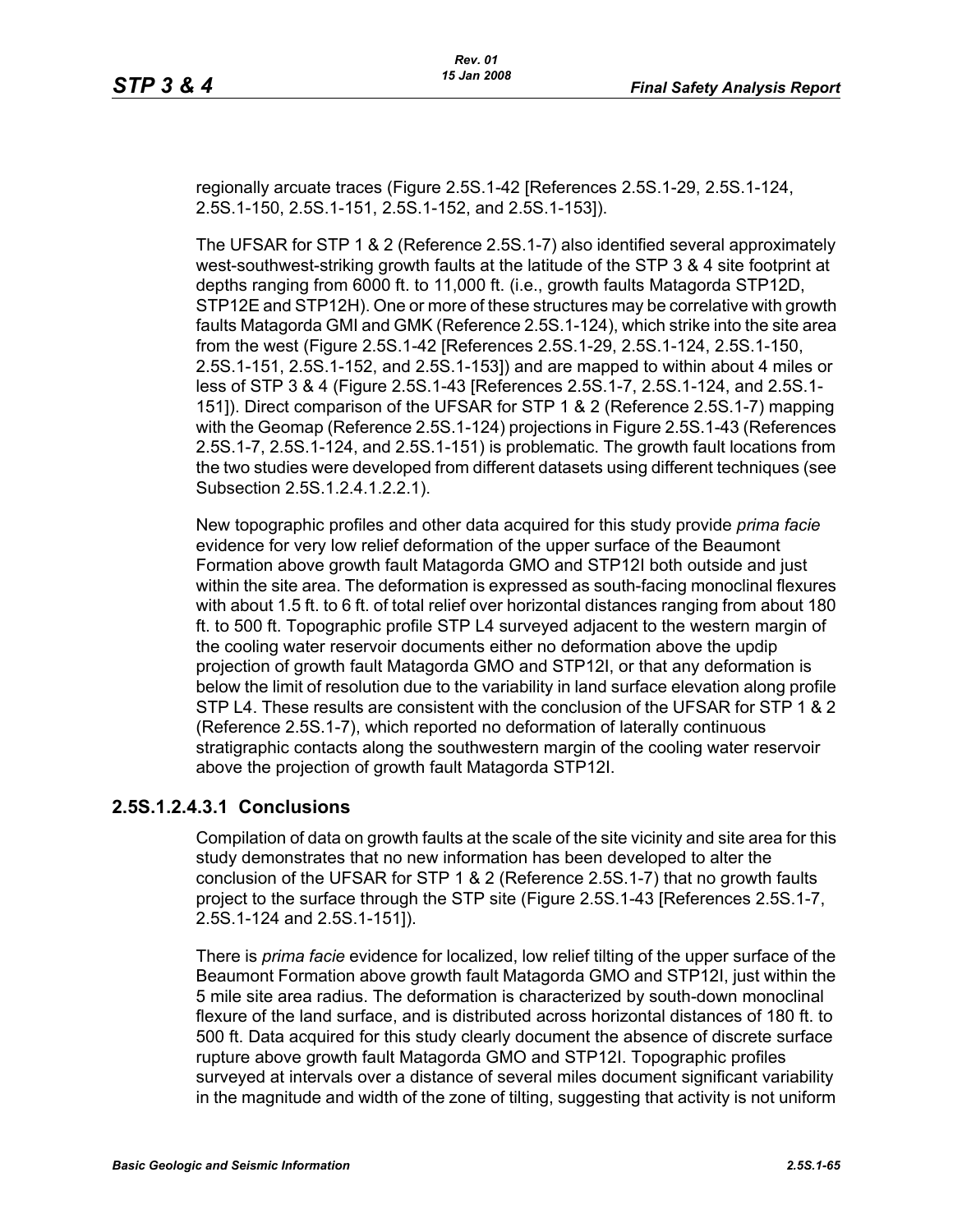along strike. Surface deformation above growth fault Matagorda GMO and STP12I does not approach within the STP 3 & 4 0.6-mile site radius.

### **2.5S.1.2.5 Site Area Geologic Hazard Evaluation**

No geologic hazards have been identified within the STP site area. No geologic units at the site are subject to dissolution. No deformation zones were encountered in the exploration or excavation for STP 1 & 2, and none have been encountered in the site investigation for STP 3 & 4.

Volcanic activity typically is associated with subduction zones or "hot spots" in the earth's mantle, neither of which are present within the STP site region. Therefore, no volcanic activity is anticipated in the region.

# **2.5S.1.2.6 Site Engineering Geology Evaluation**

## **2.5S.1.2.6.1 Engineering Soil Properties and Behavior of Foundation Materials**

Engineering soil properties, including index properties, static and dynamic strength, and compressibility, are discussed in Subsection 2.5S.4. Evaluation and mapping of the variability and distribution of properties for the foundation bearing soils are included as the excavation is completed.

Settlement monitoring includes analyses performed for the final design.

## **2.5S.1.2.6.2 Zones of Alteration, Weathering, and Structural Weakness**

No unusual weathering profiles have been encountered during the site investigation. No dissolution is expected to affect foundations. Mapping of any noted desiccation, weathering zones, joints, or fractures is performed and evaluated during excavation.

#### **2.5S.1.2.6.3 Deformational Zones**

No deformation zones were encountered in the exploration or excavation for STP 1 & 2, and none have been encountered in the site investigation for STP 3 & 4. Excavation mapping and evaluation is required during construction. No capable tectonic sources as defined by RG 1.165 exist in the STP site region. Field investigations for the STP 3 & 4 COL application verify the conclusions from STP 1 & 2 that no growth faults project to the surface through the STP site (Subsection 2.5S.1.2.4.3).

## **2.5S.1.2.6.4 Prior Earthquake Effects**

Studies of the STP 1 and 2 excavation and available outcrops examined during the STP 3 & 4 investigations have not indicated any evidence for prior earthquake activity that affected Pleistocene deposits.

#### **2.5S.1.2.6.5 Effects of Human Activities**

Subsidence is known to be the result of withdrawal of fluids such as petroleum and/or groundwater over a long period of time. The weight of the overlying sediments is supported, in part, by the fluids in the underlying rock. The fluid loss in the sand has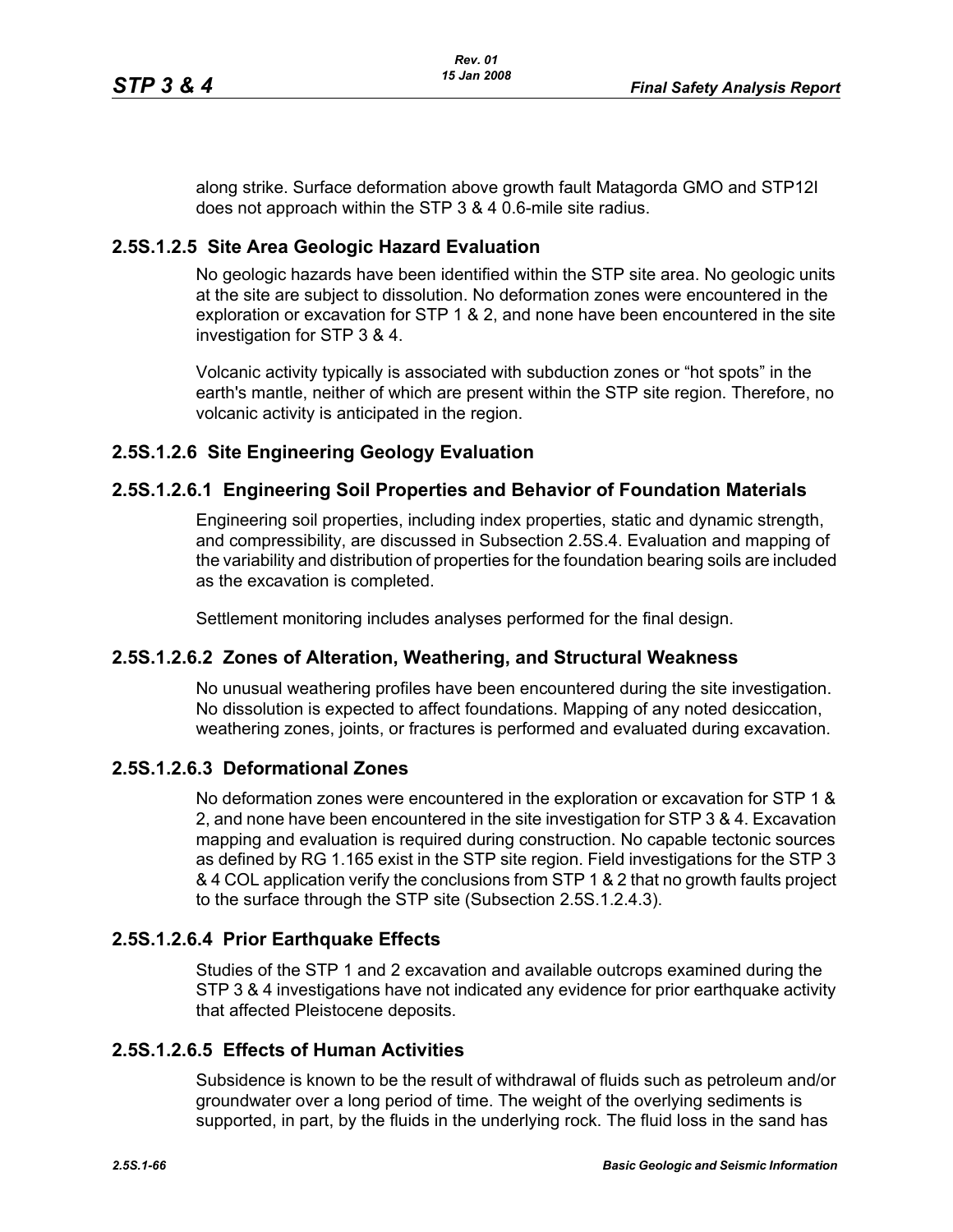effects on the interbedded clays because the gradient from the clay into the sand increases and dewaters the clay as well. Lithostatic pressure compact the clays irrevocably so that even if groundwater levels are restored to pre-pumping levels, the clays will not rehydrate. Subsidence is common in many parts of the country with the common connection found in long-term pumping of groundwater from unconsolidated sands and gravels with clay interbeds. Ratzlaff stated that in northwestern Matagorda County, the land surface subsided more than 1.5 ft. due to groundwater withdrawals over a period of 30 years (1943-1973) (Reference 2.5S.1-156).

A general rule of thumb in calculating subsidence is that the compression (Δ*B*) is equal to the dimensionless storage coefficient (*S*) multiplied by the change in head (Δ*f*) due to pumping.

 $\Delta B = S \times \Delta f$ 

At STP, S has been determined to range between .0004 to .0005 and the maximum drawdown due to construction dewatering is expected to be 100 ft. Therefore, the maximum anticipated subsidence at STP due to construction dewatering is between .04 and .05 ft. Because there are other considerations, such as infiltration by storm water, which will replace some of the water in the aquifer, it is unlikely that subsidence will reach these levels.

No mining operations or excessive injection of groundwater has occurred within the site area that can affect geologic conditions. The MCR impoundment does appear to affect groundwater flow direction of the Shallow Aquifer at the STP site, but evidence suggests that this influence in flow direction is localized and effectively controlled by the drainage system on site. A detailed discussion of the MCR and its effect on groundwater is provided in Subsection 2.4S.12.

## **2.5S.1.2.7 Site Groundwater Conditions**

A detailed discussion of groundwater conditions is provided in Subsection 2.4S.12.

#### **2.5S.1.3 References**

- 2.5S.1-1 "Identification and Characterization of Seismic Sources and Determination of Safe Shutdown Earthquake Ground Motion," United States Nuclear Regulatory Commission (NRC), Regulatory Guide 1.165, March 1997.
- 2.5S.1-2 "Physical Divisions of the United States," Fenneman, N.M., and Johnson, D.W., United States Geological Survey, 1946.
- 2.5S.1-3 "Plate 1: Bathymetric Chart,", The Gulf of Mexico Basin, v. J, The Geology of North America, Bryant, W. R., and Bryant, J. R., Geological Society of America, 1991.
- 2.5S.1-4 "USGS Seguin Quadrangle (2000), Houston Quadrangle (1999), Bay City Quadrangle (1999), and Beeville Quadrangle (2000) Topographic Maps (1:250,000)," United States Geological Survey (USGS).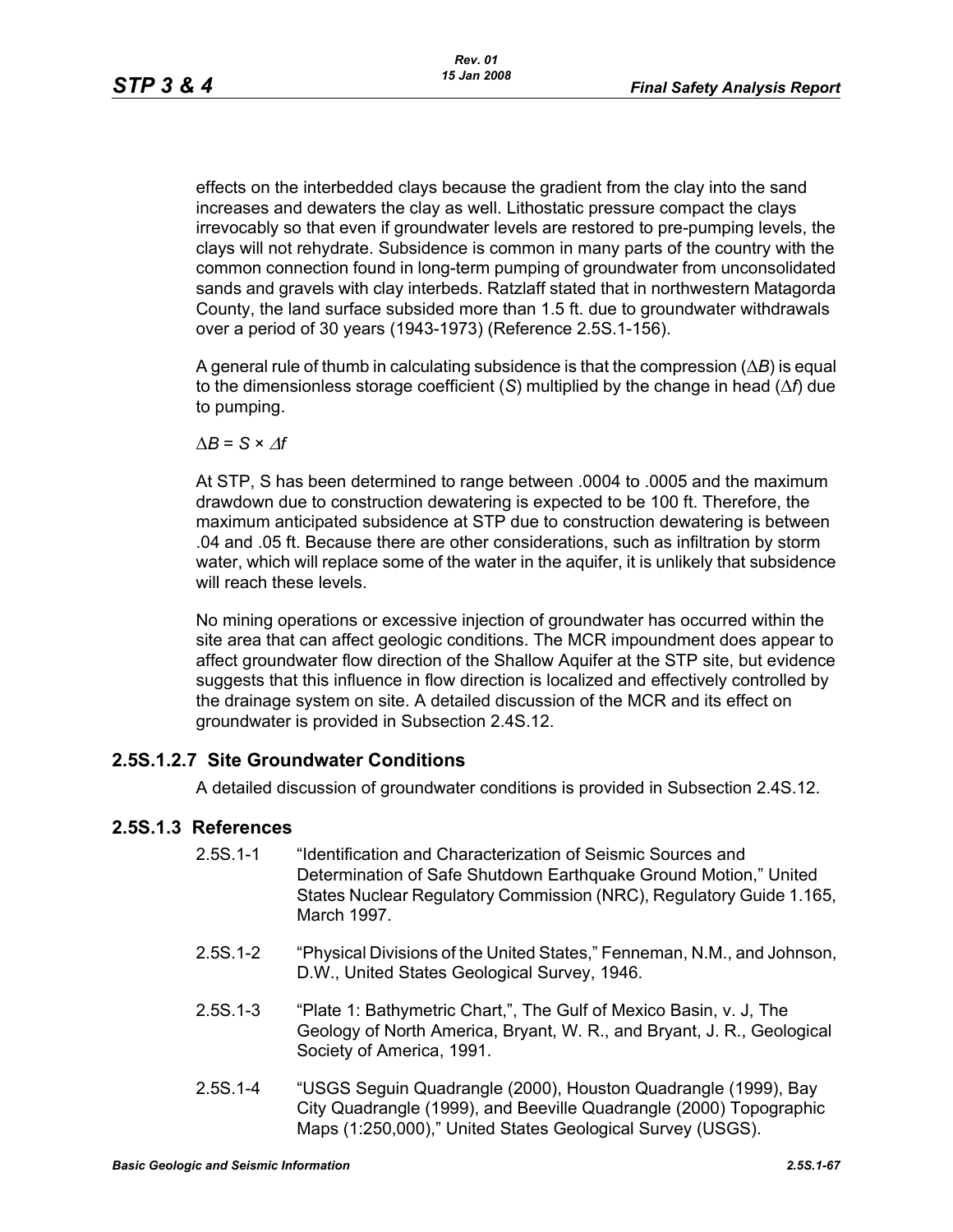| $2.5S.1 - 5$ | "USGS Port Lavaca Quadrangle (2000) and Freeport Quadrangle (1999) |
|--------------|--------------------------------------------------------------------|
|              | Topographic Maps (1:100,000)," United States Geological Survey     |
|              | (USGS).                                                            |

- 2.5S.1-6 "USGS Blessing SE Quadrangle Topographic Map (1:24,000)" United States Geological Survey (USGS), 1995.
- 2.5S.1-7 STPEGS Updated Final Safety Analysis Report, STP 1 & 2, Revision 13, April 2006
- 2.5S.1-8 "Geologic map of the United States (exclusive of Alaska and Hawaii)," King, P.B., and Beikman, H.M., United States Geological Survey, 1974.
- 2.5S.1-9 "Geology of the Conterminous United States at 1:2,500,000 Scale -- A Digital Representation of the 1974 P.B. King and H.M. Beikman Map," Digital Data Series DDS-11, Schruben, P.G., Arndt, R.E., Bawiec, W.J., King, P.B., and Beikman, H.M., U.S. Geological Survey, 1994.
- 2.5S.1-10 "Gulf Coast Geology (GCG) Online-Miocene of Southern Louisiana," Data Series 90-A, version 1.0, Huffman, A.C., Kinney, S.A., Biewick, L.R.H., Mitchell, H.R., and Gunther, G.L., United States Geological Survey, 2004.
- 2.5S.1-11 "Map Showing Geology, Oil and Gas Fields, and Geologic Provinces of the Gulf of Mexico Region," Open File Report 97-470-L, French, C.D., and Schenk, C.J., United States Geological Survey, 2005.
- 2.5S.1-12 "Physiographic Map of Texas," Bureau of Economic Geology, The University of Texas at Austin, 1996. http://www.lib.utexas.edu/geo/maps.html, accessed April 6, 2007.
- 2.5S.1-13 "Late Quaternary sedimentation," The Gulf of Mexico Basin: Boulder, Colorado, Geological Society of America, The Geology of North America, v. J, pp. 325-352, Coleman, J. M., Roberts, H. H., and Bryant, W.R., 1991.
- 2.5S.1-14 "Tectonic evolution of the southern Laurentian Grenville orogenic belt," Geologic Society of America Bulletin, v. 10, pp. 1357-1375, Mosher, S., 1998.
- 2.5S.1-15 "Kinematic constraints on Rodinia reconstructions from the core of the Texas Grenville Orogen," Journal of Geology, v. 112, pp. 185-205, Reese, J. F., and Mosher, S., 2004.
- 2.5S.1-16 "Geological Highway Map of Texas," American Association of Petroleum Geologists Map Series 7, Renfro, H.B., Feray, D.E., Dott, R.H., Sr., Bennison, A.P., 1979.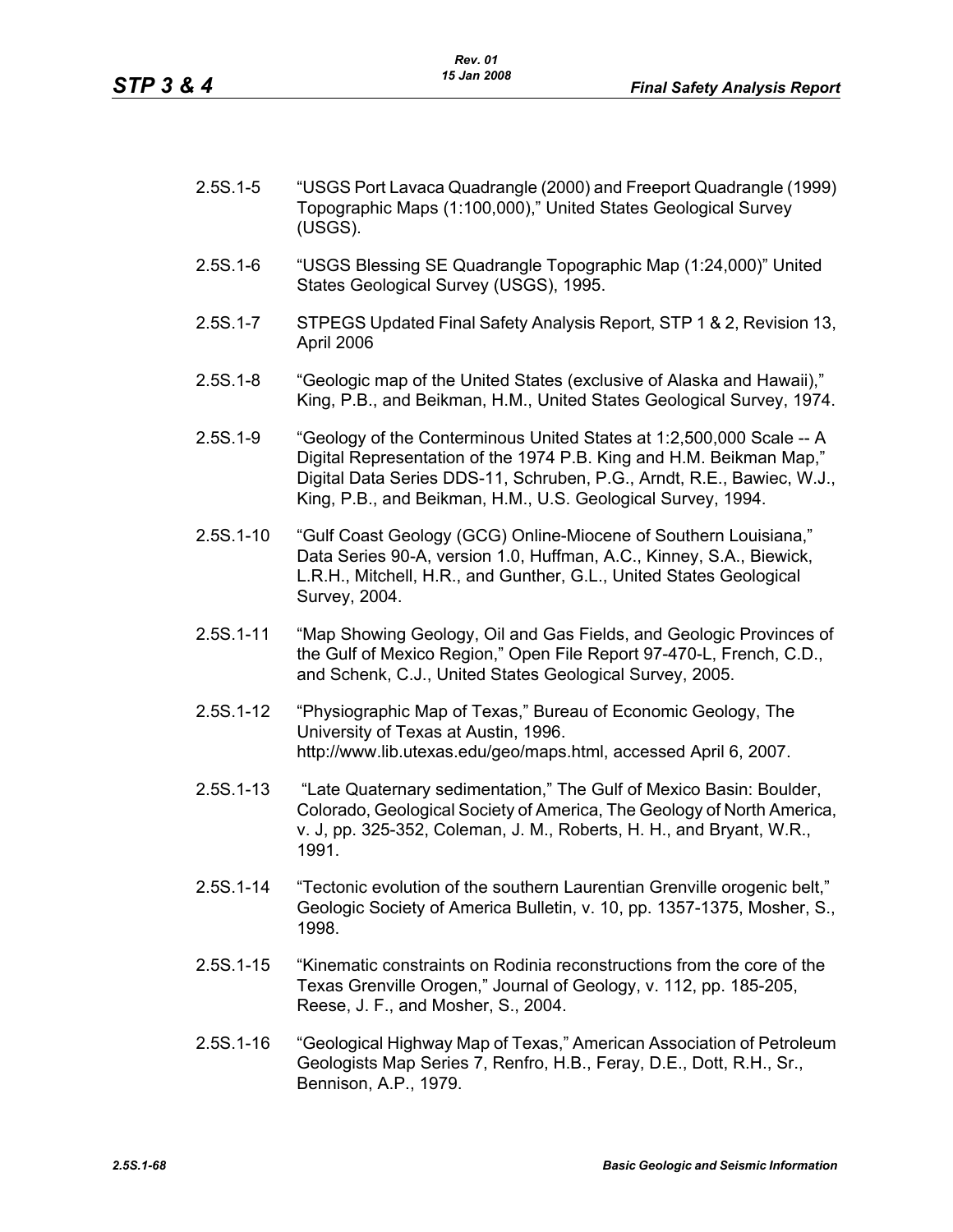- 2.5S.1-17 "Probabilistic Seismic Hazard Evaluation at Nuclear Plant Sites in the Central and Eastern United States: Resolution of the Charleston Earthquake Issue," EPRI NP-6395-D, Electric Power Research Institute, April 1989.
- 2.5S.1-18 "Tectonic inheritance at a continental margin," GSA Today, v. 16, no. 2, pp. 4-11, Thomas, W.A., 2006
- 2.5S.1-19 "Stratigraphy, sedimentology, and depositional setting of pre-orogenic rocks of the Ouachita Mountains, Arkansas and Oklahoma," The Appalachian-Ouachita Orogen in the United States, v. F-2, The Geology of North America, pp. 575-590, Lowe, D.R., Geological Society of America, 1989.
- 2.5S.1-20 "Tectonic synthesis of the Ouachita orogenic belt," The Appalachian-Ouachita orogen in the United States, v. F-2, The Geology of North America, pp. 695-728, Viele, G.W., and Thomas W. A., Geological Society of America, 1989.
- 2.5S.1-21 "Ouachita thrust belt and Arkoma basin," The Appalachian-Ouachita orogen in the United States, v. F-2, The Geology of North America, pp.621-634, Arbenz, J. K., Geological Society of America, 1989.
- 2.5S.1-22 "Origin and development of the Gulf of Mexico Basin," The Gulf of Mexico Basin, v. J, The Geology of North America, pp.389-444, Salvador, A., Geological Society of America, 1991.
- 2.5S.1-23 "Plate 6: Cross sections of the Gulf of Mexico Basin," The Geology of North America, v. J, The Gulf of Mexico Basin, Salvador, A., Geological Society of America, 1991.
- 2.5S.1-24 "Pre-Triassic," The Geology of North America, v. J, The Gulf of Mexico Basin, pp.109-129, Woods, R.D., Salvador, A., and Miles, A.E., Geological Society of America, 1991.
- 2.5S.1-25 "Plate 5: Stratigraphic correlation chart," The Geology of North America, v. J, The Gulf of Mexico Basin, Geological Society of America, Salvador, A., 1991.
- 2.5S.1-26 "Plate 3: Structure at base and subcrop below Mesozoic marine section," The Geology of North America, v. J, The Gulf of Mexico Basin, Salvador, A., Geological Society of America, 1991.
- 2.5S.1-27 "Plate 2: Principal structural features, in The Gulf of Mexico Basin," The Geology of North America, v. J, The Gulf of Mexico Basin, Geological Society of America, Ewing, T. E., and Lopez, R. F., 1991.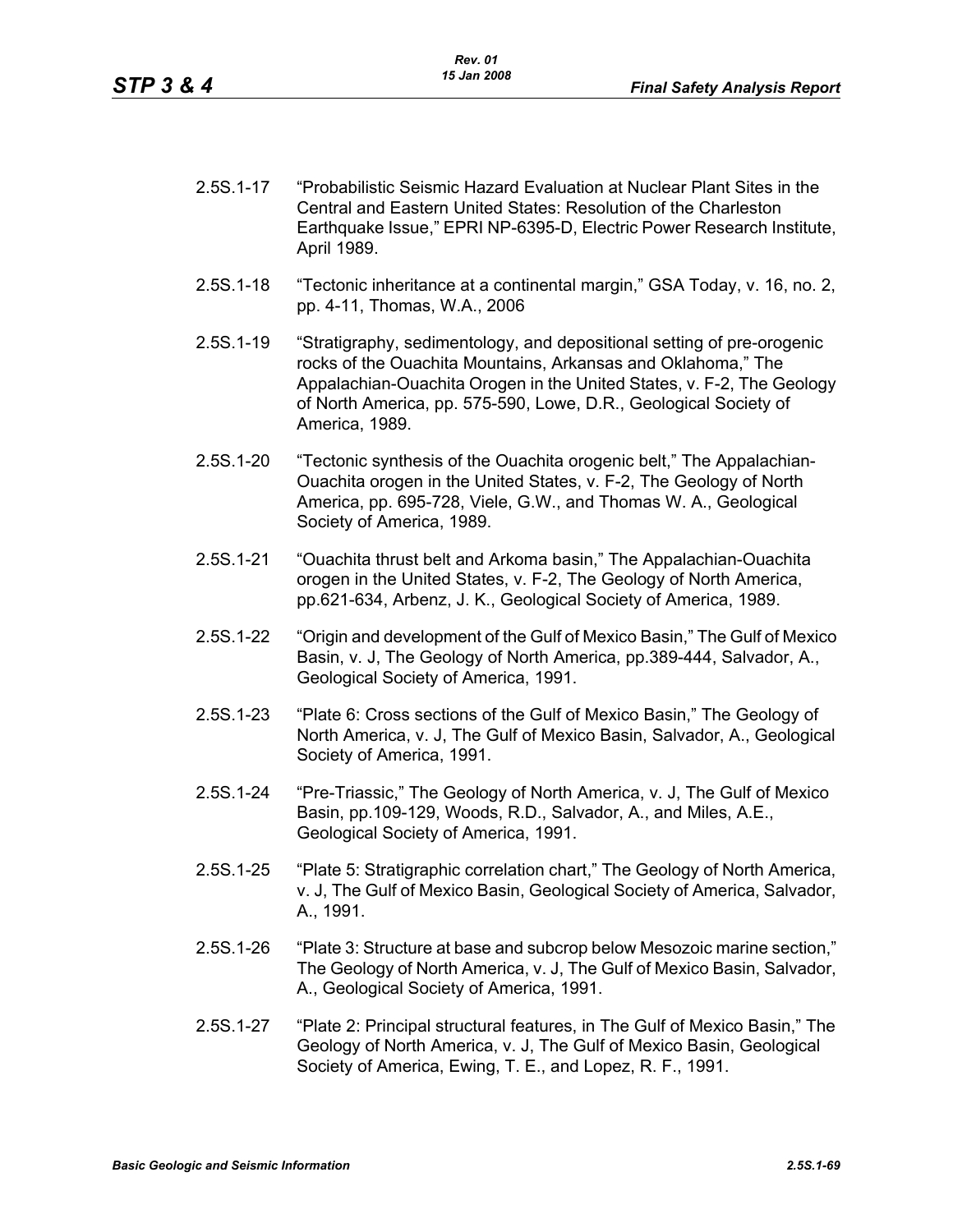- 2.5S.1-28 "Geologic Map Database of Texas," Open Data Series DS 170, Stoeser, D.B., Shock, N., Green, G.N., Dumonceaux, G.M., and Heran, W.D., United States Geological Survey, 2005.
- 2.5S.1-29 "Status and trends of wetland and aquatic habitats on Texas barrier islands, Matagorda Bay to San Antonio Bay," White, W.A., Tremblay, T.A., Waldinger, R.L., and Calnan, T.R., 2002. Final Report prepared for the Texas General Land Office and NOAA under GLO contract No. 01- 241-R.
- 2.5S.1-30 "Geologic Atlas of Texas Beeville-Bay City Sheet," Barnes, V.E., Bureau of Economic Geology, University of Texas, 1987.
- 2.5S.1-31 "Lower Cretaceous" The Geology of North America, v. J, The Gulf of Mexico Basin, pp.181-204, McFarlan, E., Jr., and Menes, L.S., Geological Society of America, 1991.
- 2.5S.1-32 "Upper Cretaceous," The Geology of North America, v. J, The Gulf of Mexico Basin, p.205-244, Sohl., N.F., Martinez, R.E., Salmeron-Urena, P., and Soto-Jaramillo, F., Geological Society of America, 1991.
- 2.5S.1-33 "Cenozoic" The Geology of North America, v. J, The Gulf of Mexico Basin, p.245-324, Galloway, W.E., Bebout, D.G., Fisher, W.L., Dunlap, J.B., Jr., Cabrera-Castro, R., Lugo-Rivera, J.E., and Scott, T.M., Geological Society of America, 1991.
- 2.5S.1-34 "Cenozoic depositional history of the Gulf of Mexico basin," v. 84, no. 11, pp 1743-1774, Galloway, W.E., Ganey-Curry, P.E., Xiang Li, and Buffler, R.T., AAPG Bulletin, 2000.
- 2.5S.1-35 "Program on Technology Innovation: Assessment of a Performance-Based Approach for Determining Seismic Ground Motions for New Plant Sites," v. 2, Seismic Hazard Results at 28 Sites, EPRI Report TR-1012045, Final Report, Electric Power Research Institute and U.S. Department of Energy, August 2005
- 2.5S.1-36 "Regional stratigraphy and subsurface geology of Cenozoic deposits, Gulf Coastal Plain, south-central United States," U.S. Geological Survey Professional Paper 1416-G, 34 p. Hosman, R. L., 1996.
- 2.5S.1-37 "Geology of the Gulf Coast Aquifer, Texas in Proceedings of the Gulf Coast Aquifer Conference, Corpus Christi," Texas Water Development Board Report 365, pp. 23-50, Chowdhury, A.H., and Turco, M.J., 2006.
- 2.5S.1-38 "Signatures of climate vs. sea-level change within incised valley-fill successions: Quaternary examples from the Texas Gulf Coast," Sedimentary Geology, Volume 190, pp. 177-211, Blum, M. D., and Aslan, A., 2006.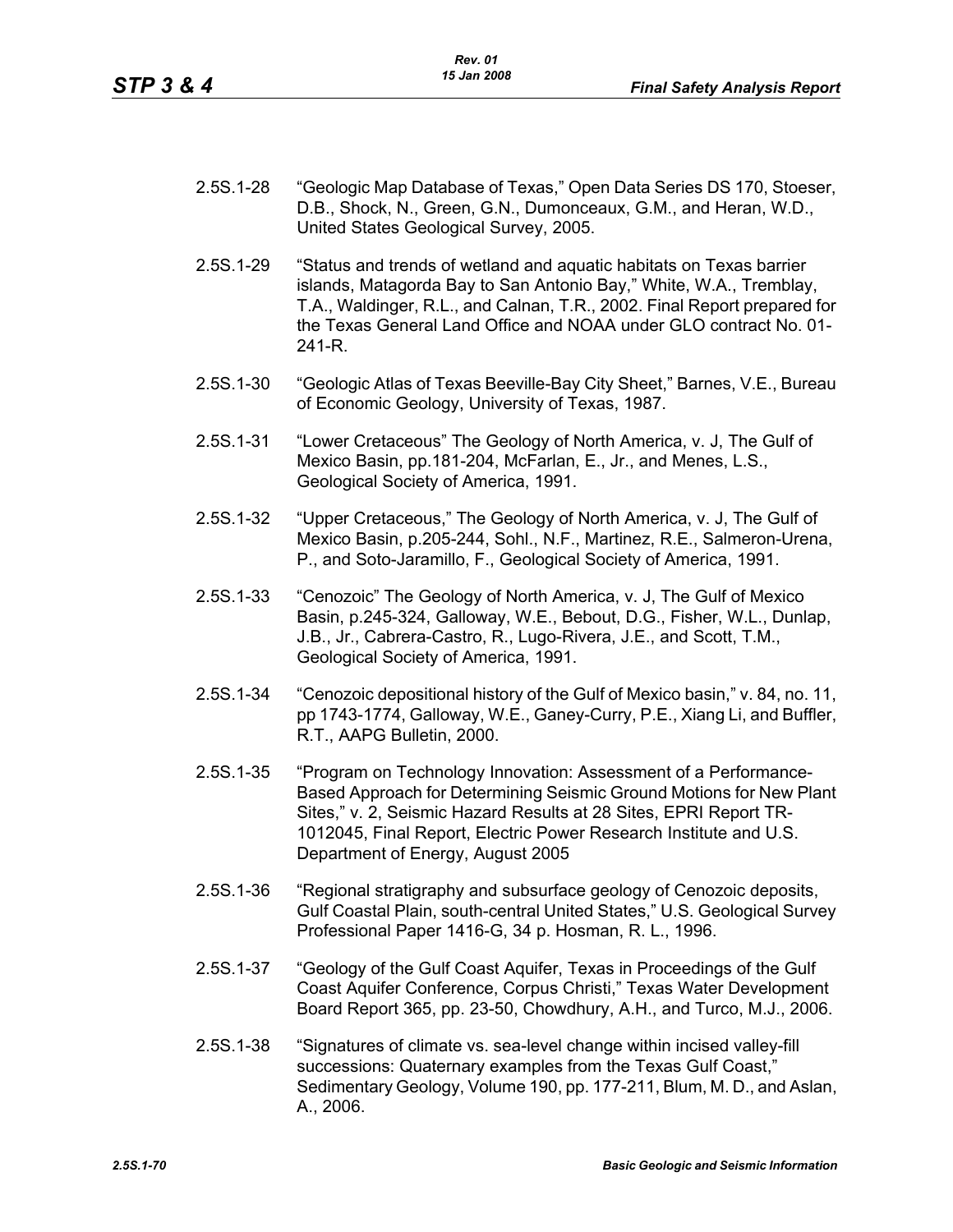| 2.5S.1-39 | "Seismic hazard Methodology for the Central and Eastern United States |
|-----------|-----------------------------------------------------------------------|
|           | (NP-4726)," Electric Power Research Institute (EPRI), 1986.           |

- 2.5S.1-40 "The earthquakes of stable continental regions," v. 1, assessment of large earthquake potential, Final Report TR-102261-V1, Johnston, A.C., Coppersmith, K.J., Kanter, L.R., and Cornell, C.A., 1994. Prepared for Electric Power Research Institute (EPRI).
- 2.5S.1-41 "Earthquakes in the eastern Great Lakes Basin from a regional perspective," Ebel, J.E., and Tuttle, M., Tectonophysics, v. 353, pp. 17- 30, 2002.
- 2.5S.1-42 "Earthquakes and the cratonward limit of Iapetan faulting in eastern North America," Geology, v. 23, pp. 105-108, Wheeler, R.L., 1995.
- 2.5S.1-43 "Land and Marine Gravity CD-ROMS," Dater, D., Metzger, D., and Hittelman, A., United States Department of Commerce, National Oceanic and Atmospheric Administration, National Geophysical Data Center, 1999.
- 2.5S.1-44 "The crust under the Gulf of Mexico basin," The Geology of North America: The Gulf of Mexico Basin, v. J, pp. 53-72, Sawyer, D.S., Buffler, R.T., and Pilger, R.H., Geological Society of America, 1991.
- 2.5S.1-45 "Gravity Anomaly Map of North America (1:5,000,000)" Gravity Anomaly Map Committee, 1987.
- 2.5S.1-46 "Magnetic Anomaly Map of North America," Open-File Report 02-414 accompanying booklet, Bankey, V., Cuevas, A., Daniels, D., Finn, C.A., Hernandez, I., Hill, P., Kucks, R., Miles, W., Pilkington, M., Roberts, C., Roest, W., Rystrom, V., Shearer, S., Snyder, S., Sweeney, R., and Velez, J., United States Geological Survey, 2002.
- 2.5S.1-47 "Digital data grids for the magnetic anomaly map of North America," USGS Open-File Report 02-414, Bankey, V., Cuevas, A., Daniels, D., Finn, C.A., Hernandez, I., Hill, P., Kucks, R., Miles, W., Pilkington, M., Roberts, C., Roest, W., Rystrom, V., Shearer, S., Snyder, S., Sweeney, R., Velez, J., Phillips, J.D., and Ravat, D., United States Geological Survey (USGS), 2002.
- 2.5S.1-48 "Geothermal heat flow in the northeast margin of the Gulf of Mexico," AAPG Bulletin, Volume 89, pp. 821-831, Nagihara, S., and Jones, K.O., 2005.
- 2.5S.1-49 "Data for Quaternary faults, liquefaction features, and possible tectonic features in the Central and Eastern United States, east of the Rocky Mountain front," Open-File Report 00-260, Crone, A.J., and Wheeler, R.L., United States Geological Survey, 2000.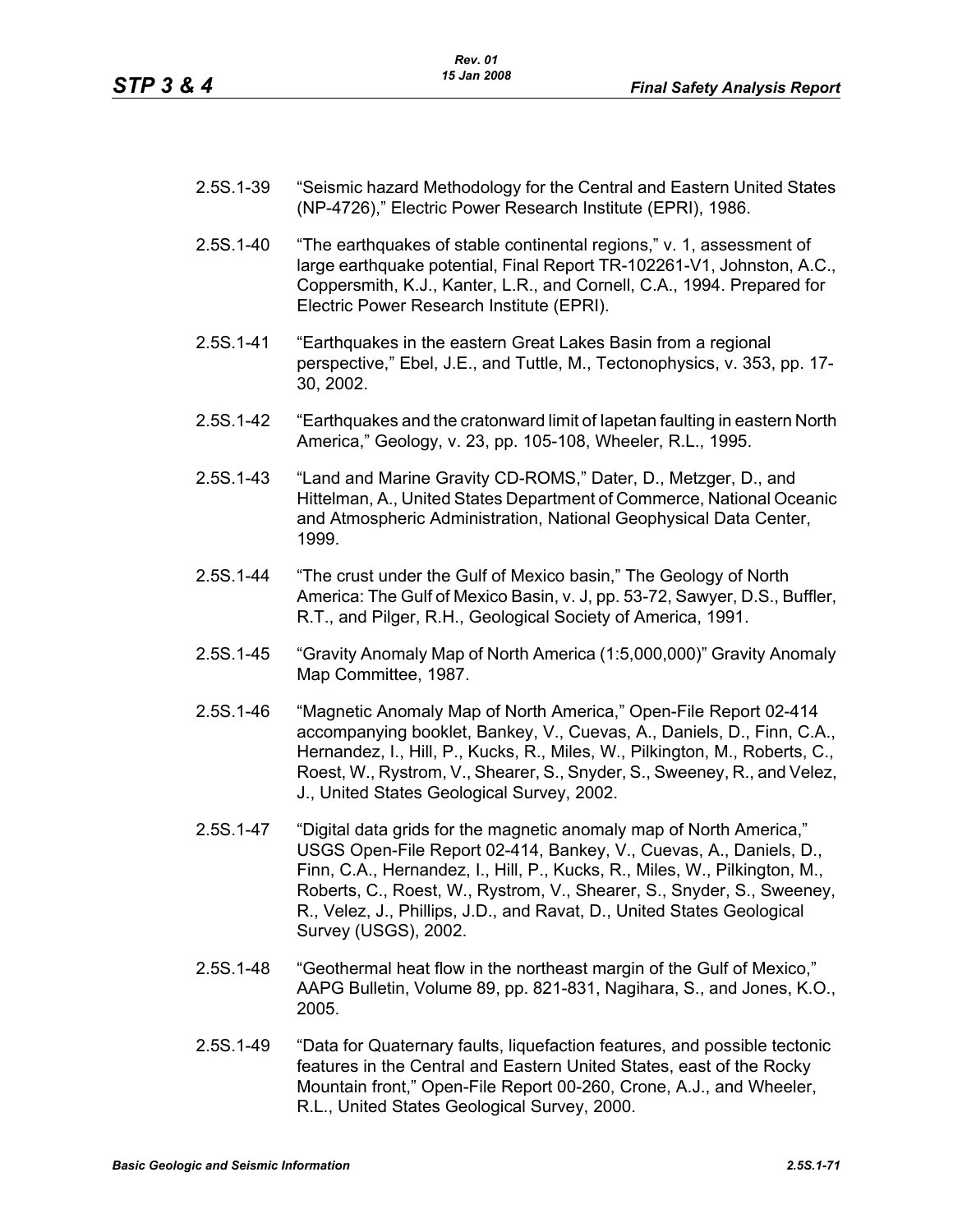- 2.5S.1-50 "Known or Suggested Quaternary Tectonic Faulting, Central and Eastern United States-New and Updated Assessments for 2005," USGS Open-File Report 2005-1336, Wheeler, R.L., United States Geological Survey, 2005.
- 2.5S.1-51 "Structural framework," The Geology of North America, v. J, The Gulf of Mexico Basin, pp. 31-52, Ewing, T.E., Geological Society of America, 1991.
- 2.5S.1-52 "The Appalachian-Ouachita orogenic belt: Episodes," v. 10, pp. 259-266, Rodgers, J., 1987.
- 2.5S.1-53 "The Ouachita orogenic belt," The Geology of North America, v. F-2, The Appalachian-Ouachita orogen in the United States, pp.555-561, Viele, G. W., Geological Society of America, 1989.
- 2.5S.1-54 "Alleghanian Orogen," The Geology of North America, v. F-2, The Appalachian-Ouachita orogen in the United States, pp. 233-318, Hatcher, R. D., Thomas, W.A, Geiser, P. A., Snoke, A. W., Mosher, S., and Wiltschko, D, V., Geological Society of America, 1989.
- 2.5S.1-55 "Phanerozoic development of the Llano Uplift," Tectonic history of southern Laurentia: a look at Mesoproterozoic, late-Paleozoic, and Cenozoic structures in central Texas," Austin Geological Society Field Trip Guidebook 24, pp. 25-37, Ewing, T. E., 2004.
- 2.5S.1-56 "The Appalachian-Ouachita orogen beneath the Gulf Coastal Plain between the outcrops in the Appalachian and Ouachita Mountains," The Geology of North America, v. F-2, The Appalachian-Ouachita orogen in the United States, pp. 537-553, Thomas, W. A., Geological Society of America, 1989.
- 2.5S.1-57 "Tectonic synthesis of the Ouachita-Marathon-Sonora orogenic margin of southern Laurentia: Stratigraphic and structural implications for timing of deformational events and plate-tectonic model," The Mojave-Sonora megashear hypothesis: Development, assessment, and alternatives, Special Paper 393, pp. 543-596, Poole, F.G., Perry, W.J., Madrid, R.J., and Amaya-Martinez, R., 2005.
- 2.5S.1-58 "Lithospheric structure of the south-central United States," Geology, v. 20, pp. 335-338, Mickus, K.L., and Keller, G.R., 1992.
- 2.5S.1-59 "Structure and evolution of the central Gulf of Mexico continental margin and coastal plain, southeast United States," v. 116, pp. 188-199, Harry, D.L., and Londono, J., GSA Bulletin, 2004.
- 2.5S.1-60 "The Paleozoic margin of North America in west Texas and northern Mexico," Geofisica Internacional, v. 28, pp. 897-906, Keller, G.R., and Dyer, R., 1989.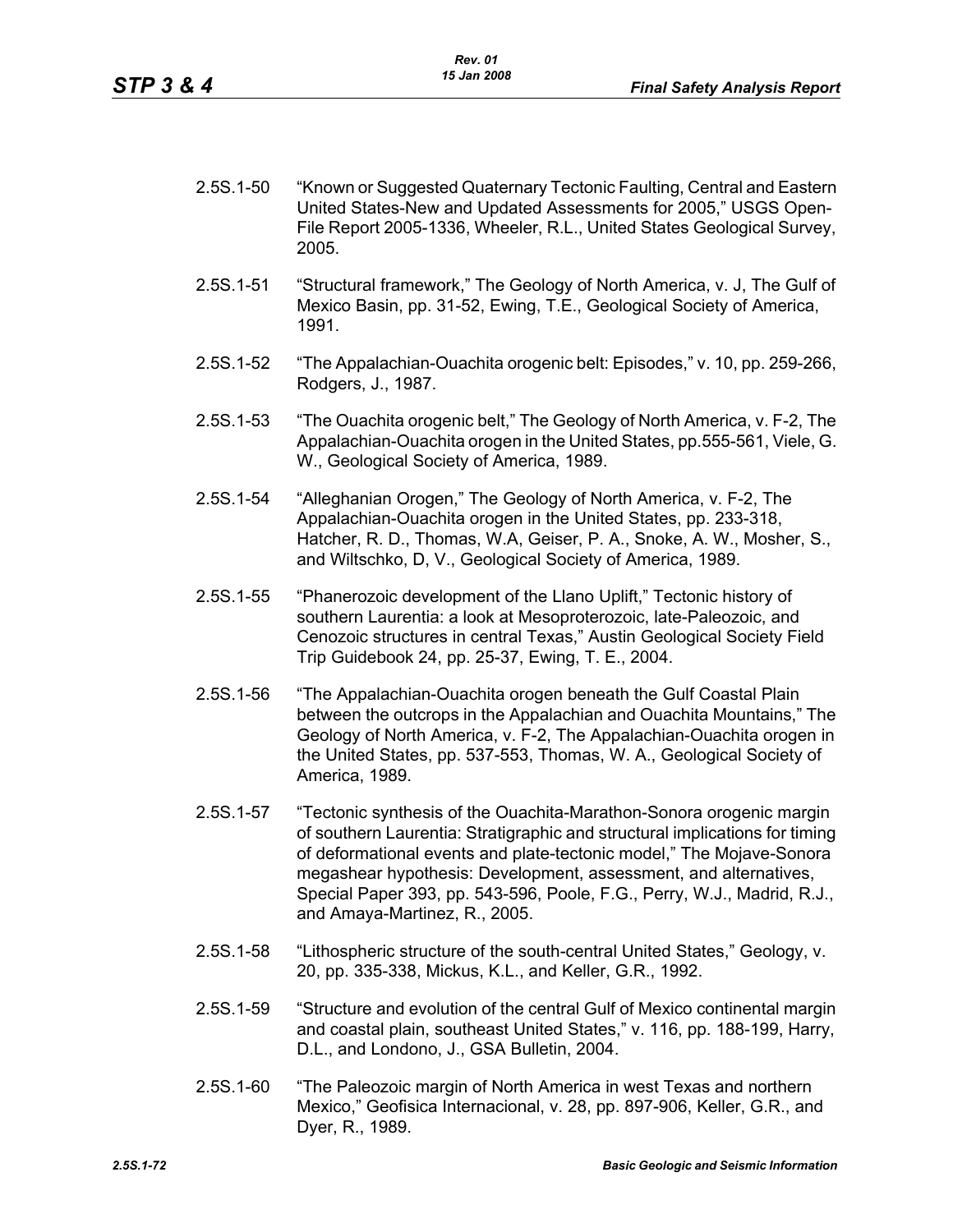- 2.5S.1-61 "Foreland Structure Adjacent to the Ouachita Foldbelt," The Geology of North America, v. F-2, The Appalachian-Ouachita orogen in the United States, pp. 681-688, Denison, R. E., Geological Society of America, 1989.
- 2.5S.1-62 "Triassic-Jurassic," The Geology of North America, v. J, The Gulf of Mexico Basin, pp.131-180, Geological Society of America, 1991.
- 2.5S.1-63 "Gulf of Mexico tectonic history: Hotspot tracks, crustal boundaries, and early salt distribution," AAPG Bulletin, v. 89, pp. 311-328, Bird, D., Burke, K., Hall, S.A., and Casey, J.F., 2005.
- 2.5S.1-64 "Implications of continental crust extension for plate reconstruction: an example from the Gulf of Mexico," Tectonics, Volume 6, pp. 739-755, Dunbar, J.A., and Sawyer, D.S., 1987.
- 2.5S.1-65 "Continental oceanic crustal transition in the Gulf Coast geosyncline," Ibrahim, A.K., and Uchupi, E., AAPG Memoir, v. 34, pp. 155-165, 1982.
- 2.5S.1-66 "Jurassic reconstruction of the Gulf of Mexico basin," Marton, G., and Buffler, R.T., International Geology Review," v. 36, pp. 545-586, 1994.
- 2.5S.1-67 "Early Mesozoic faults of the northern Gulf Coastal Plain in the context of opening of the Atlantic Ocean," Developments in Geotectonics," v. 22, pp. 463-476, Thomas, W.A., 1988.
- 2.5S.1-68 "Crustal structure in Gulf of Mexico from OBS refraction and multichannel reflection data," v. 65, pp. 1207-1229, Ibrahim, A.K., Carye, J., Latham, G., and Buffler, R.T., AAPG Bulletin, 1981.
- 2.5S.1-69 "Cenozoic structural evolution and tectono-stratigraphic framework of the northern Gulf Coast continental margin," Salt Tectonics: A Global Perspective, AAPG Memoir 65, pp. 109-151, Diegel, F., Karlo, J., Schuster, D., Shoup, R., and Tauvers, P., 1995.
- 2.5S.1-70 "Fault number 924, Gulf-margin normal faults, Texas," in Quaternary fault and fold database of the United States, Wheeler, R.L., 1999. http://earthqakes.usgs.gov/regional/qfaults, USGS, accessed January 11, 2007.
- 2.5S.1-71 "Deep structure of the Texas Gulf passive margin and its Ouachita Precambrian basement: results of the COCORP San Marcos Arch survey," AAPG Bulletin, v. 76, pp. 270-283, Culotta, R., Latham, T., Sydow, M., Oliver, J., Brown, L., and Kaufman, S., 1992.
- 2.5S.1-72 "Summary of the Balcones fault zone, central Texas: a prominent zone of Tertiary normal faults marking the western margin of the Texas coastal plain," Field Trip Guidebook, v. 24, pp. 81-89, Collins, E., Austin Geological Society, 2004.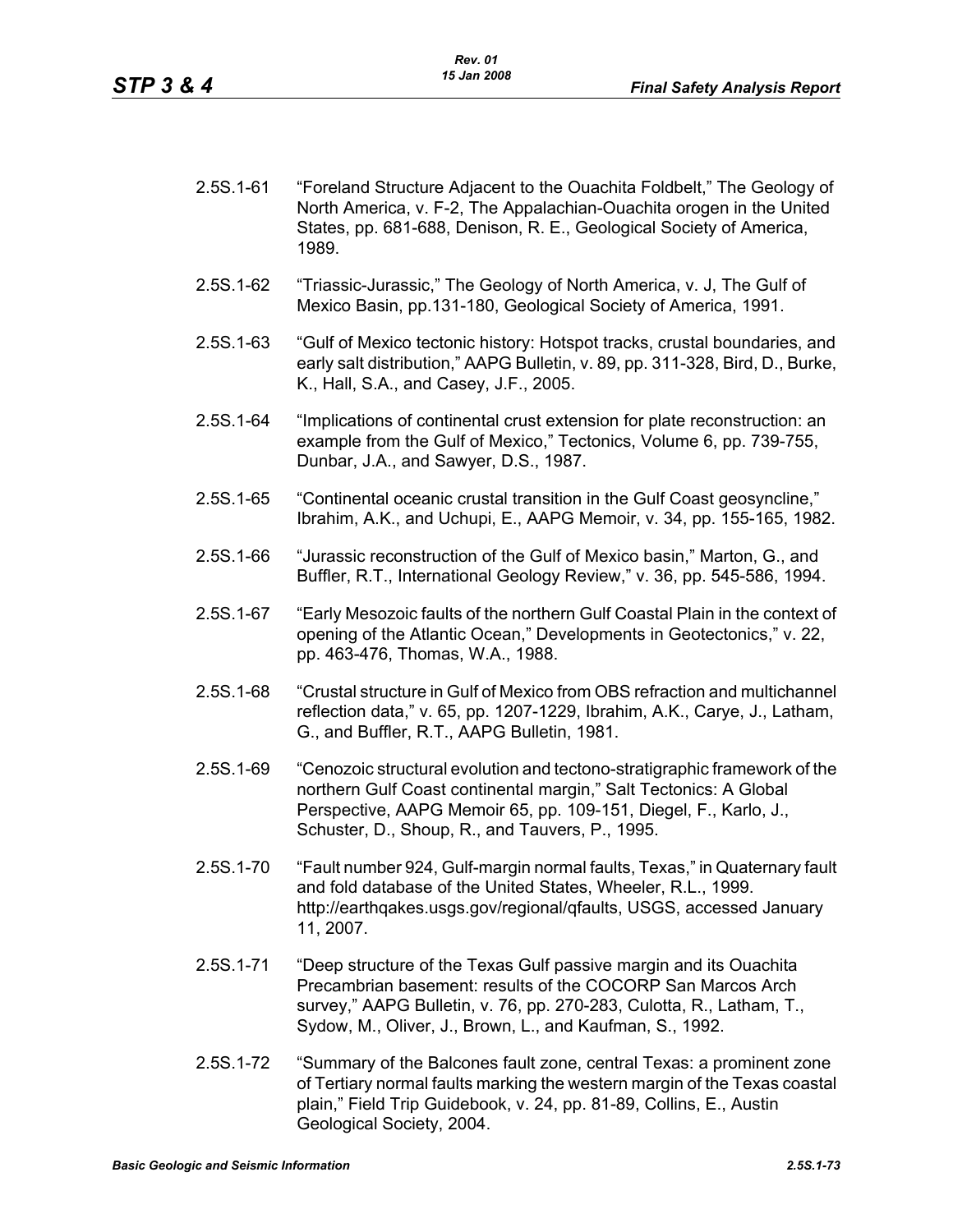- 2.5S.1-73 "Quaternary alluvial plain construction in response to glacio-eustatic and climatic controls, Texas Gulf coastal plain, Relative Role of Eustacy, Climate, and Tectonism in Continental Rocks," Special Publication 59, pp. 31-48, Blum, M., and Price, D.M., Society for Sedimentary Geology, 1998.
- 2.5S.1-74 "Tectonic stress field of the continental United States, in Geophysical framework of the continental United States," Geological Society of America Memoir 172, pp. 523-539, Zoback, M.L., and Zoback, M.D., 1989.
- 2.5S.1-75 "Global patterns of tectonic stress," Nature, v. 341, pp. 291-297, Zoback, M.L., Zoback, M.D., Adams, J., Assumpcao, M., Bell, S., Bergman, E.A., Blumling, P., Brereton, N.R., Denham, D., Ding, J., Fuchs, J., Gay, N., Gregersen, S., Gupta, H.K., Gvishiani, A., Jacob, K., Klein, R., Knoll, P., Magee, M., Mercier, J.L., Muller, B.C., Paquin, C., Rajendran, K., Stephansson, O., Suarez, G., Suter, M., Udias, A., Xu, Z.H., and Zhizhin, M., 1989.
- 2.5S.1-76 "The release 2005 of the World Stress Map," Reinecker, J., Heidbach, O., Tingay, M., Sperner, B., and Müller, B., Heidelberg Academy of Sciences and Humanities, 2005. www.world-stress-map.org, accessed March, 13, 2007.
- 2.5S.1-77 "Stress field constraints on intraplate seismicity in eastern North America," Journal of Geophysical Research, v. 97, pp. 1,1761-1,1782, Zoback, M., 1992.
- 2.5S.1-78 "Statistical trends in the intraplate stress field," Journal of Geophysical Research, v. 100, pp. 20,245-20,255, Coblentz, D.D., and Richardson, R.M., 1995.
- 2.5S.1-79 "North American plate dynamics," Journal of Geophysical Research, v. 96, pp. 12,201-12,223, Richardson, R.M., and Reding, L.M., 1991.
- 2.5S.1-80 "State of stress in the northern Gulf Coast," Geology, v. 13, pp. 429-432, Nunn, J., 1985.
- 2.5S.1-81 "Origin of the lithospheric stress field," Journal of Geophysical Research, v. 109, Lithgow-Bertelloni, C., and Guynn, J.H., 2004.
- 2.5S.1-82 "North American dynamics and western U.S. Tectonics," Reviews of Geophysics, v. 45, Humphreys, E.D., and Coblentz, D.D., 2007.
- 2.5S.1-83 "Geodynamics," 2nd Edition, Cambridge University Press, 456 p., Turcotte, D.L., and Schubert, G., 2002.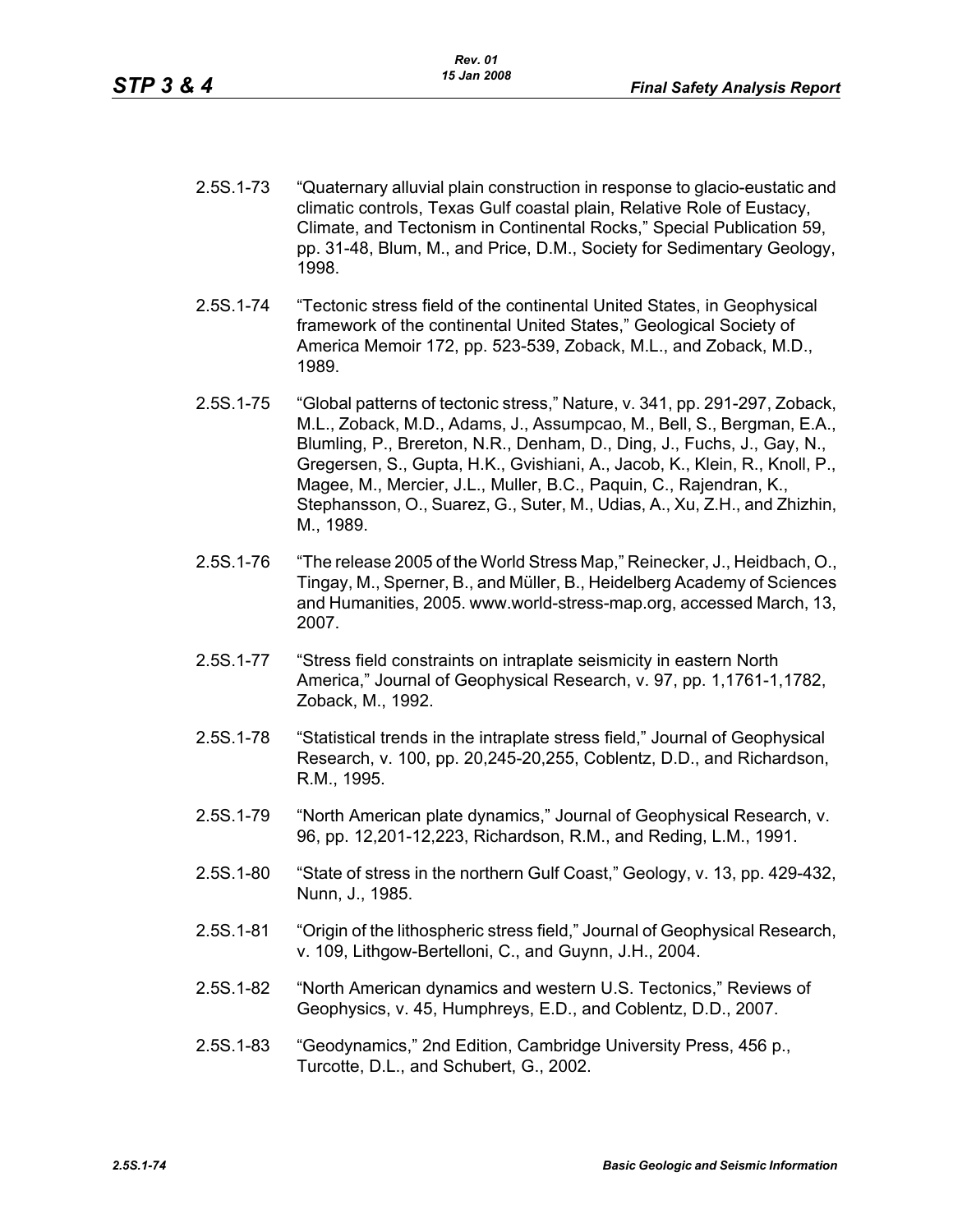| 2.5S.1-84 | "Isostasy and the ambient state of stress in the oceanic lithosphere,"<br>Journal of Geophysical Research, v. 86, pp. 7,801-7,807, Dahlen, F.A., |
|-----------|--------------------------------------------------------------------------------------------------------------------------------------------------|
|           | 1981                                                                                                                                             |

- 2.5S.1-85 "Gravity anomaly map of the United States," Lyons, P.L., O'Hara, N.W., Aiken, C., Barnes, D.F., Chapman, R.H., Cook, K.L., Dehlinger, P., Ferris, C., Godson, R.H., Hammer, S.I., Hanna, W.A., Holmer, R.C., Kane, M.F., Keller, G.R., Lisle, G.W., McMahon, R.F., Meyers, H., Scheibe, D.M., Schwimmer, P.M., Strange, W.E., Wessels, C.W., and Wilcox, L.E., Society of Exploration Geophysicists, 1982.
- 2.5S.1-86 "Plate 10: Geophysical maps of the Ouachita Region," The Geology of North America, v. F-2, The Appalachian-Ouachita orogen in the United States, Keller, G.R., Geological Society of America, 1989.
- 2.5S.1-87 "Marine gravity anomaly from Geosat and ERS 1 satellite altimetry," Journal of Geophysical Research, v. 102, pp. 10,039-10,054, Sandwell, D.T., and Smith, W.H.F., 1997.
- 2.5S.1-88 "Marine Gravity from Satellite Altimetry," v. 10.1, Sandwell, D.T., and Smith, W.H.F., Scripps Institution of Oceanography, Univ. of California San Diego, 2002. Available at http://topex.ucsd.edu/WWW\_html/mar\_grav.html, accessed October 14, 2002.
- 2.5S.1-89 "NGDC Coastal Relief Model, Central and Western Gulf of Mexico," Divins, D.L., and Metzger, D., National Geophysical Data Center, Vol. 4 & 5, 2007, http://www.ngdc.noaa.gov/mgg/coastal/coastal.html, accessed May 2007.
- 2.5S.1-90 "The Geology of North America: The Gulf of Mexico Basin," v. J, Salvador, A., Geological Society of America, 1991.
- 2.5S.1-91 "The rotational origin of the Gulf of Mexico based on regional gravity data," AAPG Memoir, v. 34, pp. 115-126, Hall, D.J., Cavanaugh, T.D., Watkins, J.S., and McMillen, K.J., 1982.
- 2.5S.1-92 "Constraints on the tectonic development of the Gulf of Mexico provided by magnetic anomaly data," Journal of Geophysical Research, v. 99, pp. 7,161-7,175, Hall, S.A., and Najmuddin, I.J., 1994.
- 2.5S.1-93 "Digital integration of potential fields and geological datasets for plate tectonic and basin dynamic modeling - the first step towards identifying new play concepts in the Gulf of Mexico Basin," Leading Edge, v. 23, pp. 384-389, Jacques, J.M., Price, A.D., and Bain, J.E., 2004.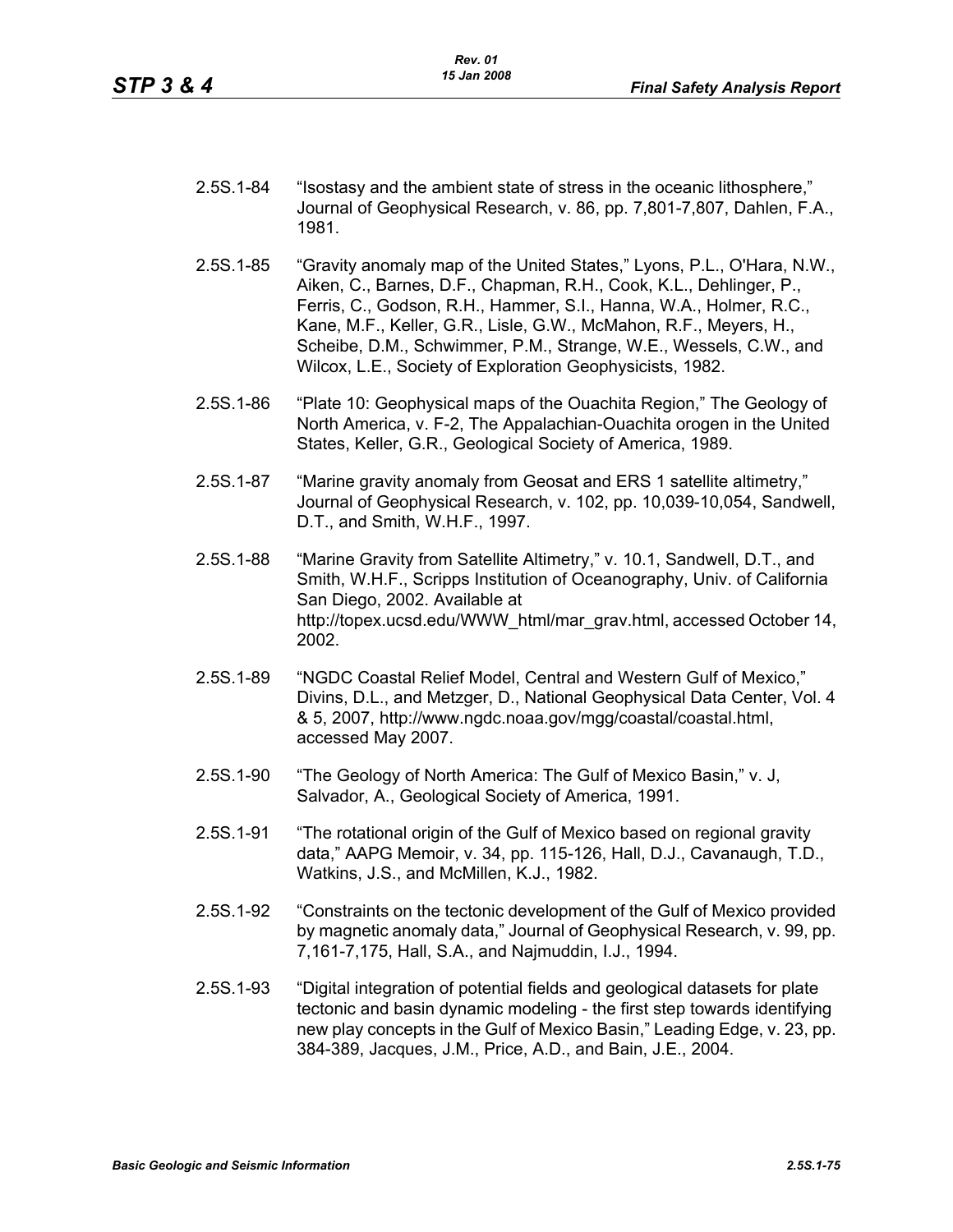- 2.5S.1-94 "The Ouachita System, A Geophysical Overview," The Geology of North America, v. F-2, The Appalachian-Ouachita orogen in the United States, pp. 689-693, Keller, G. R., Kruger, J. M., Smith K., J., and Voight, W. M., Geological Society of America, 1989.
- 2.5S.1-95 "Extensional evolution of the Gulf of Mexico basin and the deposition of Tertiary deposits," Journal of Petroleum Geology, v. 26, pp. 403-428, Wilson, H.H., 2003.
- 2.5S.1-96 "Free-air gravity anomaly map of the Gulf of Mexico and its tectonic implications," 1963 edition, Geophysics, v. 30, pp. 102-110, Dehlinger, P., and Jones, B.R., 1965.
- 2.5S.1-97 "The composite magnetic-anomaly map of the conterminous United States, in The utility of regional gravity and magnetic anomaly maps," Society of Exploration Geophysicists, pp. 1-24, Hinze, W.J., and Zietz, I., 1985.
- 2.5S.1-98 "Crustal structure of the Texas Gulf coastal plain," v. 86, pp. 807-810, Keller, G.R., and Shurbet, D.H., GSA Bulletin, 1975.
- 2.5S.1-99 "Interpretation of Crustal Structure from Regional Gravity Anomalies, Ouachita Mountains Area and Adjacent Gulf Coastal Plain," AAPG, v. 70, pp. 667-689, Kruger, J.M., and Keller, G.R., 1986.
- 2.5S.1-100 "Magnetic total intensity anomalies (west of 90W long.)," Gulf of Mexico, Ocean Margin Drilling Program, Regional Atlas Series, Atlas 6, Sheet 3, Pilger, R.H., Rubin, D.S., and Kauth, L.M., Marine Science International, 1984.
- 2.5S.1-101 "A new isostatic residual gravity map of the conterminous United States: SEG Technical Program and Expanded Abstracts, SEG 55th Annual Meeting," Simpson, R.W., Jachens, R.C., Saltus, R.W., and Blakely, R.J., Society of Exploration Geophysicists, 1985.
- 2.5S.1-102 "Northern Gulf of Mexico basement architecture: crustal study to prospect leads (abstract), Society of Exploration of Geophysics 69th Annual Meeting Workshop: The Seismic Link: Reducing Risk," Society of Exploration Geophysicists, Alexander, M., 1999.
- 2.5S.1-103 "Origin of arches in the northwestern Gulf of Mexico basin," Geology, v. 18, pp. 595-598, Laubach, S.E., and Jackson, M.L.W., 1990.
- 2.5S.1-104 "Tectonic History of the Llano Uplift," Tectonic History of Southern Laurentia: A Look at Mesoproterozoic, Late-Paleozoic, and Cenozoic Structures in Central Texas, Mosher, S., Austin Geological Society, 2004.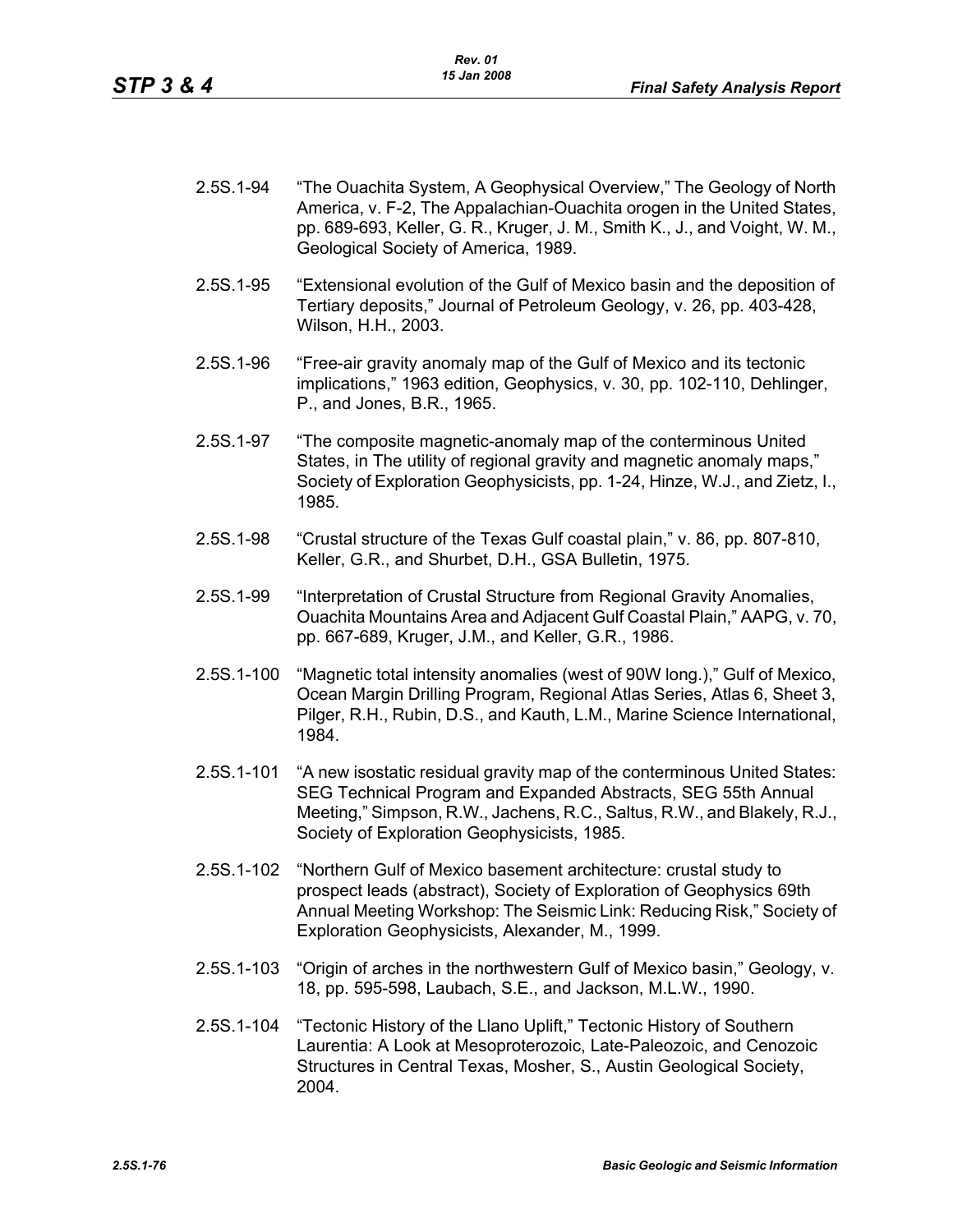- 2.5S.1-105 "Middle Proterozoic geologic evolution of Llano uplift, Texas: Evidence from U-Pb zircon geochronometry," GSA Bulletin, v. 104, pp. 494-504, Walker, N., 1992.
- 2.5S.1-106 "Improving geologic understanding with gravity and magnetic data: examples from Gabon, Nigeria, and the Gulf of Mexico," v. 21, pp. 57-62, Jacques, J.M., Parsons, M.E., Price, A.D., and Schwartz, D.M., First Break, 2003.
- 2.5S.1-107 "New Insights into Old Data," The Leading Edge, v. 17, pp. 71-72, Fairhead, J.D., and Somerton, I.W., 1998.
- 2.5S.1-108 "The Ouachita system in the subsurface of Texas, Arkansas, and Louisiana," The Geology of North America, v. F-2, The Appalachian-Ouachita orogen in the United States, pp. 661-672, Nicholas, R., L., and Waddell, D. E., Geological Society of America, 1989.
- 2.5S.1-109 "The Ouachita system," Publication 6120, Flawn, P.T., Goldstein, A., King, P.B., and Weaver, C.E., University of Texas, Bureau of Economic Geology, 1961.
- 2.5S.1-110 "Ouachita overthrust: a new look at old data," Contributions to the Geology of South Texas, pp. 453-466, Sams, R., South Texas Geological Society, 1986.
- 2.5S.1-111 "Seismic stratigraphy of the deep Gulf of Mexico basin and adjacent margins," The Geology of North America, v. J, The Gulf of Mexico Basin, pp. 353-387, Buffler, R.T., Geological Society of America, 1991.
- 2.5S.1-112 "Genetic structural provinces and salt tectonics of the Cenozoic offshore U.S. Gulf of Mexico: a preliminary analysis, in Salt Tectonics: a Global Perspective," Peel, F., Travis, C., and Hossack, J., AAPG Memoir 65, pp. 153-175, 1995.
- 2.5S.1-113 "A compendium of earthquake activity in Texas, University of Texas at Austin, Bureau of Economic Geology," Geological Circular 89-3, Davis, S.D., Pennington, W.D., and Carlson, S.M., 1989.
- 2.5S.1-114 "Seismicity of the central Gulf of Mexico," Geology, v. 10, pp. 103-106, Frohlich, C., 1982.
- 2.5S.1-115 "Texas Earthquakes," University of Texas Press, Austin, 275p. Frohlich, C., and Davis, S.D., 2002.
- 2.5S.1-116 "Putting it all together again," AAPG Explorer, v. 21, Pindell, J., Kennan, L., and Barrett, S., October, 2000.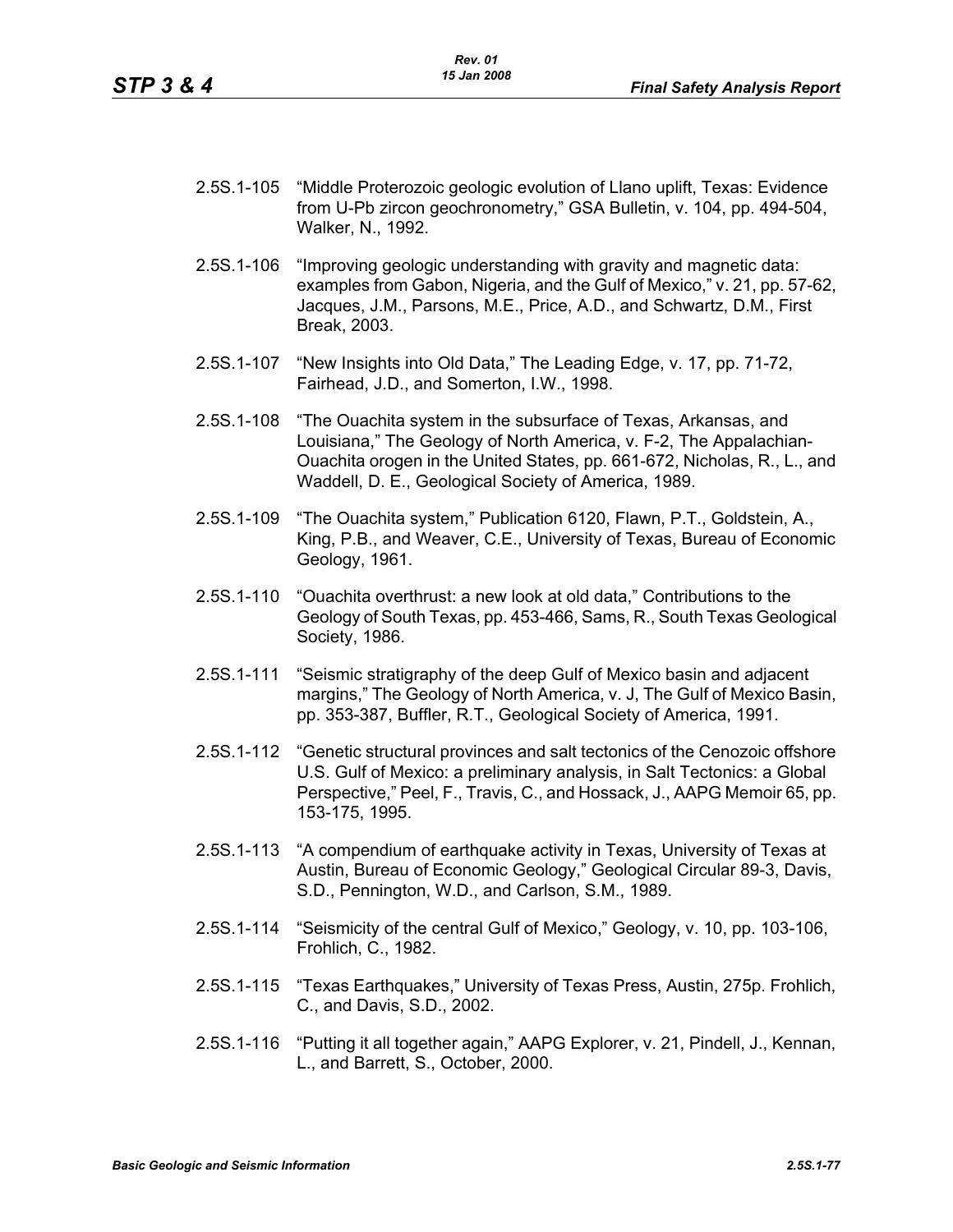- 2.5S.1-117 "Foundations of Gulf of Mexico and Caribbean evolution: eight controversies resolved," v. 4, pp. 303-341, Pindell, J., Kennan, L., Stanek, K.P., Maresch, W.V., and Draper, G., Geologica Acta, 2006.
- 2.5S.1-118 "Salt tectonics and listric-normal faulting," The Geology of North America: The Gulf of Mexico basin, v. J, pp. 73-89, Nelson, T., Geological Society of America, 1991.
- 2.5S.1-119 "Fault tectonics of the east Texas basin," Geological Circular, No. 82-4, Jackson, M.P.A., University of Texas at Austin, Bureau of Economic Geology, 1982.
- 2.5S.1-120 "Currie field (Smackover), East Texas Basin" The Jurassic of east Texas: Tyler, Texas, pp. 32-42, Locklin, A.C., East Texas Geological Society, 1984.
- 2.5S.1-121 "Quaternary faulting in east Texas," Geological Circular 80-1, Collins, E., Hobday, D., and Kreitler, C., University of Texas at Austin, Bureau of Economic Geology, 1980.
- 2.5S.1-122 "Geologic Map of Texas," Barnes, V.E., University of Texas at Austin, Bureau of Economic Geology, 1992.
- 2.5S.1-123 "Dynamics of intra-plate compressional deformation: the Alpine foreland and examples," Tectonophysics, v. 252, pp. 7-59, Ziegler, P.A., Cloetingh, S., and van Wees, J.D., 1995.
- 2.5S.1-124 "Upper Texas Gulf Coast Mapping Service maps 327 and 328," Geomap, 2007. Licensed from Geomap Company to William Lettis and Associates, Inc. from February 1, 2007 to January 31, 2008.
- 2.5S.1-125 "Salt domes in the Gulf Coast aquifer, in Aquifers of the Gulf coast of Texas," Texas Water Development Board Report 365, pp. 217-230, Hamlin, H.S., Texas Water Development Board, 2006.
- 2.5S.1-126 "Structural styles of the Wilcox and Frio Growth Fault Trends in Texas: Constraints on Geopressured Reservoirs," Bureau of Economic Geology Report of Investigations No. 154, Ewing, J., Bureau of Economic Geology, 1986.
- 2.5S.1-127 "The Vicksburg Formation of Texas: depositional systems distribution, sequence stratigraphy, and petroleum geology;" AAPG Bulletin, v. 77, pp. 1,942-1,970, Combes, J.M., 1993.
- 2.5S.1-128 "Structural setting and sequence architecture of a growth-faulted lowstand subbasin, Frio Formation, south Texas," Gulf Coast Association of Geological Societies Transactions, v. 54, pp. 237-246, Hammes, U., Loucks, R.G., Brown, L.F., Trevino, R.H., Remington, R.L., and Montoya, P., 2004.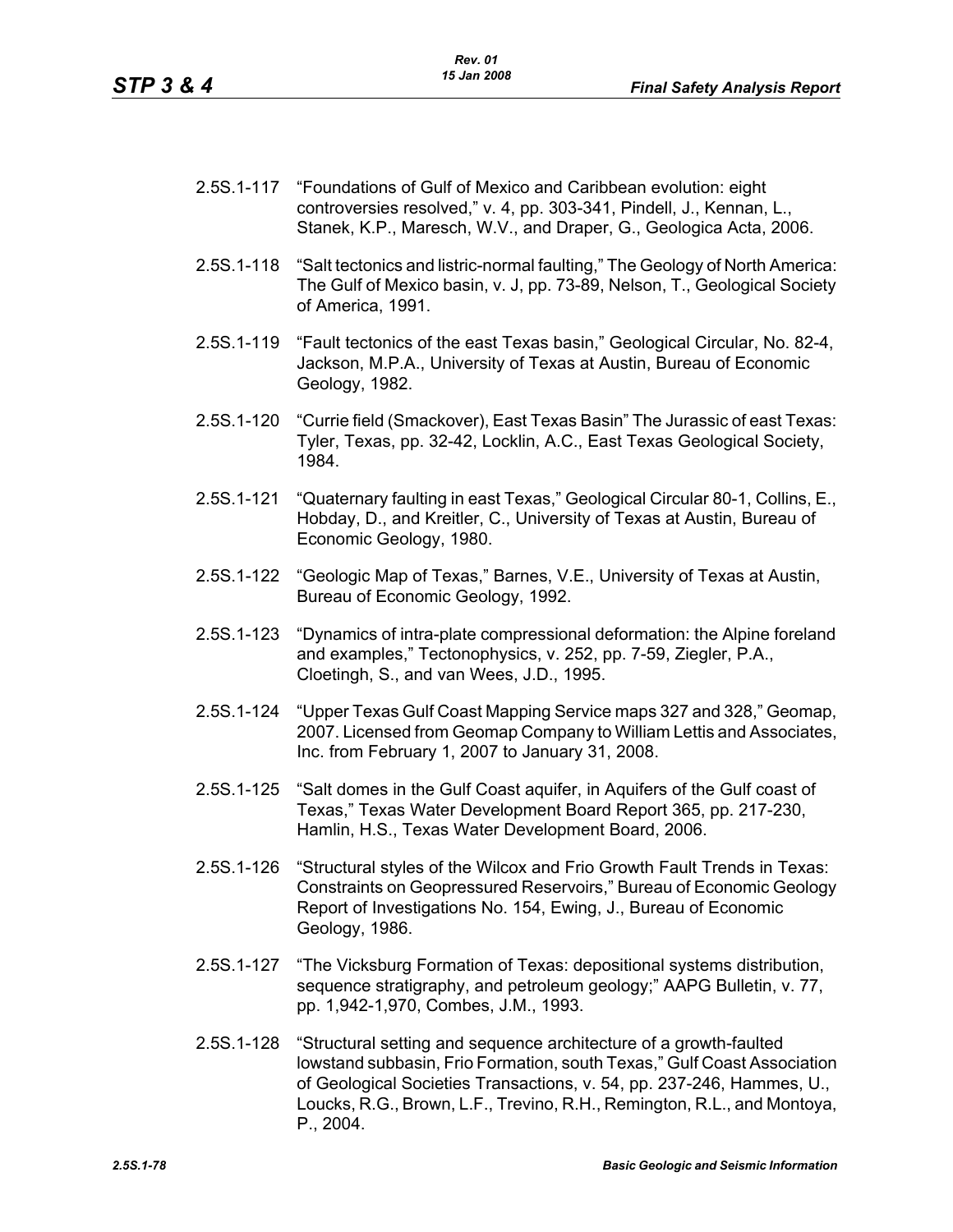- 2.5S.1-129 "Characterization of fractures in limestones, northern segment of the Edwards Aquifer and Balcones fault zone, central Texas," Gulf Coast Association of Geological Societies Transactions, v. 37, pp. 43-54, Collins, E., 1987.
- 2.5S.1-130 "Horst blocks and regional antithetic faults within the Balcones Fault zone, south-central Texas (Abstract)," Geological Society of America Abstracts with Programs, v. 37, pp. 8-8, Ewing, T.E., 2005.
- 2.5S.1-131 "Structural style in an en echelon fault system, Balcones fault zone, central Texas: geomorphic and hydrologic implications," The Balcones Escarpment, central Texas, pp. 71-76, Grimshaw, T.W., and Woodruff, C.M., Geological Society of America, 1986.
- 2.5S.1-132 "Stream piracy and evolution of the Edwards aquifer along the Balcones escarpment, central Texas," The Balcones Escarpment, central Texas, pp. 77-90, Woodruff, C.M., and Abbott, P.A., Geological Society of America, 1986.
- 2.5S.1-133 "Syntectonic depositional systems within the Mt. Enterprise Fault zone," Lee, G.C., Stephen F. Austin State University, 2005.
- 2.5S.1-134 "Faults and fractures of the Balcones fault zone, Austin region, central Texas," Guidebook 13, Collins, E.W., Laubach, S.E., Vendeville, B.C., and Muehlberger, W.R., 1990.
- 2.5S.1-135 "Seismic Hazard Methodology for the Central and Eastern United States," Tectonic Interpretations, v. 5-10, Electric Power Research Institute (EPRI), July 1988.
- 2.5S.1-136 "Known and suggested Quaternary faulting in the mid-continent United States," Engineering Geology, v. 62, pp. 51-78, Wheeler, R.L. and Crone, A.J., 2001.
- 2.5S.1-137 "On the Modified Mercalli intensities and magnitudes of the 1811-1812 New Madrid earthquakes," Journal of Geophysical Research, v. 105, no. B10, pp. 23,839-23,864, Hough, S.E., Armbruster J.G., Seeber, L., and Hough, J.F., 2000.
- 2.5S.1-138 "Seismic moment assessment of earthquake in stable continental regions - III. New Madrid 1811-1812, Charleston 1886 and Lisbon 1755," A.C., Geophysical Journal International, v. 126, pp. 314-344, Johnston, 1996.
- 2.5S.1-139 "Magnitudes and locations of the 1811-1812 New Madrid, Missouri and the 1886 Charleston, South Carolina, earthquakes," Bulletin of the Seismological Society of America, v. 94, no. 1, pp. 64-75, Bakun, W.H. and Hopper, M.G., 2004.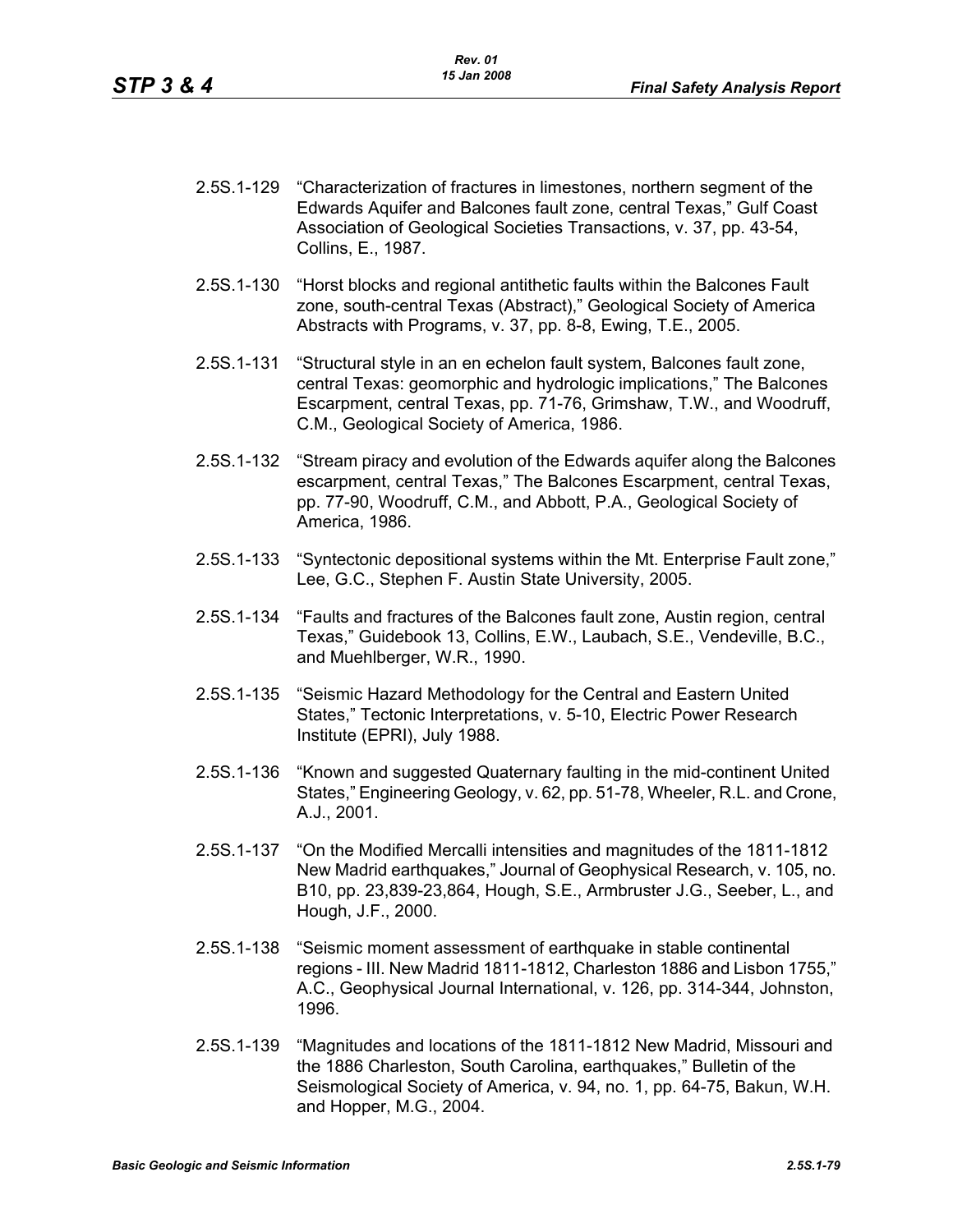- 2.5S.1-140 "The enigma of the New Madrid earthquakes of 1811-1812," Annual Review of Earth and Planetary Sciences, v. 24, pp. 339-384, Johnston, A.C. and Schweig, G.D., 1996.
- 2.5S.1-141 "Northern extension of the Tennessee Reelfoot scarp into Kentucky and Missouri," Seismological Research Letters, v. 66, n. 5., pp. 57-62, Van Arsdale, R.B., Kelson, K.I., and Lurnsden, C.H., 1995.
- 2.5S.1-142 "Multiple late Holocene earthquakes along the Reelfoot fault, central New Madrid seismic zone," Journal of Geophysical Research, v. 101, no. B3, pp. 6151-6170, Kelson, K.I., Simpson, G.D., Van Arsdale, R.B., Haraden, C.C., and Lettis, W.R., 1996.
- 2.5S.1-143 "Displacement history and slip rate on the Reelfoot fault of the New Madrid seismic zone," Engineering Geology, v. 55, pp. 219-226, Van Arsdale, R.B., 2000.
- 2.5S.1-144 "The Earthquake Potenial of the New Madrid seismic zone," Bulletin of the Seismological Society of America, v. 92, no. 6, pp. 2080-2089, Tuttle, M.P., Schweig, E.G., Sims, J.D., Lafferty, R.H., Wolf, L.W., and Haynes, M.L., 2002.
- 2.5S.1-145 "Evidence for New Madrid earthquakes in A. D. 300 and 2350 B. C.," Seismological Research Letters, v. 76, no. 4, pp. 489-501, Tuttle, M.P., Schweig, E.S., Campbell, J., Thomas, P.M., Sims, J.D., and Lafferty, R.H., 2005.
- 2.5S.1-146 "Late Pleistocene and Holocene paleoseismology of an intraplate seismic zone in a large alluvial valley, the New Madrid seismic zone, central USA," Tectonophysics, v. 408, pp. 237-264, Guccione, M.J., 2005.
- 2.5S.1-147 "Documentation for the 2002 update of the national seismic hazard maps," United States Geological Survey Open-File Report 02-420, Frankel, A.D., Petersen, M.D., Mueller, C.S., Haller, K.M., Wheeler, R.L., Leyendecker, E.V., Wesson, R.L., Harmsen, S.C., Cramer, C.H., Perkins, D.M., and Rukstales, K.S., 2002.
- 2.5S.1-148 "National seismic-hazard maps: documentation," United States Geological Survey Open-File Report 96-532, Frankel, A.D., Barnhard, T., Perkins, D.M., Leyendecker, E.V., Hanson, K.L., and Hopper, M.G., 1996.
- 2.5S.1-149 "Soil survey of Matagorda County, Texas, United States Department of Agriculture, Natural Resources Conservation Service," Hyde, H.W., 2001. In cooperation with Texas Agricultural Experiment Station.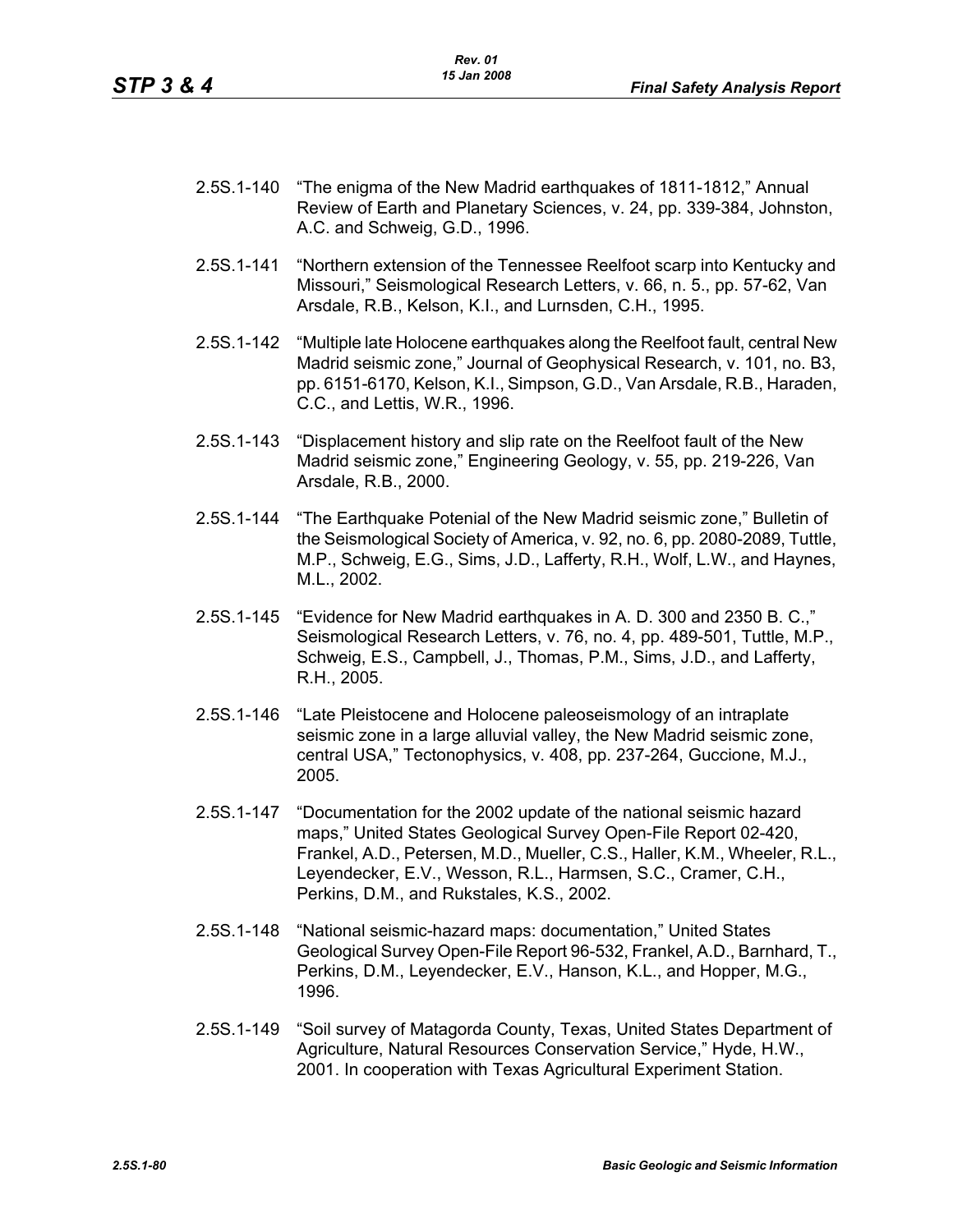- 2.5S.1-150 "Reference high-resolution correlation cross sections, Paleogene section, Texas coastal plain," Galloway, W.E., Liu, X., Travis-Neuberger, D., and Xue, L, University of Texas, Bureau of Economic Geology, 1994.
- 2.5S.1-151 "Structural cross sections, Tertiary formations, Texas Gulf coast," 32 plates, Dodge, M.M., and Posey, J.S., University of Texas, Bureau of Economic Geology, 1981.
- 2.5S.1-152 "Structural Cross Section, Miocene Series, Texas Continental Shelf," Morton, R.A., Jirik, L.A., and Foote, R.Q., Texas Bureau of Economic Geology, 1985.
- 2.5S.1-153 "Sediment distribution, bathymetry, faults, and salt diapirs, submerged lands of Texas," McGowen, J.H., and Morton, R., University of Texas, Bureau of Economic Geology, 1979.
- 2.5S.1-154 Woolridge, M. Personal communication, Texas Department of Transportation, March 26, 2007.
- 2.5S.1-155 "Geotechnical Study Cooling Water Reservoir South Texas Project: Volume IV Field and Labratory Data, Embankment, Dikes and Borrow Areas," STP report CSN BR-HL-2245, McClelland Engineers, 1975. Prepared for STPEGS STP 1 & 2.
- 2.5S.1-156 "Land-Surface Subsidence in the Texas coastal Region," Texas Water Development Board Report 272, Ratzlaff, Karl W., 1982.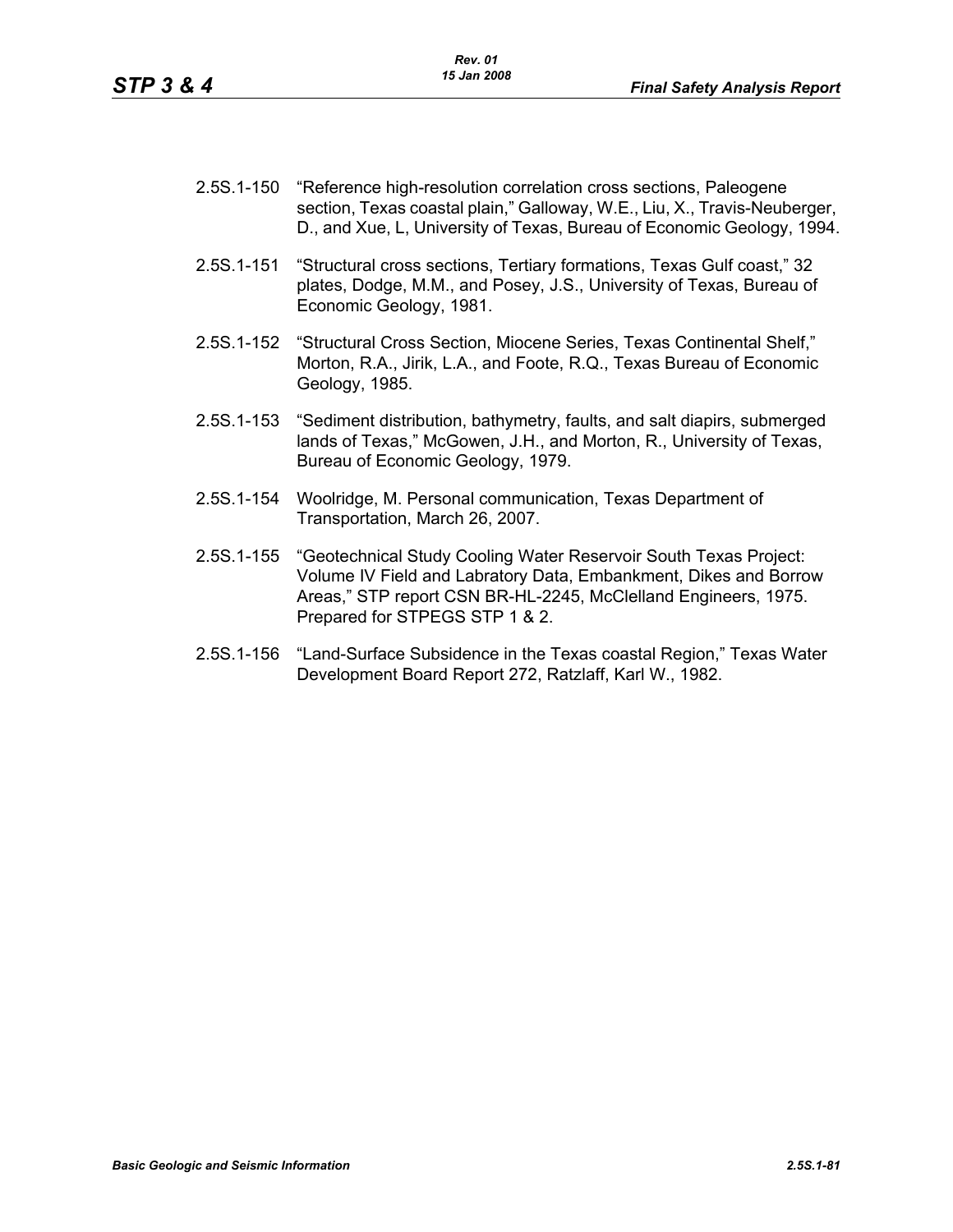|                       | 5S.1-1 Growth Faults within the Greater Site Vicinity<br>Table 2 |                   |                                    |                                  |
|-----------------------|------------------------------------------------------------------|-------------------|------------------------------------|----------------------------------|
| Growth Fault Name [1] | Source <sub>[2]</sub>                                            | Dip Direction [3] | Depth of Projection<br>$(ft.)$ [4] | Expression [5]<br><b>Surface</b> |
| Matagorda BW1         | erence 2.5S.1-29)<br>White et al. (Ref                           | Unknown           | $\frac{1}{2}$                      | Yes                              |
|                       |                                                                  |                   |                                    |                                  |
| Matagorda BW2         | White et al. (Reference 2.5S.1-29)                               | South             | ≨                                  | Yes                              |
| Matagorda BW3         | White et al. (Reference 2.5S.1-29)                               | Unknown           | ≨                                  | Yes                              |
| Matagorda BW4         | White et al. (Reference 2.5S.1-29)                               | Unknown           | ≨                                  | Yes                              |
| Matagorda GMA         | Geomap (Reference 2.5S.1-124)                                    | South             | 7,200-8,600                        | $\frac{1}{2}$                    |
| Matagorda GMB         | Geomap (Reference 2.5S.1-124)                                    | North             | 7,900-8,030                        | $\frac{1}{2}$                    |
| Matagorda GMD         | Geomap (Reference 2.5S.1-124)                                    | South             | 7,300-7,400                        | $\frac{1}{2}$                    |
| Matagorda GMF         | Geomap (Reference 2.5S.1-124)                                    | South             | 8,100-9,300                        | $\frac{1}{2}$                    |
| Matagorda GMG         | Geomap (Reference 2.5S.1-124)                                    | South             | 7,500-7,900                        | $\frac{1}{2}$                    |
| Matagorda GMH         | Geomap (Reference 2.5S.1-124)                                    | South             | 7,000-8,400                        | $\frac{1}{2}$                    |
| Matagorda GMI         | Geomap (Reference 2.5S.1-124)                                    | South             | 8,100-8,700                        | $\frac{1}{2}$                    |
| Matagorda GMJ         | Geomap (Reference 2.5S.1-124)                                    | South             | 7,300-7,800                        | $\frac{1}{2}$                    |
| Matagorda GMK         | Geomap (Reference 2.5S.1-124)                                    | South             | 7,400-7,700                        | $\frac{1}{2}$                    |
| Matagorda GML         | Geomap (Reference 2.5S.1-124)                                    | South             | 7,300-7,700                        | $\frac{1}{2}$                    |
| Matagorda GMM         | Geomap (Reference 2.5S.1-124)                                    | North             | 7,400-7,600                        | $\frac{1}{2}$                    |
| Matagorda GMN         | Geomap (Reference 2.5S.1-124)                                    | North             | 7,700-7,900                        | $\frac{1}{2}$                    |
| Matagorda GMO         | Geomap (Reference 2.5S.1-124)                                    | South             | 4,400-5,400                        | Yes                              |
| Matagorda GMP         | Geomap (Reference 2.5S.1-124)                                    | West              | 4,300-4,500                        | $\frac{1}{2}$                    |
| Matagorda GMQ         | Geomap (Reference 2.5S.1-124)                                    | South             | 3,900-4,500                        | $\frac{1}{2}$                    |
| Matagorda GMR         | Geomap (Reference 2.5S.1-124)                                    | North             | 4,400-4,800                        | $\frac{1}{2}$                    |
| Matagorda GMS         | Geomap (Reference 2.5S.1-124)                                    | South             | 4,500-4,800                        | $\frac{1}{2}$                    |
| Matagorda GMT         | Geomap (Reference 2.5S.1-124)                                    | South             | 4,400-5,000                        | $\frac{1}{2}$                    |
| Matagorda GMU         | Geomap (Reference 2.5S.1-124)                                    | South             | 4,500-5,500                        | $\frac{1}{2}$                    |

*2.5S.1-82 Basic Geologic and Seismic Information* 

## *STP 3 & 4 Final Safety Analysis Report*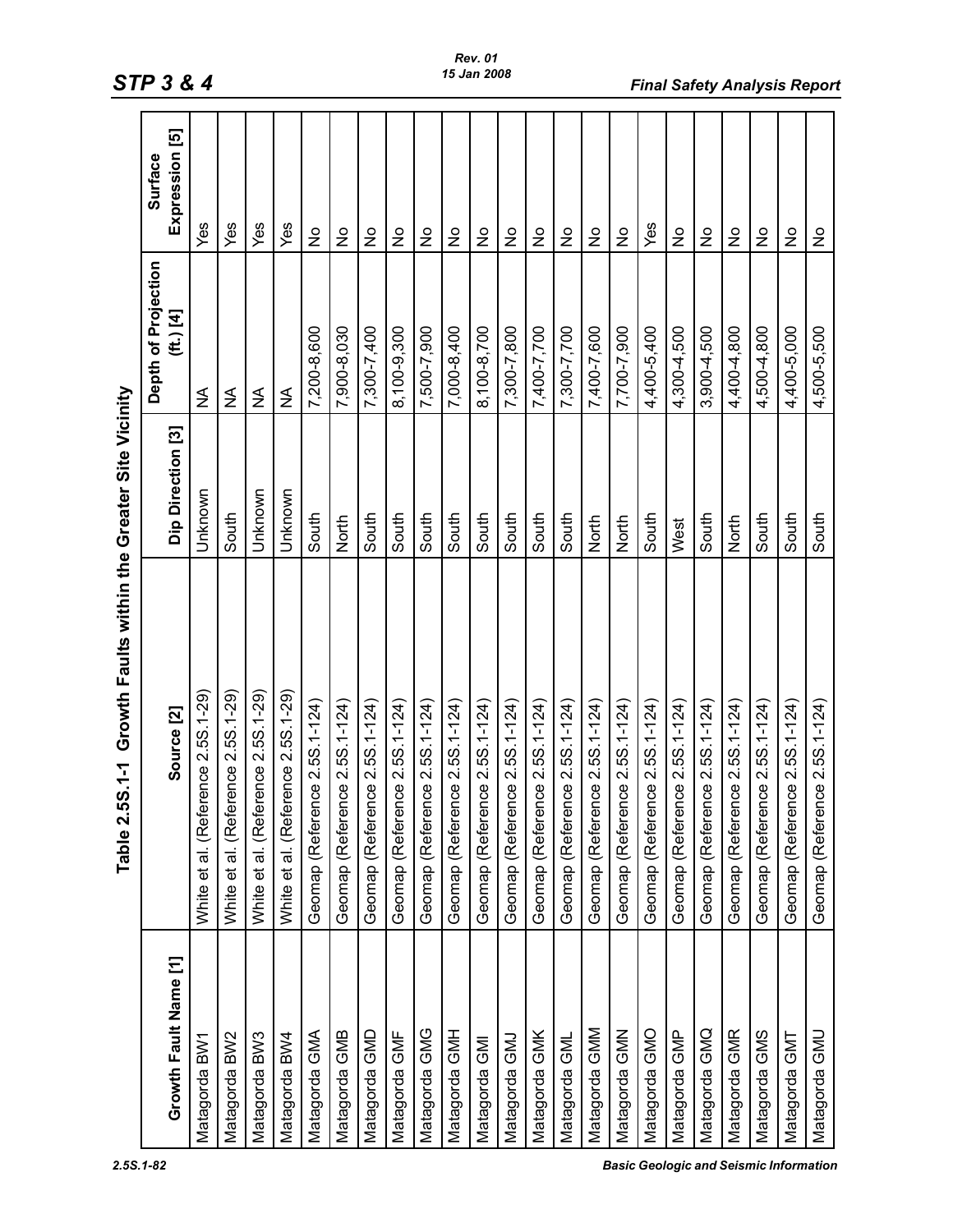|                       | Growth Faults within the Greater Site Vicinity (Continued)<br>Table 2.5S.1-1 |                   |                                      |                               |
|-----------------------|------------------------------------------------------------------------------|-------------------|--------------------------------------|-------------------------------|
| Growth Fault Name [1] | Source <sup>[2]</sup>                                                        | Dip Direction [3] | Depth of Projection<br>$(ft.)$ $[4]$ | Expression [5]<br>Surface     |
| Matagorda GMV         | Geomap (Reference 2.5S.1-124)                                                | East              | 4,000-5,300                          | $\frac{1}{2}$                 |
| Matagorda GMX         | Geomap (Reference 2.5S.1-124)                                                | South             | 4,000-5,200                          | $\frac{1}{2}$                 |
| <b>Matagorda GMY</b>  | Geomap (Reference 2.5S.1-124)                                                | South             | 4,000-4,700                          | ş                             |
| Matagorda GMZ         | Geomap (Reference 2.5S.1-124)                                                | South             | 6,600-8,500                          | ş                             |
| Matagorda GMAA        | Geomap (Reference 2.5S.1-124)                                                | South             | 7,000-9,400                          | ş                             |
| Matagorda GMAB        | Geomap (Reference 2.5S.1-124)                                                | South             | 7,000-9,600                          | $\overset{\circ}{\mathsf{z}}$ |
| Matagorda GMAC        | Geomap (Reference 2.5S.1-124)                                                | South             | 8,000-9,500                          | $\frac{1}{2}$                 |
| Matagorda GMAD        | Geomap (Reference 2.5S.1-124)                                                | South             | 8,100-8,600                          | ş                             |
| Matagorda GMAE        | Geomap (Reference 2.5S.1-124)                                                | South             | 7,800-8,300                          | $\frac{1}{2}$                 |
| Matagorda GMAF        | Geomap (Reference 2.5S.1-124)                                                | South             | 7,500-8,000                          | ş                             |
| Matagorda GMAG        | Geomap (Reference 2.S5.1-124)                                                | South             | 6,200-7,500                          | $\frac{1}{2}$                 |
| MANO spropersM        | Geomap (Reference 2.5S.1-124)                                                | South             | 7,000-7,200                          | $\frac{1}{2}$                 |
| Matagorda GMAI        | Geomap (Reference 2.5S.1-124)                                                | South             | 6,700-7,500                          | ş                             |
| Matagorda GMAJ        | Geomap (Reference 2.5S.1-124)                                                | South             | 6,400                                | ş                             |
| Matagorda GMAK        | Geomap (Reference 2.5S.1-124)                                                | South             | 5,500-6,500                          | $\frac{1}{2}$                 |
| Matagorda GMAL        | Geomap (Reference 2.5S.1-124)                                                | North             | 5,500-7,100                          | $\frac{1}{2}$                 |
| Matagorda GMAM        | Geomap (Reference 2.5S.1-124)                                                | North             | 5,500-6,400                          | $\frac{1}{2}$                 |
| MANG abrogateM        | Geomap (Reference 2.5S.1-124)                                                | West              | 5,200                                | $\frac{1}{2}$                 |
| Matagorda GMAC        | Geomap (Reference 2.5S.1-124)                                                | East              | 5,100                                | $\frac{1}{2}$                 |
| Matagorda GMAP        | Geomap (Reference 2.5S.1-124)                                                | North             | 8,100-10,000                         | $\frac{1}{2}$                 |
| Matagorda GMAQ        | Geomap (Reference 2.5S.1-124)                                                | West              | 9,600-9,800                          | ş                             |
| Matagorda DP1         | Dodge and Posey (Reference 2.5S.1-151)                                       | Unknown           | 7,300                                | ş                             |
| Matagorda DP2         | Dodge and Posey (Reference 2.5S.1-151)                                       | Unknown           | 8,900                                | $\frac{1}{2}$                 |
|                       |                                                                              |                   |                                      |                               |

*Basic Geologic and Seismic Information 2.5S.1-83*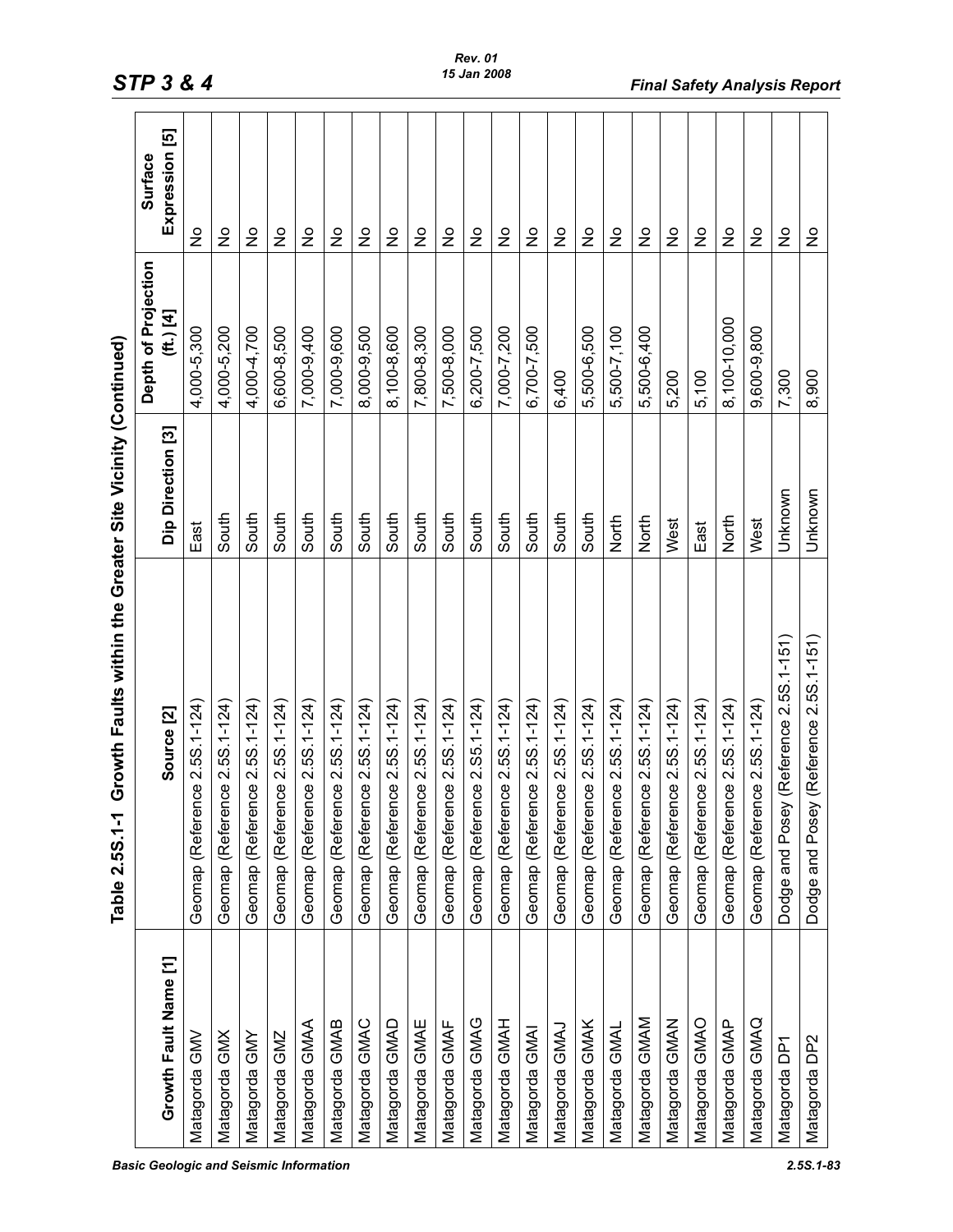|                       | Growth Faults within the Greater Site Vicinity (Continued)<br>Table 2.5S.1-1 |                   |                                      |                            |
|-----------------------|------------------------------------------------------------------------------|-------------------|--------------------------------------|----------------------------|
| Growth Fault Name [1] | Source <sup>[2]</sup>                                                        | Dip Direction [3] | Depth of Projection<br>$(ft.)$ $[4]$ | Expression [5]<br>Surface  |
| Matagorda DP3         | Dodge and Posey (Reference 2.5S.1-151)                                       | Unknown           | 6,600                                | $\frac{1}{2}$              |
| Matagorda DP4         | Dodge and Posey (Reference 2.5S.1-151)                                       | Unknown           | 6,900                                | $\frac{1}{2}$              |
| Matagorda DP5         | Dodge and Posey (Reference 2.5S.1-151)                                       | Unknown           | 6,400                                | $\frac{1}{2}$              |
| Matagorda DP6         | Dodge and Posey (Reference 2.5S.1-151)                                       | South             | 6,900                                | $\frac{1}{2}$              |
| Matagorda DP7         | Dodge and Posey (Reference 2.5S.1-151)                                       | North             | 6,600                                | ş                          |
| Matagorda DP8         | Dodge and Posey (Reference 2.5S.1-151)                                       | South             | 6,400                                | ş                          |
| Matagorda DP9         | Dodge and Posey (Reference 2.5S.1-151)                                       | South             | 6,300                                | ş                          |
| Matagorda DP10        | Dodge and Posey (Reference 2.5S.1-151)                                       | South             | 5,300                                | $\frac{\circ}{\mathsf{Z}}$ |
| Matagorda DP11        | Dodge and Posey (Reference 2.5S.1-151)                                       | South             | 4,700                                | $\frac{1}{2}$              |
| Matagorda DP12        | Dodge and Posey (Reference 2.5S.1-151)                                       | South             | 7,000                                | $\frac{1}{2}$              |
| Matagorda DP13        | Dodge and Posey (Reference 2.5S.1-151)                                       | South             | 7,300                                | $\frac{1}{2}$              |
| Matagorda DP14        | Dodge and Posey (Reference 2.5S.1-151)                                       | South             | 7,000                                | $\frac{1}{2}$              |
| Matagorda DP15        | Dodge and Posey (Reference 2.5S.1-151)                                       | South             | 6,500                                | $\frac{1}{2}$              |
| Matagorda DP16        | Dodge and Posey (Reference 2.5S.1-151)                                       | North             | 5,800                                | $\frac{1}{2}$              |
| Matagorda DP17        | Dodge and Posey (Reference 2.5S.1-151)                                       | South             | 5,200                                | ş                          |
| Matagorda G1          | Reference 2.5S.1-150)<br>Galloway et al.                                     | South             | 8,600                                | ş                          |
| Matagorda G2          | Reference 2.5S.1-150)<br>Galloway et al.                                     | South             | 8,400                                | $\frac{1}{2}$              |
| Matagorda G3          | Reference 2.5S.1-150)<br>Galloway et al.                                     | South             | 7,200                                | $\frac{1}{2}$              |
| Matagorda G4          | Reference 2.5S.1-150)<br>Galloway et al.                                     | South             | 6,200                                | $\frac{1}{2}$              |
| Matagorda G5          | Reference 2.5S.1-150)<br>Galloway et al.                                     | South             | 4,400                                | $\frac{1}{2}$              |
| Matagorda MJF1        | Morton et al. (Reference 2.5S.1-152)                                         | South             | 2,400                                | $\frac{1}{2}$              |
| Matagorda MJF2        | Morton et al. (Reference 2.5S.1-152)                                         | South             | 200                                  | $\frac{1}{2}$              |
| Matagorda MJF3        | Morton et al. (Reference 2.5S.1-152)                                         | South             | 800                                  | $\frac{1}{2}$              |

*STP 3 & 4 Final Safety Analysis Report*

*2.5S.1-84 Basic Geologic and Seismic Information*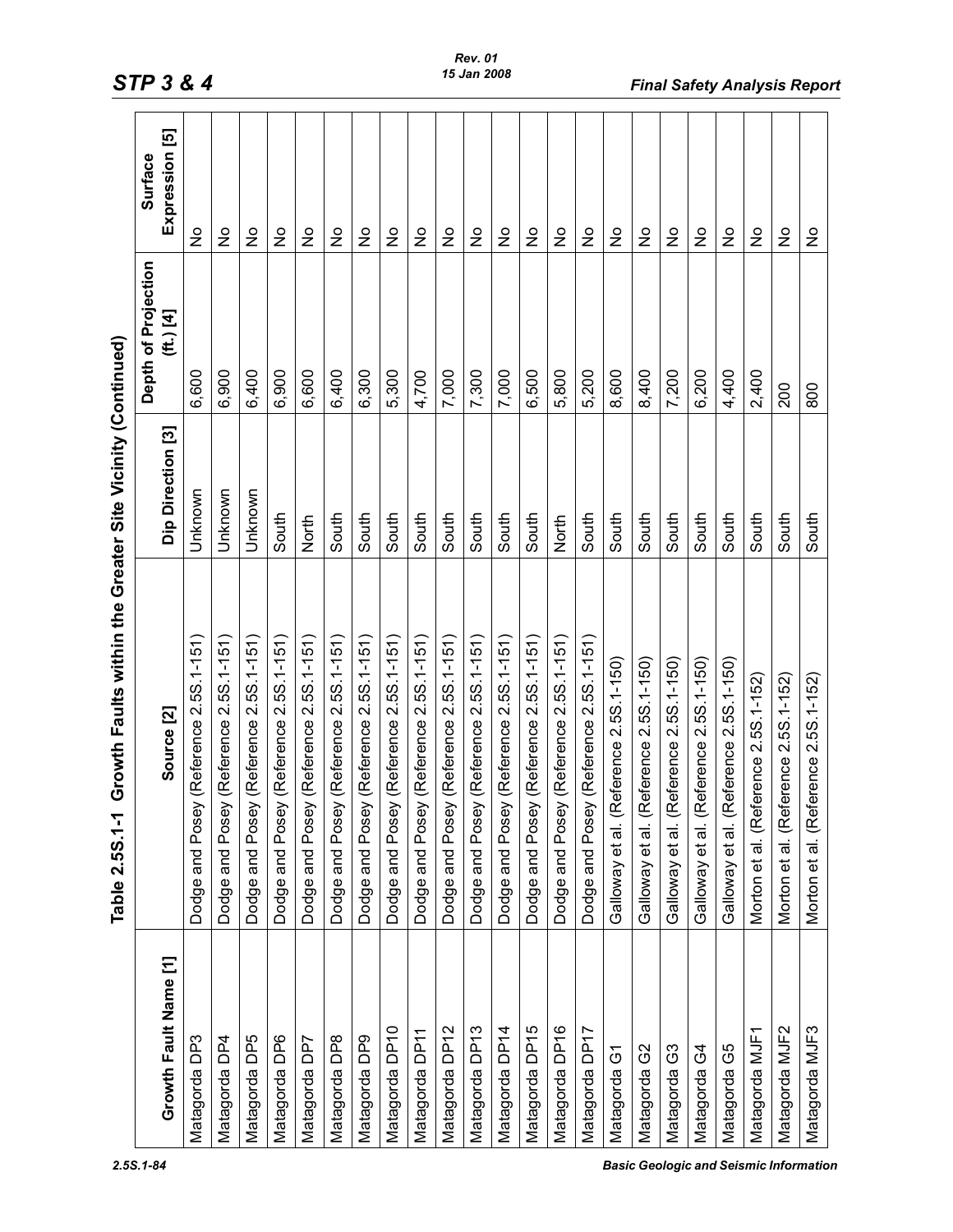|                       | Growth Faults within the Greater Site Vicinity (Continued)<br>Table 2.5S.1-1 |                   |                                    |                                  |
|-----------------------|------------------------------------------------------------------------------|-------------------|------------------------------------|----------------------------------|
| Growth Fault Name [1] | Source [2]                                                                   | Dip Direction [3] | Depth of Projection<br>$(ft.)$ [4] | Expression [5]<br><b>Surface</b> |
| Matagorda MJF4        | erence 2.5S.1-152)<br>Morton et al. (Ref                                     | South             | 1,000                              | $\frac{1}{2}$                    |
| Matagorda MJF5        | Morton et al. (Reference 2.5S.1-152)                                         | South             | 2800                               | $\frac{1}{2}$                    |
| Matagorda MM1         | McGowen and Morton (Reference 2.5S.1-153)                                    | West              | ≨                                  | Unknown                          |
| Matagorda MM2         | McGowen and Morton (Reference 2.5S.1-153)                                    | South             | ≨                                  | Unknown                          |
| Matagorda MM3         | McGowen and Morton (Reference 2.5S.1-153)                                    | South             | ≨                                  | Unknown                          |
| Matagorda MM4         | McGowen and Morton (Reference 2.5S.1-153)                                    | South             | ≨                                  | Unknown                          |
| Matagorda MM5         | McGowen and Morton (Reference 2.5S.1-153)                                    | South             | ≨                                  | Unknown                          |
| Matagorda MM6         | McGowen and Morton (Reference 2.5S.1-153)                                    | South             | ≨                                  | Unknown                          |
| Matagorda MM7         | McGowen and Morton (Reference 2.5S.1-134)                                    | South             | ≨                                  | Unknown                          |
| Matagorda MM8         | McGowen and Morton (Reference 2.5S.1-153)                                    | North             | $\frac{1}{2}$                      | Unknown                          |
| Matagorda MM9         | McGowen and Morton (Reference 2.5S.1-153)                                    | South             | ≨                                  | Unknown                          |
| Matagorda MM10        | McGowen and Morton (Reference 2.5S.1-153)                                    | North             | ≨                                  | Unknown                          |
| Matagorda MM11        | McGowen and Morton (Reference 2.5S.1-153)                                    | North             | ≨                                  | Unknown                          |
| Matagorda MM12        | McGowen and Morton (Reference 2.5S.1-153)                                    | North             | ≨                                  | Unknown                          |
| Matagorda MM13        | McGowen and Morton (Reference 2.5S.1-153)                                    | North             | ≨                                  | Unknown                          |
| Matagorda MM14        | McGowen and Morton (Reference 2.5S.1-153)                                    | South             | ≨                                  | Unknown                          |
| Matagorda MM15        | McGowen and Morton (Reference 2.5S.1-153)                                    | South             | ≨                                  | Unknown                          |
| Matagorda MM16        | McGowen and Morton (Reference 2.5S.1-153)                                    | East              | ≸                                  | Unknown                          |
| Matagorda MM17        | McGowen and Morton (Reference 2.5S.1-153)                                    | South             | ≸                                  | Unknown                          |
| Matagorda STP12A      | STPEGS UFSAR 1 & 2 (Reference 2.5S.1-7)                                      | South             | 800-1,700                          | $\frac{1}{2}$                    |
| Matagorda STP12B      | 1 & 2 (Reference 2.5S.1-7)<br>STPEGS UFSAR                                   | South             | 7,500-8,000                        | $\frac{1}{2}$                    |
| Matagorda STP12C      | 1 & 2 (Reference 2.5S.1-7)<br>STPEGS UFSAR                                   | South             | 8,000-10,000                       | $\frac{1}{2}$                    |
| Matagorda STP12D      | 1 & 2 (Reference 2.5S.1-7)<br>STPEGS UFSAR                                   | South             | 11,000-11,500                      | $\frac{1}{2}$                    |

**STP 3 & 4 Final Safety Analysis Report** 15 Jan 2008 **Final Safety Analysis Report**